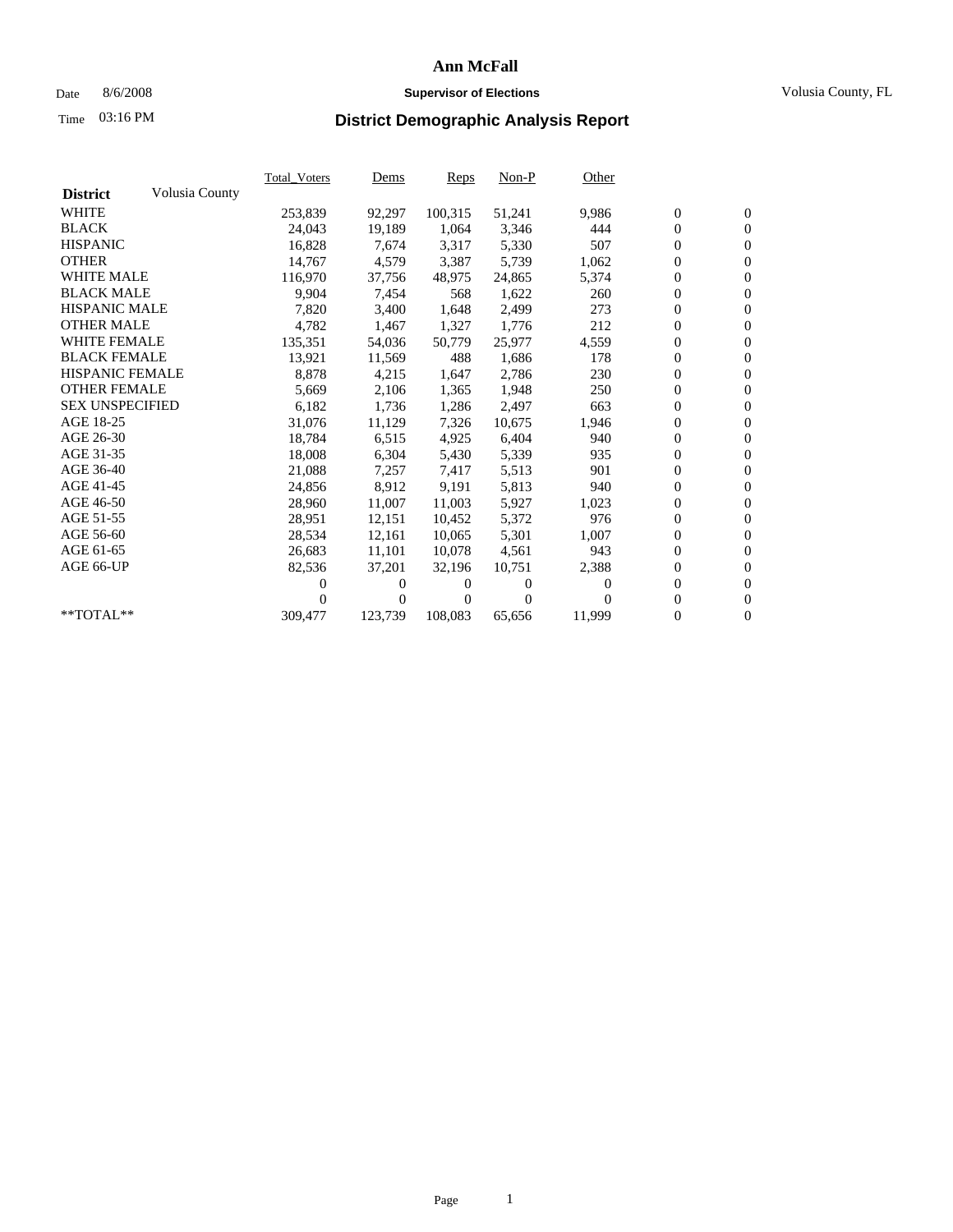## Date 8/6/2008 **Supervisor of Elections Supervisor of Elections** Volusia County, FL

|                        | <b>Total Voters</b>       | Dems           | Reps   | $Non-P$  | Other    |                  |                  |  |
|------------------------|---------------------------|----------------|--------|----------|----------|------------------|------------------|--|
| <b>District</b>        | County Council District 1 |                |        |          |          |                  |                  |  |
| <b>WHITE</b>           | 48,226                    | 17,535         | 19,832 | 8,726    | 2,133    | $\boldsymbol{0}$ | $\boldsymbol{0}$ |  |
| <b>BLACK</b>           | 3,890                     | 3,136          | 180    | 506      | 68       | $\overline{0}$   | $\mathbf{0}$     |  |
| <b>HISPANIC</b>        | 2,451                     | 1,027          | 480    | 836      | 108      | $\overline{0}$   | $\mathbf{0}$     |  |
| <b>OTHER</b>           | 2,518                     | 762            | 659    | 938      | 159      | 0                | $\mathbf{0}$     |  |
| <b>WHITE MALE</b>      | 21,992                    | 7,089          | 9,576  | 4,190    | 1,137    | $\boldsymbol{0}$ | $\mathbf{0}$     |  |
| <b>BLACK MALE</b>      | 1,552                     | 1,183          | 85     | 238      | 46       | $\boldsymbol{0}$ | $\mathbf{0}$     |  |
| <b>HISPANIC MALE</b>   | 1,106                     | 454            | 230    | 368      | 54       | 0                | $\mathbf{0}$     |  |
| <b>OTHER MALE</b>      | 799                       | 231            | 258    | 269      | 41       | $\boldsymbol{0}$ | $\mathbf{0}$     |  |
| <b>WHITE FEMALE</b>    | 25,993                    | 10,364         | 10,171 | 4.469    | 989      | 0                | $\mathbf{0}$     |  |
| <b>BLACK FEMALE</b>    | 2,304                     | 1,928          | 93     | 262      | 21       | 0                | $\Omega$         |  |
| <b>HISPANIC FEMALE</b> | 1,327                     | 567            | 247    | 461      | 52       | $\boldsymbol{0}$ | $\mathbf{0}$     |  |
| <b>OTHER FEMALE</b>    | 976                       | 367            | 251    | 317      | 41       | $\boldsymbol{0}$ | $\mathbf{0}$     |  |
| <b>SEX UNSPECIFIED</b> | 1,036                     | 277            | 240    | 432      | 87       | 0                | $\mathbf{0}$     |  |
| AGE 18-25              | 5,469                     | 1,670          | 1,511  | 1,922    | 366      | $\boldsymbol{0}$ | $\mathbf{0}$     |  |
| AGE 26-30              | 3,604                     | 1,147          | 1,074  | 1,166    | 217      | $\boldsymbol{0}$ | $\mathbf{0}$     |  |
| AGE 31-35              | 3,451                     | 1,127          | 1,179  | 929      | 216      | 0                | $\mathbf{0}$     |  |
| AGE 36-40              | 4,190                     | 1,420          | 1,549  | 1,033    | 188      | $\overline{0}$   | $\mathbf{0}$     |  |
| AGE 41-45              | 4,755                     | 1,577          | 1,963  | 1,022    | 193      | $\boldsymbol{0}$ | $\mathbf{0}$     |  |
| AGE 46-50              | 5,475                     | 2,037          | 2,182  | 1,023    | 233      | 0                | $\Omega$         |  |
| AGE 51-55              | 5,363                     | 2,240          | 2,050  | 857      | 216      | $\boldsymbol{0}$ | $\mathbf{0}$     |  |
| AGE 56-60              | 5,286                     | 2,307          | 1.960  | 802      | 217      | $\overline{0}$   | $\mathbf{0}$     |  |
| AGE 61-65              | 4,822                     | 2,116          | 1,835  | 694      | 177      | 0                | $\mathbf{0}$     |  |
| AGE 66-UP              | 14,670                    | 6,819          | 5,848  | 1,558    | 445      | $\overline{0}$   | $\mathbf{0}$     |  |
|                        | 0                         | 0              | 0      | $\theta$ | $\bf{0}$ | $\boldsymbol{0}$ | $\mathbf{0}$     |  |
|                        | 0                         | $\overline{0}$ | 0      | $\Omega$ | $\Omega$ | 0                | $\mathbf{0}$     |  |
| $*$ TOTAL $**$         | 57,085                    | 22,460         | 21,151 | 11,006   | 2,468    | $\overline{0}$   | $\boldsymbol{0}$ |  |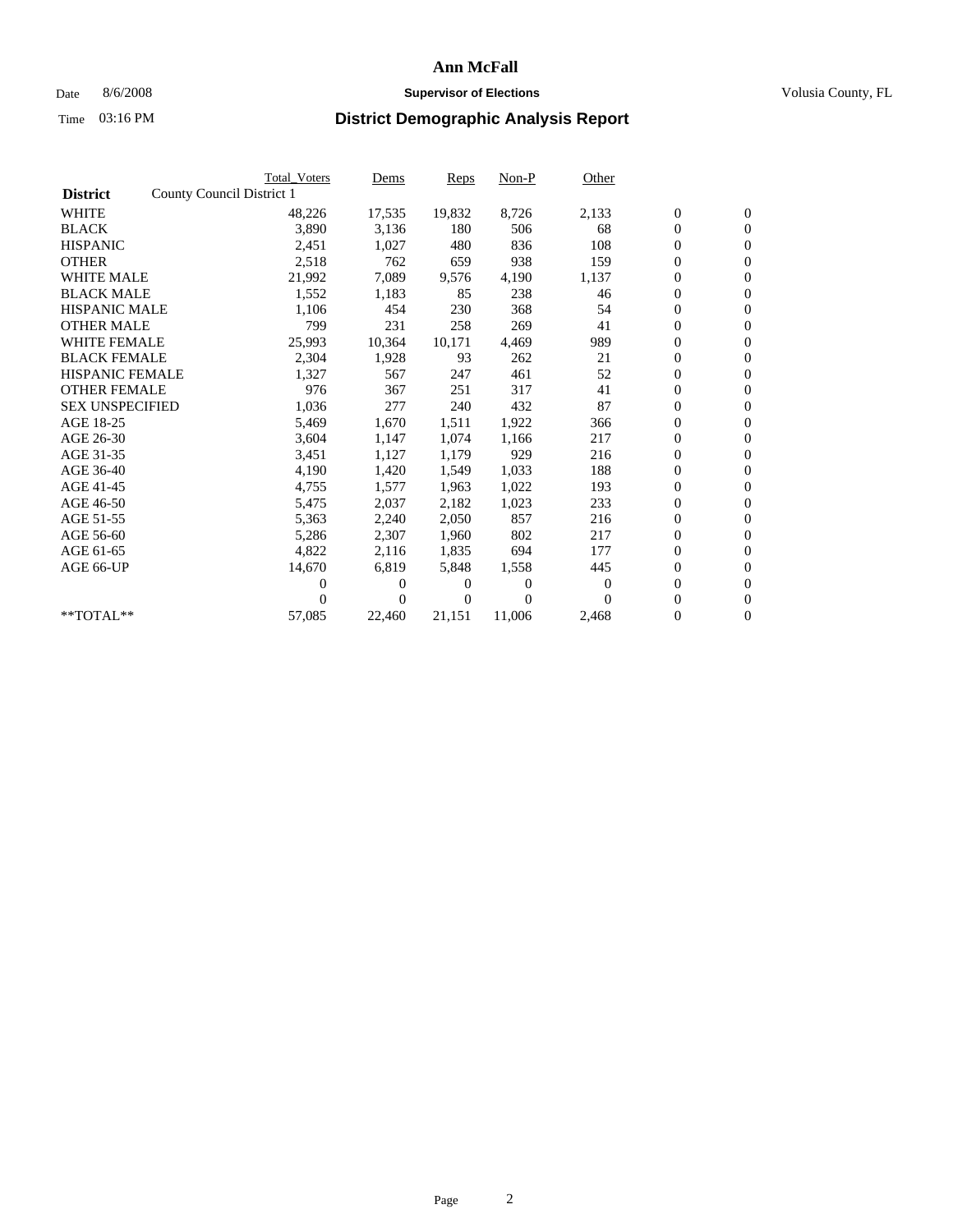## Date 8/6/2008 **Supervisor of Elections Supervisor of Elections** Volusia County, FL

|                        |                           | <b>Total Voters</b> | Dems   | Reps   | Non-P    | Other    |                  |                  |  |
|------------------------|---------------------------|---------------------|--------|--------|----------|----------|------------------|------------------|--|
| <b>District</b>        | County Council District 2 |                     |        |        |          |          |                  |                  |  |
| <b>WHITE</b>           |                           | 41,442              | 16,112 | 14,974 | 8,723    | 1,633    | $\boldsymbol{0}$ | $\boldsymbol{0}$ |  |
| <b>BLACK</b>           |                           | 9,251               | 7,529  | 325    | 1,264    | 133      | $\boldsymbol{0}$ | $\mathbf{0}$     |  |
| <b>HISPANIC</b>        |                           | 1,060               | 432    | 214    | 377      | 37       | $\boldsymbol{0}$ | $\mathbf{0}$     |  |
| <b>OTHER</b>           |                           | 3,027               | 1,126  | 555    | 1,146    | 200      | 0                | $\mathbf{0}$     |  |
| <b>WHITE MALE</b>      |                           | 19,337              | 6,671  | 7,436  | 4,299    | 931      | $\boldsymbol{0}$ | $\mathbf{0}$     |  |
| <b>BLACK MALE</b>      |                           | 3,713               | 2,889  | 179    | 584      | 61       | $\overline{0}$   | $\mathbf{0}$     |  |
| <b>HISPANIC MALE</b>   |                           | 518                 | 205    | 104    | 192      | 17       | $\boldsymbol{0}$ | $\mathbf{0}$     |  |
| <b>OTHER MALE</b>      |                           | 994                 | 367    | 222    | 360      | 45       | $\overline{0}$   | $\mathbf{0}$     |  |
| <b>WHITE FEMALE</b>    |                           | 21,832              | 9,347  | 7,442  | 4,358    | 685      | $\boldsymbol{0}$ | $\mathbf{0}$     |  |
| <b>BLACK FEMALE</b>    |                           | 5,445               | 4,571  | 143    | 661      | 70       | 0                | $\mathbf{0}$     |  |
| <b>HISPANIC FEMALE</b> |                           | 531                 | 223    | 107    | 182      | 19       | $\boldsymbol{0}$ | $\mathbf{0}$     |  |
| <b>OTHER FEMALE</b>    |                           | 1,121               | 485    | 208    | 385      | 43       | $\overline{0}$   | $\mathbf{0}$     |  |
| <b>SEX UNSPECIFIED</b> |                           | 1,289               | 441    | 227    | 489      | 132      | 0                | $\mathbf{0}$     |  |
| AGE 18-25              |                           | 6,554               | 3,160  | 1,113  | 1,975    | 306      | $\overline{0}$   | $\mathbf{0}$     |  |
| AGE 26-30              |                           | 3,475               | 1,453  | 710    | 1,161    | 151      | 0                | $\mathbf{0}$     |  |
| AGE 31-35              |                           | 2,924               | 1,211  | 723    | 864      | 126      | $\boldsymbol{0}$ | $\mathbf{0}$     |  |
| AGE 36-40              |                           | 3,239               | 1,354  | 932    | 814      | 139      | 0                | $\mathbf{0}$     |  |
| AGE 41-45              |                           | 3,895               | 1,662  | 1,195  | 893      | 145      | 0                | $\mathbf{0}$     |  |
| AGE 46-50              |                           | 4,626               | 2,080  | 1,439  | 945      | 162      | 0                | $\mathbf{0}$     |  |
| AGE 51-55              |                           | 4,675               | 2,249  | 1,404  | 882      | 140      | $\boldsymbol{0}$ | $\mathbf{0}$     |  |
| AGE 56-60              |                           | 4.906               | 2,251  | 1,487  | 985      | 183      | 0                | $\mathbf{0}$     |  |
| AGE 61-65              |                           | 4,699               | 2,069  | 1,593  | 855      | 182      | 0                | $\mathbf{0}$     |  |
| AGE 66-UP              |                           | 15,787              | 7,710  | 5,472  | 2,136    | 469      | 0                | $\mathbf{0}$     |  |
|                        |                           | 0                   | 0      | 0      | $\theta$ | $\bf{0}$ | $\overline{0}$   | $\mathbf{0}$     |  |
|                        |                           | 0                   | 0      | 0      | $\Omega$ | $\Omega$ | 0                | $\mathbf{0}$     |  |
| **TOTAL**              |                           | 54,780              | 25,199 | 16,068 | 11,510   | 2,003    | 0                | $\boldsymbol{0}$ |  |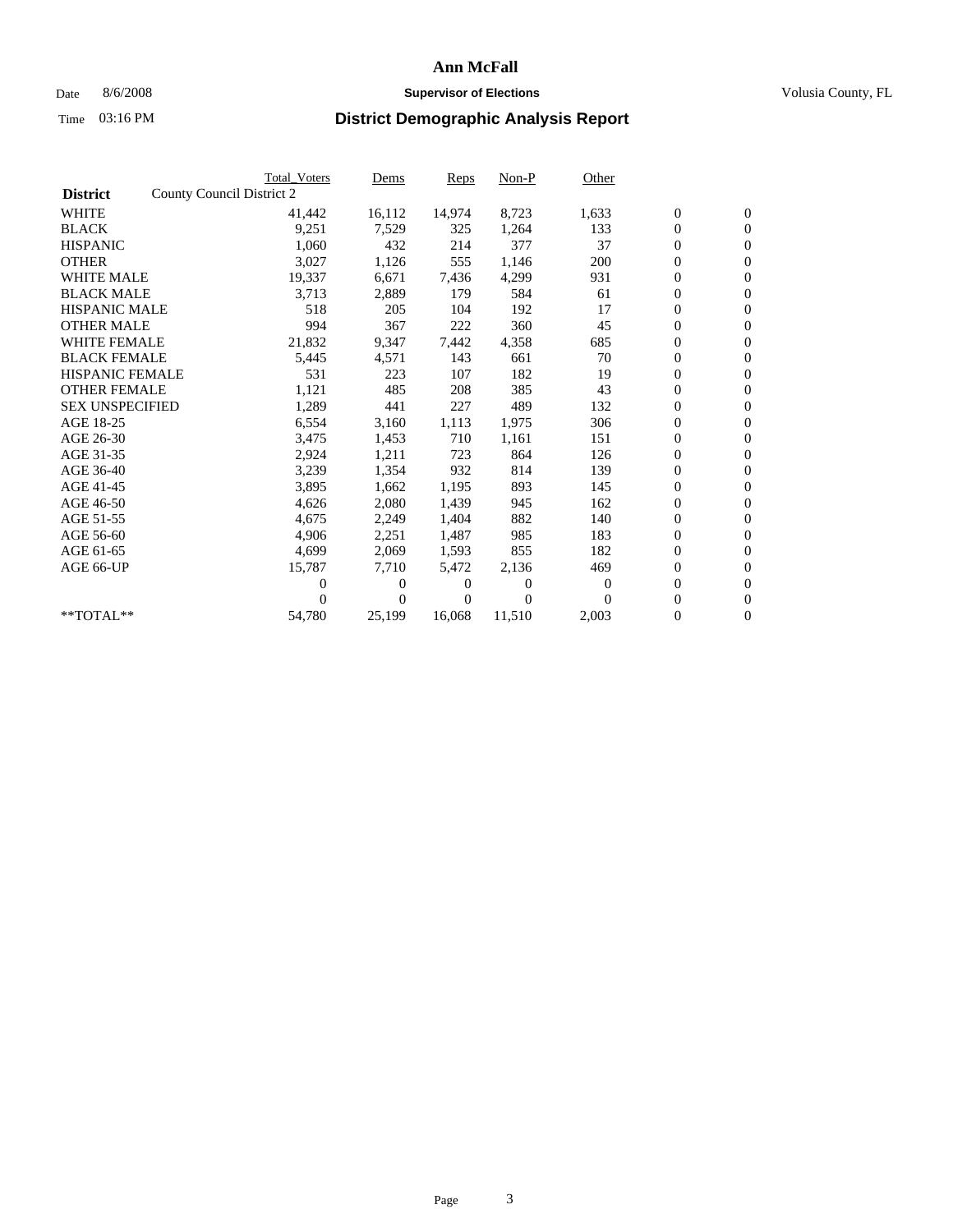## Date 8/6/2008 **Supervisor of Elections Supervisor of Elections** Volusia County, FL

|                        |                           | <b>Total Voters</b> | Dems           | Reps   | $Non-P$        | Other    |                  |                  |  |
|------------------------|---------------------------|---------------------|----------------|--------|----------------|----------|------------------|------------------|--|
| <b>District</b>        | County Council District 3 |                     |                |        |                |          |                  |                  |  |
| <b>WHITE</b>           |                           | 63,451              | 23,243         | 24,521 | 13,595         | 2,092    | $\boldsymbol{0}$ | $\boldsymbol{0}$ |  |
| <b>BLACK</b>           |                           | 1,768               | 1,421          | 82     | 235            | 30       | $\overline{0}$   | $\mathbf{0}$     |  |
| <b>HISPANIC</b>        |                           | 829                 | 309            | 219    | 274            | 27       | $\overline{0}$   | $\mathbf{0}$     |  |
| <b>OTHER</b>           |                           | 2,464               | 669            | 590    | 1,024          | 181      | 0                | $\mathbf{0}$     |  |
| <b>WHITE MALE</b>      |                           | 29,193              | 9,543          | 11,955 | 6,591          | 1,104    | $\boldsymbol{0}$ | $\mathbf{0}$     |  |
| <b>BLACK MALE</b>      |                           | 808                 | 610            | 43     | 134            | 21       | $\boldsymbol{0}$ | $\mathbf{0}$     |  |
| <b>HISPANIC MALE</b>   |                           | 370                 | 122            | 97     | 136            | 15       | $\boldsymbol{0}$ | $\mathbf{0}$     |  |
| <b>OTHER MALE</b>      |                           | 802                 | 216            | 231    | 321            | 34       | $\boldsymbol{0}$ | $\mathbf{0}$     |  |
| <b>WHITE FEMALE</b>    |                           | 33,825              | 13,553         | 12,412 | 6,881          | 979      | 0                | $\mathbf{0}$     |  |
| <b>BLACK FEMALE</b>    |                           | 942                 | 798            | 36     | 101            | 7        | 0                | $\Omega$         |  |
| <b>HISPANIC FEMALE</b> |                           | 451                 | 184            | 121    | 134            | 12       | $\boldsymbol{0}$ | $\mathbf{0}$     |  |
| <b>OTHER FEMALE</b>    |                           | 956                 | 320            | 252    | 333            | 51       | 0                | $\mathbf{0}$     |  |
| <b>SEX UNSPECIFIED</b> |                           | 1,165               | 296            | 265    | 497            | 107      | 0                | $\Omega$         |  |
| AGE 18-25              |                           | 5,622               | 1,774          | 1,403  | 2,075          | 370      | $\overline{0}$   | $\mathbf{0}$     |  |
| AGE 26-30              |                           | 3,467               | 1,103          | 941    | 1,281          | 142      | 0                | $\mathbf{0}$     |  |
| AGE 31-35              |                           | 3,355               | 1,068          | 1,045  | 1,080          | 162      | 0                | $\mathbf{0}$     |  |
| AGE 36-40              |                           | 4,208               | 1,292          | 1,537  | 1,224          | 155      | $\overline{0}$   | $\mathbf{0}$     |  |
| AGE 41-45              |                           | 5,072               | 1,687          | 1,944  | 1,286          | 155      | 0                | $\mathbf{0}$     |  |
| AGE 46-50              |                           | 6,327               | 2,198          | 2,546  | 1,391          | 192      | 0                | $\Omega$         |  |
| AGE 51-55              |                           | 6,761               | 2,698          | 2,563  | 1,303          | 197      | $\boldsymbol{0}$ | $\mathbf{0}$     |  |
| AGE 56-60              |                           | 6,707               | 2,758          | 2.419  | 1,329          | 201      | 0                | $\mathbf{0}$     |  |
| AGE 61-65              |                           | 6,625               | 2,538          | 2,626  | 1,240          | 221      | 0                | $\Omega$         |  |
| AGE 66-UP              |                           | 20,368              | 8,526          | 8,388  | 2,919          | 535      | $\overline{0}$   | $\mathbf{0}$     |  |
|                        |                           | 0                   | 0              | 0      | $\overline{0}$ | $\bf{0}$ | 0                | $\mathbf{0}$     |  |
|                        |                           | 0                   | $\overline{0}$ | 0      | $\Omega$       | $\Omega$ | 0                | $\mathbf{0}$     |  |
| $*$ TOTAL $**$         |                           | 68,512              | 25,642         | 25,412 | 15,128         | 2,330    | 0                | $\boldsymbol{0}$ |  |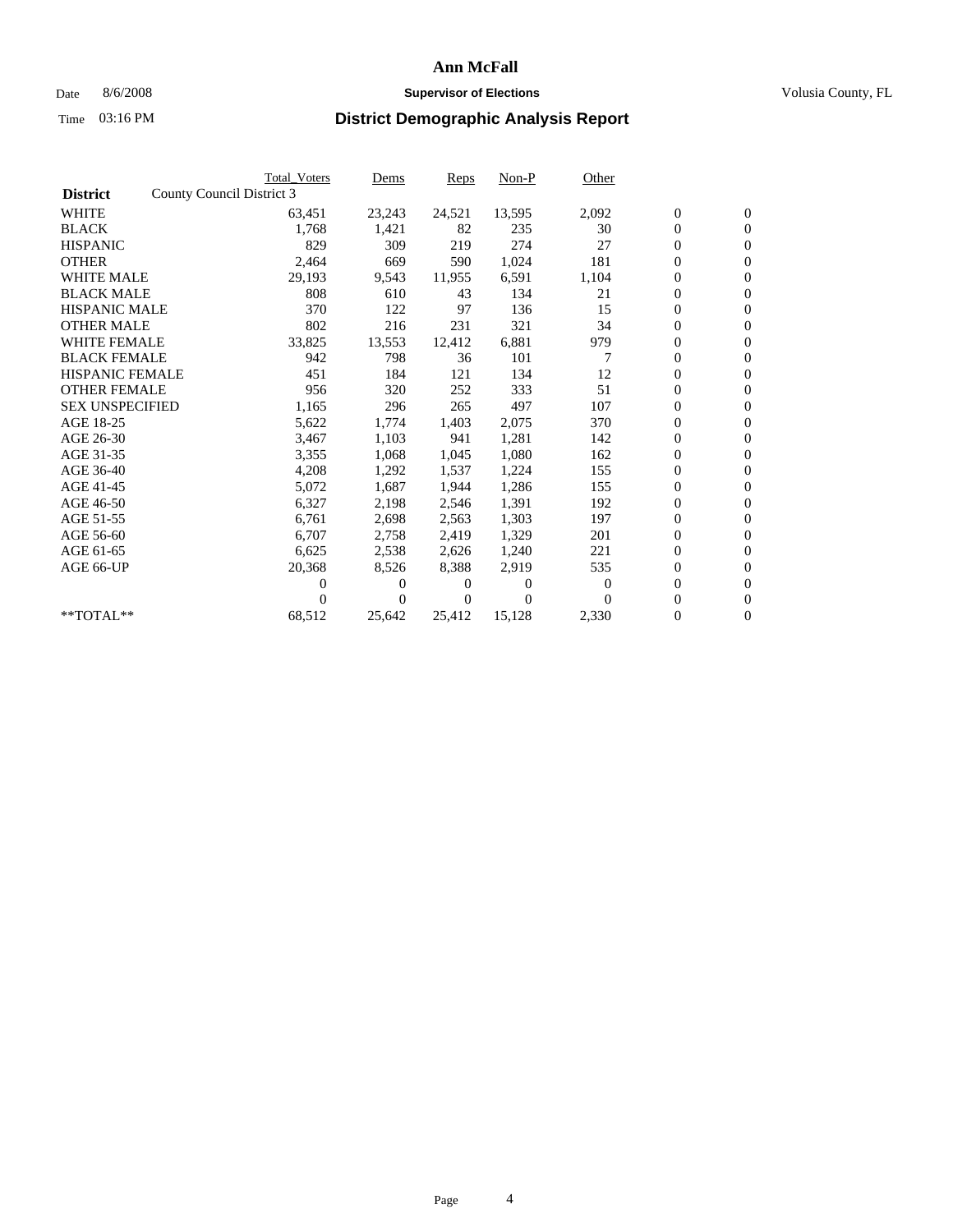## Date 8/6/2008 **Supervisor of Elections Supervisor of Elections** Volusia County, FL

|                        |                           | <b>Total Voters</b> | Dems   | Reps   | Non-P            | Other          |                  |                  |  |
|------------------------|---------------------------|---------------------|--------|--------|------------------|----------------|------------------|------------------|--|
| <b>District</b>        | County Council District 4 |                     |        |        |                  |                |                  |                  |  |
| <b>WHITE</b>           |                           | 53,430              | 19,726 | 21,449 | 10,376           | 1,879          | $\boldsymbol{0}$ | $\boldsymbol{0}$ |  |
| <b>BLACK</b>           |                           | 4,571               | 3,686  | 196    | 606              | 83             | $\boldsymbol{0}$ | $\overline{0}$   |  |
| <b>HISPANIC</b>        |                           | 1,038               | 437    | 274    | 301              | 26             | $\boldsymbol{0}$ | $\mathbf{0}$     |  |
| <b>OTHER</b>           |                           | 3,264               | 1,029  | 824    | 1,189            | 222            | $\boldsymbol{0}$ | $\overline{0}$   |  |
| <b>WHITE MALE</b>      |                           | 24,368              | 7,945  | 10,367 | 5,060            | 996            | $\boldsymbol{0}$ | $\mathbf{0}$     |  |
| <b>BLACK MALE</b>      |                           | 1,790               | 1,346  | 107    | 284              | 53             | $\overline{0}$   | $\mathbf{0}$     |  |
| <b>HISPANIC MALE</b>   |                           | 458                 | 170    | 134    | 137              | 17             | $\boldsymbol{0}$ | $\overline{0}$   |  |
| <b>OTHER MALE</b>      |                           | 1,063               | 298    | 327    | 390              | 48             | $\boldsymbol{0}$ | $\overline{0}$   |  |
| <b>WHITE FEMALE</b>    |                           | 28,757              | 11,683 | 10,968 | 5,236            | 870            | $\boldsymbol{0}$ | $\overline{0}$   |  |
| <b>BLACK FEMALE</b>    |                           | 2,755               | 2,321  | 89     | 316              | 29             | $\boldsymbol{0}$ | $\mathbf{0}$     |  |
| <b>HISPANIC FEMALE</b> |                           | 569                 | 261    | 135    | 164              | 9              | $\boldsymbol{0}$ | $\overline{0}$   |  |
| <b>OTHER FEMALE</b>    |                           | 1,268               | 482    | 342    | 395              | 49             | $\overline{0}$   | $\overline{0}$   |  |
| <b>SEX UNSPECIFIED</b> |                           | 1,275               | 372    | 274    | 490              | 139            | $\boldsymbol{0}$ | $\overline{0}$   |  |
| AGE 18-25              |                           | 6,011               | 2,172  | 1,580  | 1,914            | 345            | $\overline{0}$   | $\mathbf{0}$     |  |
| AGE 26-30              |                           | 3,352               | 1,203  | 900    | 1,102            | 147            | $\boldsymbol{0}$ | $\overline{0}$   |  |
| AGE 31-35              |                           | 3,101               | 1,113  | 946    | 889              | 153            | $\boldsymbol{0}$ | $\overline{0}$   |  |
| AGE 36-40              |                           | 3,727               | 1,302  | 1,382  | 905              | 138            | $\boldsymbol{0}$ | $\mathbf{0}$     |  |
| AGE 41-45              |                           | 4,600               | 1,668  | 1,742  | 1,013            | 177            | $\boldsymbol{0}$ | $\mathbf{0}$     |  |
| AGE 46-50              |                           | 5,544               | 2,151  | 2,143  | 1,087            | 163            | $\boldsymbol{0}$ | $\overline{0}$   |  |
| AGE 51-55              |                           | 5,743               | 2,427  | 2,098  | 1.048            | 170            | $\boldsymbol{0}$ | $\mathbf{0}$     |  |
| AGE 56-60              |                           | 5,912               | 2,483  | 2.113  | 1,119            | 197            | $\overline{0}$   | $\mathbf{0}$     |  |
| AGE 61-65              |                           | 5,740               | 2,355  | 2,211  | 972              | 202            | $\boldsymbol{0}$ | $\mathbf{0}$     |  |
| AGE 66-UP              |                           | 18,573              | 8,004  | 7,628  | 2,423            | 518            | $\boldsymbol{0}$ | $\overline{0}$   |  |
|                        |                           | 0                   | $_{0}$ | 0      | $\boldsymbol{0}$ | $\overline{0}$ | $\overline{0}$   | $\mathbf{0}$     |  |
|                        |                           | 0                   | 0      | 0      | $\theta$         | $\Omega$       | $\boldsymbol{0}$ | $\overline{0}$   |  |
| **TOTAL**              |                           | 62,303              | 24,878 | 22,743 | 12,472           | 2,210          | 0                | $\boldsymbol{0}$ |  |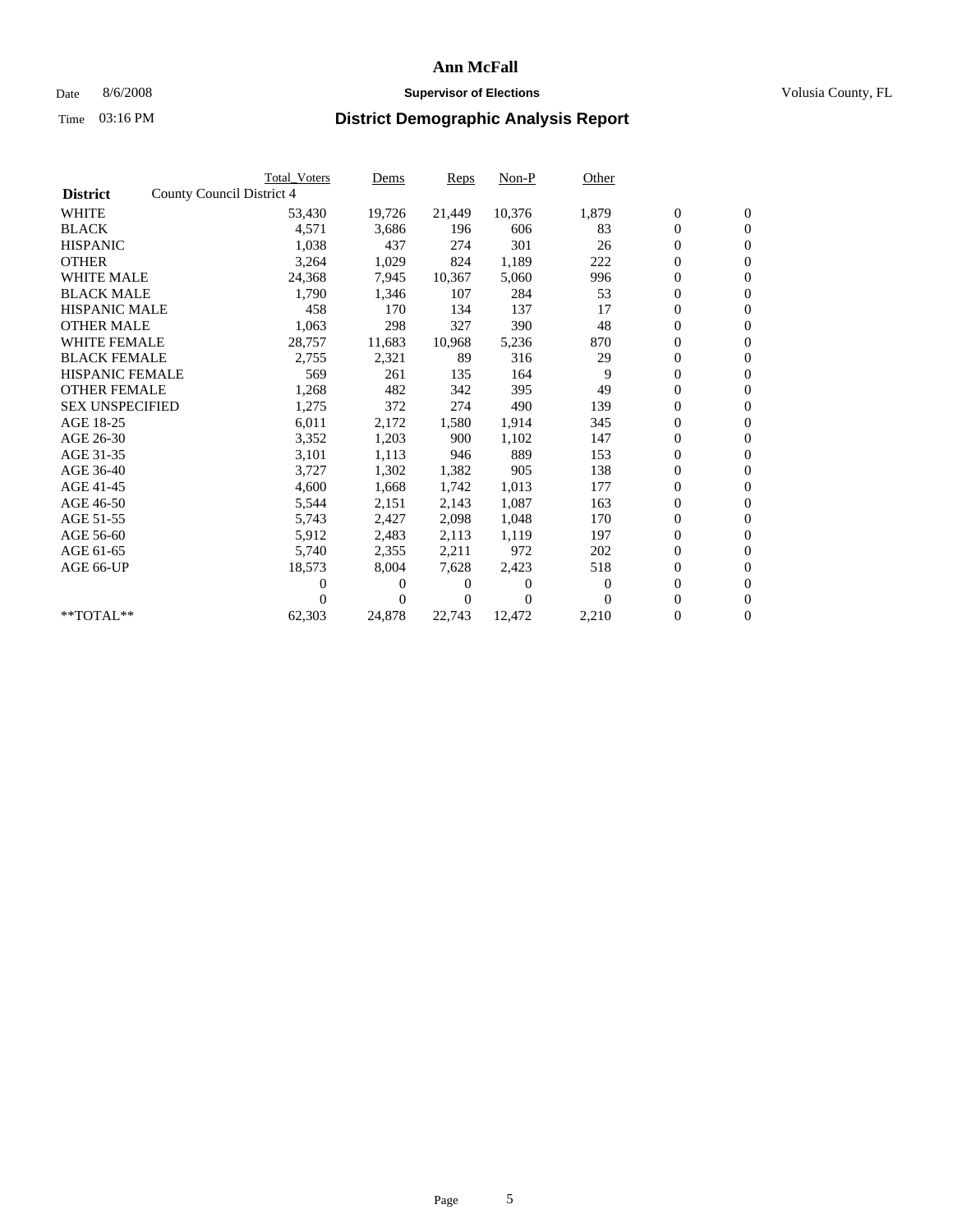## Date 8/6/2008 **Supervisor of Elections Supervisor of Elections** Volusia County, FL

|                        |                           | <b>Total Voters</b> | Dems           | Reps   | Non-P    | Other    |                  |                  |  |
|------------------------|---------------------------|---------------------|----------------|--------|----------|----------|------------------|------------------|--|
| <b>District</b>        | County Council District 5 |                     |                |        |          |          |                  |                  |  |
| <b>WHITE</b>           |                           | 47,290              | 15,681         | 19,539 | 9,821    | 2,249    | $\boldsymbol{0}$ | $\boldsymbol{0}$ |  |
| <b>BLACK</b>           |                           | 4,563               | 3,417          | 281    | 735      | 130      | $\boldsymbol{0}$ | $\mathbf{0}$     |  |
| <b>HISPANIC</b>        |                           | 11,450              | 5,469          | 2,130  | 3,542    | 309      | $\boldsymbol{0}$ | $\mathbf{0}$     |  |
| <b>OTHER</b>           |                           | 3,494               | 993            | 759    | 1,442    | 300      | 0                | $\mathbf{0}$     |  |
| <b>WHITE MALE</b>      |                           | 22,080              | 6,508          | 9,641  | 4,725    | 1,206    | 0                | $\mathbf{0}$     |  |
| <b>BLACK MALE</b>      |                           | 2,041               | 1,426          | 154    | 382      | 79       | $\overline{0}$   | $\mathbf{0}$     |  |
| <b>HISPANIC MALE</b>   |                           | 5,368               | 2,449          | 1,083  | 1,666    | 170      | 0                | $\mathbf{0}$     |  |
| <b>OTHER MALE</b>      |                           | 1,124               | 355            | 289    | 436      | 44       | 0                | $\mathbf{0}$     |  |
| <b>WHITE FEMALE</b>    |                           | 24,944              | 9,089          | 9,786  | 5,033    | 1,036    | $\boldsymbol{0}$ | $\mathbf{0}$     |  |
| <b>BLACK FEMALE</b>    |                           | 2,475               | 1,951          | 127    | 346      | 51       | $\boldsymbol{0}$ | $\mathbf{0}$     |  |
| <b>HISPANIC FEMALE</b> |                           | 6,000               | 2,980          | 1,037  | 1,845    | 138      | $\boldsymbol{0}$ | $\mathbf{0}$     |  |
| <b>OTHER FEMALE</b>    |                           | 1,348               | 452            | 312    | 518      | 66       | $\overline{0}$   | $\mathbf{0}$     |  |
| <b>SEX UNSPECIFIED</b> |                           | 1,417               | 350            | 280    | 589      | 198      | 0                | $\mathbf{0}$     |  |
| AGE 18-25              |                           | 7,420               | 2,353          | 1,719  | 2,789    | 559      | $\overline{0}$   | $\mathbf{0}$     |  |
| AGE 26-30              |                           | 4,886               | 1,609          | 1,300  | 1,694    | 283      | 0                | $\mathbf{0}$     |  |
| AGE 31-35              |                           | 5,177               | 1,785          | 1,537  | 1,577    | 278      | $\boldsymbol{0}$ | $\mathbf{0}$     |  |
| AGE 36-40              |                           | 5,724               | 1,889          | 2,017  | 1,537    | 281      | 0                | $\mathbf{0}$     |  |
| AGE 41-45              |                           | 6,534               | 2,318          | 2,347  | 1,599    | 270      | 0                | $\mathbf{0}$     |  |
| AGE 46-50              |                           | 6,988               | 2,541          | 2,693  | 1,481    | 273      | 0                | $\mathbf{0}$     |  |
| AGE 51-55              |                           | 6,409               | 2,537          | 2,337  | 1,282    | 253      | $\boldsymbol{0}$ | $\mathbf{0}$     |  |
| AGE 56-60              |                           | 5,723               | 2,362          | 2.086  | 1.066    | 209      | 0                | $\mathbf{0}$     |  |
| AGE 61-65              |                           | 4,797               | 2,023          | 1,813  | 800      | 161      | 0                | $\mathbf{0}$     |  |
| AGE 66-UP              |                           | 13,138              | 6,142          | 4,860  | 1,715    | 421      | $\boldsymbol{0}$ | $\mathbf{0}$     |  |
|                        |                           | 0                   | 0              | 0      | $\theta$ | $\theta$ | $\overline{0}$   | $\mathbf{0}$     |  |
|                        |                           | 0                   | $\overline{0}$ | 0      | $\Omega$ | $\Omega$ | 0                | $\mathbf{0}$     |  |
| **TOTAL**              |                           | 66,797              | 25,560         | 22,709 | 15,540   | 2,988    | 0                | $\boldsymbol{0}$ |  |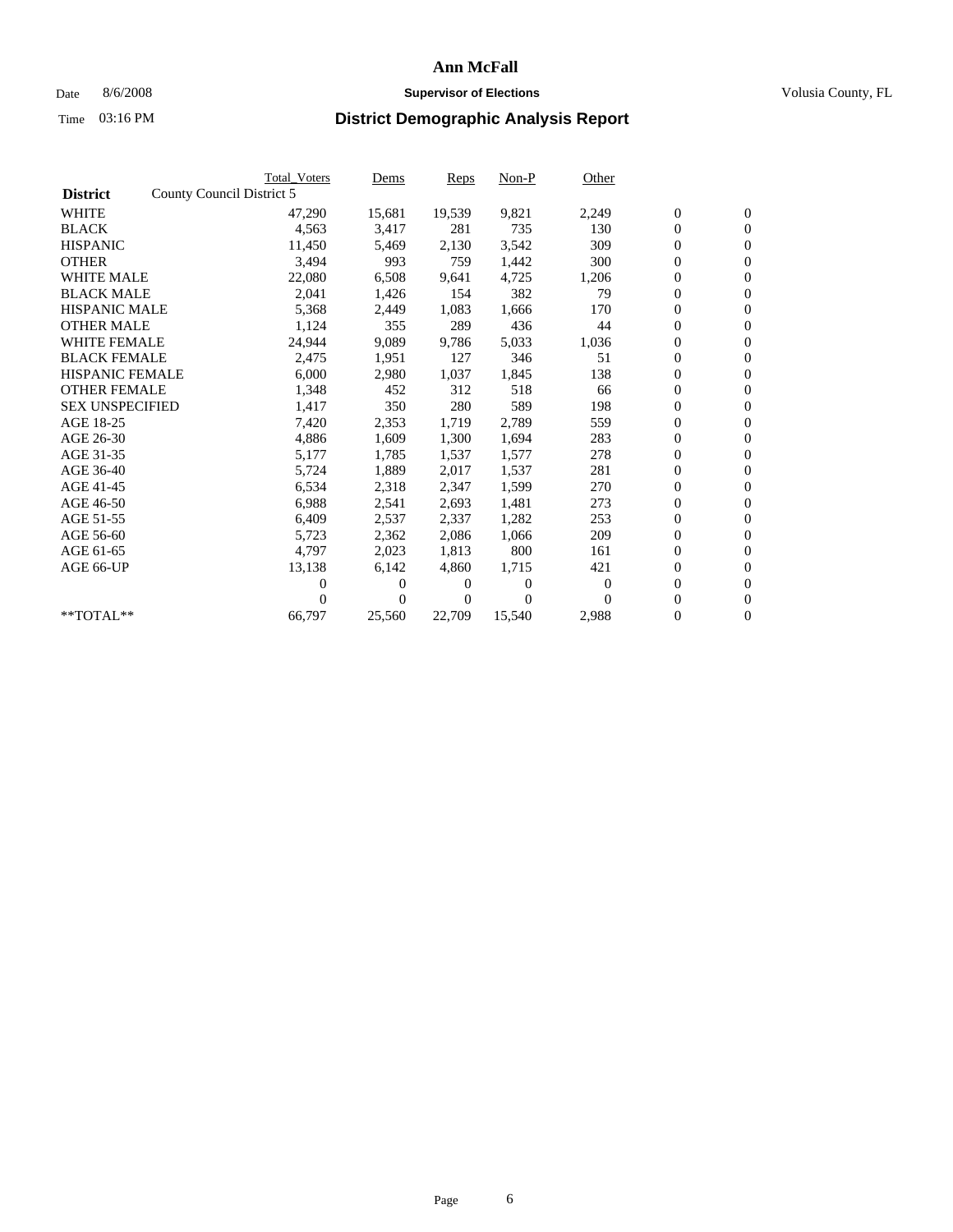### Date 8/6/2008 **Supervisor of Elections Supervisor of Elections** Volusia County, FL

|                        |                                     | <b>Total_Voters</b> | Dems     | Reps | $Non-P$        | Other          |                  |              |  |
|------------------------|-------------------------------------|---------------------|----------|------|----------------|----------------|------------------|--------------|--|
| <b>District</b>        | <b>Indigo Community Development</b> |                     |          |      |                |                |                  |              |  |
| <b>WHITE</b>           |                                     | 597                 | 160      | 290  | 120            | 27             | $\boldsymbol{0}$ | $\mathbf{0}$ |  |
| <b>BLACK</b>           |                                     | 57                  | 42       | 6    | 9              | $\Omega$       | 0                | $\Omega$     |  |
| <b>HISPANIC</b>        |                                     | 26                  | 13       | 4    | 9              | $\Omega$       | 0                | 0            |  |
| <b>OTHER</b>           |                                     | 54                  | 18       | 22   | 13             |                | 0                | 0            |  |
| <b>WHITE MALE</b>      |                                     | 282                 | 56       | 146  | 63             | 17             | 0                | 0            |  |
| <b>BLACK MALE</b>      |                                     | 27                  | 19       | 4    | 4              | $\Omega$       | 0                | 0            |  |
| HISPANIC MALE          |                                     | 9                   | 4        |      | 4              | $\Omega$       | 0                | 0            |  |
| <b>OTHER MALE</b>      |                                     | 22                  | 6        | 9    | 7              |                | 0                | 0            |  |
| <b>WHITE FEMALE</b>    |                                     | 312                 | 104      | 142  | 57             | 9              | $\theta$         | 0            |  |
| <b>BLACK FEMALE</b>    |                                     | 30                  | 23       | 2    | 5              | $\overline{0}$ | 0                | 0            |  |
| <b>HISPANIC FEMALE</b> |                                     | 17                  | 9        | 3    | 5              | 0              | 0                | 0            |  |
| <b>OTHER FEMALE</b>    |                                     | 24                  | 8        | 10   | 6              | 0              |                  | 0            |  |
| <b>SEX UNSPECIFIED</b> |                                     | 11                  | 4        | 5    | $\overline{0}$ | 2              |                  | 0            |  |
| AGE 18-25              |                                     | 63                  | 13       | 29   | 17             | 4              | 0                | 0            |  |
| AGE 26-30              |                                     | 62                  | 21       | 15   | 23             | 3              | 0                | 0            |  |
| AGE 31-35              |                                     | 73                  | 17       | 36   | 19             |                | 0                | 0            |  |
| AGE 36-40              |                                     | 67                  | 18       | 30   | 16             | 3              | 0                | 0            |  |
| AGE 41-45              |                                     | 45                  | 19       | 17   | 9              | 0              | $\theta$         | 0            |  |
| AGE 46-50              |                                     | 57                  | 17       | 34   | 6              | $\Omega$       | 0                | 0            |  |
| AGE 51-55              |                                     | 55                  | 22       | 25   | 7              |                | 0                | 0            |  |
| AGE 56-60              |                                     | 93                  | 33       | 33   | 21             | 6              |                  | 0            |  |
| AGE 61-65              |                                     | 91                  | 32       | 43   | 10             | 6              | 0                | 0            |  |
| AGE 66-UP              |                                     | 128                 | 41       | 60   | 23             |                | 0                | 0            |  |
|                        |                                     | $\Omega$            | 0        | 0    | $\Omega$       | $\Omega$       |                  | 0            |  |
|                        |                                     | $\overline{0}$      | $\Omega$ | 0    | $\overline{0}$ |                |                  |              |  |
| $**TOTAL**$            |                                     | 734                 | 233      | 322  | 151            | 28             | 0                | 0            |  |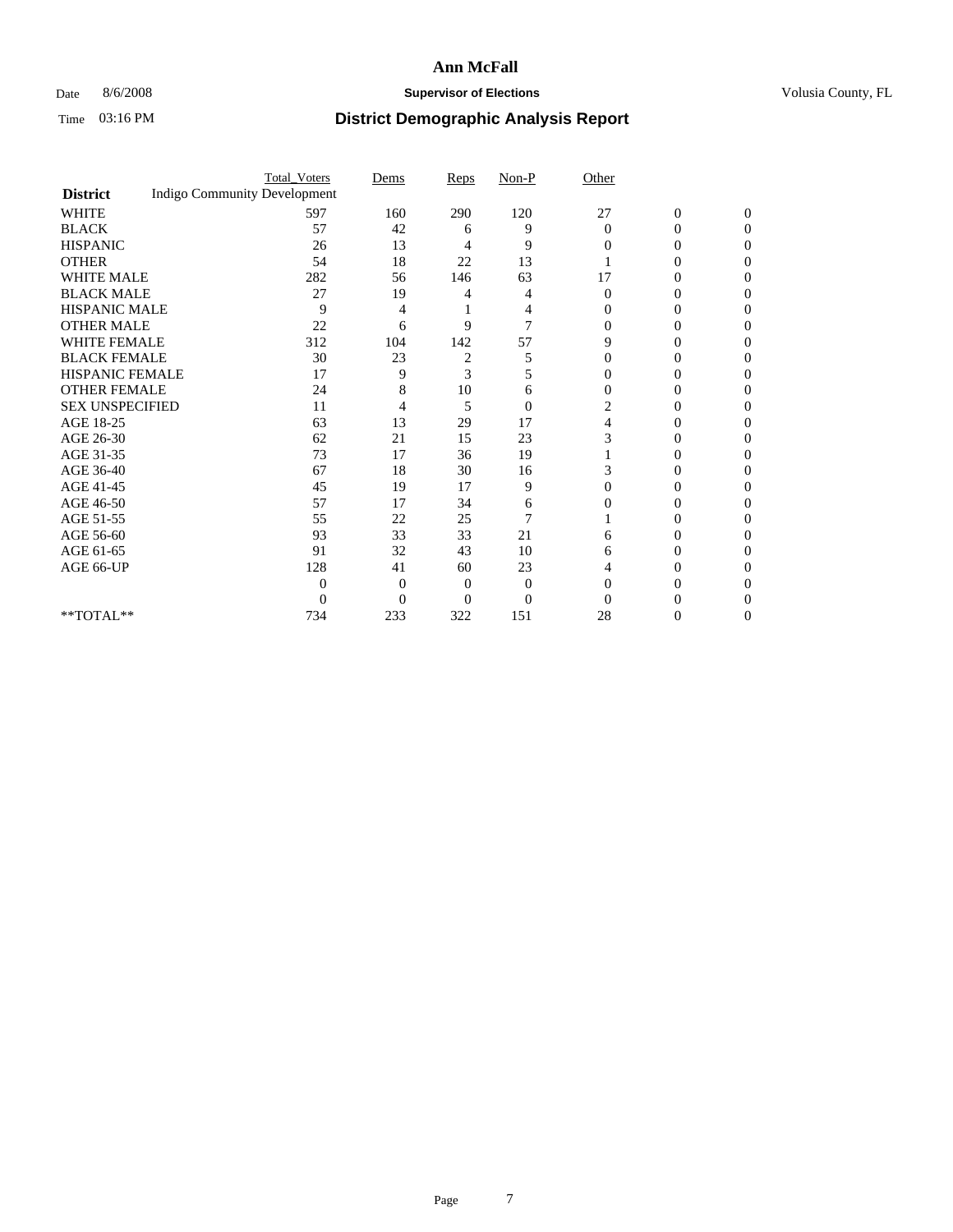## Date 8/6/2008 **Supervisor of Elections Supervisor of Elections** Volusia County, FL

|                        | <b>Total_Voters</b>          | Dems           | Reps           | $Non-P$  | Other    |                  |              |
|------------------------|------------------------------|----------------|----------------|----------|----------|------------------|--------------|
| <b>District</b>        | DeBary Community Development |                |                |          |          |                  |              |
| <b>WHITE</b>           | 582                          | 171            | 269            | 125      | 17       | $\boldsymbol{0}$ | $\mathbf{0}$ |
| <b>BLACK</b>           | 6                            | 3              | 2              |          | $\Omega$ | 0                | 0            |
| <b>HISPANIC</b>        | 12                           |                | 4              | 3        |          |                  | 0            |
| <b>OTHER</b>           | 25                           | 4              | 6              | 12       |          |                  | 0            |
| <b>WHITE MALE</b>      | 297                          | 75             | 147            | 67       |          | 0                | 0            |
| <b>BLACK MALE</b>      | 3                            |                |                |          |          |                  | 0            |
| HISPANIC MALE          |                              | 2              | 2              | 2        |          |                  |              |
| <b>OTHER MALE</b>      | 8                            | $\Omega$       | $\overline{2}$ | 6        |          |                  |              |
| <b>WHITE FEMALE</b>    | 280                          | 95             | 120            | 56       | 9        |                  | 0            |
| <b>BLACK FEMALE</b>    | 3                            | 2              |                | $\theta$ | 0        |                  | 0            |
| <b>HISPANIC FEMALE</b> |                              | 2              | 2              |          |          | 0                | 0            |
| <b>OTHER FEMALE</b>    | 11                           | 3              | 3              | 3        |          |                  |              |
| <b>SEX UNSPECIFIED</b> | 11                           | $\overline{2}$ | 3              | 5        |          |                  |              |
| AGE 18-25              | 75                           | 16             | 25             | 30       |          | 0                | 0            |
| AGE 26-30              | 27                           |                | 9              | 9        |          |                  | 0            |
| AGE 31-35              | 23                           | 5              | 11             | 7        |          |                  |              |
| AGE 36-40              | 47                           | 11             | 17             | 18       |          | 0                | 0            |
| AGE 41-45              | 87                           | 18             | 49             | 18       |          |                  | 0            |
| AGE 46-50              | 95                           | 30             | 46             | 17       | 2        |                  |              |
| AGE 51-55              | 97                           | 28             | 53             | 14       | 2        | 0                |              |
| AGE 56-60              | 63                           | 20             | 31             | 11       |          |                  |              |
| AGE 61-65              | 61                           | 26             | 20             | 12       | 3        |                  |              |
| AGE 66-UP              | 50                           | 21             | 20             | 5        |          |                  |              |
|                        | 0                            | 0              | 0              | 0        |          |                  |              |
|                        | 0                            | 0              | 0              | 0        |          |                  |              |
| **TOTAL**              | 625                          | 182            | 281            | 141      | 21       | $_{0}$           | 0            |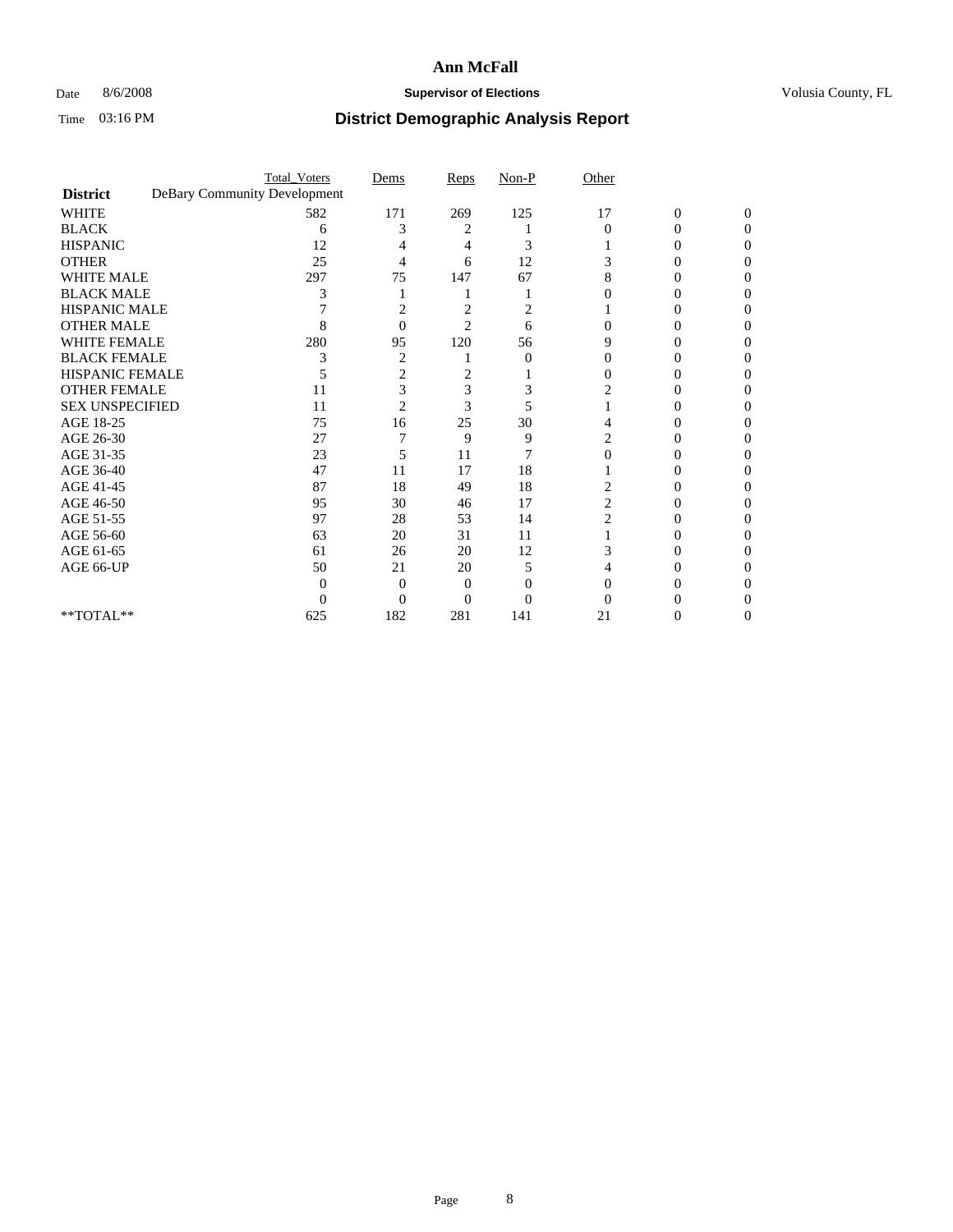## Date 8/6/2008 **Supervisor of Elections Supervisor of Elections** Volusia County, FL

|                        | <b>Total Voters</b>      | Dems           | <b>Reps</b>  | $Non-P$        | Other        |                  |                |  |
|------------------------|--------------------------|----------------|--------------|----------------|--------------|------------------|----------------|--|
| <b>District</b>        | Congressional District 3 |                |              |                |              |                  |                |  |
| <b>WHITE</b>           | 5,235                    | 1,864          | 2,244        | 887            | 240          | $\boldsymbol{0}$ | $\mathbf{0}$   |  |
| <b>BLACK</b>           | 2,141                    | 1,783          | 79           | 247            | 32           | $\boldsymbol{0}$ | $\mathbf{0}$   |  |
| <b>HISPANIC</b>        | 333                      | 123            | 59           | 136            | 15           | $\overline{0}$   | $\mathbf{0}$   |  |
| <b>OTHER</b>           | 374                      | 132            | 90           | 125            | 27           | $\overline{0}$   | $\mathbf{0}$   |  |
| <b>WHITE MALE</b>      | 2,480                    | 789            | 1,117        | 439            | 135          | $\boldsymbol{0}$ | $\mathbf{0}$   |  |
| <b>BLACK MALE</b>      | 822                      | 670            | 31           | 100            | 21           | $\boldsymbol{0}$ | $\mathbf{0}$   |  |
| <b>HISPANIC MALE</b>   | 157                      | 57             | 30           | 62             | 8            | $\boldsymbol{0}$ | $\mathbf{0}$   |  |
| <b>OTHER MALE</b>      | 119                      | 45             | 39           | 28             | 7            | 0                | $\mathbf{0}$   |  |
| <b>WHITE FEMALE</b>    | 2,721                    | 1,067          | 1,110        | 439            | 105          | $\overline{0}$   | $\mathbf{0}$   |  |
| <b>BLACK FEMALE</b>    | 1,293                    | 1,094          | 46           | 142            | 11           | $\boldsymbol{0}$ | $\mathbf{0}$   |  |
| <b>HISPANIC FEMALE</b> | 172                      | 66             | 29           | 71             | 6            | $\boldsymbol{0}$ | $\mathbf{0}$   |  |
| <b>OTHER FEMALE</b>    | 135                      | 56             | 31           | 41             |              | $\overline{0}$   | $\Omega$       |  |
| <b>SEX UNSPECIFIED</b> | 184                      | 58             | 39           | 73             | 14           | $\overline{0}$   | $\mathbf{0}$   |  |
| AGE 18-25              | 842                      | 325            | 163          | 300            | 54           | $\boldsymbol{0}$ | $\mathbf{0}$   |  |
| AGE 26-30              | 528                      | 225            | 114          | 164            | 25           | $\overline{0}$   | $\mathbf{0}$   |  |
| AGE 31-35              | 523                      | 244            | 133          | 113            | 33           | $\boldsymbol{0}$ | $\mathbf{0}$   |  |
| AGE 36-40              | 586                      | 269            | 166          | 136            | 15           | $\boldsymbol{0}$ | $\mathbf{0}$   |  |
| AGE 41-45              | 631                      | 288            | 202          | 124            | 17           | $\overline{0}$   | $\mathbf{0}$   |  |
| AGE 46-50              | 788                      | 410            | 248          | 107            | 23           | $\mathbf{0}$     | $\mathbf{0}$   |  |
| AGE 51-55              | 774                      | 394            | 242          | 106            | 32           | $\boldsymbol{0}$ | $\mathbf{0}$   |  |
| AGE 56-60              | 768                      | 379            | 262          | 102            | 25           | $\boldsymbol{0}$ | $\mathbf{0}$   |  |
| AGE 61-65              | 688                      | 354            | 230          | 76             | 28           | $\boldsymbol{0}$ | $\overline{0}$ |  |
| AGE 66-UP              | 1,955                    | 1,014          | 712          | 167            | 62           | $\boldsymbol{0}$ | $\mathbf{0}$   |  |
|                        | $\overline{0}$           | $\overline{0}$ | $\mathbf{0}$ | $\mathbf{0}$   | $\mathbf{0}$ | $\boldsymbol{0}$ | $\mathbf{0}$   |  |
|                        | $\Omega$                 | $\overline{0}$ | 0            | $\overline{0}$ | $\Omega$     | $\overline{0}$   | $\mathbf{0}$   |  |
| **TOTAL**              | 8,083                    | 3,902          | 2,472        | 1,395          | 314          | 0                | $\mathbf{0}$   |  |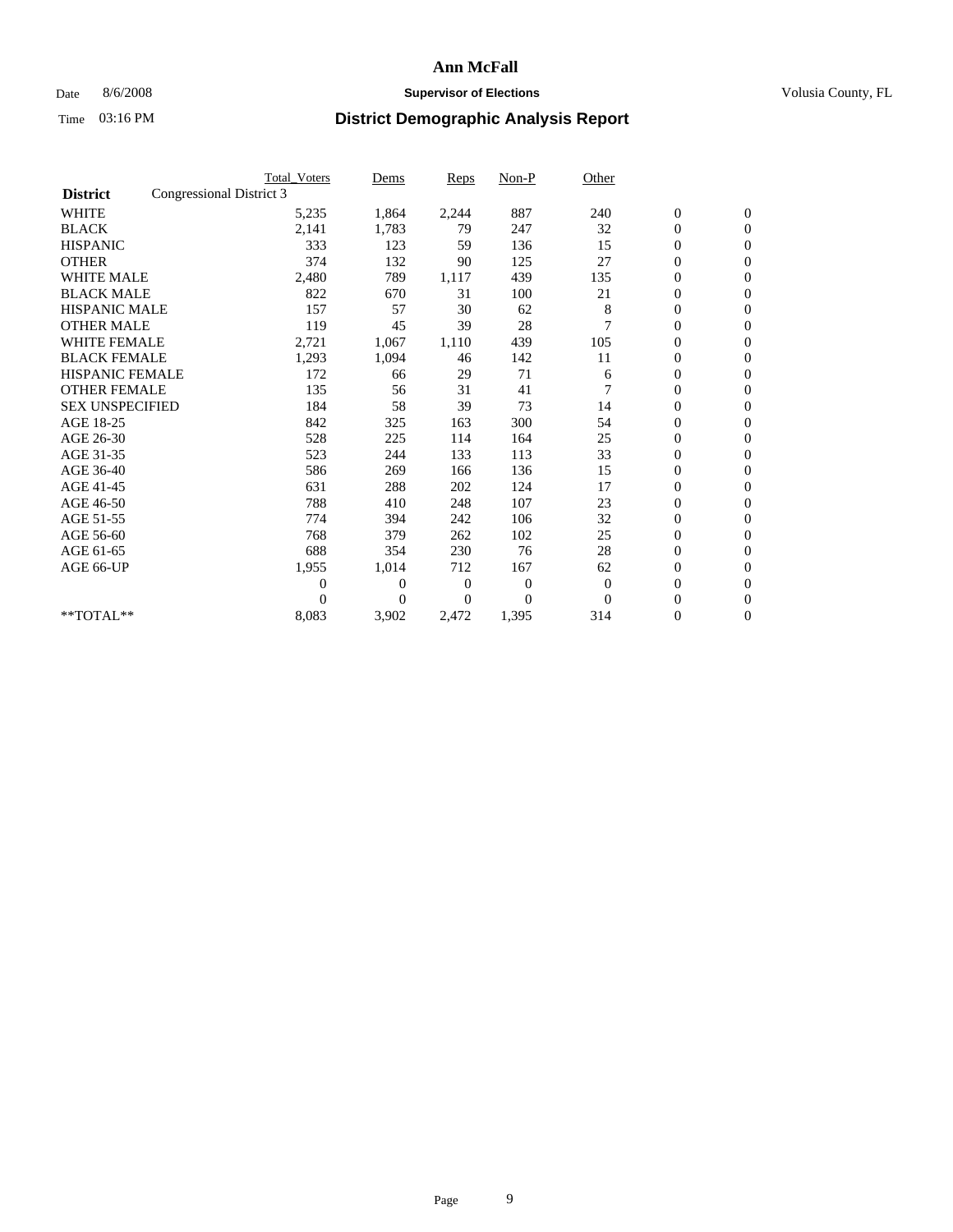## Date 8/6/2008 **Supervisor of Elections Supervisor of Elections** Volusia County, FL

|                        |                          | <b>Total Voters</b> | <u>Dems</u> | <b>Reps</b> | $Non-P$  | Other    |                  |                  |  |
|------------------------|--------------------------|---------------------|-------------|-------------|----------|----------|------------------|------------------|--|
| <b>District</b>        | Congressional District 7 |                     |             |             |          |          |                  |                  |  |
| <b>WHITE</b>           |                          | 139,654             | 51,278      | 55,239      | 27,306   | 5,831    | $\boldsymbol{0}$ | $\boldsymbol{0}$ |  |
| <b>BLACK</b>           |                          | 17,577              | 14,037      | 752         | 2,463    | 325      | $\boldsymbol{0}$ | $\mathbf{0}$     |  |
| <b>HISPANIC</b>        |                          | 11,489              | 5,348       | 2,225       | 3,575    | 341      | $\overline{0}$   | $\mathbf{0}$     |  |
| <b>OTHER</b>           |                          | 9,236               | 3,000       | 2,058       | 3,546    | 632      | $\boldsymbol{0}$ | $\mathbf{0}$     |  |
| <b>WHITE MALE</b>      |                          | 64,205              | 20,872      | 26,941      | 13,246   | 3,146    | $\boldsymbol{0}$ | $\mathbf{0}$     |  |
| <b>BLACK MALE</b>      |                          | 7,142               | 5,366       | 414         | 1,171    | 191      | $\boldsymbol{0}$ | $\mathbf{0}$     |  |
| <b>HISPANIC MALE</b>   |                          | 5,347               | 2,376       | 1,115       | 1,677    | 179      | $\boldsymbol{0}$ | $\overline{0}$   |  |
| <b>OTHER MALE</b>      |                          | 2,934               | 940         | 804         | 1,063    | 127      | 0                | $\mathbf{0}$     |  |
| <b>WHITE FEMALE</b>    |                          | 74,691              | 30,147      | 28,025      | 13,862   | 2,657    | $\mathbf{0}$     | $\mathbf{0}$     |  |
| <b>BLACK FEMALE</b>    |                          | 10,290              | 8,560       | 336         | 1,264    | 130      | $\boldsymbol{0}$ | $\mathbf{0}$     |  |
| <b>HISPANIC FEMALE</b> |                          | 6,061               | 2,930       | 1,098       | 1,873    | 160      | 0                | $\mathbf{0}$     |  |
| <b>OTHER FEMALE</b>    |                          | 3,537               | 1,367       | 838         | 1,191    | 141      | $\overline{0}$   | $\mathbf{0}$     |  |
| <b>SEX UNSPECIFIED</b> |                          | 3,749               | 1,105       | 703         | 1,543    | 398      | $\boldsymbol{0}$ | $\mathbf{0}$     |  |
| AGE 18-25              |                          | 19,155              | 7,301       | 4,270       | 6,422    | 1,162    | 0                | $\mathbf{0}$     |  |
| AGE 26-30              |                          | 11,274              | 4,058       | 2,912       | 3,712    | 592      | 0                | $\mathbf{0}$     |  |
| AGE 31-35              |                          | 10,712              | 3,865       | 3,153       | 3,127    | 567      | $\boldsymbol{0}$ | $\mathbf{0}$     |  |
| AGE 36-40              |                          | 12,496              | 4,441       | 4,329       | 3,165    | 561      | 0                | $\mathbf{0}$     |  |
| AGE 41-45              |                          | 14,651              | 5,349       | 5,372       | 3,335    | 595      | 0                | $\mathbf{0}$     |  |
| AGE 46-50              |                          | 16,816              | 6,623       | 6,196       | 3,352    | 645      | $\boldsymbol{0}$ | $\mathbf{0}$     |  |
| AGE 51-55              |                          | 16,608              | 7,164       | 5,847       | 3,005    | 592      | $\boldsymbol{0}$ | $\mathbf{0}$     |  |
| AGE 56-60              |                          | 16,112              | 7,055       | 5,615       | 2,865    | 577      | 0                | $\mathbf{0}$     |  |
| AGE 61-65              |                          | 14,618              | 6,369       | 5,380       | 2,360    | 509      | $\mathbf{0}$     | $\mathbf{0}$     |  |
| AGE 66-UP              |                          | 45,514              | 21,438      | 17,200      | 5,547    | 1,329    | 0                | $\boldsymbol{0}$ |  |
|                        |                          | 0                   | 0           | 0           | 0        | $\Omega$ | $\overline{0}$   | $\mathbf{0}$     |  |
|                        |                          | $\theta$            | $\theta$    | 0           | $\Omega$ | $\Omega$ | $\boldsymbol{0}$ | $\boldsymbol{0}$ |  |
| $*$ TOTAL $**$         |                          | 177,956             | 73,663      | 60,274      | 36,890   | 7,129    | 0                | $\mathbf{0}$     |  |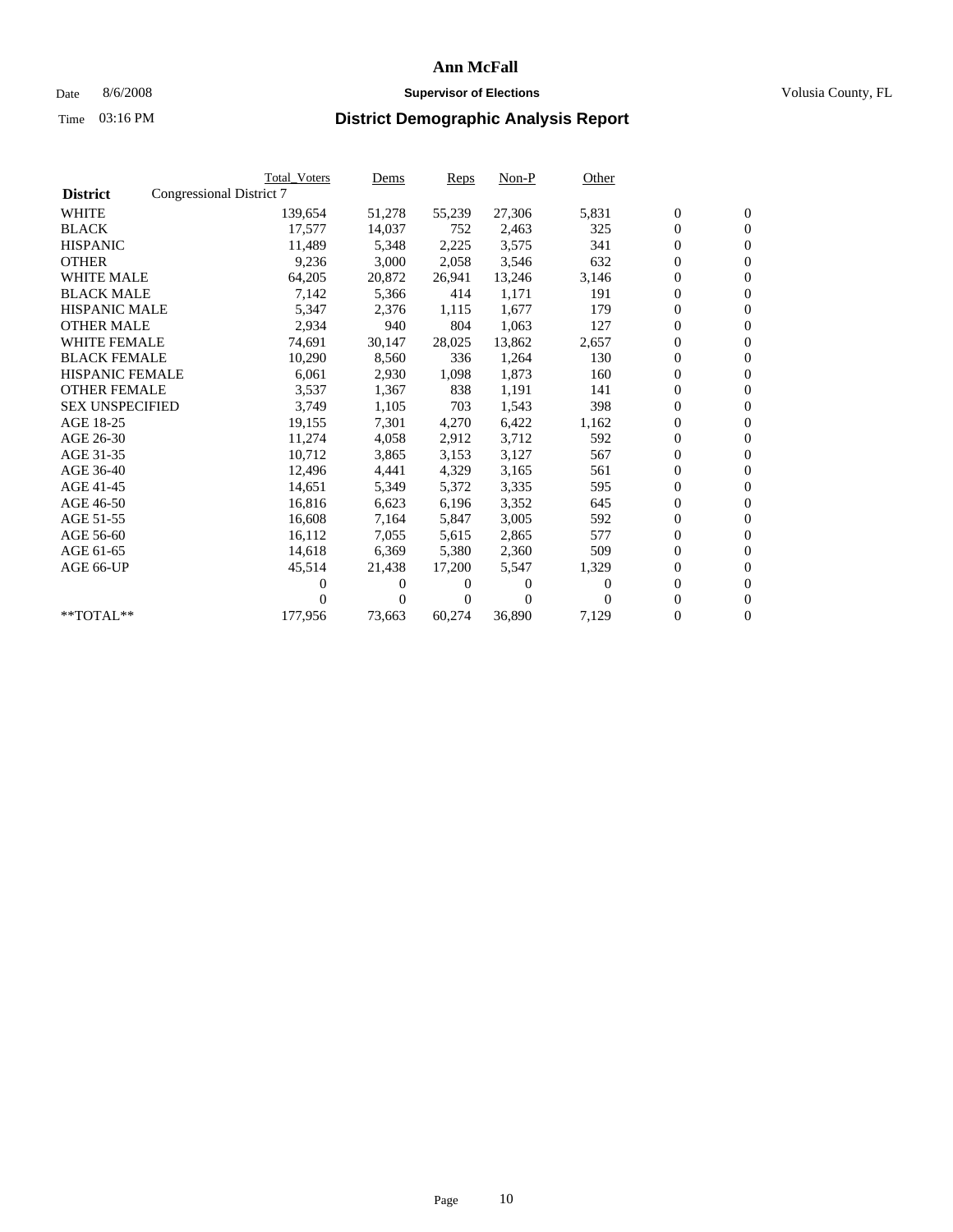## Date 8/6/2008 **Supervisor of Elections Supervisor of Elections** Volusia County, FL

|                        |                           | <b>Total Voters</b> | Dems     | Reps   | $Non-P$  | Other    |                  |                  |
|------------------------|---------------------------|---------------------|----------|--------|----------|----------|------------------|------------------|
| <b>District</b>        | Congressional District 24 |                     |          |        |          |          |                  |                  |
| <b>WHITE</b>           |                           | 108,950             | 39,155   | 42,832 | 23,048   | 3,915    | $\boldsymbol{0}$ | $\boldsymbol{0}$ |
| <b>BLACK</b>           |                           | 4,325               | 3,369    | 233    | 636      | 87       | $\overline{0}$   | $\mathbf{0}$     |
| <b>HISPANIC</b>        |                           | 5,006               | 2,203    | 1,033  | 1,619    | 151      | $\overline{0}$   | $\mathbf{0}$     |
| <b>OTHER</b>           |                           | 5,157               | 1,447    | 1,239  | 2,068    | 403      | 0                | $\mathbf{0}$     |
| <b>WHITE MALE</b>      |                           | 50,285              | 16,095   | 20,917 | 11,180   | 2,093    | $\boldsymbol{0}$ | $\mathbf{0}$     |
| <b>BLACK MALE</b>      |                           | 1,940               | 1,418    | 123    | 351      | 48       | $\boldsymbol{0}$ | $\mathbf{0}$     |
| <b>HISPANIC MALE</b>   |                           | 2,316               | 967      | 503    | 760      | 86       | 0                | $\mathbf{0}$     |
| <b>OTHER MALE</b>      |                           | 1,729               | 482      | 484    | 685      | 78       | $\boldsymbol{0}$ | $\mathbf{0}$     |
| <b>WHITE FEMALE</b>    |                           | 57,939              | 22,822   | 21,644 | 11,676   | 1,797    | 0                | $\mathbf{0}$     |
| <b>BLACK FEMALE</b>    |                           | 2,338               | 1,915    | 106    | 280      | 37       | 0                | $\Omega$         |
| <b>HISPANIC FEMALE</b> |                           | 2,645               | 1,219    | 520    | 842      | 64       | $\boldsymbol{0}$ | $\mathbf{0}$     |
| <b>OTHER FEMALE</b>    |                           | 1,997               | 683      | 496    | 716      | 102      | 0                | $\mathbf{0}$     |
| <b>SEX UNSPECIFIED</b> |                           | 2,249               | 573      | 544    | 881      | 251      | 0                | $\mathbf{0}$     |
| AGE 18-25              |                           | 11,079              | 3,503    | 2,893  | 3,953    | 730      | $\overline{0}$   | $\mathbf{0}$     |
| AGE 26-30              |                           | 6,982               | 2,232    | 1,899  | 2,528    | 323      | 0                | $\mathbf{0}$     |
| AGE 31-35              |                           | 6,773               | 2,195    | 2,144  | 2,099    | 335      | 0                | $\mathbf{0}$     |
| AGE 36-40              |                           | 8,006               | 2,547    | 2,922  | 2,212    | 325      | $\overline{0}$   | $\mathbf{0}$     |
| AGE 41-45              |                           | 9,574               | 3,275    | 3,617  | 2,354    | 328      | $\boldsymbol{0}$ | $\mathbf{0}$     |
| AGE 46-50              |                           | 11,356              | 3,974    | 4,559  | 2,468    | 355      | 0                | $\Omega$         |
| AGE 51-55              |                           | 11,569              | 4,593    | 4,363  | 2,261    | 352      | $\boldsymbol{0}$ | $\mathbf{0}$     |
| AGE 56-60              |                           | 11.654              | 4.727    | 4,188  | 2,334    | 405      | 0                | $\mathbf{0}$     |
| AGE 61-65              |                           | 11,377              | 4,378    | 4,468  | 2,125    | 406      | 0                | $\Omega$         |
| AGE 66-UP              |                           | 35,067              | 14,749   | 14,284 | 5,037    | 997      | $\overline{0}$   | $\mathbf{0}$     |
|                        |                           | 0                   | 0        | 0      | $\theta$ | $\Omega$ | 0                | $\mathbf{0}$     |
|                        |                           | 0                   | $\Omega$ | 0      | $\Omega$ | $\Omega$ | 0                | $\mathbf{0}$     |
| $*$ TOTAL $**$         |                           | 123,438             | 46,174   | 45,337 | 27,371   | 4,556    | 0                | $\boldsymbol{0}$ |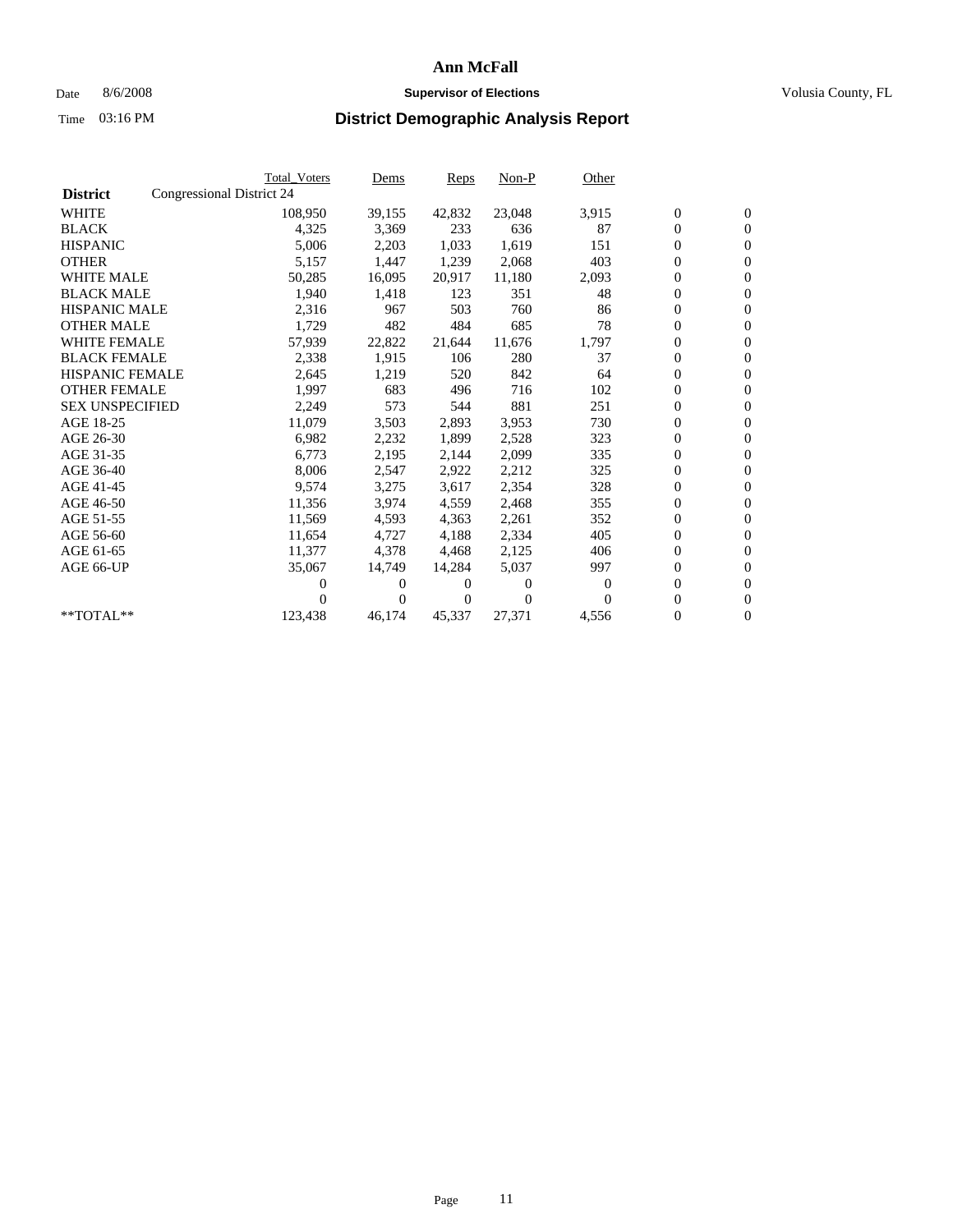## Date 8/6/2008 **Supervisor of Elections Supervisor of Elections** Volusia County, FL

|                        |               | Total Voters | Dems           | <b>Reps</b>  | Non-P        | Other    |                  |                  |  |
|------------------------|---------------|--------------|----------------|--------------|--------------|----------|------------------|------------------|--|
| <b>District</b>        | Daytona Beach |              |                |              |              |          |                  |                  |  |
| <b>WHITE</b>           |               | 21,286       | 8,400          | 7,485        | 4,511        | 890      | $\boldsymbol{0}$ | $\boldsymbol{0}$ |  |
| <b>BLACK</b>           |               | 11,193       | 9,174          | 363          | 1,492        | 164      | $\boldsymbol{0}$ | $\mathbf{0}$     |  |
| <b>HISPANIC</b>        |               | 768          | 330            | 147          | 268          | 23       | $\boldsymbol{0}$ | $\mathbf{0}$     |  |
| <b>OTHER</b>           |               | 2,466        | 957            | 400          | 952          | 157      | $\boldsymbol{0}$ | $\mathbf{0}$     |  |
| <b>WHITE MALE</b>      |               | 10,237       | 3,547          | 3,863        | 2,284        | 543      | $\boldsymbol{0}$ | $\mathbf{0}$     |  |
| <b>BLACK MALE</b>      |               | 4,439        | 3,480          | 197          | 674          | 88       | $\mathbf{0}$     | $\mathbf{0}$     |  |
| <b>HISPANIC MALE</b>   |               | 384          | 161            | 73           | 140          | 10       | $\boldsymbol{0}$ | $\mathbf{0}$     |  |
| <b>OTHER MALE</b>      |               | 718          | 276            | 144          | 261          | 37       | $\boldsymbol{0}$ | $\mathbf{0}$     |  |
| <b>WHITE FEMALE</b>    |               | 10,924       | 4,807          | 3,587        | 2,191        | 339      | $\boldsymbol{0}$ | $\mathbf{0}$     |  |
| <b>BLACK FEMALE</b>    |               | 6,653        | 5,619          | 164          | 796          | 74       | $\boldsymbol{0}$ | $\mathbf{0}$     |  |
| <b>HISPANIC FEMALE</b> |               | 378          | 166            | 73           | 127          | 12       | $\boldsymbol{0}$ | $\mathbf{0}$     |  |
| <b>OTHER FEMALE</b>    |               | 857          | 400            | 141          | 286          | 30       | $\mathbf{0}$     | $\mathbf{0}$     |  |
| <b>SEX UNSPECIFIED</b> |               | 1,123        | 405            | 153          | 464          | 101      | $\boldsymbol{0}$ | $\mathbf{0}$     |  |
| AGE 18-25              |               | 5,854        | 3,033          | 832          | 1,733        | 256      | $\boldsymbol{0}$ | $\mathbf{0}$     |  |
| AGE 26-30              |               | 2,800        | 1,306          | 473          | 908          | 113      | $\boldsymbol{0}$ | $\mathbf{0}$     |  |
| AGE 31-35              |               | 2,111        | 1,026          | 439          | 565          | 81       | $\boldsymbol{0}$ | $\mathbf{0}$     |  |
| AGE 36-40              |               | 2,188        | 1,073          | 506          | 521          | 88       | $\boldsymbol{0}$ | $\mathbf{0}$     |  |
| AGE 41-45              |               | 2,455        | 1,286          | 582          | 510          | 77       | $\boldsymbol{0}$ | $\mathbf{0}$     |  |
| AGE 46-50              |               | 2,933        | 1,548          | 732          | 548          | 105      | $\boldsymbol{0}$ | $\mathbf{0}$     |  |
| AGE 51-55              |               | 3,005        | 1,698          | 701          | 516          | 90       | $\boldsymbol{0}$ | $\mathbf{0}$     |  |
| AGE 56-60              |               | 3,001        | 1,627          | 738          | 536          | 100      | $\boldsymbol{0}$ | $\mathbf{0}$     |  |
| AGE 61-65              |               | 2,657        | 1,383          | 757          | 421          | 96       | $\overline{0}$   | $\mathbf{0}$     |  |
| AGE 66-UP              |               | 8,709        | 4,881          | 2,635        | 965          | 228      | $\boldsymbol{0}$ | $\mathbf{0}$     |  |
|                        |               | 0            | $\overline{0}$ | 0            | $\mathbf{0}$ | 0        | $\mathbf{0}$     | $\mathbf{0}$     |  |
|                        |               | 0            | $\overline{0}$ | $\mathbf{0}$ | $\mathbf{0}$ | $\Omega$ | $\boldsymbol{0}$ | $\mathbf{0}$     |  |
| **TOTAL**              |               | 35,713       | 18,861         | 8,395        | 7,223        | 1,234    | 0                | $\boldsymbol{0}$ |  |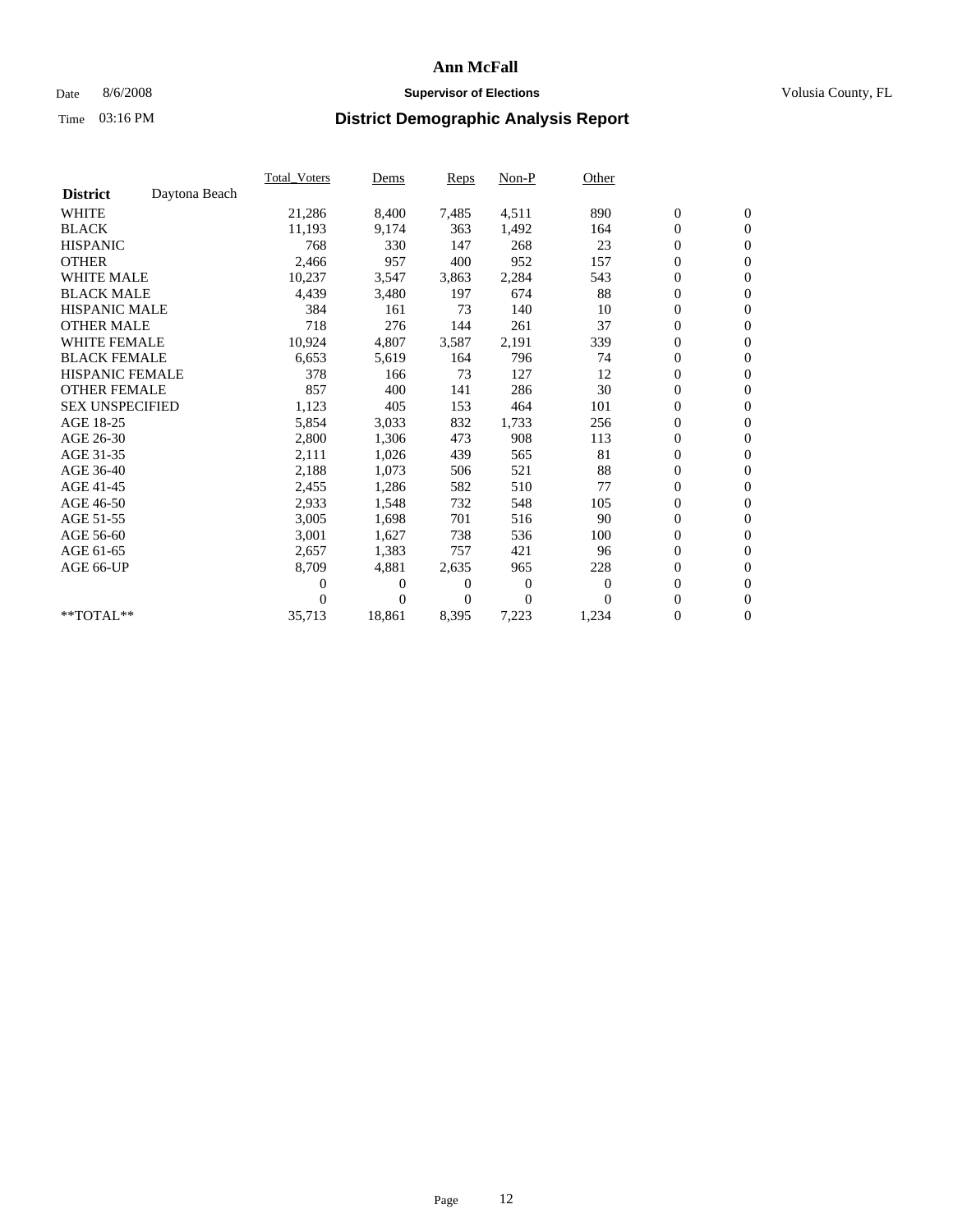### Date 8/6/2008 **Supervisor of Elections Supervisor of Elections** Volusia County, FL

|                        |                      | <b>Total_Voters</b> | Dems           | <b>Reps</b> | $Non-P$        | Other          |                  |              |  |
|------------------------|----------------------|---------------------|----------------|-------------|----------------|----------------|------------------|--------------|--|
| <b>District</b>        | Daytona Beach Shores |                     |                |             |                |                |                  |              |  |
| <b>WHITE</b>           |                      | 3,112               | 948            | 1,442       | 606            | 116            | $\boldsymbol{0}$ | $\mathbf{0}$ |  |
| <b>BLACK</b>           |                      | 26                  | 15             | 7           | 4              | $\Omega$       | $\overline{0}$   | $\Omega$     |  |
| <b>HISPANIC</b>        |                      | 39                  | 16             | 13          | 8              | 2              | 0                | $\Omega$     |  |
| <b>OTHER</b>           |                      | 146                 | 46             | 47          | 45             | 8              | 0                | $\Omega$     |  |
| <b>WHITE MALE</b>      |                      | 1,450               | 405            | 674         | 313            | 58             | 0                | 0            |  |
| <b>BLACK MALE</b>      |                      | 14                  |                | 4           | 3              | $\theta$       | 0                | $\Omega$     |  |
| HISPANIC MALE          |                      | 19                  | 6              | 9           | $\overline{c}$ | 2              | 0                | $\Omega$     |  |
| <b>OTHER MALE</b>      |                      | 53                  | 21             | 17          | 14             |                | 0                | 0            |  |
| <b>WHITE FEMALE</b>    |                      | 1,633               | 531            | 756         | 289            | 57             | 0                | $\Omega$     |  |
| <b>BLACK FEMALE</b>    |                      | 12                  | 8              | 3           |                | $\overline{0}$ | $\overline{0}$   | $\Omega$     |  |
| <b>HISPANIC FEMALE</b> |                      | 19                  | 10             | 3           | 6              | 0              | 0                | 0            |  |
| <b>OTHER FEMALE</b>    |                      | 68                  | 19             | 24          | 21             | 4              | 0                | 0            |  |
| <b>SEX UNSPECIFIED</b> |                      | 55                  | 18             | 19          | 14             | 4              | 0                | $\Omega$     |  |
| AGE 18-25              |                      | 106                 | 33             | 36          | 32             | 5              | 0                | $\Omega$     |  |
| AGE 26-30              |                      | 63                  | 22             | 13          | 22             | 6              | 0                | 0            |  |
| AGE 31-35              |                      | 56                  | 20             | 17          | 15             | 4              | 0                | $\Omega$     |  |
| AGE 36-40              |                      | 82                  | 26             | 22          | 29             | 5              | 0                | 0            |  |
| AGE 41-45              |                      | 102                 | 30             | 36          | 33             | 3              | 0                | $\Omega$     |  |
| AGE 46-50              |                      | 171                 | 44             | 73          | 50             | 4              | $\overline{0}$   | $\Omega$     |  |
| AGE 51-55              |                      | 201                 | 55             | 95          | 40             | 11             | 0                | 0            |  |
| AGE 56-60              |                      | 323                 | 81             | 154         | 70             | 18             | 0                | $\Omega$     |  |
| AGE 61-65              |                      | 390                 | 118            | 179         | 75             | 18             | $\overline{0}$   | $\Omega$     |  |
| AGE 66-UP              |                      | 1,829               | 596            | 884         | 297            | 52             | 0                | 0            |  |
|                        |                      | 0                   | $\overline{0}$ | 0           | $\mathbf{0}$   | $\overline{0}$ | 0                | $\Omega$     |  |
|                        |                      | 0                   | $\overline{0}$ | $\Omega$    | $\overline{0}$ | $\Omega$       | 0                | 0            |  |
| **TOTAL**              |                      | 3,323               | 1,025          | 1,509       | 663            | 126            | 0                | 0            |  |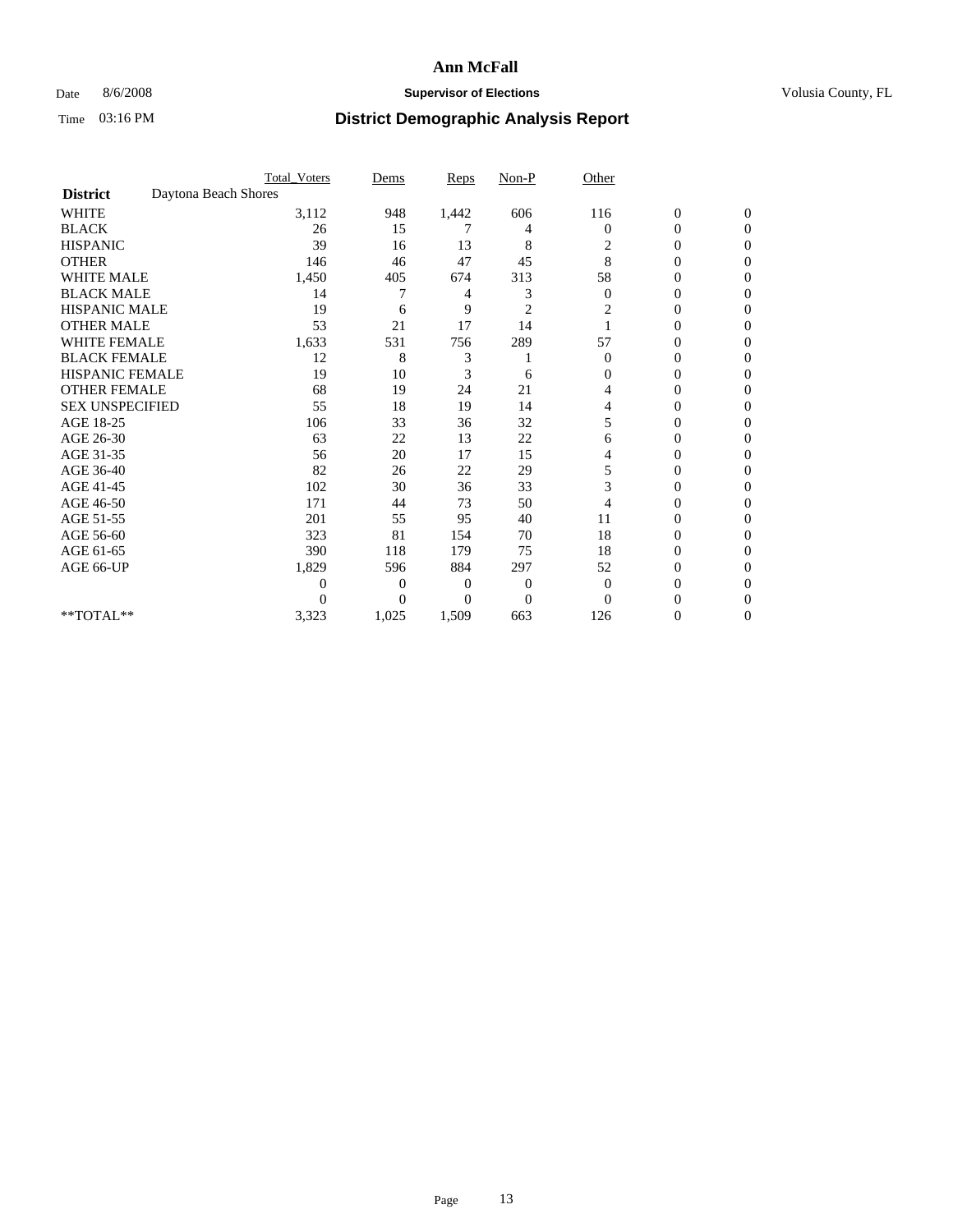## Date 8/6/2008 **Supervisor of Elections Supervisor of Elections** Volusia County, FL

|                        |        | Total Voters   | Dems           | <b>Reps</b> | Non-P          | Other        |                  |                  |  |
|------------------------|--------|----------------|----------------|-------------|----------------|--------------|------------------|------------------|--|
| <b>District</b>        | DeBary |                |                |             |                |              |                  |                  |  |
| <b>WHITE</b>           |        | 11,308         | 3,405          | 5,260       | 2,147          | 496          | $\boldsymbol{0}$ | $\boldsymbol{0}$ |  |
| <b>BLACK</b>           |        | 357            | 261            | 30          | 54             | 12           | $\boldsymbol{0}$ | $\mathbf{0}$     |  |
| <b>HISPANIC</b>        |        | 650            | 251            | 182         | 198            | 19           | $\overline{0}$   | $\mathbf{0}$     |  |
| <b>OTHER</b>           |        | 582            | 151            | 180         | 208            | 43           | $\boldsymbol{0}$ | $\Omega$         |  |
| <b>WHITE MALE</b>      |        | 5,290          | 1,372          | 2,595       | 1,058          | 265          | $\boldsymbol{0}$ | $\mathbf{0}$     |  |
| <b>BLACK MALE</b>      |        | 169            | 116            | 13          | 34             | 6            | $\boldsymbol{0}$ | $\mathbf{0}$     |  |
| <b>HISPANIC MALE</b>   |        | 309            | 105            | 93          | 101            | 10           | $\boldsymbol{0}$ | $\mathbf{0}$     |  |
| <b>OTHER MALE</b>      |        | 192            | 51             | 61          | 73             | 7            | $\boldsymbol{0}$ | $\mathbf{0}$     |  |
| <b>WHITE FEMALE</b>    |        | 5,954          | 2,018          | 2,631       | 1,076          | 229          | $\mathbf{0}$     | $\mathbf{0}$     |  |
| <b>BLACK FEMALE</b>    |        | 183            | 140            | 17          | 20             | 6            | $\boldsymbol{0}$ | $\mathbf{0}$     |  |
| <b>HISPANIC FEMALE</b> |        | 337            | 144            | 89          | 95             | 9            | $\boldsymbol{0}$ | $\mathbf{0}$     |  |
| <b>OTHER FEMALE</b>    |        | 237            | 71             | 76          | 75             | 15           | $\mathbf{0}$     | $\mathbf{0}$     |  |
| <b>SEX UNSPECIFIED</b> |        | 226            | 51             | 77          | 75             | 23           | $\boldsymbol{0}$ | $\mathbf{0}$     |  |
| AGE 18-25              |        | 989            | 236            | 328         | 352            | 73           | $\overline{0}$   | $\mathbf{0}$     |  |
| AGE 26-30              |        | 636            | 161            | 227         | 219            | 29           | $\overline{0}$   | $\mathbf{0}$     |  |
| AGE 31-35              |        | 703            | 199            | 263         | 202            | 39           | $\boldsymbol{0}$ | $\mathbf{0}$     |  |
| AGE 36-40              |        | 945            | 230            | 410         | 261            | 44           | $\boldsymbol{0}$ | $\mathbf{0}$     |  |
| AGE 41-45              |        | 1,115          | 308            | 510         | 248            | 49           | $\overline{0}$   | $\mathbf{0}$     |  |
| AGE 46-50              |        | 1,230          | 362            | 595         | 224            | 49           | $\boldsymbol{0}$ | $\mathbf{0}$     |  |
| AGE 51-55              |        | 1,319          | 439            | 590         | 241            | 49           | $\boldsymbol{0}$ | $\mathbf{0}$     |  |
| AGE 56-60              |        | 1,270          | 443            | 581         | 206            | 40           | $\overline{0}$   | $\Omega$         |  |
| AGE 61-65              |        | 1,247          | 412            | 597         | 184            | 54           | $\mathbf{0}$     | $\mathbf{0}$     |  |
| AGE 66-UP              |        | 3,443          | 1,278          | 1,551       | 470            | 144          | $\boldsymbol{0}$ | $\mathbf{0}$     |  |
|                        |        | $\overline{0}$ | $\overline{0}$ | 0           | $\overline{0}$ | $\mathbf{0}$ | $\overline{0}$   | $\mathbf{0}$     |  |
|                        |        | $\theta$       | $\theta$       | $\Omega$    | $\theta$       | $\Omega$     | $\boldsymbol{0}$ | $\mathbf{0}$     |  |
| **TOTAL**              |        | 12,897         | 4,068          | 5,652       | 2,607          | 570          | 0                | $\mathbf{0}$     |  |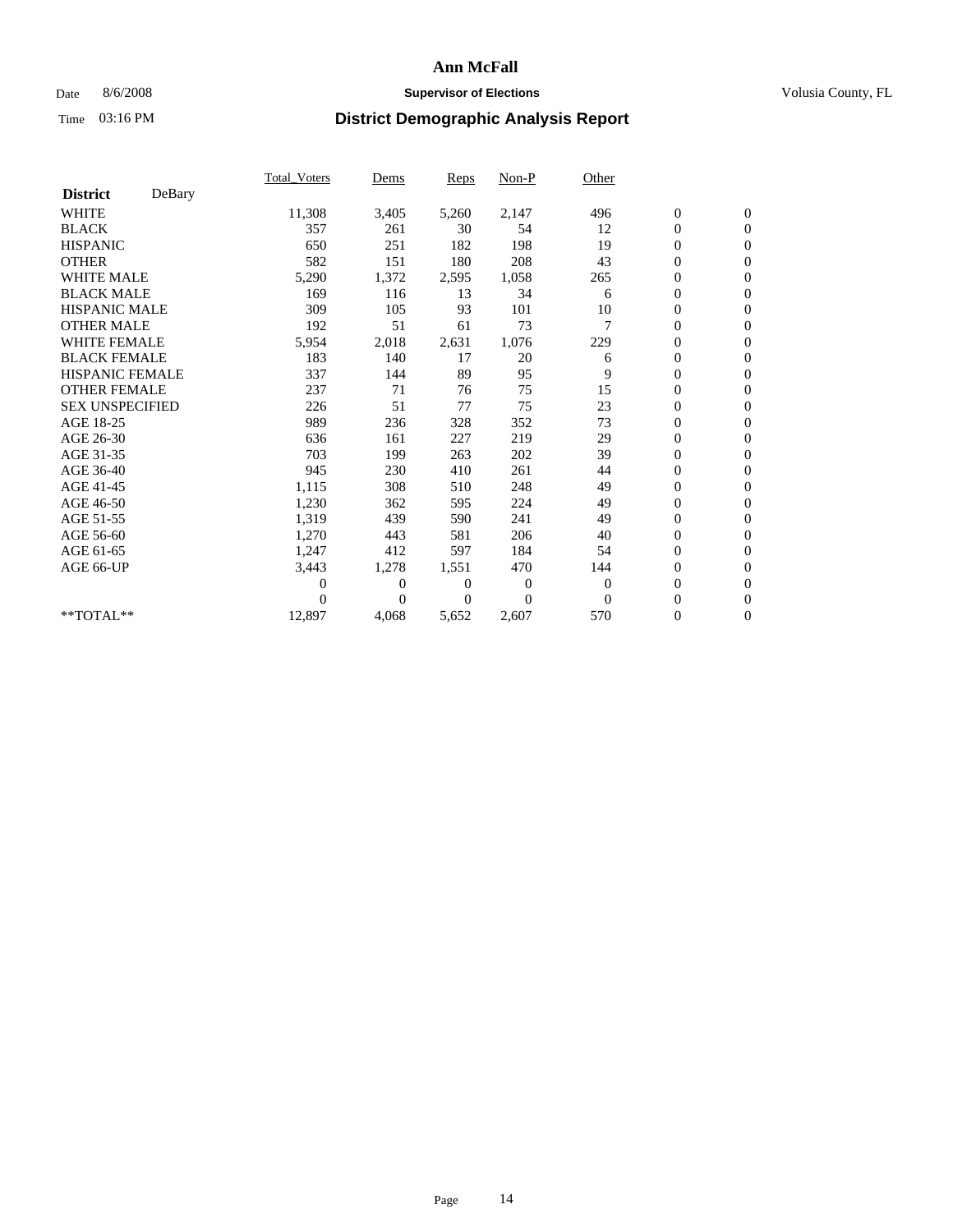## Date 8/6/2008 **Supervisor of Elections Supervisor of Elections** Volusia County, FL

|                        |        | <b>Total Voters</b> | Dems         | Reps  | Non-P          | Other    |                  |                  |  |
|------------------------|--------|---------------------|--------------|-------|----------------|----------|------------------|------------------|--|
| <b>District</b>        | DeLand |                     |              |       |                |          |                  |                  |  |
| <b>WHITE</b>           |        | 10,772              | 3,922        | 4,487 | 1,832          | 531      | $\boldsymbol{0}$ | $\boldsymbol{0}$ |  |
| <b>BLACK</b>           |        | 2,103               | 1,706        | 91    | 269            | 37       | $\boldsymbol{0}$ | $\mathbf{0}$     |  |
| <b>HISPANIC</b>        |        | 617                 | 263          | 120   | 202            | 32       | $\overline{0}$   | $\mathbf{0}$     |  |
| <b>OTHER</b>           |        | 693                 | 238          | 166   | 238            | 51       | 0                | $\mathbf{0}$     |  |
| WHITE MALE             |        | 4,642               | 1,485        | 2,022 | 865            | 270      | 0                | $\mathbf{0}$     |  |
| <b>BLACK MALE</b>      |        | 797                 | 607          | 44    | 119            | 27       | $\overline{0}$   | $\mathbf{0}$     |  |
| <b>HISPANIC MALE</b>   |        | 256                 | 108          | 50    | 84             | 14       | 0                | $\mathbf{0}$     |  |
| <b>OTHER MALE</b>      |        | 202                 | 71           | 67    | 51             | 13       | 0                | $\mathbf{0}$     |  |
| <b>WHITE FEMALE</b>    |        | 6,086               | 2,424        | 2,451 | 955            | 256      | $\boldsymbol{0}$ | $\mathbf{0}$     |  |
| <b>BLACK FEMALE</b>    |        | 1,286               | 1,084        | 46    | 147            | 9        | 0                | $\mathbf{0}$     |  |
| <b>HISPANIC FEMALE</b> |        | 357                 | 155          | 69    | 116            | 17       | 0                | $\mathbf{0}$     |  |
| <b>OTHER FEMALE</b>    |        | 261                 | 108          | 55    | 82             | 16       | 0                | $\mathbf{0}$     |  |
| <b>SEX UNSPECIFIED</b> |        | 298                 | 87           | 60    | 122            | 29       | 0                | $\mathbf{0}$     |  |
| AGE 18-25              |        | 1,447               | 565          | 324   | 467            | 91       | 0                | $\mathbf{0}$     |  |
| AGE 26-30              |        | 962                 | 353          | 280   | 277            | 52       | $\overline{0}$   | $\Omega$         |  |
| AGE 31-35              |        | 966                 | 374          | 291   | 237            | 64       | 0                | $\mathbf{0}$     |  |
| AGE 36-40              |        | 1,065               | 417          | 383   | 227            | 38       | 0                | $\mathbf{0}$     |  |
| AGE 41-45              |        | 1,088               | 418          | 395   | 214            | 61       | 0                | $\mathbf{0}$     |  |
| AGE 46-50              |        | 1,131               | 500          | 390   | 198            | 43       | 0                | $\mathbf{0}$     |  |
| AGE 51-55              |        | 1,104               | 547          | 353   | 159            | 45       | $\boldsymbol{0}$ | $\mathbf{0}$     |  |
| AGE 56-60              |        | 1,137               | 549          | 380   | 159            | 49       | 0                | $\mathbf{0}$     |  |
| AGE 61-65              |        | 1,065               | 486          | 392   | 143            | 44       | 0                | $\mathbf{0}$     |  |
| AGE 66-UP              |        | 4,220               | 1,920        | 1,676 | 460            | 164      | 0                | $\mathbf{0}$     |  |
|                        |        | 0                   | $\mathbf{0}$ | 0     | $\overline{0}$ | $\theta$ | $\overline{0}$   | $\mathbf{0}$     |  |
|                        |        | 0                   | $\Omega$     | 0     | $\Omega$       | $\theta$ | 0                | $\mathbf{0}$     |  |
| **TOTAL**              |        | 14,185              | 6,129        | 4,864 | 2,541          | 651      | 0                | $\boldsymbol{0}$ |  |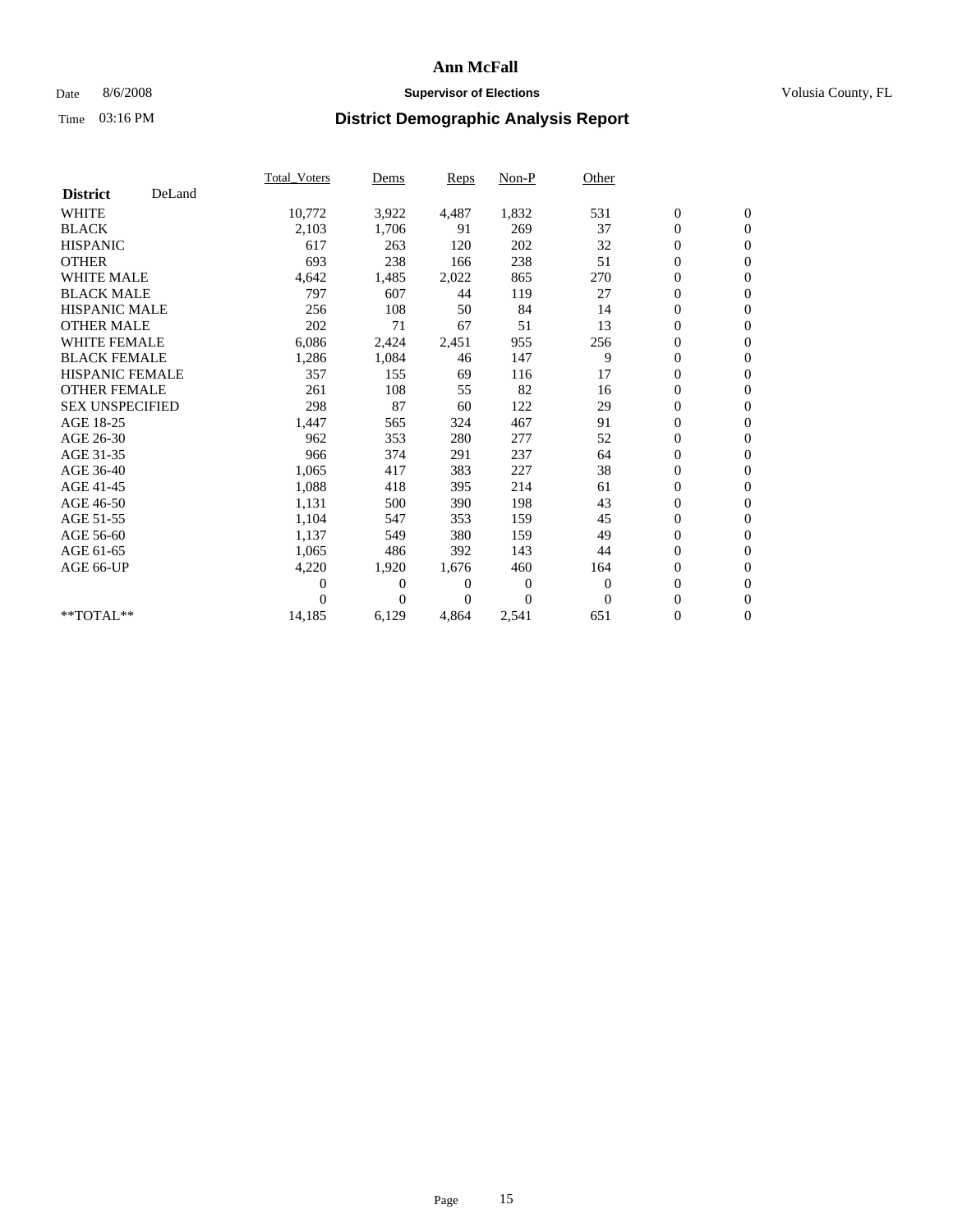## Date 8/6/2008 **Supervisor of Elections Supervisor of Elections** Volusia County, FL

|                        |         | <b>Total Voters</b> | Dems   | Reps   | $Non-P$  | Other    |                  |                  |  |
|------------------------|---------|---------------------|--------|--------|----------|----------|------------------|------------------|--|
| <b>District</b>        | Deltona |                     |        |        |          |          |                  |                  |  |
| <b>WHITE</b>           |         | 32,996              | 11,377 | 12,877 | 7,113    | 1,629    | $\boldsymbol{0}$ | $\boldsymbol{0}$ |  |
| <b>BLACK</b>           |         | 4,063               | 3,045  | 243    | 659      | 116      | 0                | $\mathbf{0}$     |  |
| <b>HISPANIC</b>        |         | 10,573              | 5,128  | 1,890  | 3,271    | 284      | 0                | $\mathbf{0}$     |  |
| <b>OTHER</b>           |         | 2,749               | 797    | 529    | 1,178    | 245      | 0                | $\mathbf{0}$     |  |
| <b>WHITE MALE</b>      |         | 15,332              | 4,746  | 6,328  | 3,392    | 866      | 0                | $\mathbf{0}$     |  |
| <b>BLACK MALE</b>      |         | 1,806               | 1,265  | 136    | 334      | 71       | $\overline{0}$   | $\mathbf{0}$     |  |
| <b>HISPANIC MALE</b>   |         | 4,951               | 2,301  | 957    | 1,536    | 157      | 0                | $\mathbf{0}$     |  |
| <b>OTHER MALE</b>      |         | 883                 | 289    | 210    | 349      | 35       | 0                | $\mathbf{0}$     |  |
| <b>WHITE FEMALE</b>    |         | 17,487              | 6,570  | 6,480  | 3,679    | 758      | $\overline{0}$   | $\mathbf{0}$     |  |
| <b>BLACK FEMALE</b>    |         | 2,215               | 1,745  | 107    | 318      | 45       | 0                | $\mathbf{0}$     |  |
| <b>HISPANIC FEMALE</b> |         | 5,545               | 2,790  | 923    | 1,706    | 126      | 0                | $\mathbf{0}$     |  |
| <b>OTHER FEMALE</b>    |         | 1,045               | 364    | 214    | 416      | 51       | 0                | $\mathbf{0}$     |  |
| <b>SEX UNSPECIFIED</b> |         | 1,117               | 277    | 184    | 491      | 165      | 0                | $\mathbf{0}$     |  |
| AGE 18-25              |         | 6,082               | 2,024  | 1,275  | 2,320    | 463      | 0                | $\mathbf{0}$     |  |
| AGE 26-30              |         | 4,065               | 1,403  | 1,007  | 1,413    | 242      | 0                | $\mathbf{0}$     |  |
| AGE 31-35              |         | 4,278               | 1,527  | 1,205  | 1,314    | 232      | 0                | $\mathbf{0}$     |  |
| AGE 36-40              |         | 4,474               | 1,577  | 1,473  | 1,204    | 220      | 0                | $\mathbf{0}$     |  |
| AGE 41-45              |         | 5,097               | 1,927  | 1,685  | 1,280    | 205      | 0                | $\mathbf{0}$     |  |
| AGE 46-50              |         | 5,333               | 2,067  | 1,887  | 1,173    | 206      | 0                | $\mathbf{0}$     |  |
| AGE 51-55              |         | 4,726               | 1,981  | 1,580  | 971      | 194      | 0                | $\mathbf{0}$     |  |
| AGE 56-60              |         | 4.083               | 1.804  | 1,331  | 796      | 152      | 0                | $\mathbf{0}$     |  |
| AGE 61-65              |         | 3,242               | 1,475  | 1,093  | 572      | 102      | 0                | $\mathbf{0}$     |  |
| AGE 66-UP              |         | 9,000               | 4,561  | 3,003  | 1,178    | 258      | 0                | $\mathbf{0}$     |  |
|                        |         | 0                   | 0      | 0      | $\theta$ | $\theta$ | $\overline{0}$   | $\mathbf{0}$     |  |
|                        |         | 0                   | 0      | 0      | $\theta$ | $\Omega$ | 0                | $\mathbf{0}$     |  |
| **TOTAL**              |         | 50,381              | 20,347 | 15,539 | 12,221   | 2,274    | 0                | $\boldsymbol{0}$ |  |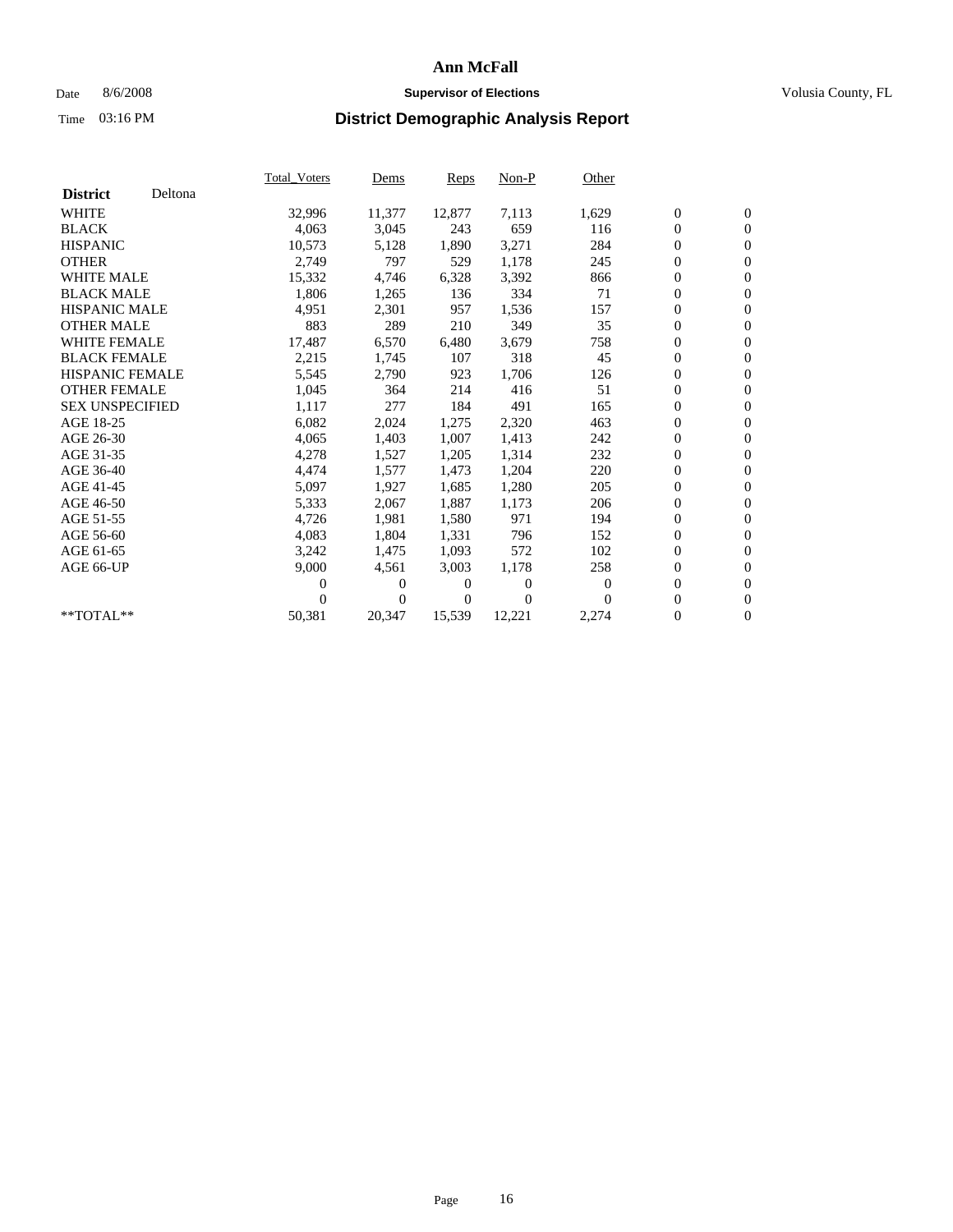## Date 8/6/2008 **Supervisor of Elections Supervisor of Elections** Volusia County, FL

|                        |           | <b>Total_Voters</b> | Dems           | Reps  | $Non-P$          | Other    |                  |                  |  |
|------------------------|-----------|---------------------|----------------|-------|------------------|----------|------------------|------------------|--|
| <b>District</b>        | Edgewater |                     |                |       |                  |          |                  |                  |  |
| <b>WHITE</b>           |           | 13,193              | 5,153          | 4,437 | 3,183            | 420      | $\boldsymbol{0}$ | $\mathbf{0}$     |  |
| <b>BLACK</b>           |           | 226                 | 167            | 9     | 42               | 8        | $\overline{0}$   | $\mathbf{0}$     |  |
| <b>HISPANIC</b>        |           | 155                 | 56             | 36    | 57               | 6        | $\overline{0}$   | $\mathbf{0}$     |  |
| <b>OTHER</b>           |           | 419                 | 121            | 77    | 195              | 26       | 0                | $\mathbf{0}$     |  |
| <b>WHITE MALE</b>      |           | 5,962               | 2,081          | 2,167 | 1,503            | 211      | $\boldsymbol{0}$ | $\mathbf{0}$     |  |
| <b>BLACK MALE</b>      |           | 117                 | 83             | 4     | 25               | 5        | $\overline{0}$   | $\Omega$         |  |
| <b>HISPANIC MALE</b>   |           | 66                  | 20             | 15    | 27               | 4        | 0                | $\mathbf{0}$     |  |
| <b>OTHER MALE</b>      |           | 131                 | 48             | 33    | 45               | 5        | $\boldsymbol{0}$ | $\mathbf{0}$     |  |
| WHITE FEMALE           |           | 7,143               | 3,042          | 2,239 | 1,655            | 207      | 0                | $\mathbf{0}$     |  |
| <b>BLACK FEMALE</b>    |           | 106                 | 82             | 5     | 17               | 2        | 0                | $\Omega$         |  |
| <b>HISPANIC FEMALE</b> |           | 86                  | 35             | 21    | 28               | 2        | $\boldsymbol{0}$ | $\mathbf{0}$     |  |
| <b>OTHER FEMALE</b>    |           | 159                 | 48             | 34    | 68               | 9        | 0                | $\mathbf{0}$     |  |
| <b>SEX UNSPECIFIED</b> |           | 223                 | 58             | 41    | 109              | 15       | 0                | $\Omega$         |  |
| AGE 18-25              |           | 1,308               | 397            | 278   | 549              | 84       | $\overline{0}$   | $\mathbf{0}$     |  |
| AGE 26-30              |           | 846                 | 275            | 211   | 332              | 28       | 0                | $\mathbf{0}$     |  |
| AGE 31-35              |           | 882                 | 265            | 251   | 328              | 38       | 0                | $\Omega$         |  |
| AGE 36-40              |           | 973                 | 318            | 325   | 308              | 22       | $\overline{0}$   | $\mathbf{0}$     |  |
| AGE 41-45              |           | 1,048               | 380            | 358   | 275              | 35       | $\boldsymbol{0}$ | $\Omega$         |  |
| AGE 46-50              |           | 1,365               | 501            | 493   | 334              | 37       | 0                | $\Omega$         |  |
| AGE 51-55              |           | 1,361               | 548            | 467   | 313              | 33       | $\boldsymbol{0}$ | $\mathbf{0}$     |  |
| AGE 56-60              |           | 1,288               | 570            | 404   | 274              | 40       | 0                | $\mathbf{0}$     |  |
| AGE 61-65              |           | 1,188               | 484            | 427   | 238              | 39       | 0                | $\Omega$         |  |
| AGE 66-UP              |           | 3,734               | 1,759          | 1,345 | 526              | 104      | $\overline{0}$   | $\mathbf{0}$     |  |
|                        |           | 0                   | 0              | 0     | $\boldsymbol{0}$ | $\theta$ | $\boldsymbol{0}$ | $\mathbf{0}$     |  |
|                        |           | 0                   | $\overline{0}$ | 0     | $\Omega$         | $\Omega$ | 0                | $\mathbf{0}$     |  |
| **TOTAL**              |           | 13,993              | 5,497          | 4,559 | 3,477            | 460      | $\overline{0}$   | $\boldsymbol{0}$ |  |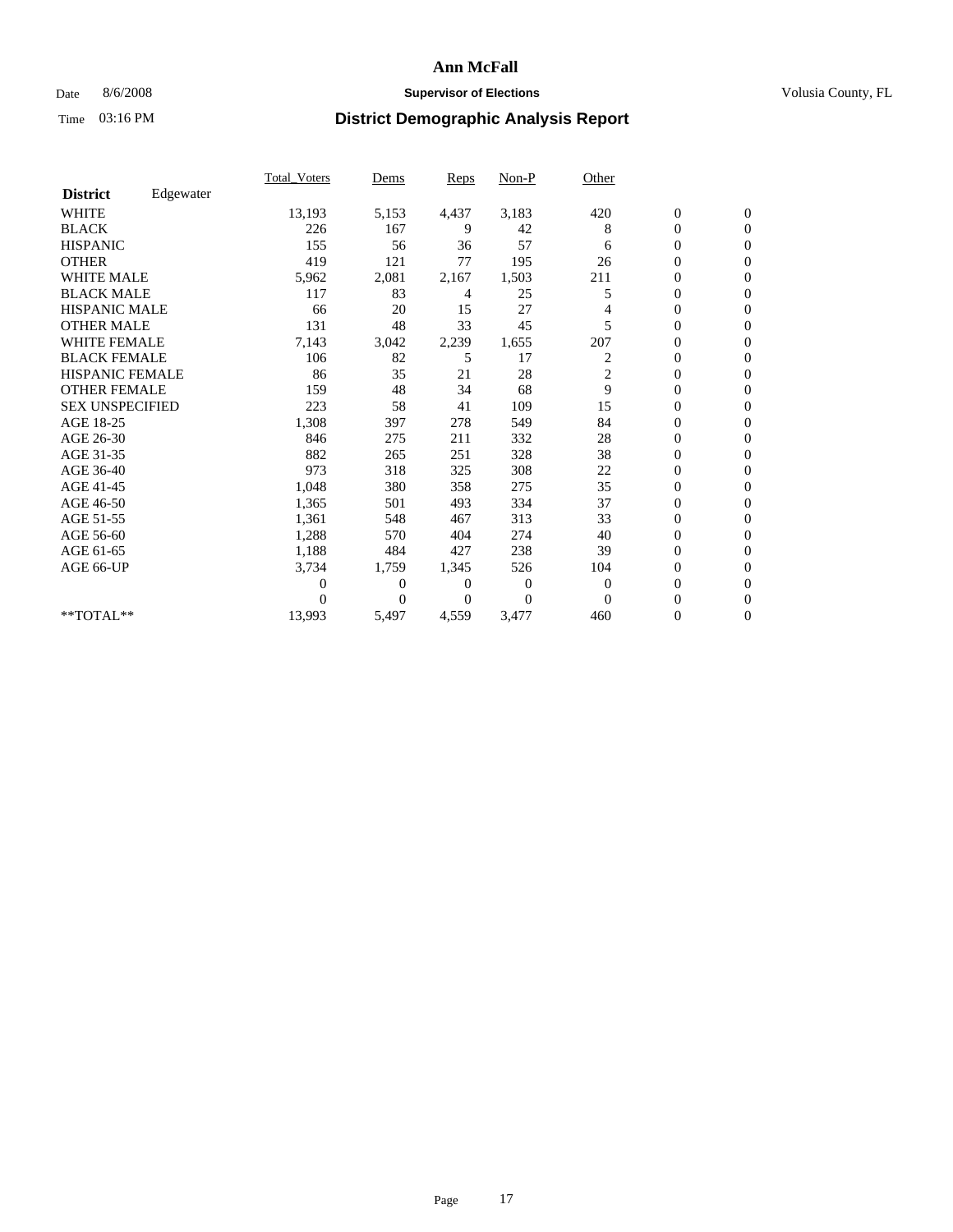## Date 8/6/2008 **Supervisor of Elections Supervisor of Elections** Volusia County, FL

|                        |            | <b>Total_Voters</b> | Dems         | Reps     | Non-P          | Other          |                  |                  |  |
|------------------------|------------|---------------------|--------------|----------|----------------|----------------|------------------|------------------|--|
| <b>District</b>        | Holly Hill |                     |              |          |                |                |                  |                  |  |
| <b>WHITE</b>           |            | 5,689               | 2,465        | 1,697    | 1,276          | 251            | $\boldsymbol{0}$ | $\boldsymbol{0}$ |  |
| <b>BLACK</b>           |            | 608                 | 482          | 26       | 89             | 11             | 0                | $\mathbf{0}$     |  |
| <b>HISPANIC</b>        |            | 117                 | 59           | 21       | 33             | $\overline{4}$ | $\overline{0}$   | $\mathbf{0}$     |  |
| <b>OTHER</b>           |            | 307                 | 105          | 56       | 120            | 26             | 0                | $\Omega$         |  |
| <b>WHITE MALE</b>      |            | 2,508               | 973          | 820      | 600            | 115            | 0                | $\mathbf{0}$     |  |
| <b>BLACK MALE</b>      |            | 224                 | 164          | 13       | 40             |                | $\overline{0}$   | $\mathbf{0}$     |  |
| <b>HISPANIC MALE</b>   |            | 53                  | 25           | 13       | 13             | $\overline{c}$ | 0                | $\mathbf{0}$     |  |
| <b>OTHER MALE</b>      |            | 86                  | 25           | 21       | 31             | $\mathbf Q$    | 0                | $\mathbf{0}$     |  |
| <b>WHITE FEMALE</b>    |            | 3,149               | 1,475        | 872      | 670            | 132            | 0                | $\mathbf{0}$     |  |
| <b>BLACK FEMALE</b>    |            | 380                 | 316          | 13       | 47             | 4              | 0                | $\mathbf{0}$     |  |
| <b>HISPANIC FEMALE</b> |            | 64                  | 34           | 8        | 20             | 2              | 0                | $\mathbf{0}$     |  |
| <b>OTHER FEMALE</b>    |            | 120                 | 44           | 27       | 45             | $\overline{4}$ | 0                | $\Omega$         |  |
| <b>SEX UNSPECIFIED</b> |            | 137                 | 55           | 13       | 52             | 17             | 0                | $\mathbf{0}$     |  |
| AGE 18-25              |            | 704                 | 260          | 153      | 241            | 50             | 0                | $\mathbf{0}$     |  |
| AGE 26-30              |            | 467                 | 186          | 78       | 176            | 27             | $\overline{0}$   | $\mathbf{0}$     |  |
| AGE 31-35              |            | 418                 | 171          | 91       | 135            | 21             | 0                | $\mathbf{0}$     |  |
| AGE 36-40              |            | 459                 | 178          | 128      | 133            | 20             | 0                | $\mathbf{0}$     |  |
| AGE 41-45              |            | 590                 | 245          | 154      | 163            | 28             | 0                | $\mathbf{0}$     |  |
| AGE 46-50              |            | 673                 | 301          | 193      | 141            | 38             | 0                | $\mathbf{0}$     |  |
| AGE 51-55              |            | 610                 | 310          | 147      | 134            | 19             | 0                | $\mathbf{0}$     |  |
| AGE 56-60              |            | 606                 | 287          | 173      | 124            | 22             | 0                | $\Omega$         |  |
| AGE 61-65              |            | 461                 | 236          | 122      | 82             | 21             | 0                | $\mathbf{0}$     |  |
| AGE 66-UP              |            | 1,733               | 937          | 561      | 189            | 46             | 0                | $\mathbf{0}$     |  |
|                        |            | 0                   | $\mathbf{0}$ | 0        | $\overline{0}$ | $\theta$       | 0                | $\mathbf{0}$     |  |
|                        |            | 0                   | $\Omega$     | $\Omega$ | $\theta$       | $\Omega$       | $\overline{0}$   | $\mathbf{0}$     |  |
| **TOTAL**              |            | 6,721               | 3,111        | 1,800    | 1,518          | 292            | 0                | $\overline{0}$   |  |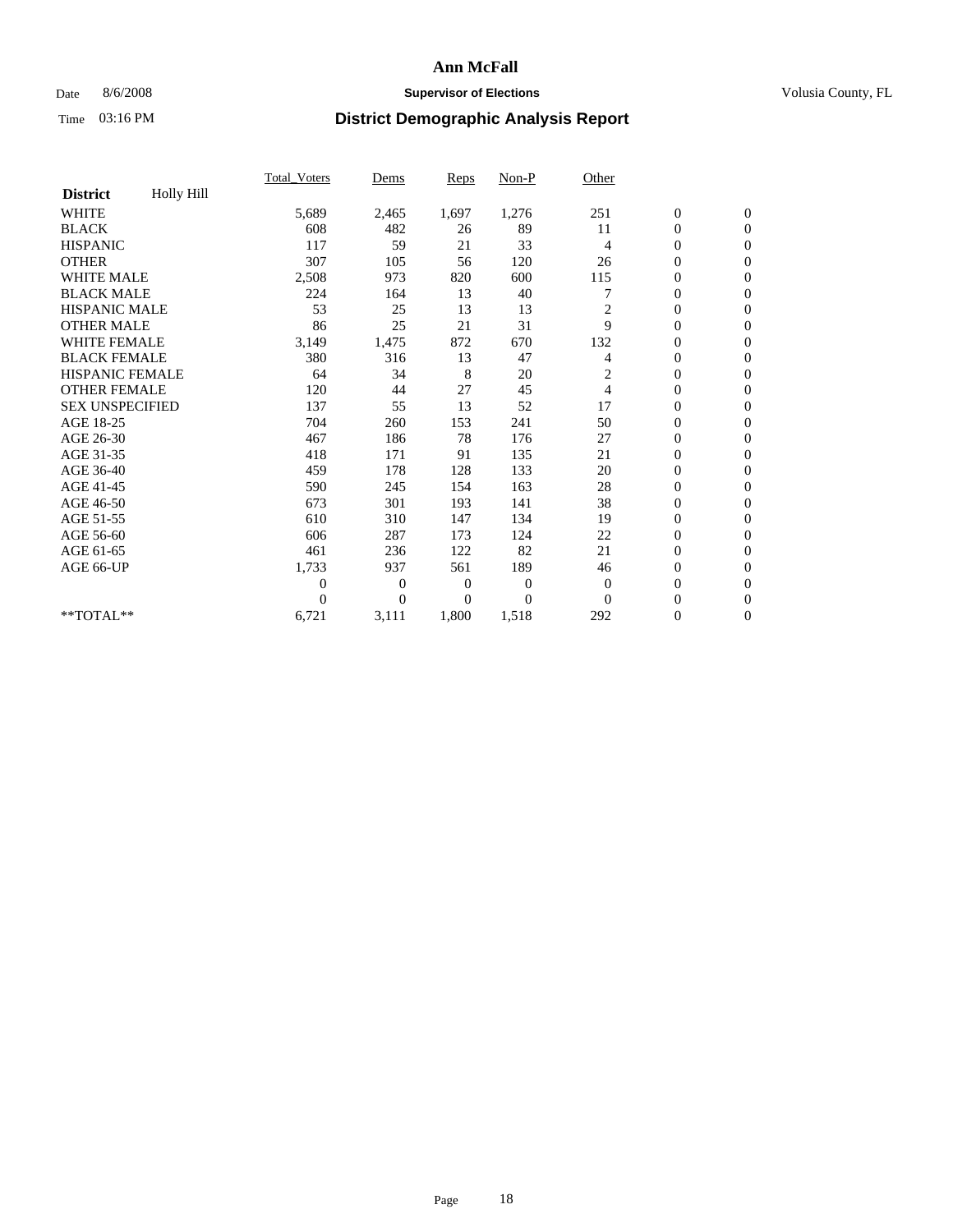## Date 8/6/2008 **Supervisor of Elections Supervisor of Elections** Volusia County, FL

|                        |            | Total Voters   | Dems           | Reps         | $Non-P$        | Other          |                  |                  |
|------------------------|------------|----------------|----------------|--------------|----------------|----------------|------------------|------------------|
| <b>District</b>        | Lake Helen |                |                |              |                |                |                  |                  |
| <b>WHITE</b>           |            | 1,530          | 621            | 551          | 295            | 63             | $\boldsymbol{0}$ | $\boldsymbol{0}$ |
| <b>BLACK</b>           |            | 183            | 157            | 9            | 15             | $\overline{c}$ | 0                | $\Omega$         |
| <b>HISPANIC</b>        |            | 39             | 17             | 7            | 9              | 6              | $\mathbf{0}$     | $\Omega$         |
| <b>OTHER</b>           |            | 63             | 18             | 18           | 22             | 5              | 0                | $\mathbf{0}$     |
| <b>WHITE MALE</b>      |            | 682            | 245            | 270          | 136            | 31             | 0                | $\Omega$         |
| <b>BLACK MALE</b>      |            | 79             | 64             | 4            | 9              | $\overline{c}$ | $\overline{0}$   | $\Omega$         |
| <b>HISPANIC MALE</b>   |            | 16             | 7              | 5            | $\overline{c}$ | $\overline{c}$ | 0                | 0                |
| <b>OTHER MALE</b>      |            | 17             | 6              | 4            | 5              | $\overline{c}$ | $\theta$         | $\Omega$         |
| WHITE FEMALE           |            | 839            | 374            | 277          | 156            | 32             | $\overline{0}$   | $\Omega$         |
| <b>BLACK FEMALE</b>    |            | 104            | 93             | 5            | 6              | $\bf{0}$       | 0                | 0                |
| <b>HISPANIC FEMALE</b> |            | 23             | 10             | 2            | 7              | 4              | $\theta$         | $\Omega$         |
| <b>OTHER FEMALE</b>    |            | 23             | 9              | 5            | 8              |                | 0                | $\Omega$         |
| <b>SEX UNSPECIFIED</b> |            | 32             | 5              | 13           | 12             | 2              | 0                | $\Omega$         |
| AGE 18-25              |            | 162            | 56             | 41           | 56             | 9              | 0                | $\Omega$         |
| AGE 26-30              |            | 97             | 43             | 17           | 31             | 6              | 0                | 0                |
| AGE 31-35              |            | 85             | 29             | 28           | 18             | 10             | $\overline{0}$   | $\mathbf{0}$     |
| AGE 36-40              |            | 124            | 50             | 28           | 37             | 9              | $\overline{0}$   | $\mathbf{0}$     |
| AGE 41-45              |            | 140            | 49             | 57           | 26             | 8              | 0                | 0                |
| AGE 46-50              |            | 214            | 85             | 81           | 41             |                | $\overline{0}$   | $\theta$         |
| AGE 51-55              |            | 199            | 94             | 66           | 34             | 5              | $\overline{0}$   | $\Omega$         |
| AGE 56-60              |            | 175            | 84             | 57           | 29             | 5              | 0                | 0                |
| AGE 61-65              |            | 181            | 101            | 47           | 28             | 5              | 0                | $\mathbf{0}$     |
| AGE 66-UP              |            | 438            | 222            | 163          | 41             | 12             | 0                | $\Omega$         |
|                        |            | $\overline{0}$ | $\overline{0}$ | $\mathbf{0}$ | $\mathbf{0}$   | $\mathbf{0}$   | $\theta$         | $\Omega$         |
|                        |            | $\theta$       | $\theta$       | $\Omega$     | $\overline{0}$ | $\Omega$       | 0                | $\Omega$         |
| **TOTAL**              |            | 1,815          | 813            | 585          | 341            | 76             | 0                | $\mathbf{0}$     |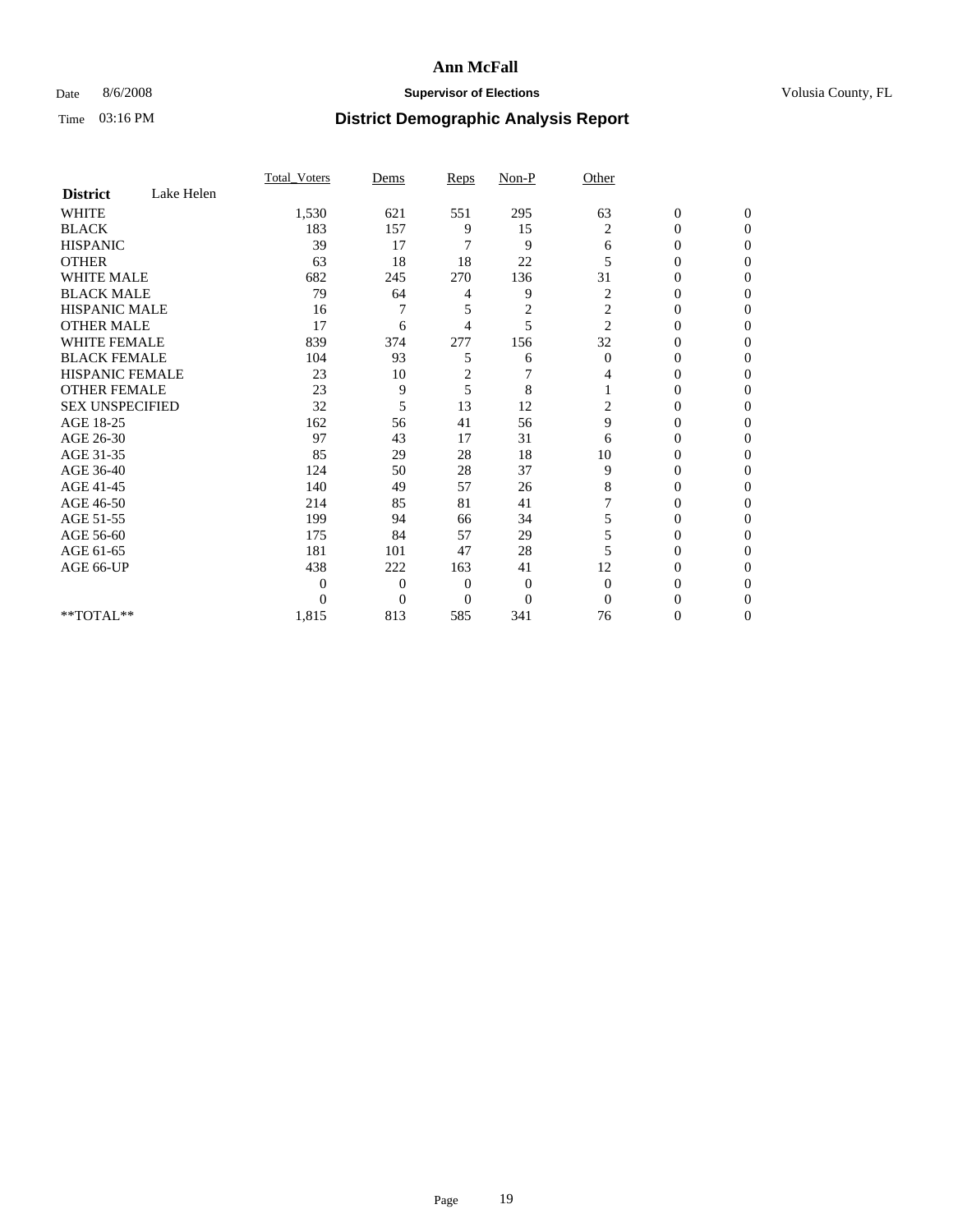## Date 8/6/2008 **Supervisor of Elections Supervisor of Elections** Volusia County, FL

|                        |                  | <b>Total Voters</b> | Dems           | <b>Reps</b>    | Non-P        | Other          |                  |                  |  |
|------------------------|------------------|---------------------|----------------|----------------|--------------|----------------|------------------|------------------|--|
| <b>District</b>        | New Smyrna Beach |                     |                |                |              |                |                  |                  |  |
| <b>WHITE</b>           |                  | 14,692              | 5,239          | 6,030          | 2,964        | 459            | $\boldsymbol{0}$ | $\boldsymbol{0}$ |  |
| <b>BLACK</b>           |                  | 700                 | 575            | 23             | 91           | 11             | $\boldsymbol{0}$ | $\mathbf{0}$     |  |
| <b>HISPANIC</b>        |                  | 146                 | 49             | 39             | 54           | 4              | $\overline{0}$   | $\mathbf{0}$     |  |
| <b>OTHER</b>           |                  | 493                 | 123            | 125            | 207          | 38             | $\overline{0}$   | $\mathbf{0}$     |  |
| <b>WHITE MALE</b>      |                  | 6,689               | 2,097          | 2,852          | 1,493        | 247            | $\boldsymbol{0}$ | $\mathbf{0}$     |  |
| <b>BLACK MALE</b>      |                  | 292                 | 216            | 10             | 57           | 9              | $\overline{0}$   | $\mathbf{0}$     |  |
| <b>HISPANIC MALE</b>   |                  | 68                  | 16             | 16             | 34           | 2              | 0                | $\Omega$         |  |
| <b>OTHER MALE</b>      |                  | 154                 | 39             | 49             | 62           | 4              | $\overline{0}$   | $\mathbf{0}$     |  |
| <b>WHITE FEMALE</b>    |                  | 7,896               | 3,102          | 3,141          | 1,442        | 211            | $\boldsymbol{0}$ | $\mathbf{0}$     |  |
| <b>BLACK FEMALE</b>    |                  | 401                 | 353            | 12             | 34           | $\overline{c}$ | $\boldsymbol{0}$ | $\overline{0}$   |  |
| <b>HISPANIC FEMALE</b> |                  | 78                  | 33             | 23             | 20           | $\overline{c}$ | $\boldsymbol{0}$ | $\mathbf{0}$     |  |
| <b>OTHER FEMALE</b>    |                  | 190                 | 61             | 53             | 66           | 10             | $\mathbf{0}$     | $\mathbf{0}$     |  |
| <b>SEX UNSPECIFIED</b> |                  | 263                 | 69             | 61             | 108          | 25             | $\boldsymbol{0}$ | $\Omega$         |  |
| AGE 18-25              |                  | 1,093               | 371            | 246            | 416          | 60             | $\boldsymbol{0}$ | $\mathbf{0}$     |  |
| AGE 26-30              |                  | 762                 | 248            | 205            | 278          | 31             | $\overline{0}$   | $\Omega$         |  |
| AGE 31-35              |                  | 689                 | 242            | 211            | 204          | 32             | $\boldsymbol{0}$ | $\mathbf{0}$     |  |
| AGE 36-40              |                  | 778                 | 249            | 256            | 234          | 39             | $\boldsymbol{0}$ | $\mathbf{0}$     |  |
| AGE 41-45              |                  | 938                 | 337            | 359            | 214          | 28             | $\boldsymbol{0}$ | $\mathbf{0}$     |  |
| AGE 46-50              |                  | 1,290               | 459            | 500            | 288          | 43             | $\boldsymbol{0}$ | $\Omega$         |  |
| AGE 51-55              |                  | 1,471               | 623            | 515            | 283          | 50             | $\boldsymbol{0}$ | $\mathbf{0}$     |  |
| AGE 56-60              |                  | 1,559               | 590            | 609            | 327          | 33             | $\overline{0}$   | $\mathbf{0}$     |  |
| AGE 61-65              |                  | 1,638               | 610            | 668            | 322          | 38             | $\overline{0}$   | $\overline{0}$   |  |
| AGE 66-UP              |                  | 5,813               | 2,257          | 2,648          | 750          | 158            | $\boldsymbol{0}$ | $\mathbf{0}$     |  |
|                        |                  | 0                   | $\overline{0}$ | 0              | $\mathbf{0}$ | $\mathbf{0}$   | $\mathbf{0}$     | $\mathbf{0}$     |  |
|                        |                  | 0                   | $\overline{0}$ | $\overline{0}$ | $\theta$     | $\mathbf{0}$   | 0                | $\mathbf{0}$     |  |
| **TOTAL**              |                  | 16,031              | 5,986          | 6,217          | 3,316        | 512            | 0                | $\boldsymbol{0}$ |  |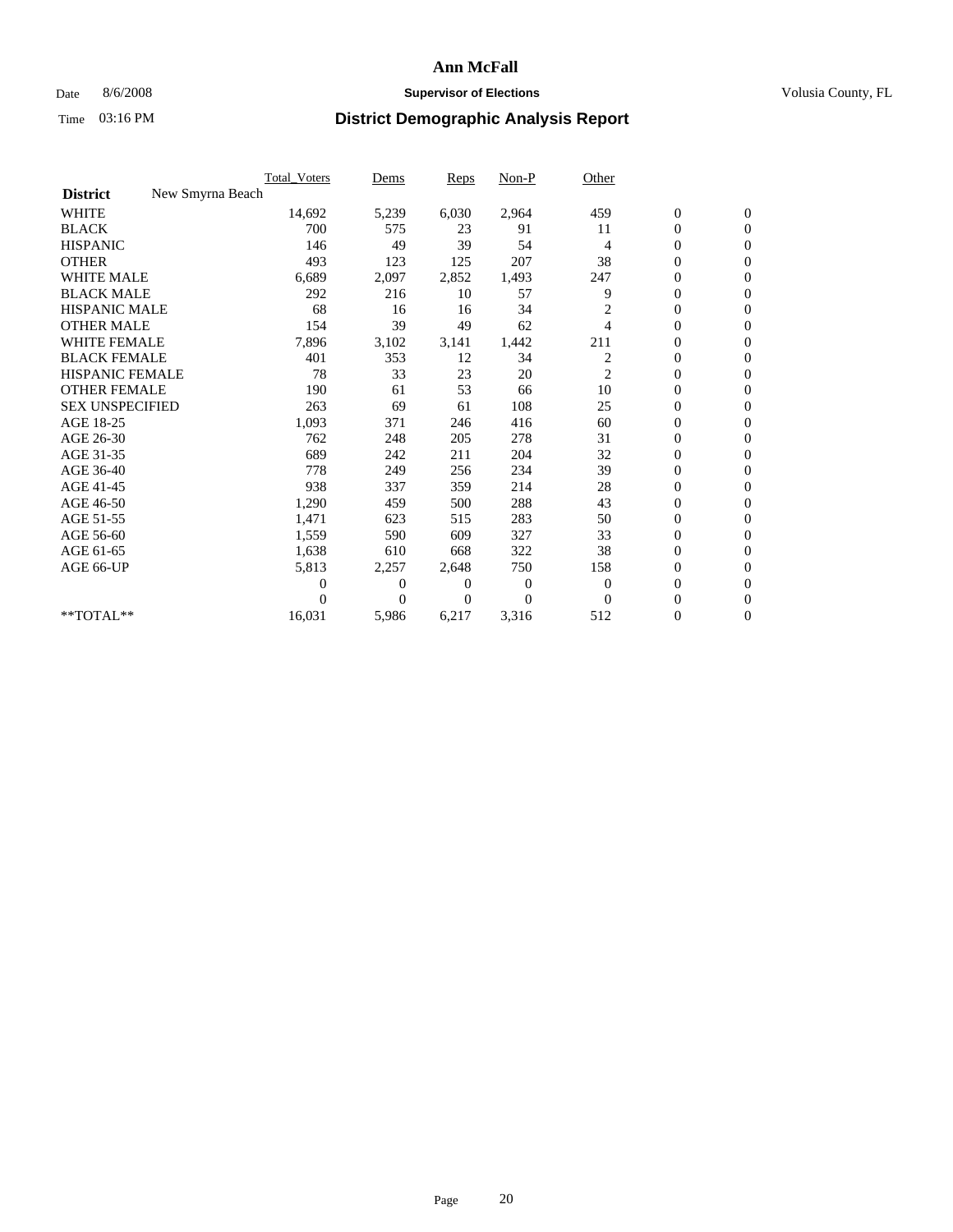## Date 8/6/2008 **Supervisor of Elections Supervisor of Elections** Volusia County, FL

|                        |          | Total Voters   | Dems           | Reps     | $Non-P$        | Other          |                  |              |  |
|------------------------|----------|----------------|----------------|----------|----------------|----------------|------------------|--------------|--|
| <b>District</b>        | Oak Hill |                |                |          |                |                |                  |              |  |
| <b>WHITE</b>           |          | 1,050          | 415            | 378      | 230            | 27             | $\boldsymbol{0}$ | $\mathbf{0}$ |  |
| <b>BLACK</b>           |          | 171            | 147            | 6        | 17             |                | $\overline{0}$   | 0            |  |
| <b>HISPANIC</b>        |          | 5              | 3              |          |                | $\Omega$       | 0                | $\Omega$     |  |
| <b>OTHER</b>           |          | 31             | 9              | 5        | 15             | 2              | 0                | 0            |  |
| <b>WHITE MALE</b>      |          | 502            | 179            | 192      | 114            | 17             | 0                | 0            |  |
| <b>BLACK MALE</b>      |          | 78             | 64             | 4        | 9              |                | 0                | 0            |  |
| <b>HISPANIC MALE</b>   |          | 3              |                |          |                | 0              | 0                | 0            |  |
| <b>OTHER MALE</b>      |          | 15             | 3              | 3        | 9              | $\Omega$       | 0                | 0            |  |
| WHITE FEMALE           |          | 539            | 235            | 180      | 114            | 10             | 0                | 0            |  |
| <b>BLACK FEMALE</b>    |          | 92             | 83             |          | 8              | $\Omega$       | 0                | 0            |  |
| HISPANIC FEMALE        |          | $\overline{2}$ | 2              | $\theta$ | $\overline{0}$ | 0              | 0                | 0            |  |
| <b>OTHER FEMALE</b>    |          | 12             | 5              |          | 5              |                | 0                | $\Omega$     |  |
| <b>SEX UNSPECIFIED</b> |          | 14             | $\overline{2}$ | 8        | 3              |                | 0                | 0            |  |
| AGE 18-25              |          | 88             | 36             | 19       | 30             | 3              | 0                | 0            |  |
| AGE 26-30              |          | 64             | 26             | 21       | 15             | 2              | 0                | 0            |  |
| AGE 31-35              |          | 60             | 20             | 19       | 19             | $\overline{c}$ | 0                | 0            |  |
| AGE 36-40              |          | 78             | 40             | 21       | 15             | $\overline{c}$ | 0                | 0            |  |
| AGE 41-45              |          | 92             | 40             | 32       | 18             | $\overline{c}$ | 0                | 0            |  |
| AGE 46-50              |          | 119            | 61             | 34       | 23             |                | 0                | 0            |  |
| AGE 51-55              |          | 131            | 64             | 36       | 26             | 5              | 0                | 0            |  |
| AGE 56-60              |          | 124            | 63             | 28       | 29             | 4              | 0                | 0            |  |
| AGE 61-65              |          | 145            | 67             | 44       | 30             | 4              | 0                | 0            |  |
| AGE 66-UP              |          | 356            | 157            | 136      | 58             | 5              | 0                | 0            |  |
|                        |          | 0              | $\overline{0}$ | 0        | $\mathbf{0}$   | $\Omega$       | 0                | 0            |  |
|                        |          | $\Omega$       | $\overline{0}$ | $\Omega$ | $\Omega$       | $\Omega$       |                  | 0            |  |
| **TOTAL**              |          | 1,257          | 574            | 390      | 263            | 30             | 0                | $\mathbf{0}$ |  |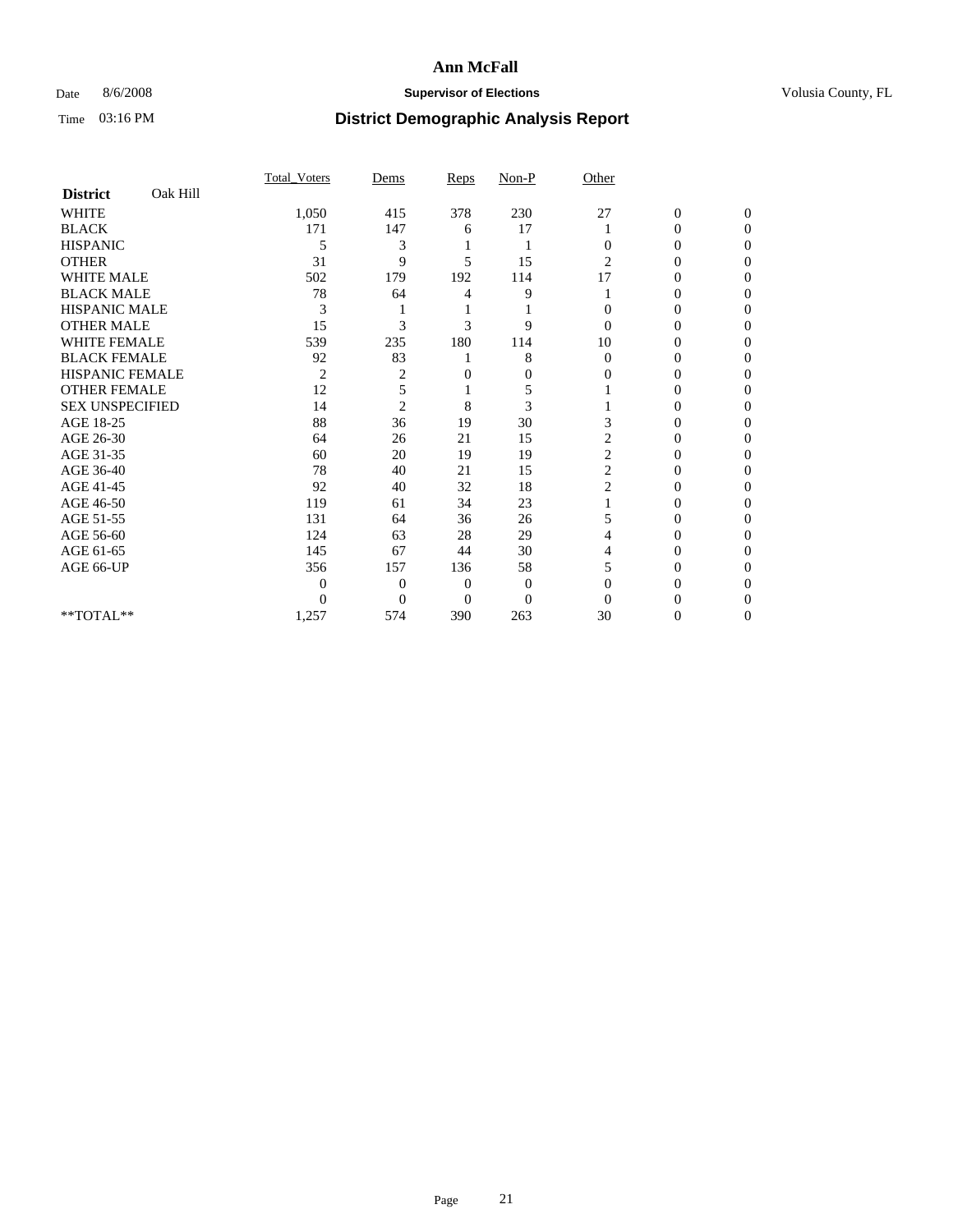## Date 8/6/2008 **Supervisor of Elections Supervisor of Elections** Volusia County, FL

|                        |             | Total Voters     | Dems           | <b>Reps</b> | $Non-P$        | Other          |                  |                  |  |
|------------------------|-------------|------------------|----------------|-------------|----------------|----------------|------------------|------------------|--|
| <b>District</b>        | Orange City |                  |                |             |                |                |                  |                  |  |
| <b>WHITE</b>           |             | 4,779            | 1,744          | 1,977       | 847            | 211            | $\boldsymbol{0}$ | $\boldsymbol{0}$ |  |
| <b>BLACK</b>           |             | 251              | 191            | 14          | 40             | 6              | $\boldsymbol{0}$ | $\mathbf{0}$     |  |
| <b>HISPANIC</b>        |             | 467              | 241            | 71          | 140            | 15             | $\overline{0}$   | $\mathbf{0}$     |  |
| <b>OTHER</b>           |             | 247              | 81             | 59          | 92             | 15             | $\boldsymbol{0}$ | $\Omega$         |  |
| <b>WHITE MALE</b>      |             | 2,043            | 655            | 882         | 393            | 113            | $\overline{0}$   | $\mathbf{0}$     |  |
| <b>BLACK MALE</b>      |             | 97               | 68             | 6           | 19             | $\overline{4}$ | $\boldsymbol{0}$ | $\mathbf{0}$     |  |
| <b>HISPANIC MALE</b>   |             | 193              | 98             | 37          | 52             | 6              | $\boldsymbol{0}$ | $\mathbf{0}$     |  |
| <b>OTHER MALE</b>      |             | 77               | 22             | 23          | 30             | 2              | $\boldsymbol{0}$ | $\mathbf{0}$     |  |
| <b>WHITE FEMALE</b>    |             | 2,709            | 1,079          | 1,086       | 447            | 97             | $\overline{0}$   | $\mathbf{0}$     |  |
| <b>BLACK FEMALE</b>    |             | 152              | 121            | 8           | 21             | 2              | $\boldsymbol{0}$ | $\mathbf{0}$     |  |
| <b>HISPANIC FEMALE</b> |             | 274              | 143            | 34          | 88             | 9              | $\boldsymbol{0}$ | $\mathbf{0}$     |  |
| <b>OTHER FEMALE</b>    |             | 99               | 43             | 24          | 27             | 5              | $\mathbf{0}$     | $\mathbf{0}$     |  |
| <b>SEX UNSPECIFIED</b> |             | 100              | 28             | 21          | 42             | 9              | $\overline{0}$   | $\mathbf{0}$     |  |
| AGE 18-25              |             | 443              | 161            | 106         | 147            | 29             | $\overline{0}$   | $\mathbf{0}$     |  |
| AGE 26-30              |             | 370              | 113            | 113         | 116            | 28             | $\overline{0}$   | $\mathbf{0}$     |  |
| AGE 31-35              |             | 306              | 105            | 104         | 86             | 11             | $\boldsymbol{0}$ | $\mathbf{0}$     |  |
| AGE 36-40              |             | 354              | 145            | 92          | 103            | 14             | $\boldsymbol{0}$ | $\mathbf{0}$     |  |
| AGE 41-45              |             | 360              | 129            | 126         | 87             | 18             | $\overline{0}$   | $\mathbf{0}$     |  |
| AGE 46-50              |             | 412              | 148            | 158         | 86             | 20             | $\boldsymbol{0}$ | $\mathbf{0}$     |  |
| AGE 51-55              |             | 430              | 185            | 149         | 79             | 17             | $\boldsymbol{0}$ | $\mathbf{0}$     |  |
| AGE 56-60              |             | 422              | 169            | 148         | 83             | 22             | $\overline{0}$   | $\Omega$         |  |
| AGE 61-65              |             | 450              | 207            | 153         | 68             | 22             | $\overline{0}$   | $\mathbf{0}$     |  |
| AGE 66-UP              |             | 2,197            | 895            | 972         | 264            | 66             | $\boldsymbol{0}$ | $\mathbf{0}$     |  |
|                        |             | $\boldsymbol{0}$ | $\overline{0}$ | 0           | $\overline{0}$ | $\mathbf{0}$   | $\overline{0}$   | $\mathbf{0}$     |  |
|                        |             | $\theta$         | $\theta$       | $\Omega$    | $\theta$       | $\mathbf{0}$   | $\boldsymbol{0}$ | $\mathbf{0}$     |  |
| **TOTAL**              |             | 5,744            | 2,257          | 2,121       | 1,119          | 247            | 0                | $\mathbf{0}$     |  |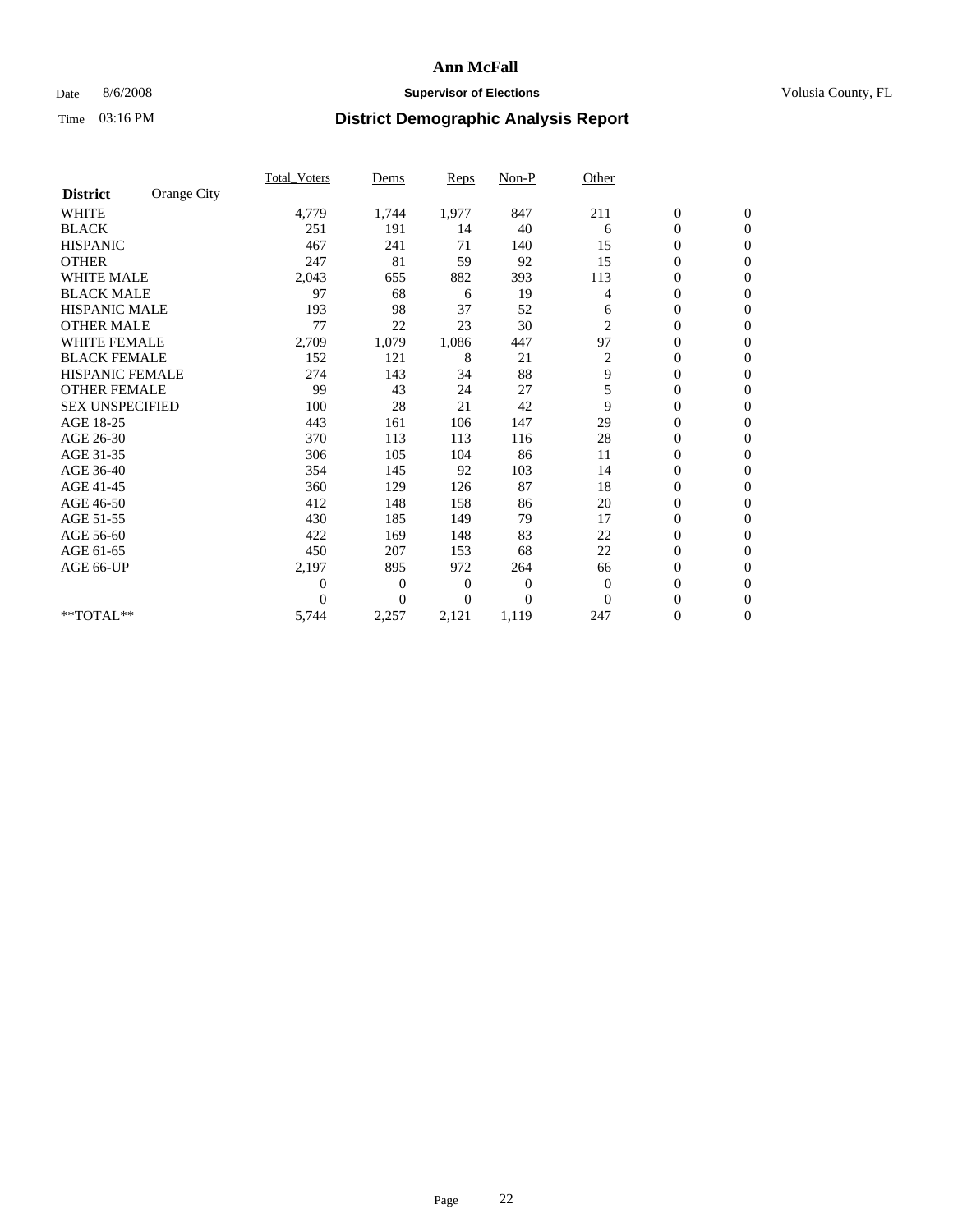## Date 8/6/2008 **Supervisor of Elections Supervisor of Elections** Volusia County, FL

|                        |              | <b>Total Voters</b> | Dems           | Reps   | $Non-P$  | Other          |                  |                  |  |
|------------------------|--------------|---------------------|----------------|--------|----------|----------------|------------------|------------------|--|
| <b>District</b>        | Ormond Beach |                     |                |        |          |                |                  |                  |  |
| <b>WHITE</b>           |              | 25,107              | 9,081          | 10,742 | 4,462    | 822            | $\boldsymbol{0}$ | $\boldsymbol{0}$ |  |
| <b>BLACK</b>           |              | 669                 | 497            | 54     | 98       | 20             | $\overline{0}$   | $\mathbf{0}$     |  |
| <b>HISPANIC</b>        |              | 386                 | 152            | 112    | 113      | 9              | $\overline{0}$   | $\mathbf{0}$     |  |
| <b>OTHER</b>           |              | 1,341               | 418            | 383    | 453      | 87             | 0                | $\mathbf{0}$     |  |
| <b>WHITE MALE</b>      |              | 11,338              | 3,671          | 5,068  | 2,174    | 425            | $\boldsymbol{0}$ | $\mathbf{0}$     |  |
| <b>BLACK MALE</b>      |              | 295                 | 199            | 29     | 55       | 12             | $\boldsymbol{0}$ | $\mathbf{0}$     |  |
| <b>HISPANIC MALE</b>   |              | 158                 | 45             | 56     | 50       | $\overline{7}$ | 0                | $\mathbf{0}$     |  |
| <b>OTHER MALE</b>      |              | 481                 | 133            | 156    | 175      | 17             | $\boldsymbol{0}$ | $\mathbf{0}$     |  |
| <b>WHITE FEMALE</b>    |              | 13,647              | 5,374          | 5,631  | 2,249    | 393            | 0                | $\mathbf{0}$     |  |
| <b>BLACK FEMALE</b>    |              | 371                 | 296            | 25     | 43       | 7              | 0                | $\Omega$         |  |
| <b>HISPANIC FEMALE</b> |              | 220                 | 103            | 52     | 63       | 2              | $\boldsymbol{0}$ | $\mathbf{0}$     |  |
| <b>OTHER FEMALE</b>    |              | 563                 | 211            | 172    | 161      | 19             | 0                | $\mathbf{0}$     |  |
| <b>SEX UNSPECIFIED</b> |              | 430                 | 116            | 102    | 156      | 56             | 0                | $\Omega$         |  |
| AGE 18-25              |              | 2,249               | 722            | 727    | 671      | 129            | $\overline{0}$   | $\mathbf{0}$     |  |
| AGE 26-30              |              | 1,183               | 355            | 414    | 365      | 49             | 0                | $\mathbf{0}$     |  |
| AGE 31-35              |              | 1,213               | 381            | 415    | 346      | 71             | 0                | $\mathbf{0}$     |  |
| AGE 36-40              |              | 1,684               | 483            | 758    | 380      | 63             | $\boldsymbol{0}$ | $\mathbf{0}$     |  |
| AGE 41-45              |              | 2,161               | 666            | 972    | 443      | 80             | $\boldsymbol{0}$ | $\mathbf{0}$     |  |
| AGE 46-50              |              | 2,448               | 870            | 1,068  | 457      | 53             | 0                | $\Omega$         |  |
| AGE 51-55              |              | 2,691               | 1,009          | 1,137  | 468      | 77             | $\boldsymbol{0}$ | $\mathbf{0}$     |  |
| AGE 56-60              |              | 2,653               | 1,051          | 1,048  | 480      | 74             | 0                | $\mathbf{0}$     |  |
| AGE 61-65              |              | 2,528               | 1,000          | 1,037  | 409      | 82             | 0                | $\Omega$         |  |
| AGE 66-UP              |              | 8,693               | 3,611          | 3,715  | 1,107    | 260            | $\overline{0}$   | $\mathbf{0}$     |  |
|                        |              | 0                   | 0              | 0      | $\theta$ | $\theta$       | 0                | $\mathbf{0}$     |  |
|                        |              | 0                   | $\overline{0}$ | 0      | $\Omega$ | $\Omega$       | 0                | $\mathbf{0}$     |  |
| $*$ TOTAL $**$         |              | 27,503              | 10,148         | 11,291 | 5,126    | 938            | $\overline{0}$   | $\boldsymbol{0}$ |  |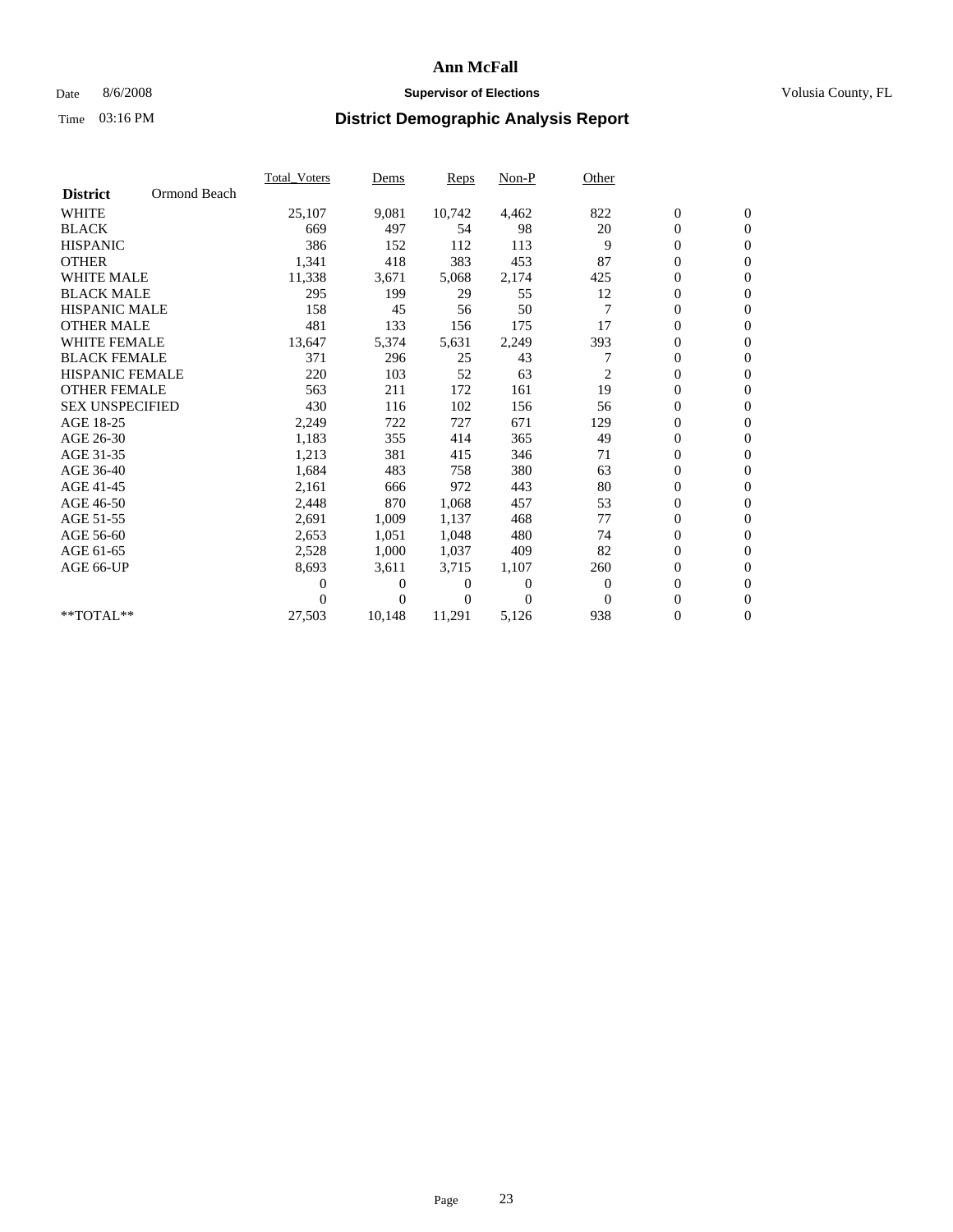## Date 8/6/2008 **Supervisor of Elections Supervisor of Elections** Volusia County, FL

|                        |         | Total Voters | Dems           | Reps           | $Non-P$        | Other          |                  |              |  |
|------------------------|---------|--------------|----------------|----------------|----------------|----------------|------------------|--------------|--|
| <b>District</b>        | Pierson |              |                |                |                |                |                  |              |  |
| <b>WHITE</b>           |         | 527          | 218            | 206            | 85             | 18             | $\boldsymbol{0}$ | $\mathbf{0}$ |  |
| <b>BLACK</b>           |         | 57           | 47             | 4              | 5              |                | $\mathbf{0}$     | $\Omega$     |  |
| <b>HISPANIC</b>        |         | 68           | 23             |                | 36             | 2              | 0                | $\Omega$     |  |
| <b>OTHER</b>           |         | 28           | 6              | $\overline{2}$ | 19             |                | 0                | $\Omega$     |  |
| <b>WHITE MALE</b>      |         | 260          | 100            | 107            | 40             | 13             | 0                | 0            |  |
| <b>BLACK MALE</b>      |         | 22           | 19             | 2              | 1              | $\Omega$       | 0                | $\Omega$     |  |
| HISPANIC MALE          |         | 36           | 14             | 4              | 17             |                | 0                | $\Omega$     |  |
| <b>OTHER MALE</b>      |         | 11           | $\overline{2}$ | $\overline{2}$ | 7              | 0              | 0                | 0            |  |
| <b>WHITE FEMALE</b>    |         | 265          | 118            | 98             | 44             | 5              | 0                | $\Omega$     |  |
| <b>BLACK FEMALE</b>    |         | 35           | 28             | $\overline{c}$ | 4              |                | 0                | 0            |  |
| <b>HISPANIC FEMALE</b> |         | 31           | 9              | 3              | 18             |                | 0                | 0            |  |
| <b>OTHER FEMALE</b>    |         | 6            | 3              | 0              | $\overline{2}$ |                | 0                | 0            |  |
| <b>SEX UNSPECIFIED</b> |         | 14           |                |                | 12             | $\overline{0}$ | 0                | 0            |  |
| AGE 18-25              |         | 98           | 23             | 27             | 43             | 5              | 0                | $\Omega$     |  |
| AGE 26-30              |         | 56           | 16             | 16             | 21             | 3              | 0                | 0            |  |
| AGE 31-35              |         | 43           | 14             | 17             | 12             | $\overline{0}$ | 0                | 0            |  |
| AGE 36-40              |         | 45           | 16             | 13             | 14             | $\overline{c}$ | 0                | 0            |  |
| AGE 41-45              |         | 55           | 26             | 16             | 11             | 2              | 0                | $\Omega$     |  |
| AGE 46-50              |         | 61           | 28             | 21             | 10             | $\overline{c}$ | 0                | $\Omega$     |  |
| AGE 51-55              |         | 87           | 41             | 32             | 12             | $\overline{c}$ | 0                | 0            |  |
| AGE 56-60              |         | 48           | 26             | 18             | 4              | $\Omega$       | 0                | 0            |  |
| AGE 61-65              |         | 44           | 27             | 11             | 5              |                | 0                | 0            |  |
| AGE 66-UP              |         | 143          | 77             | 48             | 13             | 5              | 0                | 0            |  |
|                        |         | $\theta$     | $\overline{0}$ | $\mathbf{0}$   | $\Omega$       | $\Omega$       | 0                | 0            |  |
|                        |         | $\theta$     | $\overline{0}$ | $\overline{0}$ | $\theta$       | $\Omega$       |                  | 0            |  |
| **TOTAL**              |         | 680          | 294            | 219            | 145            | 22             | 0                | 0            |  |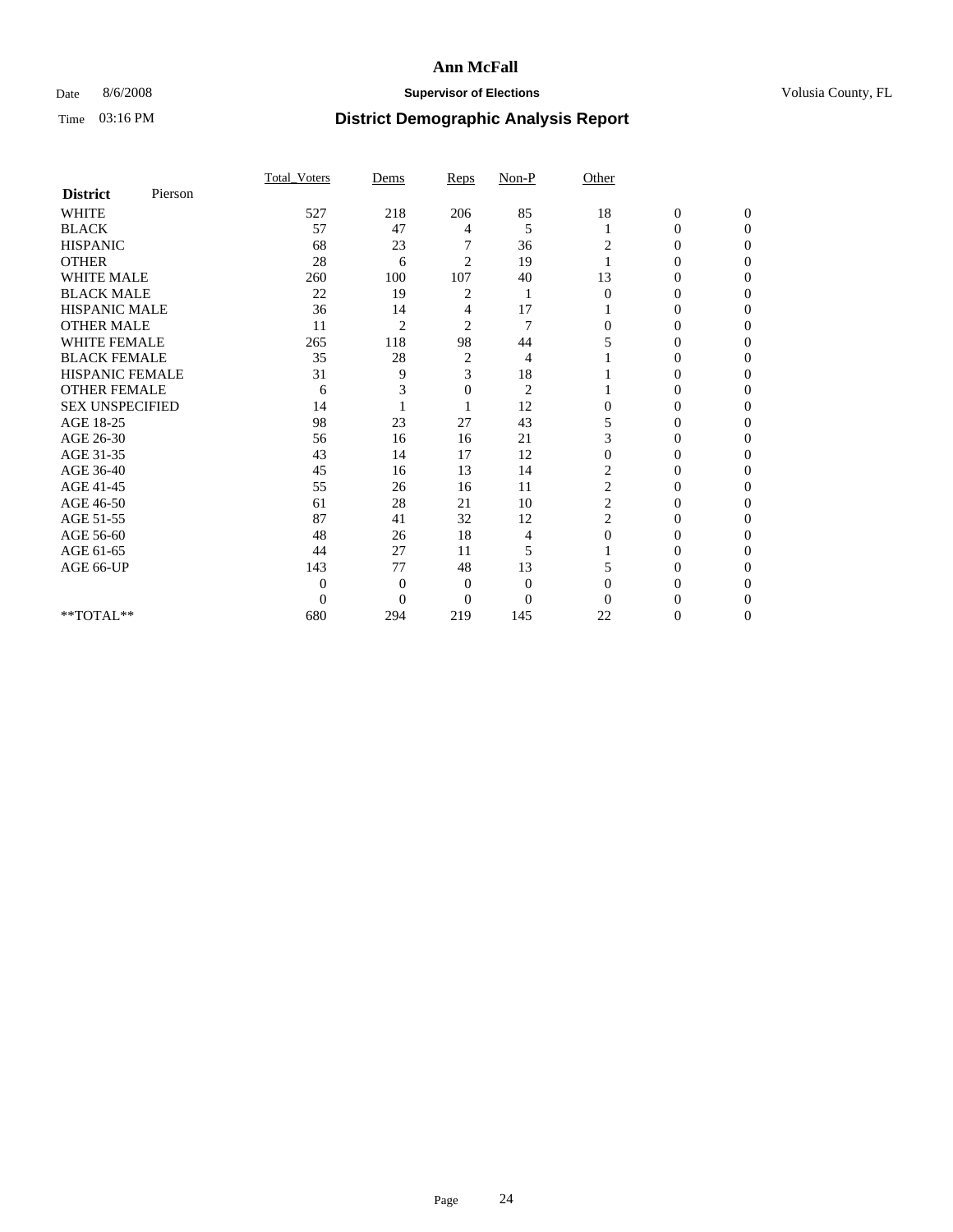## Date 8/6/2008 **Supervisor of Elections Supervisor of Elections** Volusia County, FL

|                        |             | Total Voters   | Dems           | <b>Reps</b>  | $Non-P$        | Other        |                  |              |  |
|------------------------|-------------|----------------|----------------|--------------|----------------|--------------|------------------|--------------|--|
| <b>District</b>        | Ponce Inlet |                |                |              |                |              |                  |              |  |
| <b>WHITE</b>           |             | 2,430          | 666            | 1,214        | 474            | 76           | $\boldsymbol{0}$ | $\mathbf{0}$ |  |
| <b>BLACK</b>           |             |                | 6              | 0            |                | $\Omega$     | $\overline{0}$   | $\Omega$     |  |
| <b>HISPANIC</b>        |             | 25             | 6              | 9            | 9              |              | 0                | $\Omega$     |  |
| <b>OTHER</b>           |             | 106            | 25             | 37           | 36             | 8            | 0                | 0            |  |
| <b>WHITE MALE</b>      |             | 1,155          | 283            | 597          | 235            | 40           | 0                | 0            |  |
| <b>BLACK MALE</b>      |             | 5              | 4              | 0            |                | $\Omega$     | 0                | $\Omega$     |  |
| HISPANIC MALE          |             | 10             | 3              | 3            | 3              |              | 0                | $\Omega$     |  |
| <b>OTHER MALE</b>      |             | 42             | 9              | 17           | 13             | 3            | 0                | 0            |  |
| <b>WHITE FEMALE</b>    |             | 1,257          | 380            | 609          | 233            | 35           | 0                | $\Omega$     |  |
| <b>BLACK FEMALE</b>    |             | $\overline{2}$ | $\overline{c}$ | $\mathbf{0}$ | $\overline{0}$ | $\mathbf{0}$ | $\overline{0}$   | 0            |  |
| <b>HISPANIC FEMALE</b> |             | 15             | 3              | 6            | 6              | 0            | 0                | 0            |  |
| <b>OTHER FEMALE</b>    |             | 33             | 11             | 11           | 10             |              | 0                | 0            |  |
| <b>SEX UNSPECIFIED</b> |             | 49             | 8              | 17           | 19             | 5            | 0                | 0            |  |
| AGE 18-25              |             | 119            | 36             | 40           | 36             |              | 0                | $\Omega$     |  |
| AGE 26-30              |             | 64             | 17             | 17           | 28             | 2            | 0                | 0            |  |
| AGE 31-35              |             | 63             | 15             | 19           | 24             | 5            | 0                | 0            |  |
| AGE 36-40              |             | 74             | 13             | 40           | 17             | 4            | 0                | 0            |  |
| AGE 41-45              |             | 123            | 39             | 59           | 22             | 3            | 0                | $\Omega$     |  |
| AGE 46-50              |             | 194            | 42             | 110          | 41             |              | 0                | $\Omega$     |  |
| AGE 51-55              |             | 248            | 76             | 110          | 53             | 9            | 0                | 0            |  |
| AGE 56-60              |             | 339            | 88             | 152          | 81             | 18           | 0                | 0            |  |
| AGE 61-65              |             | 398            | 113            | 208          | 62             | 15           | 0                | 0            |  |
| AGE 66-UP              |             | 946            | 264            | 505          | 156            | 21           | 0                | 0            |  |
|                        |             | 0              | $\overline{0}$ | 0            | $\mathbf{0}$   | $\Omega$     | 0                | 0            |  |
|                        |             | $\Omega$       | $\overline{0}$ | $\Omega$     | $\overline{0}$ | $\Omega$     |                  | 0            |  |
| **TOTAL**              |             | 2,568          | 703            | 1,260        | 520            | 85           | 0                | 0            |  |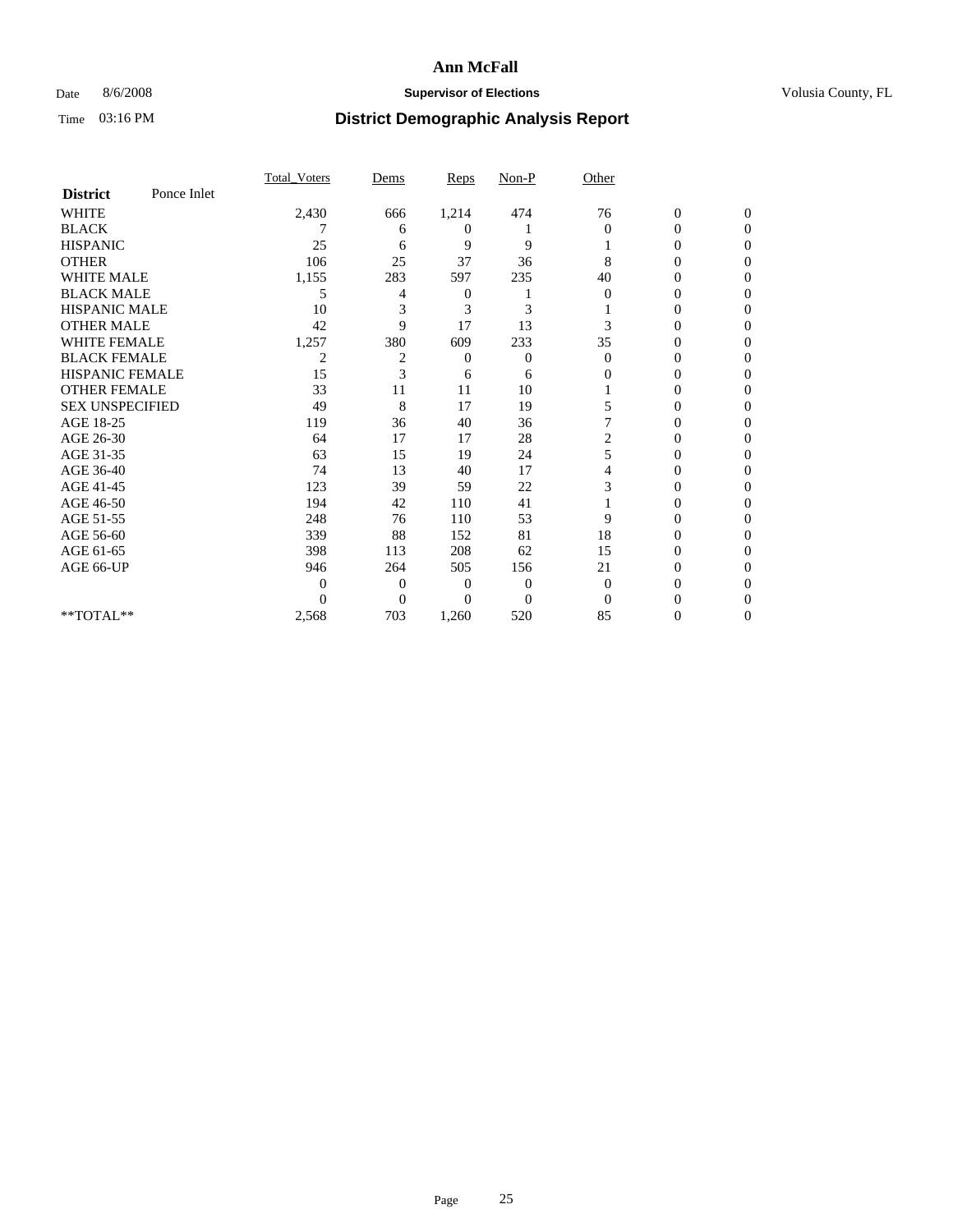## Date 8/6/2008 **Supervisor of Elections Supervisor of Elections** Volusia County, FL

|                        |             | <b>Total_Voters</b> | Dems     | Reps   | Non-P    | Other            |                  |                  |  |
|------------------------|-------------|---------------------|----------|--------|----------|------------------|------------------|------------------|--|
| <b>District</b>        | Port Orange |                     |          |        |          |                  |                  |                  |  |
| <b>WHITE</b>           |             | 33,000              | 12,057   | 12,723 | 7,020    | 1,200            | $\boldsymbol{0}$ | $\boldsymbol{0}$ |  |
| <b>BLACK</b>           |             | 719                 | 559      | 50     | 93       | 17               | $\boldsymbol{0}$ | $\mathbf{0}$     |  |
| <b>HISPANIC</b>        |             | 703                 | 275      | 161    | 245      | 22               | $\overline{0}$   | $\mathbf{0}$     |  |
| <b>OTHER</b>           |             | 1,655               | 494      | 401    | 636      | 124              | 0                | $\mathbf{0}$     |  |
| <b>WHITE MALE</b>      |             | 15,061              | 4,898    | 6,184  | 3,352    | 627              | $\boldsymbol{0}$ | $\mathbf{0}$     |  |
| <b>BLACK MALE</b>      |             | 335                 | 245      | 31     | 52       |                  | $\boldsymbol{0}$ | $\mathbf{0}$     |  |
| <b>HISPANIC MALE</b>   |             | 303                 | 110      | 76     | 109      | 8                | 0                | $\mathbf{0}$     |  |
| <b>OTHER MALE</b>      |             | 564                 | 153      | 150    | 232      | 29               | 0                | $\mathbf{0}$     |  |
| <b>WHITE FEMALE</b>    |             | 17,715              | 7,092    | 6,452  | 3,610    | 561              | 0                | $\mathbf{0}$     |  |
| <b>BLACK FEMALE</b>    |             | 381                 | 312      | 18     | 41       | 10               | $\boldsymbol{0}$ | $\mathbf{0}$     |  |
| <b>HISPANIC FEMALE</b> |             | 394                 | 164      | 83     | 133      | 14               | 0                | $\mathbf{0}$     |  |
| <b>OTHER FEMALE</b>    |             | 664                 | 243      | 161    | 227      | 33               | $\overline{0}$   | $\mathbf{0}$     |  |
| <b>SEX UNSPECIFIED</b> |             | 660                 | 168      | 180    | 238      | 74               | 0                | $\mathbf{0}$     |  |
| AGE 18-25              |             | 3,395               | 1,106    | 952    | 1,115    | 222              | $\boldsymbol{0}$ | $\mathbf{0}$     |  |
| AGE 26-30              |             | 2,066               | 654      | 600    | 719      | 93               | $\overline{0}$   | $\mathbf{0}$     |  |
| AGE 31-35              |             | 1,964               | 630      | 645    | 590      | 99               | 0                | $\mathbf{0}$     |  |
| AGE 36-40              |             | 2,459               | 765      | 970    | 644      | 80               | 0                | $\mathbf{0}$     |  |
| AGE 41-45              |             | 2,903               | 912      | 1,144  | 745      | 102              | $\overline{0}$   | $\mathbf{0}$     |  |
| AGE 46-50              |             | 3,317               | 1,148    | 1,353  | 704      | 112              | $\boldsymbol{0}$ | $\mathbf{0}$     |  |
| AGE 51-55              |             | 3,345               | 1,322    | 1,345  | 593      | 85               | 0                | $\mathbf{0}$     |  |
| AGE 56-60              |             | 3,362               | 1,399    | 1,171  | 674      | 118              | $\boldsymbol{0}$ | $\Omega$         |  |
| AGE 61-65              |             | 3,262               | 1,264    | 1,242  | 620      | 136              | $\overline{0}$   | $\mathbf{0}$     |  |
| AGE 66-UP              |             | 10,004              | 4,185    | 3,913  | 1,590    | 316              | 0                | $\mathbf{0}$     |  |
|                        |             | 0                   | 0        | 0      | $\theta$ | $\boldsymbol{0}$ | 0                | $\mathbf{0}$     |  |
|                        |             | 0                   | $\Omega$ | 0      | $\Omega$ | $\Omega$         | $\overline{0}$   | $\mathbf{0}$     |  |
| **TOTAL**              |             | 36,077              | 13,385   | 13,335 | 7,994    | 1,363            | 0                | $\overline{0}$   |  |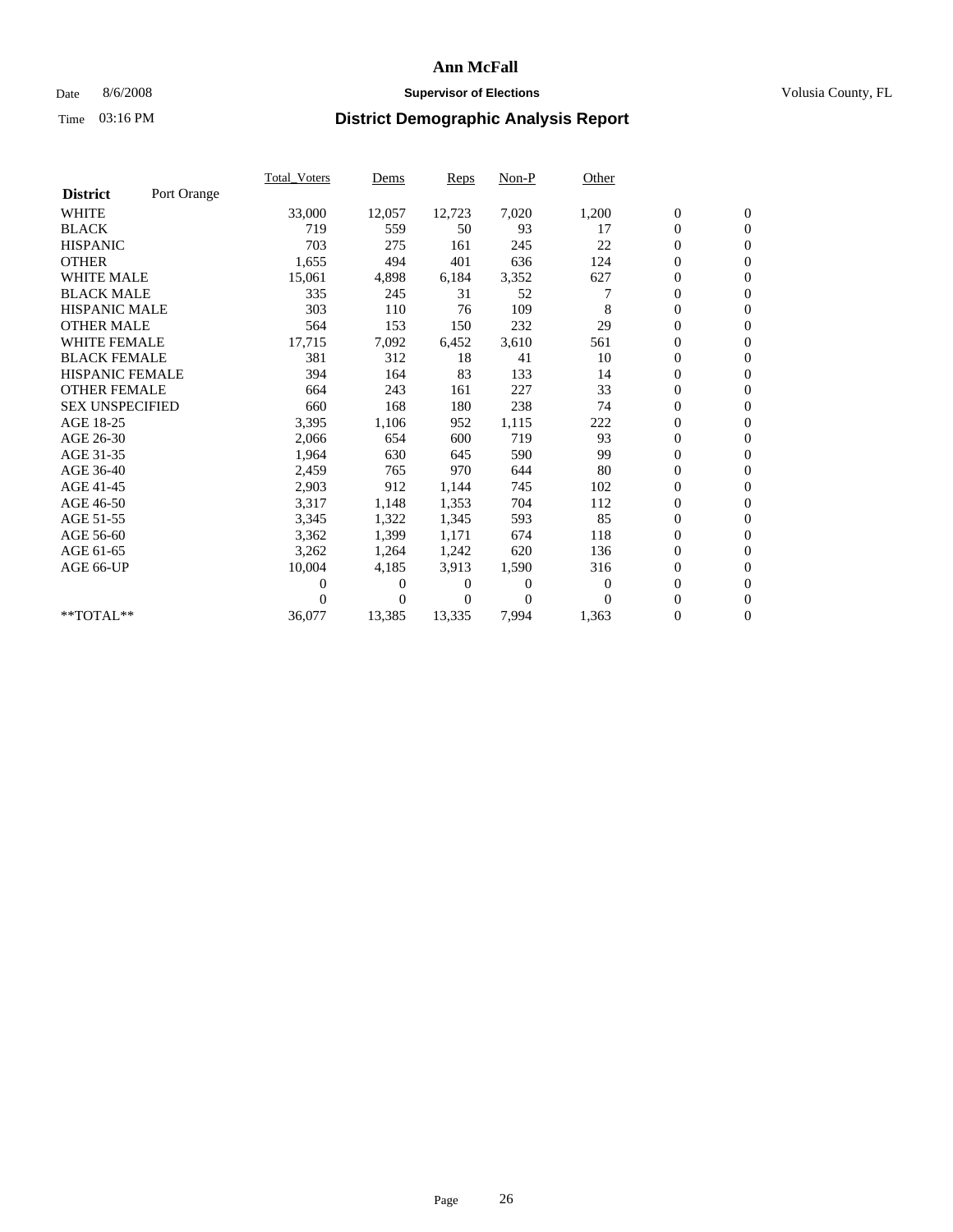## Date 8/6/2008 **Supervisor of Elections Supervisor of Elections** Volusia County, FL

|                        |               | Total Voters   | Dems           | <b>Reps</b> | $Non-P$      | Other        |                  |                  |  |
|------------------------|---------------|----------------|----------------|-------------|--------------|--------------|------------------|------------------|--|
| <b>District</b>        | South Daytona |                |                |             |              |              |                  |                  |  |
| <b>WHITE</b>           |               | 6,630          | 2,814          | 2,232       | 1,346        | 238          | $\boldsymbol{0}$ | $\boldsymbol{0}$ |  |
| <b>BLACK</b>           |               | 446            | 353            | 19          | 70           | 4            | $\boldsymbol{0}$ | $\mathbf{0}$     |  |
| <b>HISPANIC</b>        |               | 158            | 70             | 34          | 50           | 4            | $\overline{0}$   | $\mathbf{0}$     |  |
| <b>OTHER</b>           |               | 373            | 137            | 72          | 146          | 18           | $\boldsymbol{0}$ | $\Omega$         |  |
| <b>WHITE MALE</b>      |               | 3,039          | 1,130          | 1,124       | 643          | 142          | $\overline{0}$   | $\mathbf{0}$     |  |
| <b>BLACK MALE</b>      |               | 165            | 118            | 9           | 37           |              | $\boldsymbol{0}$ | $\mathbf{0}$     |  |
| <b>HISPANIC MALE</b>   |               | 79             | 35             | 14          | 27           | 3            | $\boldsymbol{0}$ | $\mathbf{0}$     |  |
| <b>OTHER MALE</b>      |               | 128            | 47             | 31          | 47           | 3            | $\boldsymbol{0}$ | $\mathbf{0}$     |  |
| WHITE FEMALE           |               | 3,560          | 1,670          | 1,096       | 699          | 95           | $\overline{0}$   | $\mathbf{0}$     |  |
| <b>BLACK FEMALE</b>    |               | 275            | 230            | 9           | 33           | 3            | $\boldsymbol{0}$ | $\mathbf{0}$     |  |
| <b>HISPANIC FEMALE</b> |               | 76             | 33             | 19          | 23           |              | $\boldsymbol{0}$ | $\mathbf{0}$     |  |
| <b>OTHER FEMALE</b>    |               | 138            | 61             | 27          | 48           | 2            | $\mathbf{0}$     | $\Omega$         |  |
| <b>SEX UNSPECIFIED</b> |               | 147            | 50             | 28          | 55           | 14           | $\boldsymbol{0}$ | $\mathbf{0}$     |  |
| AGE 18-25              |               | 814            | 331            | 189         | 257          | 37           | $\overline{0}$   | $\mathbf{0}$     |  |
| AGE 26-30              |               | 511            | 189            | 113         | 181          | 28           | $\overline{0}$   | $\mathbf{0}$     |  |
| AGE 31-35              |               | 497            | 167            | 150         | 154          | 26           | $\boldsymbol{0}$ | $\mathbf{0}$     |  |
| AGE 36-40              |               | 555            | 224            | 168         | 137          | 26           | 0                | $\mathbf{0}$     |  |
| AGE 41-45              |               | 723            | 260            | 261         | 174          | 28           | $\overline{0}$   | $\mathbf{0}$     |  |
| AGE 46-50              |               | 734            | 323            | 243         | 146          | 22           | $\boldsymbol{0}$ | $\mathbf{0}$     |  |
| AGE 51-55              |               | 670            | 315            | 218         | 122          | 15           | $\boldsymbol{0}$ | $\mathbf{0}$     |  |
| AGE 56-60              |               | 654            | 299            | 206         | 122          | 27           | $\overline{0}$   | $\Omega$         |  |
| AGE 61-65              |               | 607            | 262            | 228         | 99           | 18           | $\mathbf{0}$     | $\mathbf{0}$     |  |
| AGE 66-UP              |               | 1,842          | 1,004          | 581         | 220          | 37           | $\boldsymbol{0}$ | $\mathbf{0}$     |  |
|                        |               | $\overline{0}$ | $\overline{0}$ | 0           | $\mathbf{0}$ | $\mathbf{0}$ | $\overline{0}$   | $\mathbf{0}$     |  |
|                        |               | $\theta$       | $\theta$       | $\Omega$    | $\theta$     | $\Omega$     | $\overline{0}$   | $\mathbf{0}$     |  |
| **TOTAL**              |               | 7,607          | 3,374          | 2,357       | 1,612        | 264          | 0                | $\mathbf{0}$     |  |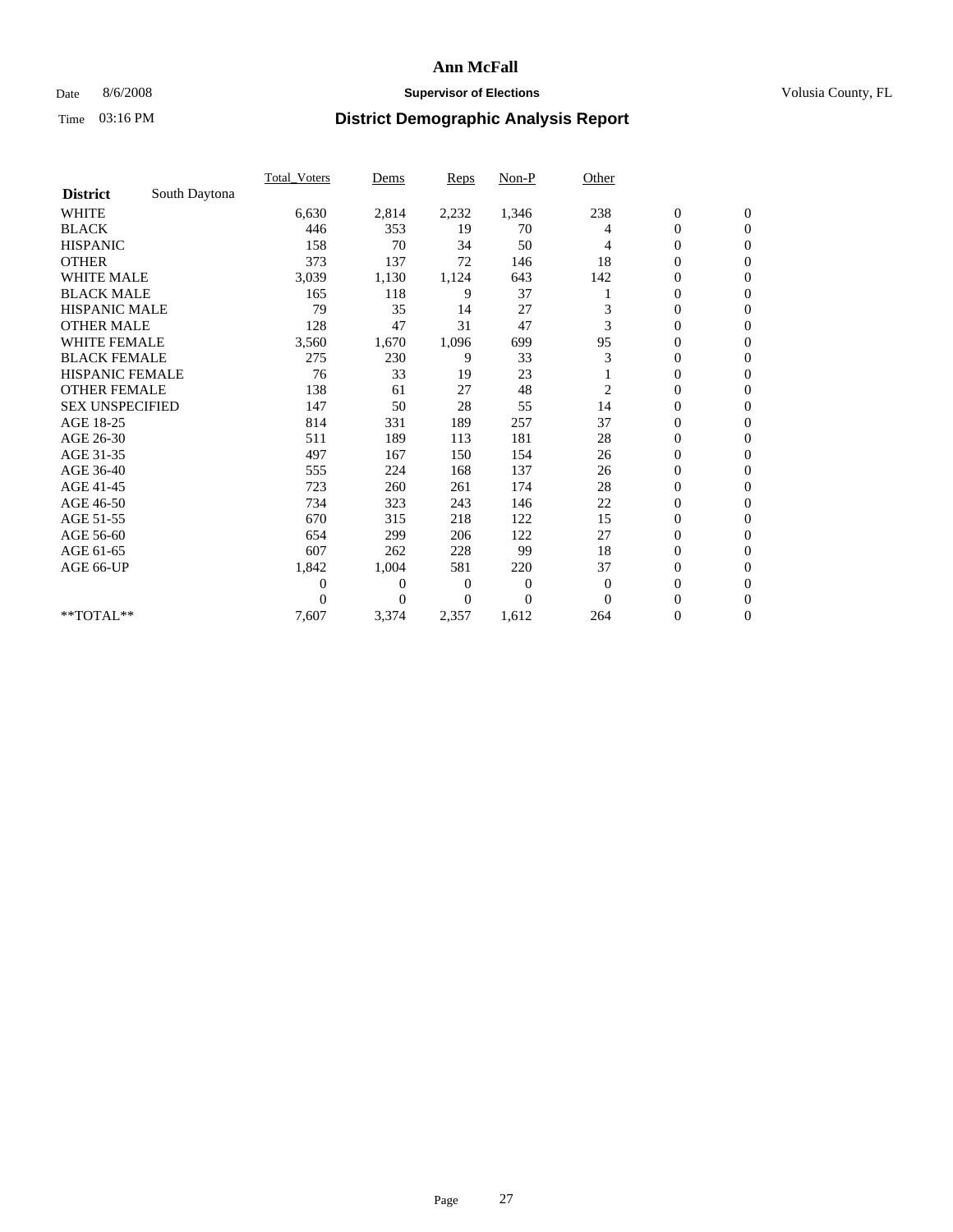### Date 8/6/2008 **Supervisor of Elections Supervisor of Elections** Volusia County, FL

|                        |               | Total Voters   | Dems              | Reps              | $Non-P$  | Other    |                |              |  |
|------------------------|---------------|----------------|-------------------|-------------------|----------|----------|----------------|--------------|--|
| <b>District</b>        | Flagler Beach |                |                   |                   |          |          |                |              |  |
| <b>WHITE</b>           |               | 61             | 26                | 22                | 12       |          | $\overline{0}$ | $\mathbf{0}$ |  |
| <b>BLACK</b>           |               | 0              | $\theta$          | $\Omega$          | $\Omega$ | $\Omega$ | 0              | 0            |  |
| <b>HISPANIC</b>        |               |                |                   | $\mathbf{\Omega}$ |          |          |                |              |  |
| <b>OTHER</b>           |               |                |                   | 2                 |          |          |                |              |  |
| WHITE MALE             |               | 29             | 12                | 12                |          |          |                |              |  |
| <b>BLACK MALE</b>      |               | 0              | 0                 | $\Omega$          |          |          |                |              |  |
| HISPANIC MALE          |               | 0              |                   |                   |          |          |                |              |  |
| <b>OTHER MALE</b>      |               | $\overline{c}$ |                   |                   | 0        |          |                |              |  |
| WHITE FEMALE           |               | 32             | 14                | 10                |          |          |                |              |  |
| <b>BLACK FEMALE</b>    |               | 0              | $\theta$          | $\theta$          | 0        |          |                |              |  |
| HISPANIC FEMALE        |               |                |                   |                   | 0        |          |                |              |  |
| <b>OTHER FEMALE</b>    |               |                |                   |                   |          |          |                |              |  |
| <b>SEX UNSPECIFIED</b> |               |                |                   |                   |          |          |                |              |  |
| AGE 18-25              |               |                |                   |                   | 0        |          |                |              |  |
| AGE 26-30              |               |                | $\mathbf{\Omega}$ | 0                 |          |          |                |              |  |
| AGE 31-35              |               |                |                   |                   | 2        |          |                |              |  |
| AGE 36-40              |               |                |                   |                   | 0        |          |                |              |  |
| AGE 41-45              |               |                |                   | 0                 |          |          |                |              |  |
| AGE 46-50              |               |                |                   |                   |          |          |                |              |  |
| AGE 51-55              |               |                |                   | 0                 |          |          |                |              |  |
| AGE 56-60              |               |                |                   | $\theta$          |          |          |                |              |  |
| AGE 61-65              |               |                |                   | $\overline{2}$    |          |          |                |              |  |
| AGE 66-UP              |               | 46             | 19                | 20                | h        |          |                |              |  |
|                        |               |                | 0                 | $\Omega$          |          |          |                |              |  |
|                        |               |                | 0                 | 0                 |          |          |                |              |  |
| **TOTAL**              |               | 65             | 27                | 24                | 13       |          |                |              |  |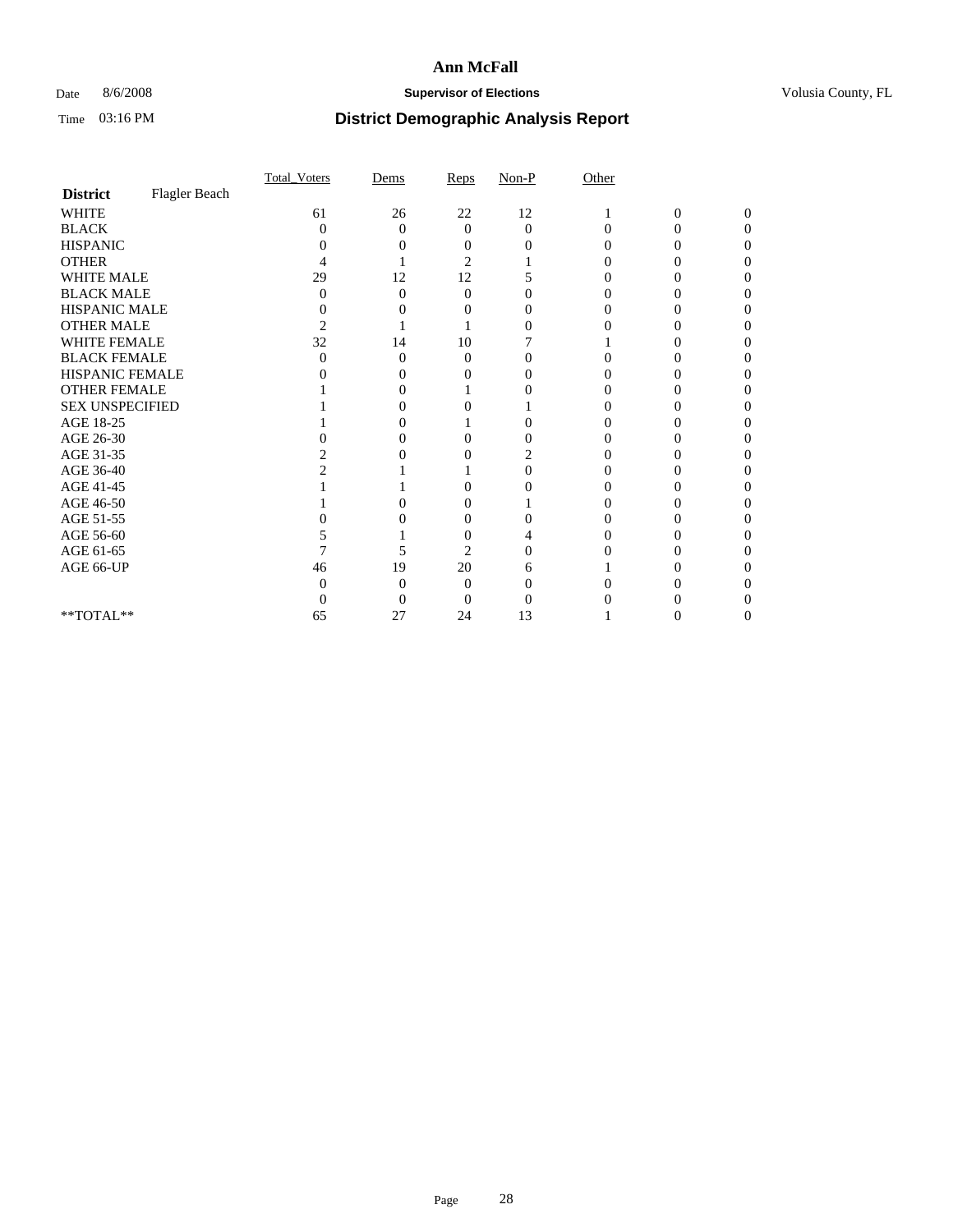## Date 8/6/2008 **Supervisor of Elections Supervisor of Elections** Volusia County, FL

|                        |                           | <b>Total Voters</b> | Dems           | <b>Reps</b>  | $Non-P$      | Other        |                  |                  |  |
|------------------------|---------------------------|---------------------|----------------|--------------|--------------|--------------|------------------|------------------|--|
| <b>District</b>        | <b>Hospital Authority</b> |                     |                |              |              |              |                  |                  |  |
| <b>WHITE</b>           |                           | 94,746              | 32,828         | 39,181       | 18,375       | 4,362        | $\boldsymbol{0}$ | $\boldsymbol{0}$ |  |
| <b>BLACK</b>           |                           | 8,450               | 6,546          | 461          | 1,248        | 195          | $\boldsymbol{0}$ | $\mathbf{0}$     |  |
| <b>HISPANIC</b>        |                           | 13,895              | 6,493          | 2,611        | 4,371        | 420          | $\boldsymbol{0}$ | $\mathbf{0}$     |  |
| <b>OTHER</b>           |                           | 5,997               | 1,739          | 1,418        | 2,379        | 461          | $\boldsymbol{0}$ | $\mathbf{0}$     |  |
| <b>WHITE MALE</b>      |                           | 43,699              | 13,421         | 19,127       | 8,816        | 2,335        | $\boldsymbol{0}$ | $\mathbf{0}$     |  |
| <b>BLACK MALE</b>      |                           | 3,594               | 2.608          | 239          | 624          | 123          | $\mathbf{0}$     | $\mathbf{0}$     |  |
| <b>HISPANIC MALE</b>   |                           | 6,475               | 2,901          | 1,315        | 2,033        | 226          | $\boldsymbol{0}$ | $\mathbf{0}$     |  |
| <b>OTHER MALE</b>      |                           | 1,919               | 580            | 552          | 705          | 82           | $\boldsymbol{0}$ | $\mathbf{0}$     |  |
| <b>WHITE FEMALE</b>    |                           | 50,545              | 19,244         | 19,857       | 9,431        | 2,013        | $\boldsymbol{0}$ | $\mathbf{0}$     |  |
| <b>BLACK FEMALE</b>    |                           | 4,776               | 3,874          | 220          | 611          | 71           | $\boldsymbol{0}$ | $\mathbf{0}$     |  |
| <b>HISPANIC FEMALE</b> |                           | 7,319               | 3,545          | 1,283        | 2,300        | 191          | $\boldsymbol{0}$ | $\mathbf{0}$     |  |
| <b>OTHER FEMALE</b>    |                           | 2,319               | 811            | 566          | 834          | 108          | $\mathbf{0}$     | $\mathbf{0}$     |  |
| <b>SEX UNSPECIFIED</b> |                           | 2,442               | 622            | 512          | 1,019        | 289          | $\boldsymbol{0}$ | $\mathbf{0}$     |  |
| AGE 18-25              |                           | 12,803              | 3,995          | 3,210        | 4,680        | 918          | $\boldsymbol{0}$ | $\mathbf{0}$     |  |
| AGE 26-30              |                           | 8,435               | 2,738          | 2,372        | 2,824        | 501          | $\mathbf{0}$     | $\mathbf{0}$     |  |
| AGE 31-35              |                           | 8,586               | 2,898          | 2,695        | 2,498        | 495          | $\boldsymbol{0}$ | $\mathbf{0}$     |  |
| AGE 36-40              |                           | 9,842               | 3,269          | 3,569        | 2,535        | 469          | $\boldsymbol{0}$ | $\mathbf{0}$     |  |
| AGE 41-45              |                           | 11,260              | 3,876          | 4,311        | 2,615        | 458          | $\boldsymbol{0}$ | $\mathbf{0}$     |  |
| AGE 46-50              |                           | 12,407              | 4,548          | 4,854        | 2,498        | 507          | $\boldsymbol{0}$ | $\mathbf{0}$     |  |
| AGE 51-55              |                           | 11,663              | 4,713          | 4,353        | 2,133        | 464          | $\boldsymbol{0}$ | $\mathbf{0}$     |  |
| AGE 56-60              |                           | 10.894              | 4.605          | 4.004        | 1,857        | 428          | $\boldsymbol{0}$ | $\mathbf{0}$     |  |
| AGE 61-65              |                           | 9,553               | 4,093          | 3,638        | 1,485        | 337          | $\mathbf{0}$     | $\mathbf{0}$     |  |
| AGE 66-UP              |                           | 27,644              | 12,870         | 10,665       | 3,248        | 861          | $\boldsymbol{0}$ | $\mathbf{0}$     |  |
|                        |                           | 0                   | 0              | $\theta$     | $\mathbf{0}$ | $\mathbf{0}$ | $\mathbf{0}$     | $\mathbf{0}$     |  |
|                        |                           | 0                   | $\overline{0}$ | $\mathbf{0}$ | $\Omega$     | $\Omega$     | $\boldsymbol{0}$ | $\mathbf{0}$     |  |
| **TOTAL**              |                           | 123,088             | 47,606         | 43,671       | 26,373       | 5,438        | 0                | $\boldsymbol{0}$ |  |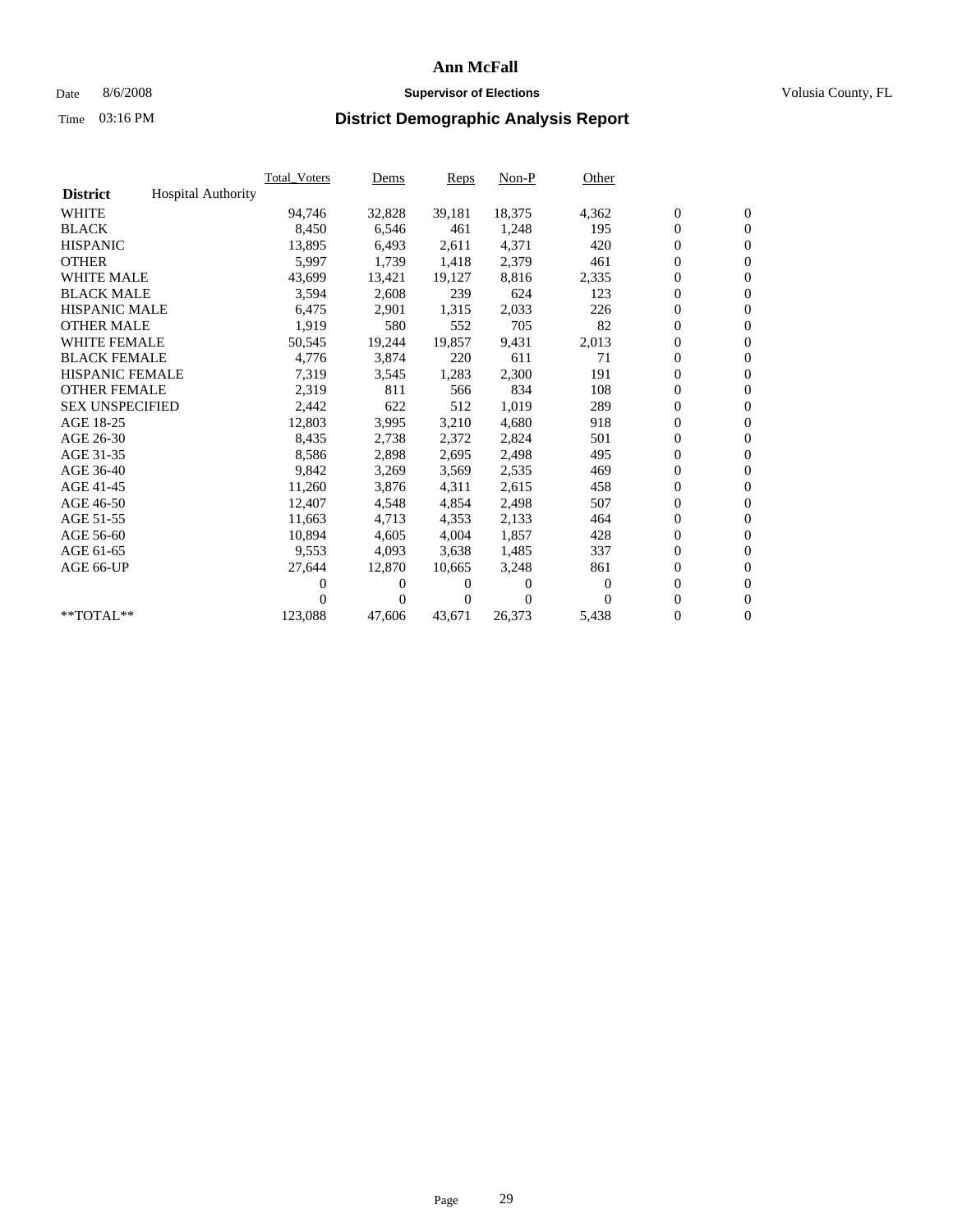## Date 8/6/2008 **Supervisor of Elections Supervisor of Elections** Volusia County, FL

|                        |                       | Total Voters | Dems           | <b>Reps</b>  | $Non-P$        | Other        |                  |              |  |
|------------------------|-----------------------|--------------|----------------|--------------|----------------|--------------|------------------|--------------|--|
| <b>District</b>        | Florida House Seat 21 |              |                |              |                |              |                  |              |  |
| <b>WHITE</b>           |                       | 2,138        | 811            | 902          | 342            | 83           | $\boldsymbol{0}$ | $\mathbf{0}$ |  |
| <b>BLACK</b>           |                       | 167          | 146            | 9            | 11             |              | $\boldsymbol{0}$ | $\mathbf{0}$ |  |
| <b>HISPANIC</b>        |                       | 161          | 57             | 31           | 68             | 5            | $\mathbf{0}$     | $\Omega$     |  |
| <b>OTHER</b>           |                       | 107          | 32             | 28           | 43             | 4            | 0                | $\Omega$     |  |
| <b>WHITE MALE</b>      |                       | 1,038        | 350            | 465          | 181            | 42           | 0                | $\Omega$     |  |
| <b>BLACK MALE</b>      |                       | 66           | 58             | 4            | 4              | $\mathbf{0}$ | $\mathbf{0}$     | $\Omega$     |  |
| <b>HISPANIC MALE</b>   |                       | 86           | 32             | 17           | 35             | 2            | $\boldsymbol{0}$ | $\Omega$     |  |
| <b>OTHER MALE</b>      |                       | 36           | 13             | 11           | 12             | $\Omega$     | 0                | $\Omega$     |  |
| <b>WHITE FEMALE</b>    |                       | 1,090        | 456            | 434          | 159            | 41           | 0                | $\Omega$     |  |
| <b>BLACK FEMALE</b>    |                       | 101          | 88             | 5            | $\overline{7}$ |              | $\overline{0}$   | $\mathbf{0}$ |  |
| <b>HISPANIC FEMALE</b> |                       | 72           | 24             | 14           | 31             | 3            | 0                | $\Omega$     |  |
| <b>OTHER FEMALE</b>    |                       | 40           | 15             | 11           | 13             |              | 0                | 0            |  |
| <b>SEX UNSPECIFIED</b> |                       | 44           | 10             | 9            | 22             | 3            | 0                | $\Omega$     |  |
| AGE 18-25              |                       | 267          | 69             | 91           | 94             | 13           | 0                | $\mathbf{0}$ |  |
| AGE 26-30              |                       | 168          | 47             | 59           | 55             |              | 0                | $\Omega$     |  |
| AGE 31-35              |                       | 141          | 35             | 66           | 37             | 3            | 0                | $\Omega$     |  |
| AGE 36-40              |                       | 156          | 46             | 56           | 44             | 10           | 0                | $\mathbf{0}$ |  |
| AGE 41-45              |                       | 208          | 76             | 88           | 36             | 8            | 0                | $\Omega$     |  |
| AGE 46-50              |                       | 239          | 96             | 95           | 39             | 9            | $\overline{0}$   | $\Omega$     |  |
| AGE 51-55              |                       | 271          | 117            | 110          | 38             | 6            | 0                | 0            |  |
| AGE 56-60              |                       | 256          | 107            | 97           | 41             | 11           | 0                | $\Omega$     |  |
| AGE 61-65              |                       | 246          | 113            | 93           | 30             | 10           | 0                | $\Omega$     |  |
| AGE 66-UP              |                       | 621          | 340            | 215          | 50             | 16           | 0                | 0            |  |
|                        |                       | $\theta$     | $\overline{0}$ | $\mathbf{0}$ | $\mathbf{0}$   | $\Omega$     | 0                | $\Omega$     |  |
|                        |                       | $\Omega$     | $\overline{0}$ | $\mathbf{0}$ | $\overline{0}$ | $\Omega$     | $\theta$         | $\Omega$     |  |
| **TOTAL**              |                       | 2,573        | 1,046          | 970          | 464            | 93           | 0                | $\mathbf{0}$ |  |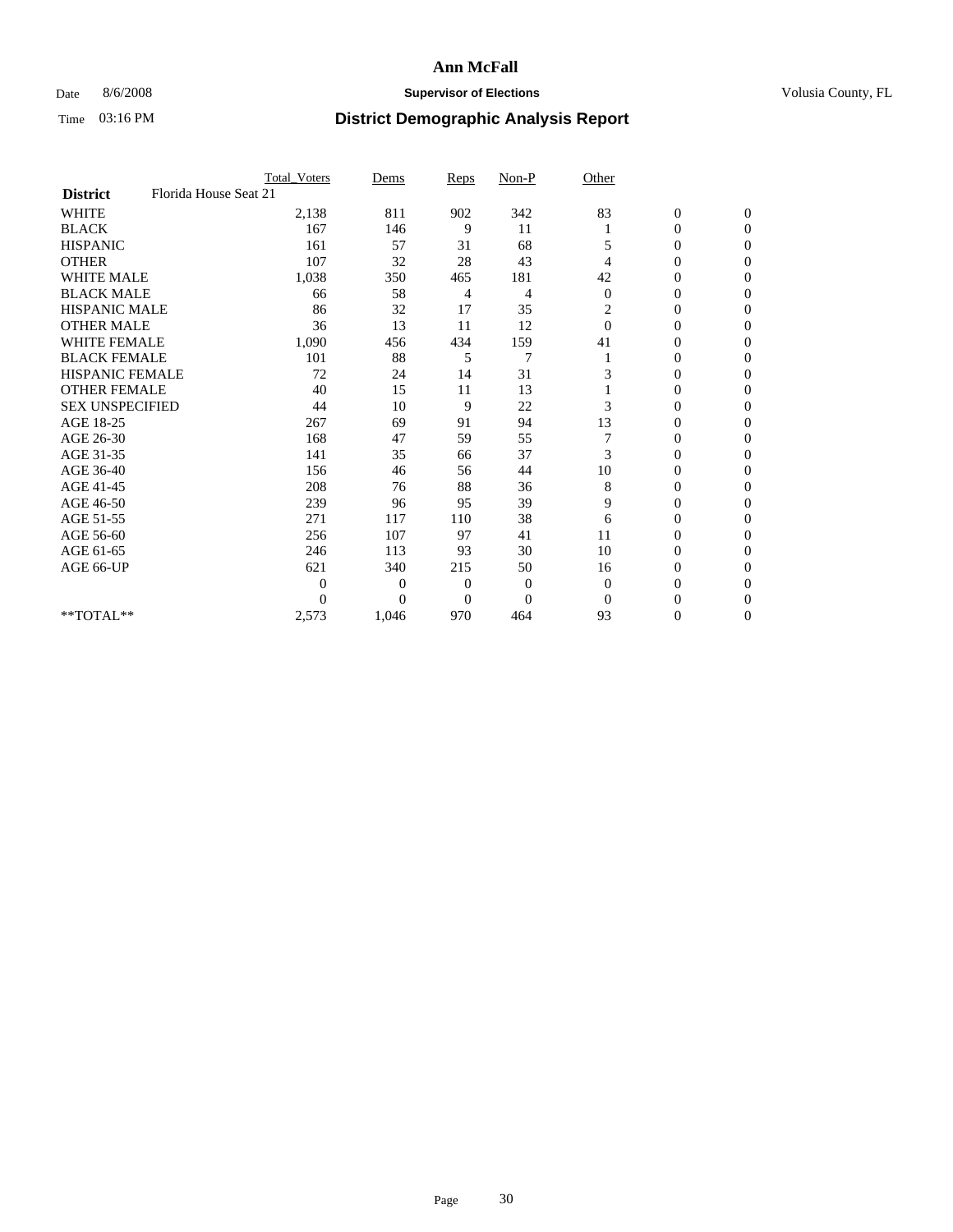## Date 8/6/2008 **Supervisor of Elections Supervisor of Elections** Volusia County, FL

|                        |                       | Total Voters   | Dems           | <b>Reps</b>  | $Non-P$      | Other        |                  |                  |  |
|------------------------|-----------------------|----------------|----------------|--------------|--------------|--------------|------------------|------------------|--|
| <b>District</b>        | Florida House Seat 25 |                |                |              |              |              |                  |                  |  |
| <b>WHITE</b>           |                       | 15,457         | 5,380          | 6,107        | 3,250        | 720          | $\boldsymbol{0}$ | $\boldsymbol{0}$ |  |
| <b>BLACK</b>           |                       | 1,148          | 866            | 69           | 181          | 32           | $\boldsymbol{0}$ | $\mathbf{0}$     |  |
| <b>HISPANIC</b>        |                       | 3,698          | 1,759          | 699          | 1,138        | 102          | $\boldsymbol{0}$ | $\mathbf{0}$     |  |
| <b>OTHER</b>           |                       | 1,072          | 320            | 234          | 431          | 87           | $\boldsymbol{0}$ | $\mathbf{0}$     |  |
| <b>WHITE MALE</b>      |                       | 7,122          | 2,177          | 2,967        | 1,585        | 393          | $\boldsymbol{0}$ | $\mathbf{0}$     |  |
| <b>BLACK MALE</b>      |                       | 509            | 362            | 38           | 87           | 22           | $\overline{0}$   | $\mathbf{0}$     |  |
| <b>HISPANIC MALE</b>   |                       | 1,726          | 779            | 358          | 532          | 57           | $\boldsymbol{0}$ | $\Omega$         |  |
| <b>OTHER MALE</b>      |                       | 350            | 120            | 88           | 129          | 13           | $\boldsymbol{0}$ | $\mathbf{0}$     |  |
| <b>WHITE FEMALE</b>    |                       | 8,242          | 3,171          | 3,102        | 1,647        | 322          | $\boldsymbol{0}$ | $\mathbf{0}$     |  |
| <b>BLACK FEMALE</b>    |                       | 626            | 492            | 31           | 93           | 10           | $\boldsymbol{0}$ | $\mathbf{0}$     |  |
| <b>HISPANIC FEMALE</b> |                       | 1,950          | 966            | 339          | 600          | 45           | $\boldsymbol{0}$ | $\mathbf{0}$     |  |
| <b>OTHER FEMALE</b>    |                       | 436            | 140            | 103          | 171          | 22           | $\mathbf{0}$     | $\mathbf{0}$     |  |
| <b>SEX UNSPECIFIED</b> |                       | 414            | 118            | 83           | 156          | 57           | $\boldsymbol{0}$ | $\mathbf{0}$     |  |
| AGE 18-25              |                       | 2,211          | 693            | 486          | 868          | 164          | $\boldsymbol{0}$ | $\mathbf{0}$     |  |
| AGE 26-30              |                       | 1,556          | 506            | 416          | 531          | 103          | $\boldsymbol{0}$ | $\mathbf{0}$     |  |
| AGE 31-35              |                       | 1,699          | 574            | 508          | 530          | 87           | $\boldsymbol{0}$ | $\mathbf{0}$     |  |
| AGE 36-40              |                       | 1,901          | 640            | 653          | 514          | 94           | $\boldsymbol{0}$ | $\mathbf{0}$     |  |
| AGE 41-45              |                       | 1,980          | 678            | 724          | 496          | 82           | $\boldsymbol{0}$ | $\mathbf{0}$     |  |
| AGE 46-50              |                       | 2,122          | 778            | 804          | 453          | 87           | $\boldsymbol{0}$ | $\Omega$         |  |
| AGE 51-55              |                       | 1,974          | 791            | 678          | 430          | 75           | $\boldsymbol{0}$ | $\mathbf{0}$     |  |
| AGE 56-60              |                       | 1,858          | 791            | 668          | 345          | 54           | $\overline{0}$   | $\mathbf{0}$     |  |
| AGE 61-65              |                       | 1,587          | 701            | 573          | 257          | 56           | $\overline{0}$   | $\mathbf{0}$     |  |
| AGE 66-UP              |                       | 4,487          | 2,173          | 1,599        | 576          | 139          | $\boldsymbol{0}$ | $\mathbf{0}$     |  |
|                        |                       | $\overline{0}$ | $\overline{0}$ | 0            | $\mathbf{0}$ | $\mathbf{0}$ | $\mathbf{0}$     | $\mathbf{0}$     |  |
|                        |                       | $\Omega$       | $\overline{0}$ | $\mathbf{0}$ | $\theta$     | $\mathbf{0}$ | $\boldsymbol{0}$ | $\mathbf{0}$     |  |
| **TOTAL**              |                       | 21,375         | 8,325          | 7,109        | 5,000        | 941          | 0                | $\boldsymbol{0}$ |  |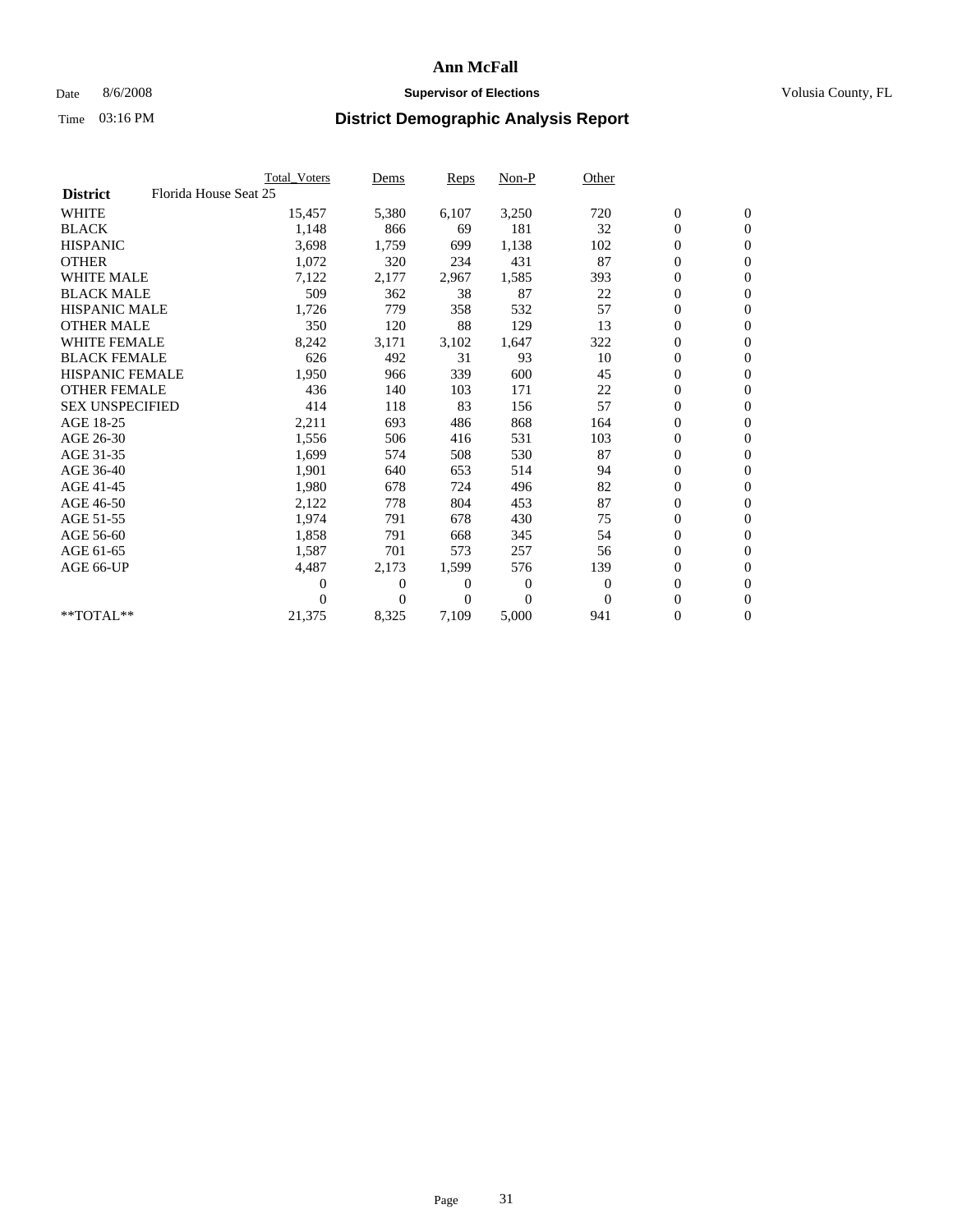## Date 8/6/2008 **Supervisor of Elections Supervisor of Elections** Volusia County, FL

|                        |                       | <b>Total Voters</b> | Dems   | Reps           | $Non-P$        | Other    |                  |                  |  |
|------------------------|-----------------------|---------------------|--------|----------------|----------------|----------|------------------|------------------|--|
| <b>District</b>        | Florida House Seat 26 |                     |        |                |                |          |                  |                  |  |
| <b>WHITE</b>           |                       | 86,962              | 30,563 | 37,018         | 15,872         | 3,509    | $\boldsymbol{0}$ | $\mathbf{0}$     |  |
| <b>BLACK</b>           |                       | 3,351               | 2,503  | 228            | 528            | 92       | $\boldsymbol{0}$ | $\mathbf{0}$     |  |
| <b>HISPANIC</b>        |                       | 5,979               | 2,746  | 1,226          | 1,837          | 170      | 0                | $\mathbf{0}$     |  |
| <b>OTHER</b>           |                       | 4,654               | 1,328  | 1,283          | 1,712          | 331      | 0                | $\Omega$         |  |
| <b>WHITE MALE</b>      |                       | 39,842              | 12,437 | 17,911         | 7,634          | 1,860    | $\boldsymbol{0}$ | $\mathbf{0}$     |  |
| <b>BLACK MALE</b>      |                       | 1,464               | 994    | 127            | 286            | 57       | $\boldsymbol{0}$ | $\mathbf{0}$     |  |
| <b>HISPANIC MALE</b>   |                       | 2,770               | 1,202  | 613            | 867            | 88       | 0                | $\mathbf{0}$     |  |
| <b>OTHER MALE</b>      |                       | 1,593               | 431    | 522            | 575            | 65       | $\overline{0}$   | $\mathbf{0}$     |  |
| <b>WHITE FEMALE</b>    |                       | 46,655              | 17,981 | 18,917         | 8,120          | 1,637    | 0                | $\mathbf{0}$     |  |
| <b>BLACK FEMALE</b>    |                       | 1,861               | 1,486  | 101            | 241            | 33       | 0                | $\mathbf{0}$     |  |
| <b>HISPANIC FEMALE</b> |                       | 3,165               | 1,523  | 605            | 957            | 80       | $\overline{0}$   | $\mathbf{0}$     |  |
| <b>OTHER FEMALE</b>    |                       | 1,803               | 646    | 506            | 571            | 80       | 0                | $\overline{0}$   |  |
| <b>SEX UNSPECIFIED</b> |                       | 1,793               | 440    | 453            | 698            | 202      | 0                | $\mathbf{0}$     |  |
| AGE 18-25              |                       | 8,907               | 2,708  | 2,589          | 3,013          | 597      | $\boldsymbol{0}$ | $\mathbf{0}$     |  |
| AGE 26-30              |                       | 5,479               | 1,680  | 1,755          | 1,740          | 304      | 0                | $\boldsymbol{0}$ |  |
| AGE 31-35              |                       | 5,475               | 1,719  | 1,903          | 1,534          | 319      | 0                | $\mathbf{0}$     |  |
| AGE 36-40              |                       | 6,826               | 2,110  | 2,703          | 1,709          | 304      | $\boldsymbol{0}$ | $\mathbf{0}$     |  |
| AGE 41-45              |                       | 8,263               | 2,577  | 3,497          | 1,871          | 318      | 0                | $\boldsymbol{0}$ |  |
| AGE 46-50              |                       | 9,539               | 3,258  | 4,060          | 1,854          | 367      | 0                | $\mathbf{0}$     |  |
| AGE 51-55              |                       | 9,680               | 3,701  | 3,960          | 1,653          | 366      | $\boldsymbol{0}$ | $\mathbf{0}$     |  |
| AGE 56-60              |                       | 9,737               | 3,875  | 3,814          | 1,680          | 368      | 0                | $\mathbf{0}$     |  |
| AGE 61-65              |                       | 9,270               | 3,667  | 3,789          | 1,490          | 324      | 0                | $\mathbf{0}$     |  |
| AGE 66-UP              |                       | 27,770              | 11,845 | 11.685         | 3,405          | 835      | $\overline{0}$   | $\mathbf{0}$     |  |
|                        |                       | 0                   | 0      | $\overline{0}$ | $\overline{0}$ | $\theta$ | $\boldsymbol{0}$ | $\boldsymbol{0}$ |  |
|                        |                       | 0                   | 0      | 0              | 0              |          | 0                | $\mathbf{0}$     |  |
| $*$ TOTAL $**$         |                       | 100,946             | 37,140 | 39,755         | 19,949         | 4,102    | 0                | $\mathbf{0}$     |  |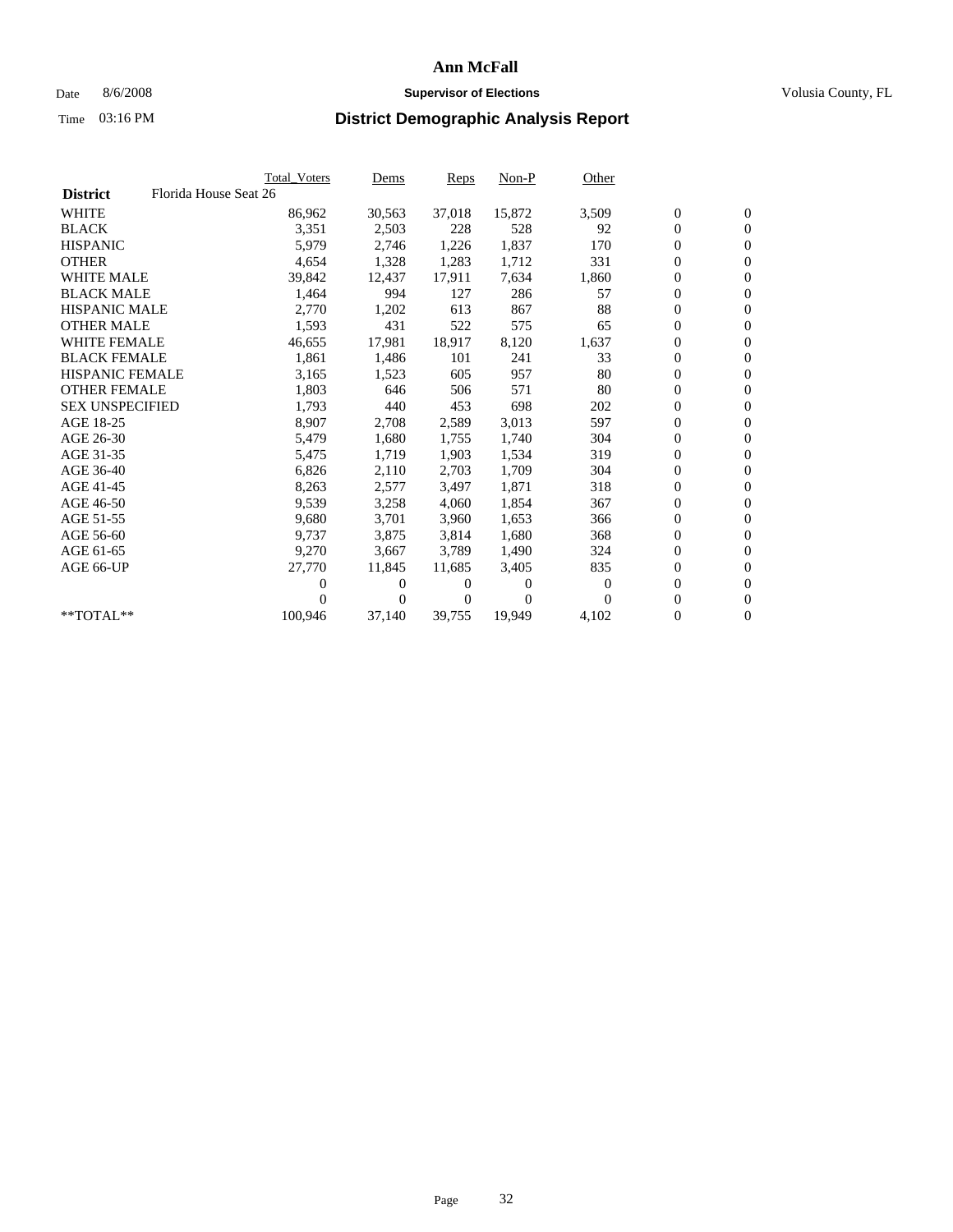## Date 8/6/2008 **Supervisor of Elections Supervisor of Elections** Volusia County, FL

|                        | Total Voters          | <u>Dems</u>    | <b>Reps</b> | $Non-P$  | Other        |                  |                  |  |
|------------------------|-----------------------|----------------|-------------|----------|--------------|------------------|------------------|--|
| <b>District</b>        | Florida House Seat 27 |                |             |          |              |                  |                  |  |
| <b>WHITE</b>           | 53,071                | 21,806         | 17,636      | 11,412   | 2,217        | $\boldsymbol{0}$ | $\boldsymbol{0}$ |  |
| <b>BLACK</b>           | 15,229                | 12,467         | 535         | 2,003    | 224          | $\boldsymbol{0}$ | $\mathbf{0}$     |  |
| <b>HISPANIC</b>        | 1,608                 | 719            | 292         | 541      | 56           | $\overline{0}$   | $\mathbf{0}$     |  |
| <b>OTHER</b>           | 4,311                 | 1,655          | 728         | 1,646    | 282          | 0                | $\overline{0}$   |  |
| <b>WHITE MALE</b>      | 24,298                | 8,803          | 8,719       | 5,531    | 1,245        | $\boldsymbol{0}$ | $\mathbf{0}$     |  |
| <b>BLACK MALE</b>      | 6,000                 | 4,692          | 280         | 902      | 126          | $\boldsymbol{0}$ | $\mathbf{0}$     |  |
| <b>HISPANIC MALE</b>   | 755                   | 329            | 139         | 256      | 31           | $\boldsymbol{0}$ | $\overline{0}$   |  |
| <b>OTHER MALE</b>      | 1,269                 | 485            | 274         | 448      | 62           | $\boldsymbol{0}$ | $\mathbf{0}$     |  |
| <b>WHITE FEMALE</b>    | 28,455                | 12,880         | 8,824       | 5,798    | 953          | $\mathbf{0}$     | $\mathbf{0}$     |  |
| <b>BLACK FEMALE</b>    | 9,087                 | 7,671          | 250         | 1,070    | 96           | $\boldsymbol{0}$ | $\Omega$         |  |
| <b>HISPANIC FEMALE</b> | 838                   | 385            | 152         | 278      | 23           | $\boldsymbol{0}$ | $\mathbf{0}$     |  |
| <b>OTHER FEMALE</b>    | 1,596                 | 719            | 292         | 529      | 56           | $\overline{0}$   | $\mathbf{0}$     |  |
| <b>SEX UNSPECIFIED</b> | 1,921                 | 683            | 261         | 790      | 187          | $\boldsymbol{0}$ | $\mathbf{0}$     |  |
| AGE 18-25              | 9,594                 | 4,524          | 1,550       | 3,023    | 497          | $\boldsymbol{0}$ | $\mathbf{0}$     |  |
| AGE 26-30              | 5,279                 | 2,283          | 969         | 1,795    | 232          | $\overline{0}$   | $\mathbf{0}$     |  |
| AGE 31-35              | 4,542                 | 2,025          | 1,003       | 1,289    | 225          | $\boldsymbol{0}$ | $\mathbf{0}$     |  |
| AGE 36-40              | 4,899                 | 2,154          | 1,305       | 1,249    | 191          | $\boldsymbol{0}$ | $\mathbf{0}$     |  |
| AGE 41-45              | 5,668                 | 2,616          | 1,536       | 1,286    | 230          | $\boldsymbol{0}$ | $\mathbf{0}$     |  |
| AGE 46-50              | 6,696                 | 3,263          | 1,835       | 1,341    | 257          | 0                | $\Omega$         |  |
| AGE 51-55              | 6,508                 | 3,416          | 1,713       | 1,175    | 204          | $\boldsymbol{0}$ | $\mathbf{0}$     |  |
| AGE 56-60              | 6,235                 | 3,186          | 1,686       | 1.146    | 217          | $\mathbf{0}$     | $\mathbf{0}$     |  |
| AGE 61-65              | 5,624                 | 2,822          | 1,655       | 944      | 203          | 0                | $\overline{0}$   |  |
| AGE 66-UP              | 19,174                | 10,358         | 5,939       | 2,354    | 523          | $\mathbf{0}$     | $\mathbf{0}$     |  |
|                        | 0                     | 0              | 0           | 0        | $\mathbf{0}$ | $\boldsymbol{0}$ | $\mathbf{0}$     |  |
|                        | 0                     | $\overline{0}$ | 0           | $\Omega$ | $\Omega$     | 0                | $\mathbf{0}$     |  |
| $*$ TOTAL $**$         | 74,219                | 36,647         | 19,191      | 15,602   | 2,779        | 0                | $\boldsymbol{0}$ |  |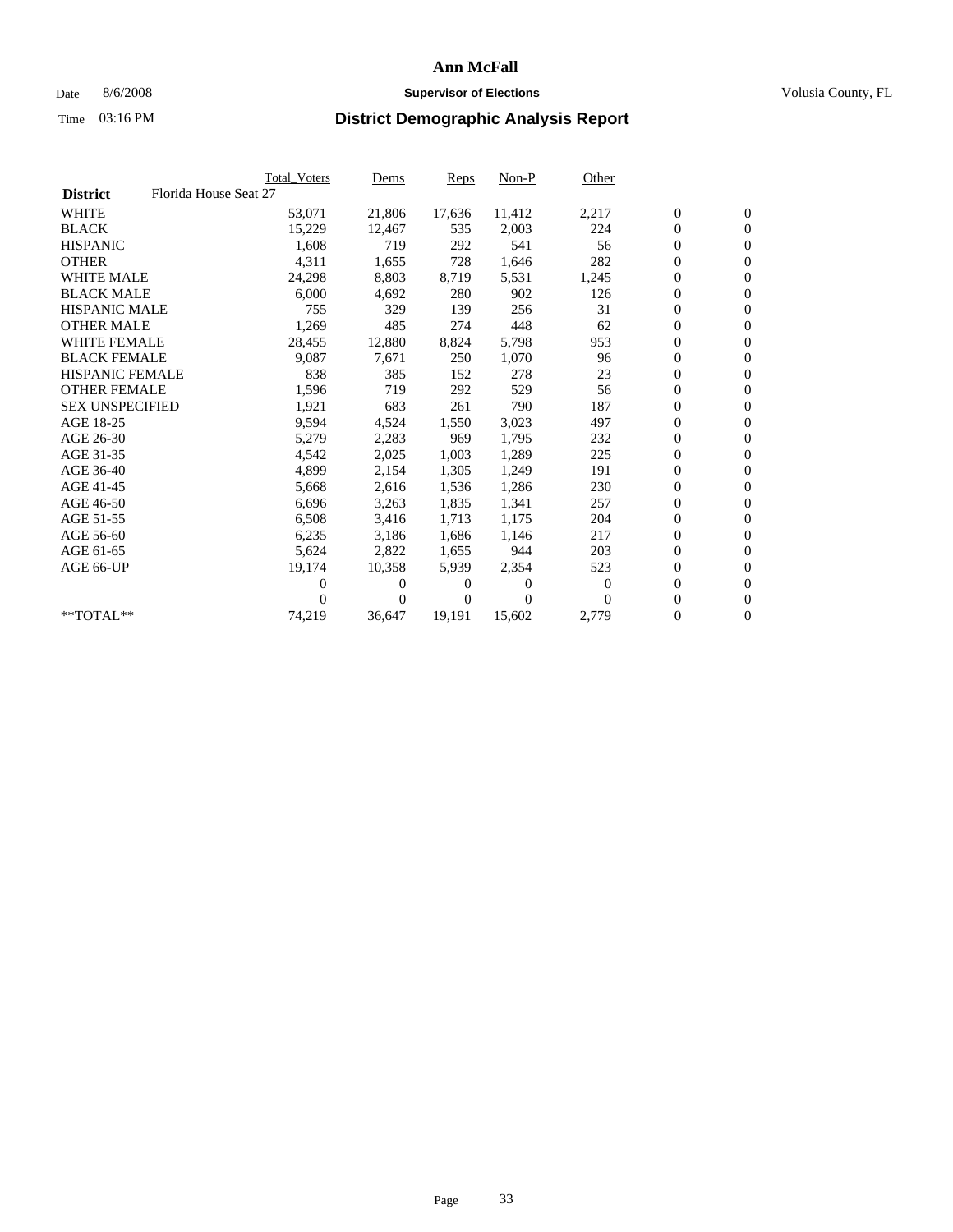## Date 8/6/2008 **Supervisor of Elections Supervisor of Elections** Volusia County, FL

|                        | Total Voters          | <u>Dems</u>                | <b>Reps</b> | $Non-P$      | Other    |                  |                  |  |
|------------------------|-----------------------|----------------------------|-------------|--------------|----------|------------------|------------------|--|
| <b>District</b>        | Florida House Seat 28 |                            |             |              |          |                  |                  |  |
| <b>WHITE</b>           | 91,247                | 32,209                     | 36,476      | 19,335       | 3,227    | $\boldsymbol{0}$ | $\boldsymbol{0}$ |  |
| <b>BLACK</b>           | 3,669                 | 2,846                      | 194         | 545          | 84       | $\overline{0}$   | $\mathbf{0}$     |  |
| <b>HISPANIC</b>        | 4,446                 | 1,974                      | 900         | 1,425        | 147      | $\overline{0}$   | $\mathbf{0}$     |  |
| <b>OTHER</b>           | 4,255                 | 1,139                      | 1,026       | 1,771        | 319      | 0                | $\mathbf{0}$     |  |
| <b>WHITE MALE</b>      | 42,314                | 13,368                     | 17,801      | 9,423        | 1,722    | $\boldsymbol{0}$ | $\mathbf{0}$     |  |
| <b>BLACK MALE</b>      | 1,667                 | 1,202                      | 108         | 308          | 49       | $\boldsymbol{0}$ | $\mathbf{0}$     |  |
| <b>HISPANIC MALE</b>   | 2,042                 | 872                        | 431         | 657          | 82       | 0                | $\mathbf{0}$     |  |
| <b>OTHER MALE</b>      | 1,413                 | 377                        | 402         | 566          | 68       | $\boldsymbol{0}$ | $\mathbf{0}$     |  |
| <b>WHITE FEMALE</b>    | 48,332                | 18,648                     | 18,452      | 9,743        | 1,489    | $\mathbf{0}$     | $\mathbf{0}$     |  |
| <b>BLACK FEMALE</b>    | 1,971                 | 1,622                      | 83          | 233          | 33       | $\boldsymbol{0}$ | $\Omega$         |  |
| <b>HISPANIC FEMALE</b> | 2,369                 | 1,088                      | 459         | 757          | 65       | $\boldsymbol{0}$ | $\mathbf{0}$     |  |
| <b>OTHER FEMALE</b>    | 1,663                 | 549                        | 417         | 614          | 83       | $\overline{0}$   | $\mathbf{0}$     |  |
| <b>SEX UNSPECIFIED</b> | 1,846                 | 442                        | 443         | 775          | 186      | 0                | $\mathbf{0}$     |  |
| AGE 18-25              | 9,297                 | 2,894                      | 2,426       | 3,364        | 613      | $\boldsymbol{0}$ | $\mathbf{0}$     |  |
| AGE 26-30              | 5,831                 | 1,847                      | 1,595       | 2,127        | 262      | $\overline{0}$   | $\mathbf{0}$     |  |
| AGE 31-35              | 5,633                 | 1,787                      | 1,789       | 1,787        | 270      | $\boldsymbol{0}$ | $\mathbf{0}$     |  |
| AGE 36-40              | 6,762                 | 2,133                      | 2,485       | 1,867        | 277      | $\boldsymbol{0}$ | $\mathbf{0}$     |  |
| AGE 41-45              | 8,059                 | 2,730                      | 3,101       | 1,963        | 265      | $\boldsymbol{0}$ | $\mathbf{0}$     |  |
| AGE 46-50              | 9,574                 | 3,356                      | 3,870       | 2,075        | 273      | 0                | $\Omega$         |  |
| AGE 51-55              | 9,836                 | 3,876                      | 3,725       | 1,938        | 297      | $\boldsymbol{0}$ | $\mathbf{0}$     |  |
| AGE 56-60              | 9,821                 | 3,959                      | 3,538       | 1,980        | 344      | $\mathbf{0}$     | $\mathbf{0}$     |  |
| AGE 61-65              | 9,450                 | 3,574                      | 3,780       | 1,764        | 332      | 0                | $\mathbf{0}$     |  |
| AGE 66-UP              | 29,353                | 12,011                     | 12,287      | 4,211        | 844      | $\mathbf{0}$     | $\mathbf{0}$     |  |
|                        |                       | $\overline{0}$<br>0        | 0           | $\mathbf{0}$ | $\Omega$ | $\boldsymbol{0}$ | $\mathbf{0}$     |  |
|                        |                       | $\overline{0}$<br>$\theta$ | 0           | $\Omega$     | $\Omega$ | 0                | $\mathbf{0}$     |  |
| $*$ TOTAL $**$         | 103,617               | 38,168                     | 38,596      | 23,076       | 3,777    | 0                | $\boldsymbol{0}$ |  |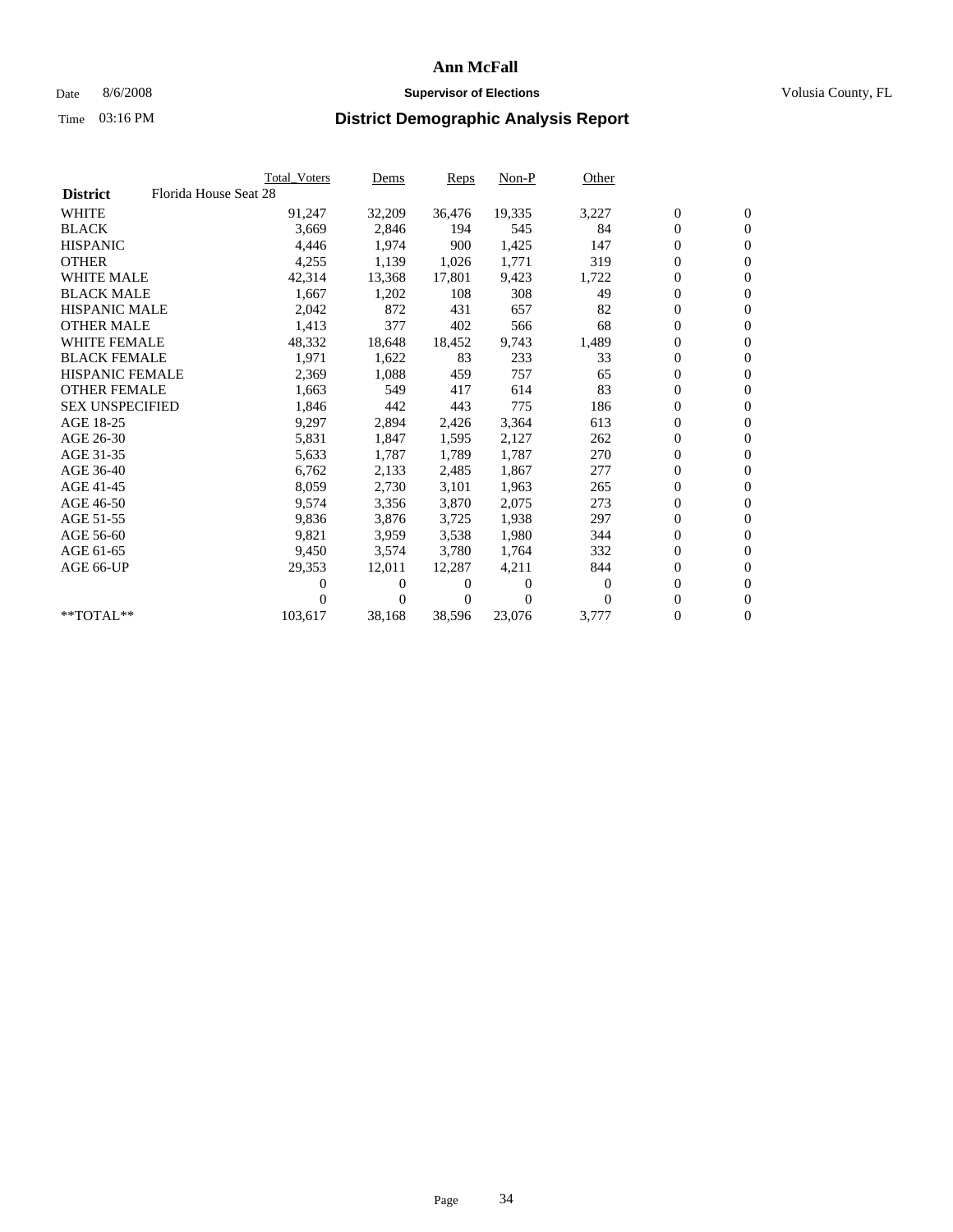### Date 8/6/2008 **Supervisor of Elections Supervisor of Elections** Volusia County, FL

|                        |                       | Total Voters   | Dems           | <b>Reps</b> | Non-P        | Other          |                  |                  |
|------------------------|-----------------------|----------------|----------------|-------------|--------------|----------------|------------------|------------------|
| <b>District</b>        | Florida House Seat 33 |                |                |             |              |                |                  |                  |
| <b>WHITE</b>           |                       | 4,964          | 1,528          | 2,176       | 1,030        | 230            | $\boldsymbol{0}$ | $\boldsymbol{0}$ |
| <b>BLACK</b>           |                       | 479            | 361            | 29          | 78           | 11             | $\boldsymbol{0}$ | $\mathbf{0}$     |
| <b>HISPANIC</b>        |                       | 936            | 419            | 169         | 321          | 27             | $\overline{0}$   | $\mathbf{0}$     |
| <b>OTHER</b>           |                       | 368            | 105            | 88          | 136          | 39             | $\boldsymbol{0}$ | $\mathbf{0}$     |
| <b>WHITE MALE</b>      |                       | 2,356          | 621            | 1,112       | 511          | 112            | $\overline{0}$   | $\mathbf{0}$     |
| <b>BLACK MALE</b>      |                       | 198            | 146            | 11          | 35           | 6              | $\boldsymbol{0}$ | $\mathbf{0}$     |
| <b>HISPANIC MALE</b>   |                       | 441            | 186            | 90          | 152          | 13             | $\boldsymbol{0}$ | $\mathbf{0}$     |
| <b>OTHER MALE</b>      |                       | 121            | 41             | 30          | 46           | 4              | 0                | $\mathbf{0}$     |
| <b>WHITE FEMALE</b>    |                       | 2,577          | 900            | 1,050       | 510          | 117            | $\overline{0}$   | $\mathbf{0}$     |
| <b>BLACK FEMALE</b>    |                       | 275            | 210            | 18          | 42           | 5              | $\boldsymbol{0}$ | $\mathbf{0}$     |
| <b>HISPANIC FEMALE</b> |                       | 484            | 229            | 78          | 163          | 14             | $\boldsymbol{0}$ | $\mathbf{0}$     |
| <b>OTHER FEMALE</b>    |                       | 131            | 37             | 36          | 50           | 8              | $\mathbf{0}$     | $\mathbf{0}$     |
| <b>SEX UNSPECIFIED</b> |                       | 164            | 43             | 37          | 56           | 28             | $\boldsymbol{0}$ | $\mathbf{0}$     |
| AGE 18-25              |                       | 800            | 241            | 184         | 313          | 62             | 0                | $\mathbf{0}$     |
| AGE 26-30              |                       | 471            | 152            | 131         | 156          | 32             | $\overline{0}$   | $\mathbf{0}$     |
| AGE 31-35              |                       | 518            | 164            | 161         | 162          | 31             | $\boldsymbol{0}$ | $\mathbf{0}$     |
| AGE 36-40              |                       | 544            | 174            | 215         | 130          | 25             | $\boldsymbol{0}$ | $\mathbf{0}$     |
| AGE 41-45              |                       | 678            | 235            | 245         | 161          | 37             | $\overline{0}$   | $\mathbf{0}$     |
| AGE 46-50              |                       | 790            | 256            | 339         | 165          | 30             | $\boldsymbol{0}$ | $\mathbf{0}$     |
| AGE 51-55              |                       | 682            | 250            | 266         | 138          | 28             | $\boldsymbol{0}$ | $\mathbf{0}$     |
| AGE 56-60              |                       | 627            | 243            | 262         | 109          | 13             | $\overline{0}$   | $\Omega$         |
| AGE 61-65              |                       | 506            | 224            | 188         | 76           | 18             | $\mathbf{0}$     | $\mathbf{0}$     |
| AGE 66-UP              |                       | 1,131          | 474            | 471         | 155          | 31             | $\boldsymbol{0}$ | $\mathbf{0}$     |
|                        |                       | $\overline{0}$ | $\overline{0}$ | 0           | $\mathbf{0}$ | $\overline{0}$ | $\overline{0}$   | $\mathbf{0}$     |
|                        |                       | $\Omega$       | $\theta$       | $\Omega$    | $\theta$     | $\mathbf{0}$   | $\boldsymbol{0}$ | $\mathbf{0}$     |
| **TOTAL**              |                       | 6,747          | 2,413          | 2,462       | 1,565        | 307            | 0                | $\mathbf{0}$     |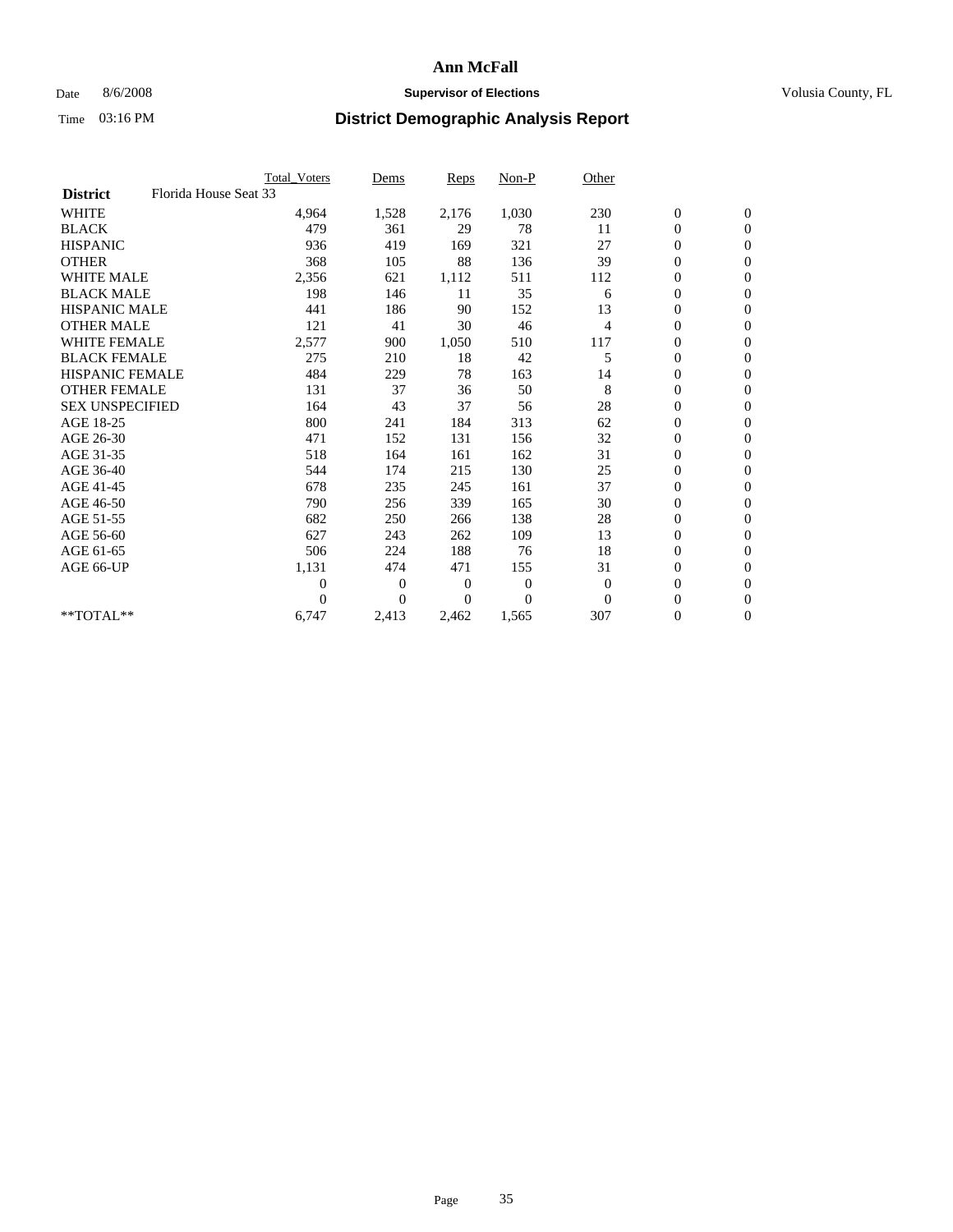## Date 8/6/2008 **Supervisor of Elections Supervisor of Elections** Volusia County, FL

|                        | <b>Total Voters</b>     | Dems           | <b>Reps</b> | $Non-P$  | Other    |                  |                  |  |
|------------------------|-------------------------|----------------|-------------|----------|----------|------------------|------------------|--|
| <b>District</b>        | School Board District 1 |                |             |          |          |                  |                  |  |
| <b>WHITE</b>           | 48,226                  | 17,535         | 19,832      | 8,726    | 2,133    | $\boldsymbol{0}$ | $\boldsymbol{0}$ |  |
| <b>BLACK</b>           | 3,890                   | 3,136          | 180         | 506      | 68       | $\overline{0}$   | $\mathbf{0}$     |  |
| <b>HISPANIC</b>        | 2,451                   | 1,027          | 480         | 836      | 108      | $\overline{0}$   | $\mathbf{0}$     |  |
| <b>OTHER</b>           | 2,518                   | 762            | 659         | 938      | 159      | 0                | $\mathbf{0}$     |  |
| <b>WHITE MALE</b>      | 21,992                  | 7,089          | 9,576       | 4,190    | 1,137    | $\boldsymbol{0}$ | $\mathbf{0}$     |  |
| <b>BLACK MALE</b>      | 1,552                   | 1,183          | 85          | 238      | 46       | $\boldsymbol{0}$ | $\mathbf{0}$     |  |
| <b>HISPANIC MALE</b>   | 1,106                   | 454            | 230         | 368      | 54       | $\boldsymbol{0}$ | $\mathbf{0}$     |  |
| <b>OTHER MALE</b>      | 799                     | 231            | 258         | 269      | 41       | $\boldsymbol{0}$ | $\mathbf{0}$     |  |
| <b>WHITE FEMALE</b>    | 25,993                  | 10,364         | 10,171      | 4.469    | 989      | $\mathbf{0}$     | $\mathbf{0}$     |  |
| <b>BLACK FEMALE</b>    | 2,304                   | 1,928          | 93          | 262      | 21       | $\boldsymbol{0}$ | $\Omega$         |  |
| <b>HISPANIC FEMALE</b> | 1,327                   | 567            | 247         | 461      | 52       | $\boldsymbol{0}$ | $\mathbf{0}$     |  |
| <b>OTHER FEMALE</b>    | 976                     | 367            | 251         | 317      | 41       | $\overline{0}$   | $\mathbf{0}$     |  |
| <b>SEX UNSPECIFIED</b> | 1,036                   | 277            | 240         | 432      | 87       | $\boldsymbol{0}$ | $\mathbf{0}$     |  |
| AGE 18-25              | 5,469                   | 1,670          | 1,511       | 1,922    | 366      | $\boldsymbol{0}$ | $\mathbf{0}$     |  |
| AGE 26-30              | 3,604                   | 1,147          | 1,074       | 1,166    | 217      | $\overline{0}$   | $\mathbf{0}$     |  |
| AGE 31-35              | 3,451                   | 1,127          | 1,179       | 929      | 216      | $\boldsymbol{0}$ | $\mathbf{0}$     |  |
| AGE 36-40              | 4,190                   | 1,420          | 1,549       | 1,033    | 188      | $\boldsymbol{0}$ | $\mathbf{0}$     |  |
| AGE 41-45              | 4,755                   | 1,577          | 1,963       | 1,022    | 193      | $\boldsymbol{0}$ | $\mathbf{0}$     |  |
| AGE 46-50              | 5,475                   | 2,037          | 2,182       | 1,023    | 233      | 0                | $\Omega$         |  |
| AGE 51-55              | 5,363                   | 2,240          | 2,050       | 857      | 216      | $\boldsymbol{0}$ | $\mathbf{0}$     |  |
| AGE 56-60              | 5,286                   | 2,307          | 1.960       | 802      | 217      | $\mathbf{0}$     | $\mathbf{0}$     |  |
| AGE 61-65              | 4,822                   | 2,116          | 1,835       | 694      | 177      | 0                | $\mathbf{0}$     |  |
| AGE 66-UP              | 14,670                  | 6,819          | 5,848       | 1,558    | 445      | $\mathbf{0}$     | $\mathbf{0}$     |  |
|                        | 0                       | 0              | 0           | 0        | $\bf{0}$ | $\overline{0}$   | $\mathbf{0}$     |  |
|                        | 0                       | $\overline{0}$ | 0           | $\Omega$ | 0        | 0                | $\mathbf{0}$     |  |
| $*$ TOTAL $**$         | 57,085                  | 22,460         | 21,151      | 11,006   | 2,468    | 0                | $\boldsymbol{0}$ |  |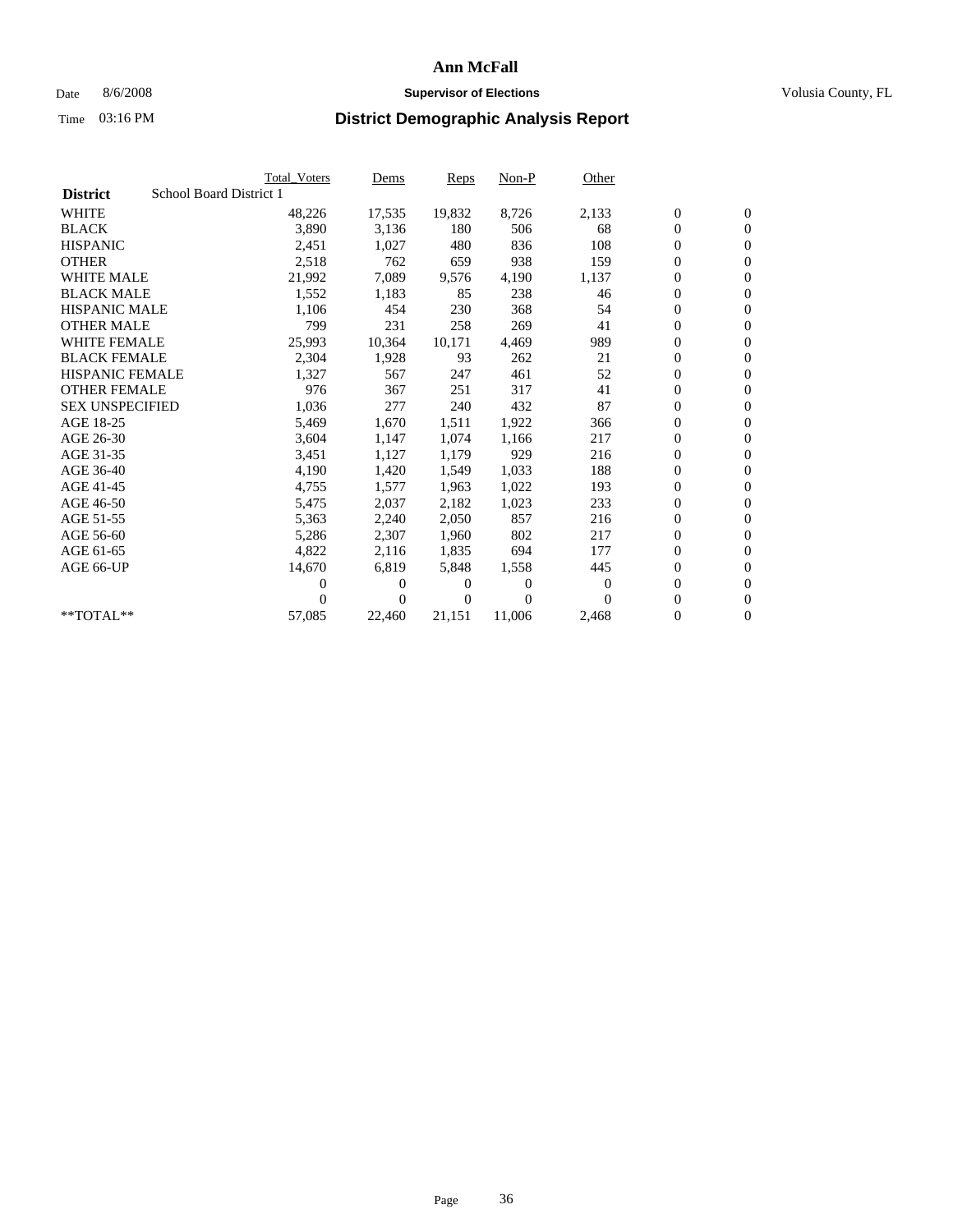## Date 8/6/2008 **Supervisor of Elections Supervisor of Elections** Volusia County, FL

|                        | <b>Total Voters</b>     | Dems           | <b>Reps</b> | $Non-P$      | Other    |                  |                  |  |
|------------------------|-------------------------|----------------|-------------|--------------|----------|------------------|------------------|--|
| <b>District</b>        | School Board District 2 |                |             |              |          |                  |                  |  |
| <b>WHITE</b>           | 41,442                  | 16,112         | 14,974      | 8,723        | 1,633    | $\boldsymbol{0}$ | $\boldsymbol{0}$ |  |
| <b>BLACK</b>           | 9,251                   | 7,529          | 325         | 1,264        | 133      | $\boldsymbol{0}$ | $\mathbf{0}$     |  |
| <b>HISPANIC</b>        | 1,060                   | 432            | 214         | 377          | 37       | $\overline{0}$   | $\mathbf{0}$     |  |
| <b>OTHER</b>           | 3,027                   | 1,126          | 555         | 1,146        | 200      | 0                | $\mathbf{0}$     |  |
| <b>WHITE MALE</b>      | 19,337                  | 6,671          | 7,436       | 4,299        | 931      | $\boldsymbol{0}$ | $\mathbf{0}$     |  |
| <b>BLACK MALE</b>      | 3,713                   | 2,889          | 179         | 584          | 61       | $\boldsymbol{0}$ | $\mathbf{0}$     |  |
| <b>HISPANIC MALE</b>   | 518                     | 205            | 104         | 192          | 17       | $\boldsymbol{0}$ | $\mathbf{0}$     |  |
| <b>OTHER MALE</b>      | 994                     | 367            | 222         | 360          | 45       | $\boldsymbol{0}$ | $\mathbf{0}$     |  |
| <b>WHITE FEMALE</b>    | 21,832                  | 9,347          | 7,442       | 4,358        | 685      | $\mathbf{0}$     | $\mathbf{0}$     |  |
| <b>BLACK FEMALE</b>    | 5,445                   | 4,571          | 143         | 661          | 70       | $\boldsymbol{0}$ | $\Omega$         |  |
| <b>HISPANIC FEMALE</b> | 531                     | 223            | 107         | 182          | 19       | $\boldsymbol{0}$ | $\mathbf{0}$     |  |
| <b>OTHER FEMALE</b>    | 1,121                   | 485            | 208         | 385          | 43       | $\overline{0}$   | $\mathbf{0}$     |  |
| <b>SEX UNSPECIFIED</b> | 1,289                   | 441            | 227         | 489          | 132      | $\boldsymbol{0}$ | $\mathbf{0}$     |  |
| AGE 18-25              | 6,554                   | 3,160          | 1,113       | 1,975        | 306      | $\boldsymbol{0}$ | $\mathbf{0}$     |  |
| AGE 26-30              | 3,475                   | 1,453          | 710         | 1,161        | 151      | $\overline{0}$   | $\mathbf{0}$     |  |
| AGE 31-35              | 2,924                   | 1,211          | 723         | 864          | 126      | $\boldsymbol{0}$ | $\mathbf{0}$     |  |
| AGE 36-40              | 3,239                   | 1,354          | 932         | 814          | 139      | $\boldsymbol{0}$ | $\mathbf{0}$     |  |
| AGE 41-45              | 3,895                   | 1,662          | 1,195       | 893          | 145      | $\boldsymbol{0}$ | $\mathbf{0}$     |  |
| AGE 46-50              | 4,626                   | 2,080          | 1,439       | 945          | 162      | 0                | $\mathbf{0}$     |  |
| AGE 51-55              | 4,675                   | 2,249          | 1,404       | 882          | 140      | $\boldsymbol{0}$ | $\boldsymbol{0}$ |  |
| AGE 56-60              | 4,906                   | 2,251          | 1,487       | 985          | 183      | $\mathbf{0}$     | $\mathbf{0}$     |  |
| AGE 61-65              | 4,699                   | 2,069          | 1,593       | 855          | 182      | 0                | $\mathbf{0}$     |  |
| AGE 66-UP              | 15,787                  | 7,710          | 5,472       | 2,136        | 469      | $\mathbf{0}$     | $\mathbf{0}$     |  |
|                        | 0                       | $\overline{0}$ | 0           | $\mathbf{0}$ | $\Omega$ | $\overline{0}$   | $\mathbf{0}$     |  |
|                        | 0                       | $\overline{0}$ | 0           | $\Omega$     | $\Omega$ | 0                | $\mathbf{0}$     |  |
| $*$ TOTAL $**$         | 54,780                  | 25,199         | 16,068      | 11,510       | 2,003    | $\boldsymbol{0}$ | $\boldsymbol{0}$ |  |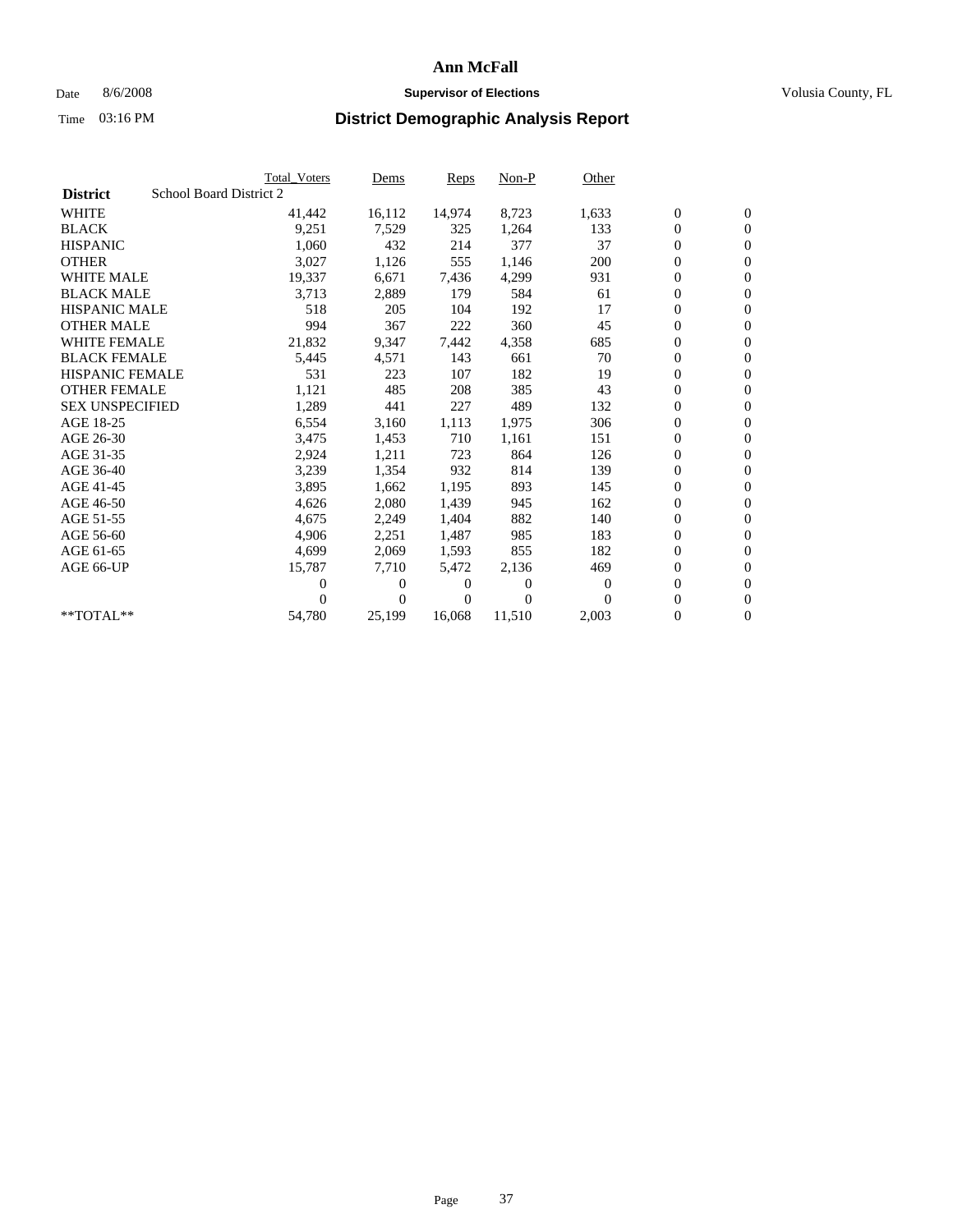## Date 8/6/2008 **Supervisor of Elections Supervisor of Elections** Volusia County, FL

|                        |                         | <b>Total Voters</b> | Dems     | Reps   | $Non-P$  | Other            |                  |                  |  |
|------------------------|-------------------------|---------------------|----------|--------|----------|------------------|------------------|------------------|--|
| <b>District</b>        | School Board District 3 |                     |          |        |          |                  |                  |                  |  |
| <b>WHITE</b>           |                         | 63,451              | 23,243   | 24,521 | 13,595   | 2,092            | $\boldsymbol{0}$ | $\boldsymbol{0}$ |  |
| <b>BLACK</b>           |                         | 1,768               | 1,421    | 82     | 235      | 30               | $\boldsymbol{0}$ | $\mathbf{0}$     |  |
| <b>HISPANIC</b>        |                         | 829                 | 309      | 219    | 274      | 27               | 0                | $\mathbf{0}$     |  |
| <b>OTHER</b>           |                         | 2,464               | 669      | 590    | 1,024    | 181              | 0                | $\mathbf{0}$     |  |
| <b>WHITE MALE</b>      |                         | 29,193              | 9,543    | 11,955 | 6,591    | 1,104            | 0                | $\mathbf{0}$     |  |
| <b>BLACK MALE</b>      |                         | 808                 | 610      | 43     | 134      | 21               | 0                | $\mathbf{0}$     |  |
| <b>HISPANIC MALE</b>   |                         | 370                 | 122      | 97     | 136      | 15               | 0                | $\mathbf{0}$     |  |
| <b>OTHER MALE</b>      |                         | 802                 | 216      | 231    | 321      | 34               | 0                | $\mathbf{0}$     |  |
| <b>WHITE FEMALE</b>    |                         | 33,825              | 13,553   | 12,412 | 6,881    | 979              | 0                | $\mathbf{0}$     |  |
| <b>BLACK FEMALE</b>    |                         | 942                 | 798      | 36     | 101      | $\overline{7}$   | 0                | $\mathbf{0}$     |  |
| <b>HISPANIC FEMALE</b> |                         | 451                 | 184      | 121    | 134      | 12               | 0                | $\mathbf{0}$     |  |
| <b>OTHER FEMALE</b>    |                         | 956                 | 320      | 252    | 333      | 51               | 0                | $\mathbf{0}$     |  |
| <b>SEX UNSPECIFIED</b> |                         | 1,165               | 296      | 265    | 497      | 107              | 0                | $\Omega$         |  |
| AGE 18-25              |                         | 5,622               | 1,774    | 1,403  | 2,075    | 370              | 0                | $\mathbf{0}$     |  |
| AGE 26-30              |                         | 3,467               | 1,103    | 941    | 1,281    | 142              | 0                | $\Omega$         |  |
| AGE 31-35              |                         | 3,355               | 1,068    | 1,045  | 1,080    | 162              | 0                | $\mathbf{0}$     |  |
| AGE 36-40              |                         | 4,208               | 1,292    | 1,537  | 1,224    | 155              | 0                | $\mathbf{0}$     |  |
| AGE 41-45              |                         | 5,072               | 1,687    | 1,944  | 1,286    | 155              | 0                | $\mathbf{0}$     |  |
| AGE 46-50              |                         | 6,327               | 2,198    | 2,546  | 1,391    | 192              | 0                | $\Omega$         |  |
| AGE 51-55              |                         | 6,761               | 2,698    | 2,563  | 1,303    | 197              | 0                | $\mathbf{0}$     |  |
| AGE 56-60              |                         | 6,707               | 2,758    | 2.419  | 1.329    | 201              | 0                | $\mathbf{0}$     |  |
| AGE 61-65              |                         | 6,625               | 2,538    | 2,626  | 1,240    | 221              | 0                | $\mathbf{0}$     |  |
| AGE 66-UP              |                         | 20,368              | 8,526    | 8,388  | 2,919    | 535              | 0                | $\mathbf{0}$     |  |
|                        |                         | 0                   | $\theta$ | 0      | $\theta$ | $\boldsymbol{0}$ | 0                | $\mathbf{0}$     |  |
|                        |                         | 0                   | 0        | 0      | $\Omega$ | $\Omega$         | 0                | $\overline{0}$   |  |
| **TOTAL**              |                         | 68,512              | 25,642   | 25,412 | 15,128   | 2,330            | 0                | $\boldsymbol{0}$ |  |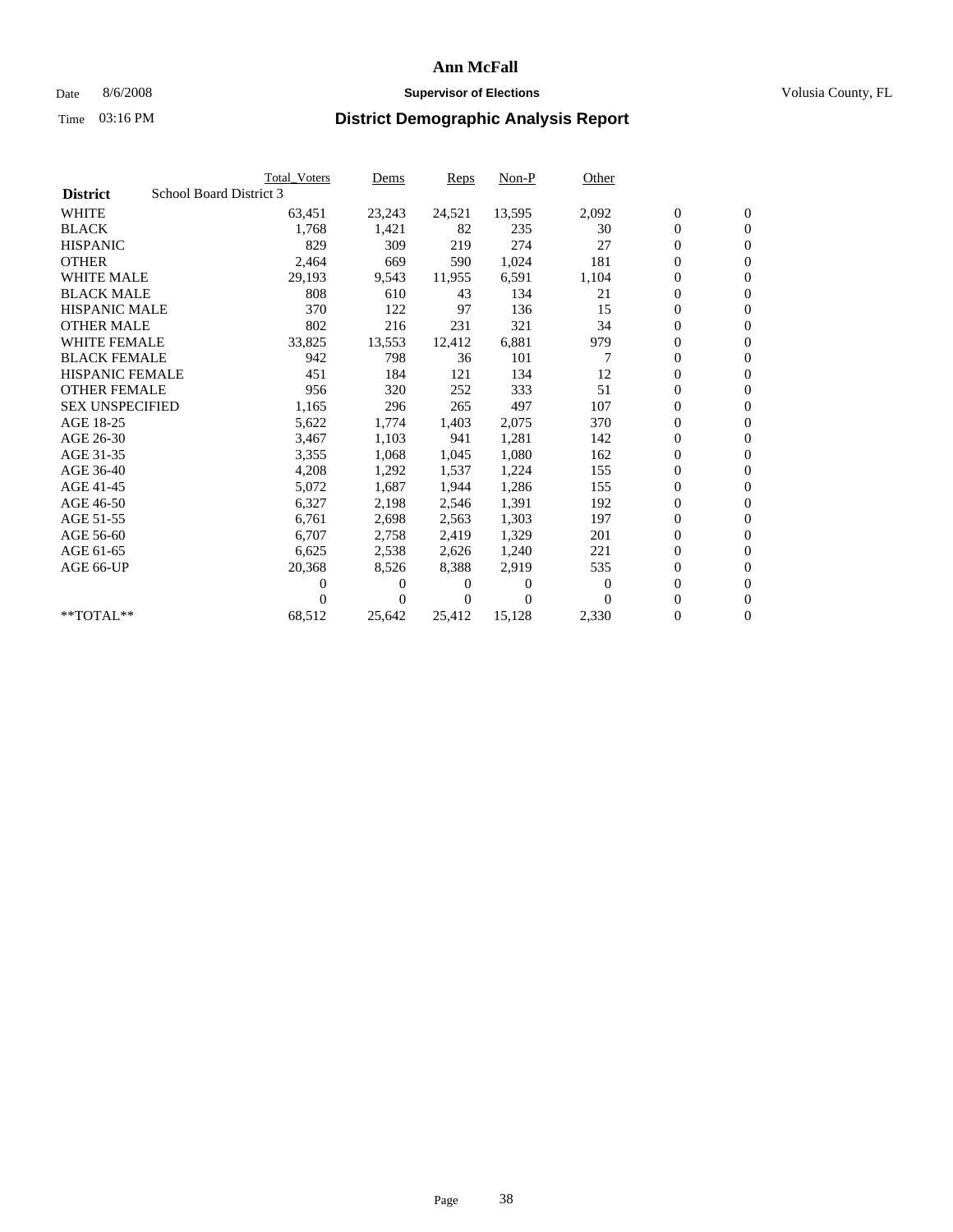## Date 8/6/2008 **Supervisor of Elections Supervisor of Elections** Volusia County, FL

|                                            | <b>Total Voters</b> | Dems           | <b>Reps</b> | $Non-P$      | Other    |                  |                  |  |
|--------------------------------------------|---------------------|----------------|-------------|--------------|----------|------------------|------------------|--|
| School Board District 4<br><b>District</b> |                     |                |             |              |          |                  |                  |  |
| <b>WHITE</b>                               | 53,430              | 19,726         | 21,449      | 10,376       | 1,879    | $\boldsymbol{0}$ | $\boldsymbol{0}$ |  |
| <b>BLACK</b>                               | 4,571               | 3,686          | 196         | 606          | 83       | $\boldsymbol{0}$ | $\mathbf{0}$     |  |
| <b>HISPANIC</b>                            | 1,038               | 437            | 274         | 301          | 26       | $\overline{0}$   | $\mathbf{0}$     |  |
| <b>OTHER</b>                               | 3,264               | 1,029          | 824         | 1,189        | 222      | 0                | $\mathbf{0}$     |  |
| <b>WHITE MALE</b>                          | 24,368              | 7,945          | 10,367      | 5,060        | 996      | $\boldsymbol{0}$ | $\mathbf{0}$     |  |
| <b>BLACK MALE</b>                          | 1,790               | 1,346          | 107         | 284          | 53       | $\overline{0}$   | $\mathbf{0}$     |  |
| <b>HISPANIC MALE</b>                       | 458                 | 170            | 134         | 137          | 17       | $\boldsymbol{0}$ | $\Omega$         |  |
| <b>OTHER MALE</b>                          | 1,063               | 298            | 327         | 390          | 48       | $\overline{0}$   | $\mathbf{0}$     |  |
| <b>WHITE FEMALE</b>                        | 28,757              | 11,683         | 10,968      | 5,236        | 870      | $\boldsymbol{0}$ | $\mathbf{0}$     |  |
| <b>BLACK FEMALE</b>                        | 2,755               | 2,321          | 89          | 316          | 29       | $\boldsymbol{0}$ | $\mathbf{0}$     |  |
| <b>HISPANIC FEMALE</b>                     | 569                 | 261            | 135         | 164          | 9        | 0                | $\mathbf{0}$     |  |
| <b>OTHER FEMALE</b>                        | 1,268               | 482            | 342         | 395          | 49       | $\mathbf{0}$     | $\mathbf{0}$     |  |
| <b>SEX UNSPECIFIED</b>                     | 1,275               | 372            | 274         | 490          | 139      | $\boldsymbol{0}$ | $\mathbf{0}$     |  |
| AGE 18-25                                  | 6,011               | 2,172          | 1,580       | 1,914        | 345      | $\boldsymbol{0}$ | $\mathbf{0}$     |  |
| AGE 26-30                                  | 3,352               | 1,203          | 900         | 1,102        | 147      | $\overline{0}$   | $\mathbf{0}$     |  |
| AGE 31-35                                  | 3,101               | 1,113          | 946         | 889          | 153      | $\boldsymbol{0}$ | $\mathbf{0}$     |  |
| AGE 36-40                                  | 3,727               | 1,302          | 1,382       | 905          | 138      | $\boldsymbol{0}$ | $\mathbf{0}$     |  |
| AGE 41-45                                  | 4,600               | 1,668          | 1,742       | 1,013        | 177      | $\boldsymbol{0}$ | $\mathbf{0}$     |  |
| AGE 46-50                                  | 5,544               | 2,151          | 2,143       | 1,087        | 163      | 0                | $\Omega$         |  |
| AGE 51-55                                  | 5,743               | 2,427          | 2,098       | 1.048        | 170      | $\boldsymbol{0}$ | $\mathbf{0}$     |  |
| AGE 56-60                                  | 5,912               | 2,483          | 2.113       | 1,119        | 197      | $\overline{0}$   | $\mathbf{0}$     |  |
| AGE 61-65                                  | 5,740               | 2,355          | 2,211       | 972          | 202      | 0                | $\mathbf{0}$     |  |
| AGE 66-UP                                  | 18,573              | 8,004          | 7,628       | 2,423        | 518      | $\boldsymbol{0}$ | $\mathbf{0}$     |  |
|                                            | 0                   | 0              | 0           | $\mathbf{0}$ | $\bf{0}$ | $\mathbf{0}$     | $\mathbf{0}$     |  |
|                                            | 0                   | $\overline{0}$ | 0           | $\Omega$     | 0        | 0                | $\mathbf{0}$     |  |
| **TOTAL**                                  | 62,303              | 24,878         | 22,743      | 12,472       | 2,210    | 0                | $\boldsymbol{0}$ |  |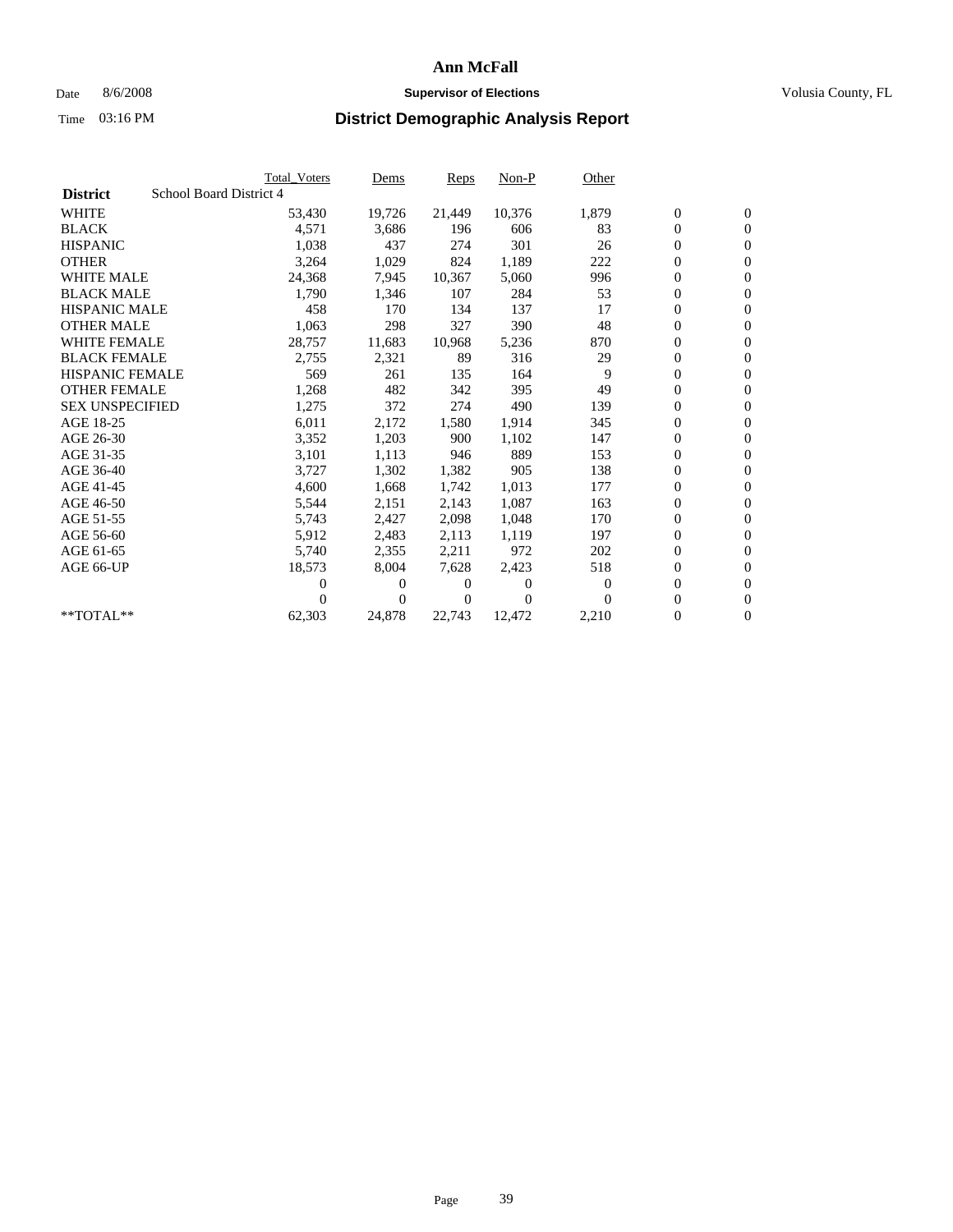## Date 8/6/2008 **Supervisor of Elections Supervisor of Elections** Volusia County, FL

|                        |                         | <b>Total Voters</b> | Dems           | <b>Reps</b> | $Non-P$      | Other        |                  |                  |
|------------------------|-------------------------|---------------------|----------------|-------------|--------------|--------------|------------------|------------------|
| <b>District</b>        | School Board District 5 |                     |                |             |              |              |                  |                  |
| <b>WHITE</b>           |                         | 47,290              | 15,681         | 19,539      | 9,821        | 2,249        | $\boldsymbol{0}$ | $\mathbf{0}$     |
| <b>BLACK</b>           |                         | 4,563               | 3,417          | 281         | 735          | 130          | $\overline{0}$   | $\mathbf{0}$     |
| <b>HISPANIC</b>        |                         | 11,450              | 5,469          | 2,130       | 3,542        | 309          | $\overline{0}$   | $\mathbf{0}$     |
| <b>OTHER</b>           |                         | 3,494               | 993            | 759         | 1,442        | 300          | 0                | $\mathbf{0}$     |
| <b>WHITE MALE</b>      |                         | 22,080              | 6,508          | 9,641       | 4,725        | 1,206        | $\boldsymbol{0}$ | $\mathbf{0}$     |
| <b>BLACK MALE</b>      |                         | 2,041               | 1,426          | 154         | 382          | 79           | $\overline{0}$   | $\mathbf{0}$     |
| <b>HISPANIC MALE</b>   |                         | 5,368               | 2,449          | 1,083       | 1,666        | 170          | 0                | $\mathbf{0}$     |
| <b>OTHER MALE</b>      |                         | 1,124               | 355            | 289         | 436          | 44           | $\boldsymbol{0}$ | $\mathbf{0}$     |
| <b>WHITE FEMALE</b>    |                         | 24,944              | 9,089          | 9,786       | 5,033        | 1,036        | $\overline{0}$   | $\mathbf{0}$     |
| <b>BLACK FEMALE</b>    |                         | 2,475               | 1,951          | 127         | 346          | 51           | $\boldsymbol{0}$ | $\Omega$         |
| <b>HISPANIC FEMALE</b> |                         | 6,000               | 2,980          | 1,037       | 1,845        | 138          | $\boldsymbol{0}$ | $\mathbf{0}$     |
| <b>OTHER FEMALE</b>    |                         | 1,348               | 452            | 312         | 518          | 66           | $\overline{0}$   | $\mathbf{0}$     |
| <b>SEX UNSPECIFIED</b> |                         | 1,417               | 350            | 280         | 589          | 198          | 0                | $\mathbf{0}$     |
| AGE 18-25              |                         | 7,420               | 2,353          | 1,719       | 2,789        | 559          | $\overline{0}$   | $\mathbf{0}$     |
| AGE 26-30              |                         | 4,886               | 1,609          | 1,300       | 1,694        | 283          | $\overline{0}$   | $\mathbf{0}$     |
| AGE 31-35              |                         | 5,177               | 1,785          | 1,537       | 1,577        | 278          | 0                | $\mathbf{0}$     |
| AGE 36-40              |                         | 5,724               | 1,889          | 2,017       | 1,537        | 281          | $\boldsymbol{0}$ | $\mathbf{0}$     |
| AGE 41-45              |                         | 6,534               | 2,318          | 2,347       | 1,599        | 270          | $\boldsymbol{0}$ | $\mathbf{0}$     |
| AGE 46-50              |                         | 6,988               | 2,541          | 2,693       | 1,481        | 273          | 0                | $\Omega$         |
| AGE 51-55              |                         | 6,409               | 2,537          | 2,337       | 1,282        | 253          | $\boldsymbol{0}$ | $\mathbf{0}$     |
| AGE 56-60              |                         | 5,723               | 2,362          | 2.086       | 1.066        | 209          | $\mathbf{0}$     | $\mathbf{0}$     |
| AGE 61-65              |                         | 4,797               | 2,023          | 1,813       | 800          | 161          | 0                | $\mathbf{0}$     |
| AGE 66-UP              |                         | 13,138              | 6,142          | 4,860       | 1,715        | 421          | $\mathbf{0}$     | $\mathbf{0}$     |
|                        |                         | 0                   | $\overline{0}$ | 0           | $\mathbf{0}$ | $\mathbf{0}$ | $\overline{0}$   | $\mathbf{0}$     |
|                        |                         | 0                   | $\overline{0}$ | 0           | $\Omega$     | 0            | 0                | $\mathbf{0}$     |
| $*$ TOTAL $**$         |                         | 66,797              | 25,560         | 22,709      | 15,540       | 2,988        | 0                | $\boldsymbol{0}$ |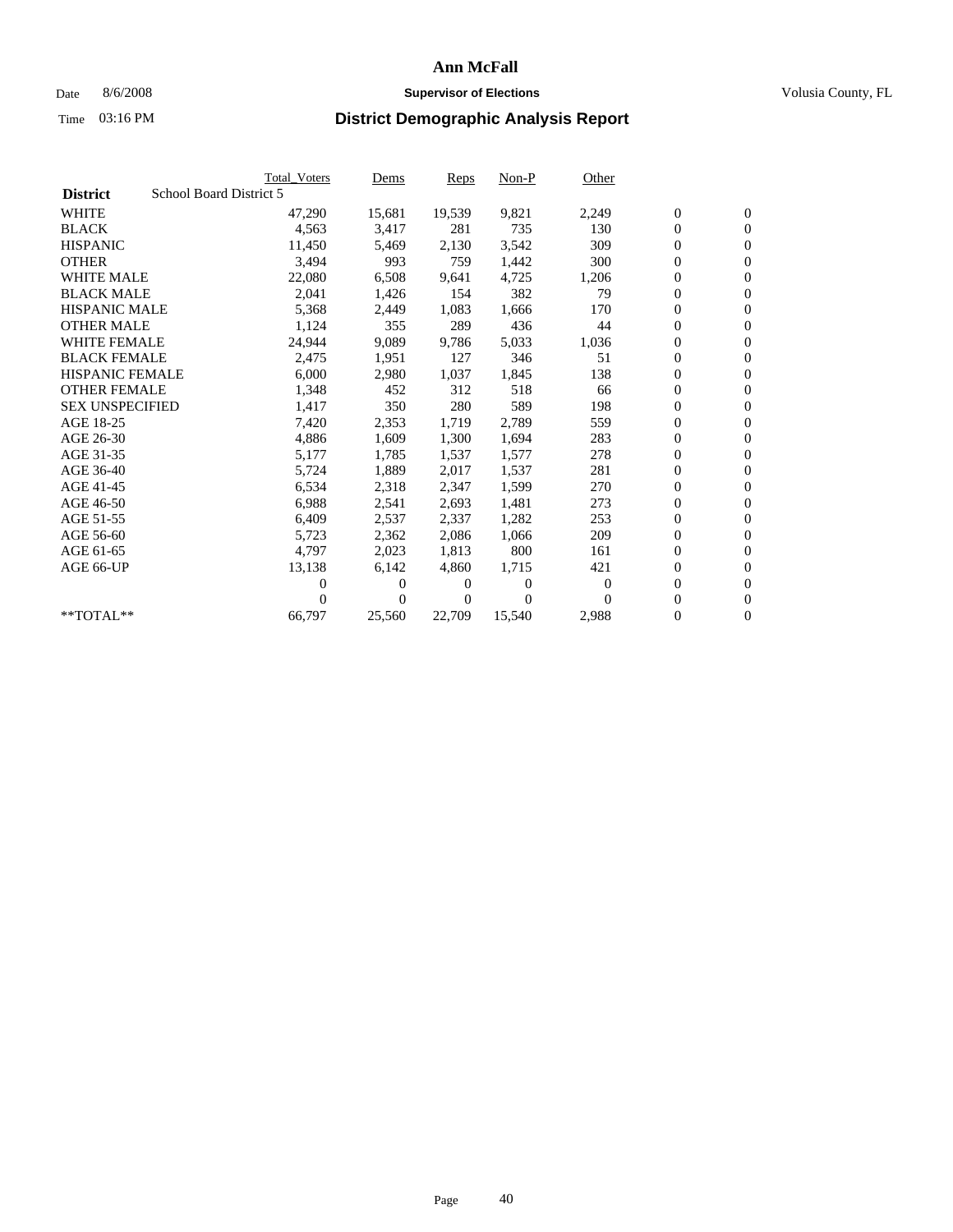## Date 8/6/2008 **Supervisor of Elections Supervisor of Elections** Volusia County, FL

|                        |                       | Total Voters | Dems           | <b>Reps</b> | $Non-P$      | Other        |                  |                  |  |
|------------------------|-----------------------|--------------|----------------|-------------|--------------|--------------|------------------|------------------|--|
| <b>District</b>        | Florida Senate Seat 1 |              |                |             |              |              |                  |                  |  |
| <b>WHITE</b>           |                       | 6,173        | 2,389          | 2,039       | 1,474        | 271          | $\boldsymbol{0}$ | $\boldsymbol{0}$ |  |
| <b>BLACK</b>           |                       | 9,984        | 8,252          | 322         | 1,279        | 131          | $\boldsymbol{0}$ | $\mathbf{0}$     |  |
| <b>HISPANIC</b>        |                       | 381          | 171            | 65          | 134          | 11           | $\overline{0}$   | $\mathbf{0}$     |  |
| <b>OTHER</b>           |                       | 1,348        | 609            | 140         | 506          | 93           | $\boldsymbol{0}$ | $\mathbf{0}$     |  |
| <b>WHITE MALE</b>      |                       | 2,910        | 939            | 1,073       | 738          | 160          | $\boldsymbol{0}$ | $\mathbf{0}$     |  |
| <b>BLACK MALE</b>      |                       | 3,902        | 3,087          | 175         | 570          | 70           | $\boldsymbol{0}$ | $\mathbf{0}$     |  |
| <b>HISPANIC MALE</b>   |                       | 188          | 72             | 34          | 77           | 5            | $\boldsymbol{0}$ | $\overline{0}$   |  |
| <b>OTHER MALE</b>      |                       | 370          | 172            | 50          | 128          | 20           | $\boldsymbol{0}$ | $\mathbf{0}$     |  |
| <b>WHITE FEMALE</b>    |                       | 3,235        | 1,441          | 957         | 729          | 108          | $\mathbf{0}$     | $\mathbf{0}$     |  |
| <b>BLACK FEMALE</b>    |                       | 5,988        | 5,093          | 145         | 691          | 59           | $\boldsymbol{0}$ | $\mathbf{0}$     |  |
| <b>HISPANIC FEMALE</b> |                       | 190          | 98             | 31          | 56           | 5            | $\boldsymbol{0}$ | $\mathbf{0}$     |  |
| <b>OTHER FEMALE</b>    |                       | 473          | 242            | 60          | 156          | 15           | $\mathbf{0}$     | $\mathbf{0}$     |  |
| <b>SEX UNSPECIFIED</b> |                       | 630          | 277            | 41          | 248          | 64           | $\boldsymbol{0}$ | $\mathbf{0}$     |  |
| AGE 18-25              |                       | 3,887        | 2,329          | 338         | 1,049        | 171          | $\boldsymbol{0}$ | $\mathbf{0}$     |  |
| AGE 26-30              |                       | 1,613        | 899            | 192         | 481          | 41           | $\overline{0}$   | $\mathbf{0}$     |  |
| AGE 31-35              |                       | 1,272        | 729            | 195         | 309          | 39           | $\boldsymbol{0}$ | $\mathbf{0}$     |  |
| AGE 36-40              |                       | 1,279        | 749            | 206         | 287          | 37           | $\boldsymbol{0}$ | $\mathbf{0}$     |  |
| AGE 41-45              |                       | 1,429        | 892            | 229         | 271          | 37           | $\overline{0}$   | $\mathbf{0}$     |  |
| AGE 46-50              |                       | 1,583        | 990            | 296         | 246          | 51           | $\boldsymbol{0}$ | $\mathbf{0}$     |  |
| AGE 51-55              |                       | 1,533        | 1,036          | 238         | 224          | 35           | $\boldsymbol{0}$ | $\mathbf{0}$     |  |
| AGE 56-60              |                       | 1,310        | 872            | 218         | 190          | 30           | $\overline{0}$   | $\Omega$         |  |
| AGE 61-65              |                       | 1,059        | 747            | 178         | 112          | 22           | $\mathbf{0}$     | $\mathbf{0}$     |  |
| AGE 66-UP              |                       | 2,921        | 2,178          | 476         | 224          | 43           | $\boldsymbol{0}$ | $\mathbf{0}$     |  |
|                        |                       | 0            | $\overline{0}$ | 0           | $\mathbf{0}$ | $\mathbf{0}$ | $\overline{0}$   | $\mathbf{0}$     |  |
|                        |                       | $\theta$     | $\theta$       | $\Omega$    | $\Omega$     | $\Omega$     | $\boldsymbol{0}$ | $\mathbf{0}$     |  |
| **TOTAL**              |                       | 17,886       | 11,421         | 2,566       | 3,393        | 506          | 0                | $\mathbf{0}$     |  |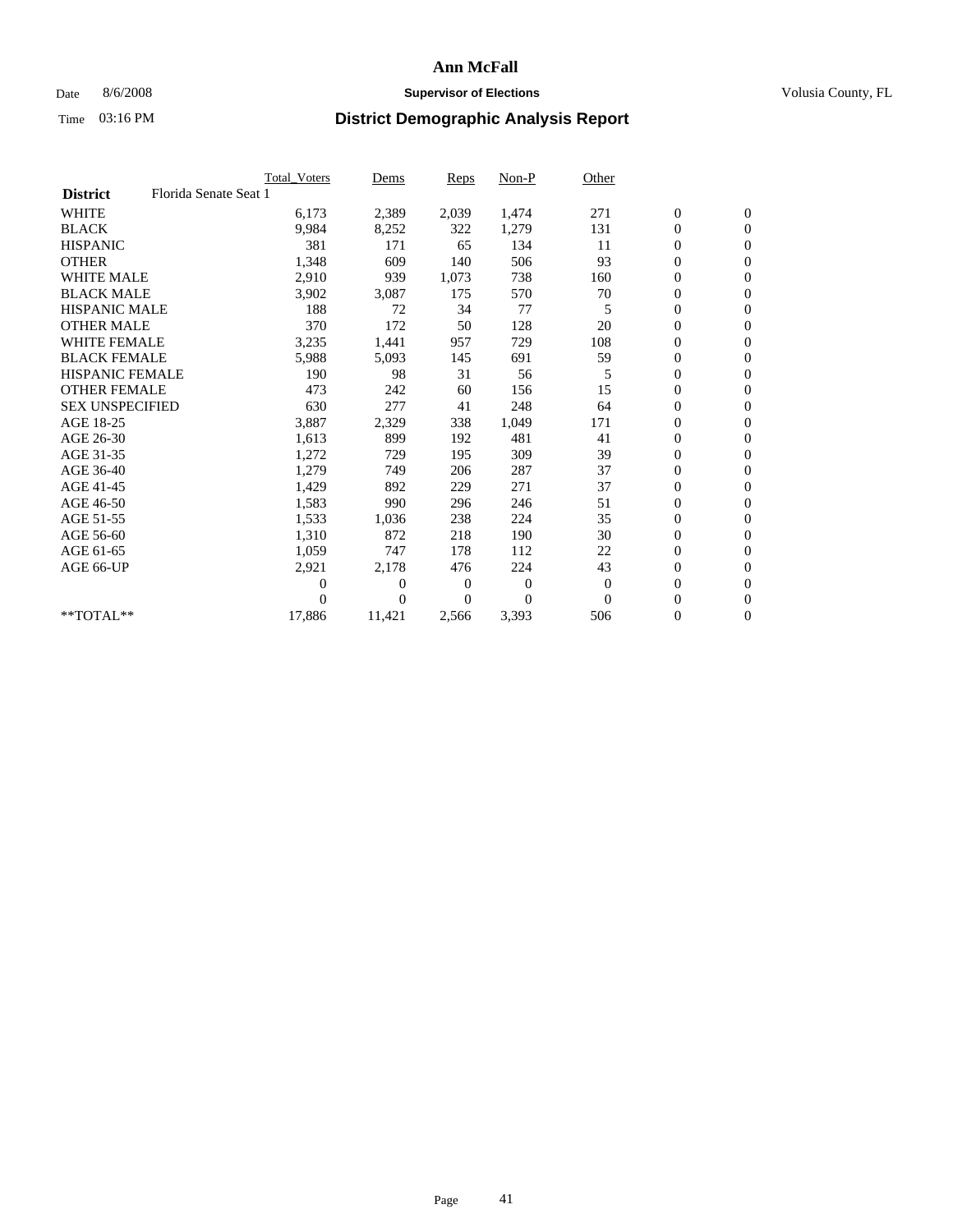## Date 8/6/2008 **Supervisor of Elections Supervisor of Elections** Volusia County, FL

|                        |                       | <b>Total Voters</b> | Dems   | Reps   | $Non-P$  | Other    |                  |                  |  |
|------------------------|-----------------------|---------------------|--------|--------|----------|----------|------------------|------------------|--|
| <b>District</b>        | Florida Senate Seat 7 |                     |        |        |          |          |                  |                  |  |
| <b>WHITE</b>           |                       | 153,730             | 57,176 | 59,457 | 31,517   | 5,580    | $\boldsymbol{0}$ | $\boldsymbol{0}$ |  |
| <b>BLACK</b>           |                       | 6,337               | 4,951  | 329    | 939      | 118      | $\overline{0}$   | $\mathbf{0}$     |  |
| <b>HISPANIC</b>        |                       | 4,989               | 2,143  | 1,055  | 1,623    | 168      | $\overline{0}$   | $\mathbf{0}$     |  |
| <b>OTHER</b>           |                       | 7,483               | 2,209  | 1,841  | 2,900    | 533      | 0                | $\mathbf{0}$     |  |
| <b>WHITE MALE</b>      |                       | 71,010              | 23,544 | 29,089 | 15,368   | 3,009    | 0                | $\mathbf{0}$     |  |
| <b>BLACK MALE</b>      |                       | 2,729               | 1,988  | 179    | 494      | 68       | $\boldsymbol{0}$ | $\mathbf{0}$     |  |
| <b>HISPANIC MALE</b>   |                       | 2,317               | 948    | 519    | 752      | 98       | 0                | $\mathbf{0}$     |  |
| <b>OTHER MALE</b>      |                       | 2,516               | 712    | 734    | 957      | 113      | 0                | $\mathbf{0}$     |  |
| <b>WHITE FEMALE</b>    |                       | 81,738              | 33,297 | 30,016 | 15,885   | 2,540    | 0                | $\mathbf{0}$     |  |
| <b>BLACK FEMALE</b>    |                       | 3,553               | 2,921  | 146    | 439      | 47       | 0                | $\Omega$         |  |
| <b>HISPANIC FEMALE</b> |                       | 2,626               | 1,175  | 527    | 855      | 69       | $\boldsymbol{0}$ | $\mathbf{0}$     |  |
| <b>OTHER FEMALE</b>    |                       | 2,909               | 1,042  | 751    | 986      | 130      | 0                | $\mathbf{0}$     |  |
| <b>SEX UNSPECIFIED</b> |                       | 3,141               | 852    | 721    | 1,243    | 325      | 0                | $\mathbf{0}$     |  |
| AGE 18-25              |                       | 15,176              | 4,969  | 3,922  | 5,323    | 962      | $\overline{0}$   | $\mathbf{0}$     |  |
| AGE 26-30              |                       | 9,458               | 3,054  | 2,561  | 3,379    | 464      | 0                | $\mathbf{0}$     |  |
| AGE 31-35              |                       | 8,971               | 2,949  | 2,806  | 2,778    | 438      | 0                | $\mathbf{0}$     |  |
| AGE 36-40              |                       | 10,862              | 3,532  | 3,936  | 2,924    | 470      | $\overline{0}$   | $\mathbf{0}$     |  |
| AGE 41-45              |                       | 13,225              | 4,515  | 5,052  | 3,166    | 492      | 0                | $\mathbf{0}$     |  |
| AGE 46-50              |                       | 15,967              | 5,779  | 6,265  | 3,396    | 527      | 0                | $\Omega$         |  |
| AGE 51-55              |                       | 16,371              | 6,644  | 6,107  | 3,103    | 517      | $\boldsymbol{0}$ | $\mathbf{0}$     |  |
| AGE 56-60              |                       | 16.688              | 6.896  | 5.940  | 3,273    | 579      | 0                | $\mathbf{0}$     |  |
| AGE 61-65              |                       | 15,783              | 6,278  | 6,074  | 2,851    | 580      | 0                | $\Omega$         |  |
| AGE 66-UP              |                       | 50,038              | 21,863 | 20,019 | 6,786    | 1,370    | 0                | $\mathbf{0}$     |  |
|                        |                       | 0                   | 0      | 0      | $\theta$ | $\Omega$ | 0                | $\mathbf{0}$     |  |
|                        |                       | 0                   | 0      | 0      | $\Omega$ |          | 0                | $\mathbf{0}$     |  |
| $*$ TOTAL $**$         |                       | 172,539             | 66,479 | 62,682 | 36,979   | 6,399    | 0                | $\boldsymbol{0}$ |  |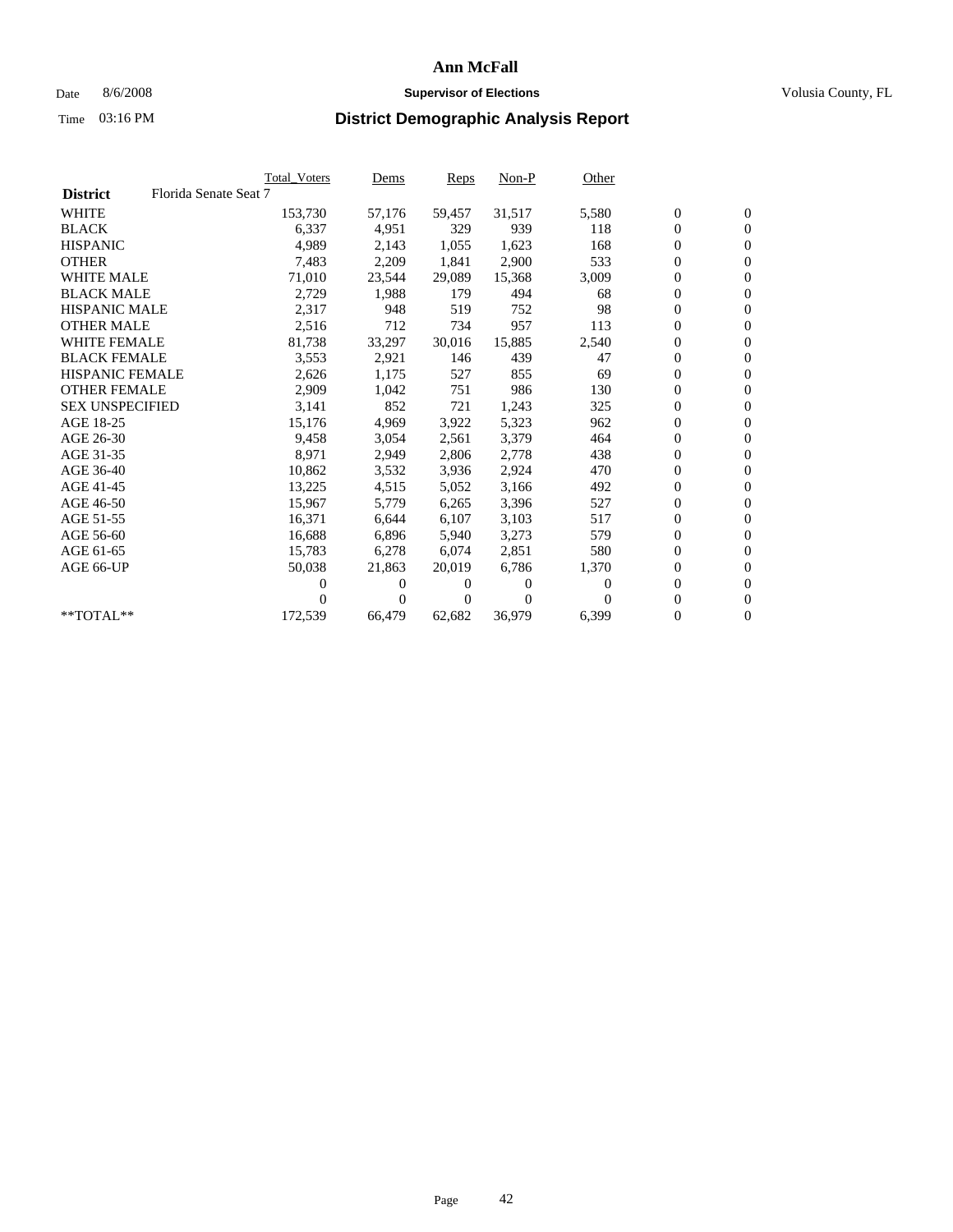### Date 8/6/2008 **Supervisor of Elections Supervisor of Elections** Volusia County, FL

|                        |                       | Total Voters | Dems           | <b>Reps</b> | Non-P        | Other    |                  |                  |  |
|------------------------|-----------------------|--------------|----------------|-------------|--------------|----------|------------------|------------------|--|
| <b>District</b>        | Florida Senate Seat 8 |              |                |             |              |          |                  |                  |  |
| <b>WHITE</b>           |                       | 23,160       | 7,979          | 9,905       | 4,472        | 804      | $\boldsymbol{0}$ | $\boldsymbol{0}$ |  |
| <b>BLACK</b>           |                       | 817          | 618            | 40          | 131          | 28       | $\boldsymbol{0}$ | $\mathbf{0}$     |  |
| <b>HISPANIC</b>        |                       | 430          | 163            | 125         | 129          | 13       | $\overline{0}$   | $\mathbf{0}$     |  |
| <b>OTHER</b>           |                       | 1,386        | 415            | 357         | 522          | 92       | $\boldsymbol{0}$ | $\mathbf{0}$     |  |
| <b>WHITE MALE</b>      |                       | 10,651       | 3,218          | 4,824       | 2,189        | 420      | $\overline{0}$   | $\mathbf{0}$     |  |
| <b>BLACK MALE</b>      |                       | 343          | 247            | 21          | 61           | 14       | $\boldsymbol{0}$ | $\mathbf{0}$     |  |
| <b>HISPANIC MALE</b>   |                       | 205          | 68             | 66          | 62           | 9        | $\boldsymbol{0}$ | $\mathbf{0}$     |  |
| <b>OTHER MALE</b>      |                       | 449          | 129            | 134         | 168          | 18       | 0                | $\mathbf{0}$     |  |
| <b>WHITE FEMALE</b>    |                       | 12,355       | 4,717          | 5,019       | 2,241        | 378      | $\overline{0}$   | $\mathbf{0}$     |  |
| <b>BLACK FEMALE</b>    |                       | 469          | 369            | 19          | 67           | 14       | $\boldsymbol{0}$ | $\mathbf{0}$     |  |
| HISPANIC FEMALE        |                       | 223          | 94             | 58          | 67           | 4        | $\boldsymbol{0}$ | $\mathbf{0}$     |  |
| <b>OTHER FEMALE</b>    |                       | 519          | 193            | 136         | 170          | 20       | $\mathbf{0}$     | $\mathbf{0}$     |  |
| <b>SEX UNSPECIFIED</b> |                       | 579          | 140            | 150         | 229          | 60       | $\boldsymbol{0}$ | $\mathbf{0}$     |  |
| AGE 18-25              |                       | 2,476        | 765            | 766         | 807          | 138      | $\overline{0}$   | $\mathbf{0}$     |  |
| AGE 26-30              |                       | 1,219        | 396            | 380         | 390          | 53       | $\overline{0}$   | $\mathbf{0}$     |  |
| AGE 31-35              |                       | 1,162        | 345            | 409         | 343          | 65       | $\boldsymbol{0}$ | $\mathbf{0}$     |  |
| AGE 36-40              |                       | 1,397        | 404            | 615         | 330          | 48       | 0                | $\mathbf{0}$     |  |
| AGE 41-45              |                       | 1,844        | 584            | 792         | 393          | 75       | $\overline{0}$   | $\mathbf{0}$     |  |
| AGE 46-50              |                       | 2,238        | 777            | 969         | 431          | 61       | $\boldsymbol{0}$ | $\mathbf{0}$     |  |
| AGE 51-55              |                       | 2,331        | 865            | 967         | 435          | 64       | $\boldsymbol{0}$ | $\mathbf{0}$     |  |
| AGE 56-60              |                       | 2,467        | 932            | 992         | 459          | 84       | $\boldsymbol{0}$ | $\Omega$         |  |
| AGE 61-65              |                       | 2,676        | 995            | 1,108       | 485          | 88       | $\mathbf{0}$     | $\mathbf{0}$     |  |
| AGE 66-UP              |                       | 7,983        | 3,112          | 3,429       | 1,181        | 261      | $\boldsymbol{0}$ | $\mathbf{0}$     |  |
|                        |                       | 0            | $\overline{0}$ | 0           | $\mathbf{0}$ | $\bf{0}$ | $\overline{0}$   | $\mathbf{0}$     |  |
|                        |                       | $\theta$     | $\Omega$       | 0           | $\Omega$     | $\Omega$ | $\boldsymbol{0}$ | $\mathbf{0}$     |  |
| $*$ TOTAL $**$         |                       | 25,793       | 9,175          | 10,427      | 5,254        | 937      | 0                | $\mathbf{0}$     |  |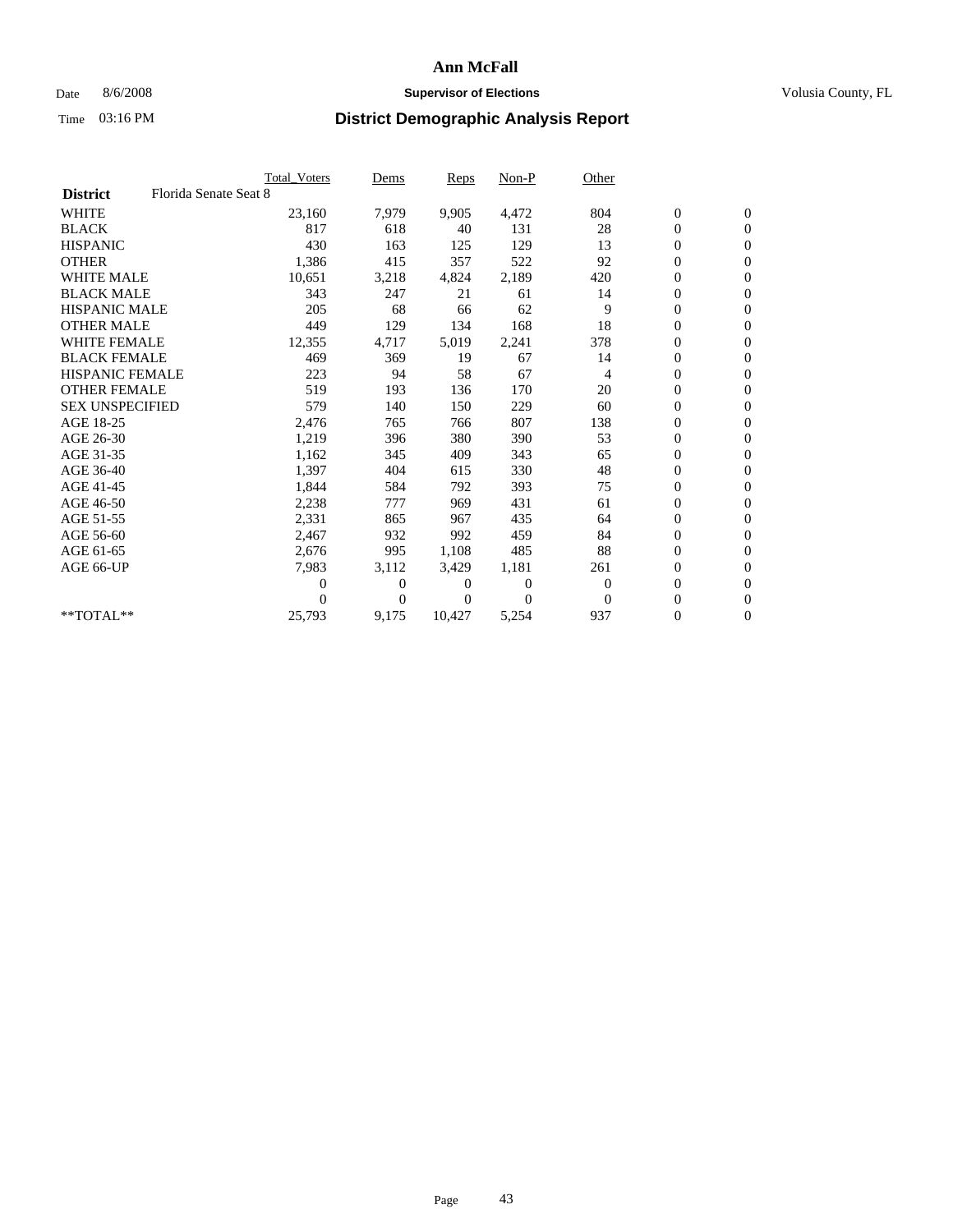## Date 8/6/2008 **Supervisor of Elections Supervisor of Elections** Volusia County, FL

|                        |                        | <b>Total Voters</b> | Dems     | Reps   | $Non-P$  | Other    |                  |                  |  |
|------------------------|------------------------|---------------------|----------|--------|----------|----------|------------------|------------------|--|
| <b>District</b>        | Florida Senate Seat 20 |                     |          |        |          |          |                  |                  |  |
| <b>WHITE</b>           |                        | 70,776              | 24,753   | 28,914 | 13,778   | 3,331    | $\boldsymbol{0}$ | $\boldsymbol{0}$ |  |
| <b>BLACK</b>           |                        | 6,905               | 5,368    | 373    | 997      | 167      | 0                | $\mathbf{0}$     |  |
| <b>HISPANIC</b>        |                        | 11,028              | 5,197    | 2,072  | 3,444    | 315      | 0                | $\mathbf{0}$     |  |
| <b>OTHER</b>           |                        | 4,550               | 1,346    | 1,049  | 1,811    | 344      | 0                | $\mathbf{0}$     |  |
| <b>WHITE MALE</b>      |                        | 32,399              | 10,055   | 13,989 | 6,570    | 1,785    | 0                | $\mathbf{0}$     |  |
| <b>BLACK MALE</b>      |                        | 2,930               | 2,132    | 193    | 497      | 108      | 0                | $\mathbf{0}$     |  |
| <b>HISPANIC MALE</b>   |                        | 5,110               | 2,312    | 1,029  | 1,608    | 161      | 0                | $\mathbf{0}$     |  |
| <b>OTHER MALE</b>      |                        | 1,447               | 454      | 409    | 523      | 61       | 0                | $\mathbf{0}$     |  |
| <b>WHITE FEMALE</b>    |                        | 38,023              | 14,581   | 14,787 | 7,122    | 1,533    | $\boldsymbol{0}$ | $\mathbf{0}$     |  |
| <b>BLACK FEMALE</b>    |                        | 3,911               | 3,186    | 178    | 489      | 58       | 0                | $\mathbf{0}$     |  |
| <b>HISPANIC FEMALE</b> |                        | 5,839               | 2,848    | 1,031  | 1,808    | 152      | 0                | $\mathbf{0}$     |  |
| <b>OTHER FEMALE</b>    |                        | 1,768               | 629      | 418    | 636      | 85       | 0                | $\mathbf{0}$     |  |
| <b>SEX UNSPECIFIED</b> |                        | 1,832               | 467      | 374    | 777      | 214      | 0                | $\mathbf{0}$     |  |
| AGE 18-25              |                        | 9,537               | 3,066    | 2,300  | 3,496    | 675      | 0                | $\mathbf{0}$     |  |
| AGE 26-30              |                        | 6,494               | 2,166    | 1,792  | 2,154    | 382      | 0                | $\mathbf{0}$     |  |
| AGE 31-35              |                        | 6,603               | 2,281    | 2,020  | 1,909    | 393      | 0                | $\mathbf{0}$     |  |
| AGE 36-40              |                        | 7,550               | 2,572    | 2,660  | 1,972    | 346      | 0                | $\mathbf{0}$     |  |
| AGE 41-45              |                        | 8,358               | 2,921    | 3,118  | 1,983    | 336      | 0                | $\mathbf{0}$     |  |
| AGE 46-50              |                        | 9,172               | 3,461    | 3,473  | 1,854    | 384      | 0                | $\mathbf{0}$     |  |
| AGE 51-55              |                        | 8,716               | 3,606    | 3,140  | 1,610    | 360      | 0                | $\mathbf{0}$     |  |
| AGE 56-60              |                        | 8,069               | 3,461    | 2.915  | 1,379    | 314      | 0                | $\mathbf{0}$     |  |
| AGE 61-65              |                        | 7,165               | 3,081    | 2,718  | 1,113    | 253      | 0                | $\mathbf{0}$     |  |
| AGE 66-UP              |                        | 21,594              | 10,048   | 8,272  | 2,560    | 714      | 0                | $\mathbf{0}$     |  |
|                        |                        | 0                   | $\theta$ | 0      | $\theta$ | $\theta$ | 0                | $\mathbf{0}$     |  |
|                        |                        | 0                   | 0        | 0      | $\Omega$ | $\Omega$ | 0                | $\mathbf{0}$     |  |
| **TOTAL**              |                        | 93,259              | 36,664   | 32,408 | 20,030   | 4,157    | 0                | $\boldsymbol{0}$ |  |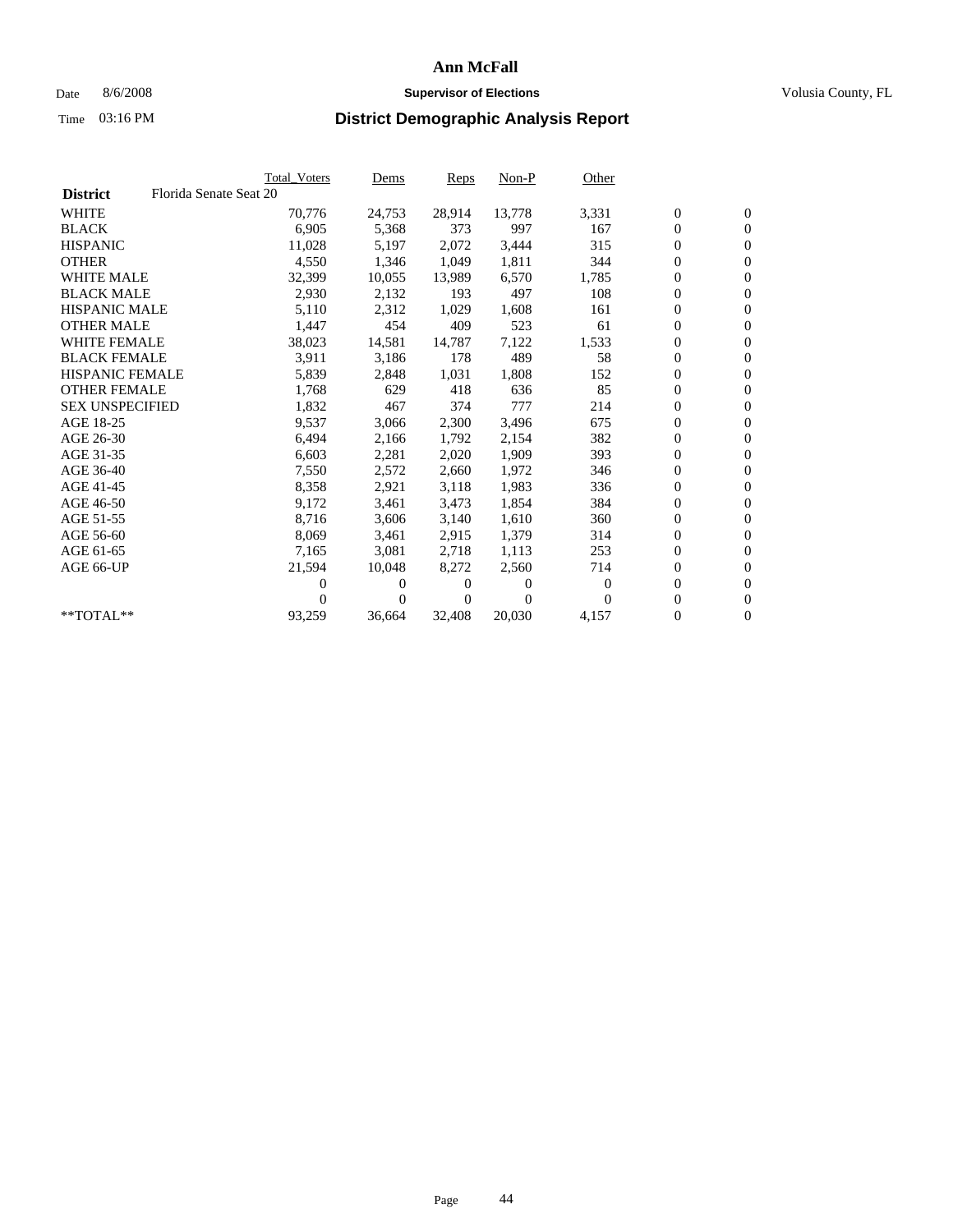## Date 8/6/2008 **Supervisor of Elections Supervisor of Elections** Volusia County, FL

|                                       | <b>Total_Voters</b> | Dems           | <b>Reps</b> | $Non-P$      | Other        |                  |                  |  |
|---------------------------------------|---------------------|----------------|-------------|--------------|--------------|------------------|------------------|--|
| Daytona Bch Zone 1<br><b>District</b> |                     |                |             |              |              |                  |                  |  |
| <b>WHITE</b>                          | 4,662               | 1,896          | 1,577       | 990          | 199          | $\boldsymbol{0}$ | $\boldsymbol{0}$ |  |
| <b>BLACK</b>                          | 757                 | 600            | 25          | 117          | 15           | $\boldsymbol{0}$ | $\mathbf{0}$     |  |
| <b>HISPANIC</b>                       | 113                 | 49             | 25          | 36           | 3            | $\overline{0}$   | $\mathbf{0}$     |  |
| <b>OTHER</b>                          | 354                 | 126            | 77          | 118          | 33           | $\boldsymbol{0}$ | $\Omega$         |  |
| <b>WHITE MALE</b>                     | 2,178               | 772            | 804         | 491          | 111          | $\overline{0}$   | $\mathbf{0}$     |  |
| <b>BLACK MALE</b>                     | 329                 | 252            | 15          | 52           | 10           | $\boldsymbol{0}$ | $\mathbf{0}$     |  |
| <b>HISPANIC MALE</b>                  | 59                  | 21             | 17          | 21           | $\mathbf{0}$ | $\boldsymbol{0}$ | $\mathbf{0}$     |  |
| <b>OTHER MALE</b>                     | 131                 | 44             | 33          | 48           | 6            | $\boldsymbol{0}$ | $\mathbf{0}$     |  |
| <b>WHITE FEMALE</b>                   | 2,453               | 1,112          | 767         | 488          | 86           | $\overline{0}$   | $\mathbf{0}$     |  |
| <b>BLACK FEMALE</b>                   | 421                 | 343            | 10          | 63           | 5            | $\boldsymbol{0}$ | $\mathbf{0}$     |  |
| <b>HISPANIC FEMALE</b>                | 54                  | 28             | 8           | 15           | 3            | $\boldsymbol{0}$ | $\mathbf{0}$     |  |
| <b>OTHER FEMALE</b>                   | 138                 | 60             | 32          | 38           | 8            | $\mathbf{0}$     | $\mathbf{0}$     |  |
| <b>SEX UNSPECIFIED</b>                | 123                 | 39             | 18          | 45           | 21           | $\boldsymbol{0}$ | $\mathbf{0}$     |  |
| AGE 18-25                             | 603                 | 254            | 102         | 209          | 38           | $\overline{0}$   | $\mathbf{0}$     |  |
| AGE 26-30                             | 425                 | 169            | 91          | 139          | 26           | $\overline{0}$   | $\mathbf{0}$     |  |
| AGE 31-35                             | 313                 | 120            | 88          | 93           | 12           | $\boldsymbol{0}$ | $\mathbf{0}$     |  |
| AGE 36-40                             | 356                 | 128            | 111         | 89           | 28           | $\boldsymbol{0}$ | $\mathbf{0}$     |  |
| AGE 41-45                             | 416                 | 163            | 143         | 97           | 13           | $\overline{0}$   | $\mathbf{0}$     |  |
| AGE 46-50                             | 468                 | 211            | 143         | 98           | 16           | $\boldsymbol{0}$ | $\mathbf{0}$     |  |
| AGE 51-55                             | 536                 | 256            | 153         | 100          | 27           | $\boldsymbol{0}$ | $\mathbf{0}$     |  |
| AGE 56-60                             | 553                 | 247            | 159         | 128          | 19           | $\boldsymbol{0}$ | $\Omega$         |  |
| AGE 61-65                             | 467                 | 217            | 142         | 92           | 16           | $\overline{0}$   | $\mathbf{0}$     |  |
| AGE 66-UP                             | 1,749               | 906            | 572         | 216          | 55           | $\boldsymbol{0}$ | $\mathbf{0}$     |  |
|                                       | $\overline{0}$      | $\overline{0}$ | 0           | $\mathbf{0}$ | $\theta$     | $\overline{0}$   | $\mathbf{0}$     |  |
|                                       | $\Omega$            | $\overline{0}$ | $\Omega$    | $\Omega$     | $\Omega$     | $\boldsymbol{0}$ | $\mathbf{0}$     |  |
| **TOTAL**                             | 5,886               | 2,671          | 1,704       | 1,261        | 250          | 0                | $\mathbf{0}$     |  |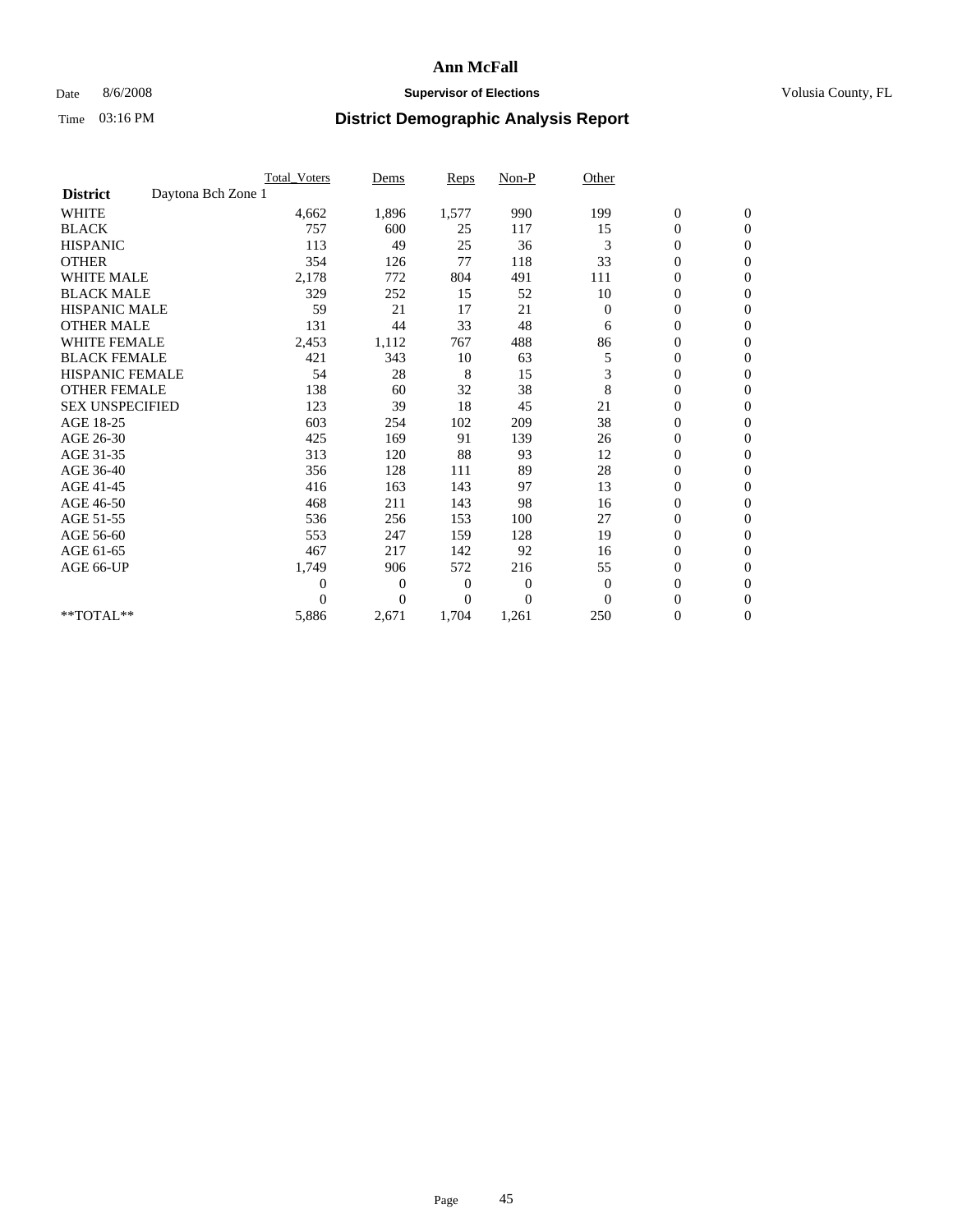## Date 8/6/2008 **Supervisor of Elections Supervisor of Elections** Volusia County, FL

|                        | <b>Total Voters</b> | Dems           | <b>Reps</b> | $Non-P$      | Other        |                  |                  |  |
|------------------------|---------------------|----------------|-------------|--------------|--------------|------------------|------------------|--|
| <b>District</b>        | Daytona Bch Zone 2  |                |             |              |              |                  |                  |  |
| <b>WHITE</b>           | 3,969               | 1,699          | 1,329       | 786          | 155          | $\boldsymbol{0}$ | $\boldsymbol{0}$ |  |
| <b>BLACK</b>           | 1,196               | 976            | 53          | 149          | 18           | $\boldsymbol{0}$ | $\mathbf{0}$     |  |
| <b>HISPANIC</b>        | 110                 | 45             | 26          | 34           | 5            | $\overline{0}$   | $\mathbf{0}$     |  |
| <b>OTHER</b>           | 337                 | 130            | 47          | 137          | 23           | $\boldsymbol{0}$ | $\Omega$         |  |
| <b>WHITE MALE</b>      | 1,901               | 744            | 677         | 391          | 89           | $\overline{0}$   | $\mathbf{0}$     |  |
| <b>BLACK MALE</b>      | 467                 | 350            | 31          | 77           | 9            | $\overline{0}$   | $\mathbf{0}$     |  |
| <b>HISPANIC MALE</b>   | 52                  | 24             | 11          | 16           |              | 0                | $\mathbf{0}$     |  |
| <b>OTHER MALE</b>      | 106                 | 39             | 18          | 43           | 6            | $\boldsymbol{0}$ | $\mathbf{0}$     |  |
| <b>WHITE FEMALE</b>    | 2,043               | 945            | 641         | 392          | 65           | $\overline{0}$   | $\mathbf{0}$     |  |
| <b>BLACK FEMALE</b>    | 721                 | 621            | 22          | 70           | 8            | $\boldsymbol{0}$ | $\mathbf{0}$     |  |
| <b>HISPANIC FEMALE</b> | 58                  | 21             | 15          | 18           | 4            | $\boldsymbol{0}$ | $\mathbf{0}$     |  |
| <b>OTHER FEMALE</b>    | 135                 | 65             | 24          | 43           | 3            | $\mathbf{0}$     | $\mathbf{0}$     |  |
| <b>SEX UNSPECIFIED</b> | 129                 | 41             | 16          | 56           | 16           | $\boldsymbol{0}$ | $\mathbf{0}$     |  |
| AGE 18-25              | 543                 | 247            | 103         | 161          | 32           | $\mathbf{0}$     | $\mathbf{0}$     |  |
| AGE 26-30              | 352                 | 167            | 49          | 121          | 15           | $\overline{0}$   | $\mathbf{0}$     |  |
| AGE 31-35              | 309                 | 137            | 62          | 100          | 10           | $\boldsymbol{0}$ | $\mathbf{0}$     |  |
| AGE 36-40              | 318                 | 139            | 79          | 89           | 11           | $\boldsymbol{0}$ | $\mathbf{0}$     |  |
| AGE 41-45              | 428                 | 198            | 113         | 97           | 20           | $\overline{0}$   | $\mathbf{0}$     |  |
| AGE 46-50              | 523                 | 257            | 149         | 99           | 18           | $\boldsymbol{0}$ | $\mathbf{0}$     |  |
| AGE 51-55              | 531                 | 270            | 142         | 100          | 19           | $\boldsymbol{0}$ | $\mathbf{0}$     |  |
| AGE 56-60              | 520                 | 278            | 135         | 89           | 18           | $\overline{0}$   | $\Omega$         |  |
| AGE 61-65              | 474                 | 225            | 156         | 75           | 18           | $\overline{0}$   | $\mathbf{0}$     |  |
| AGE 66-UP              | 1,614               | 932            | 467         | 175          | 40           | $\boldsymbol{0}$ | $\mathbf{0}$     |  |
|                        | $\overline{0}$      | $\overline{0}$ | 0           | $\mathbf{0}$ | $\mathbf{0}$ | $\overline{0}$   | $\mathbf{0}$     |  |
|                        | $\theta$            | $\theta$       | $\Omega$    | $\theta$     | $\Omega$     | $\boldsymbol{0}$ | $\mathbf{0}$     |  |
| **TOTAL**              | 5,612               | 2,850          | 1,455       | 1,106        | 201          | 0                | $\mathbf{0}$     |  |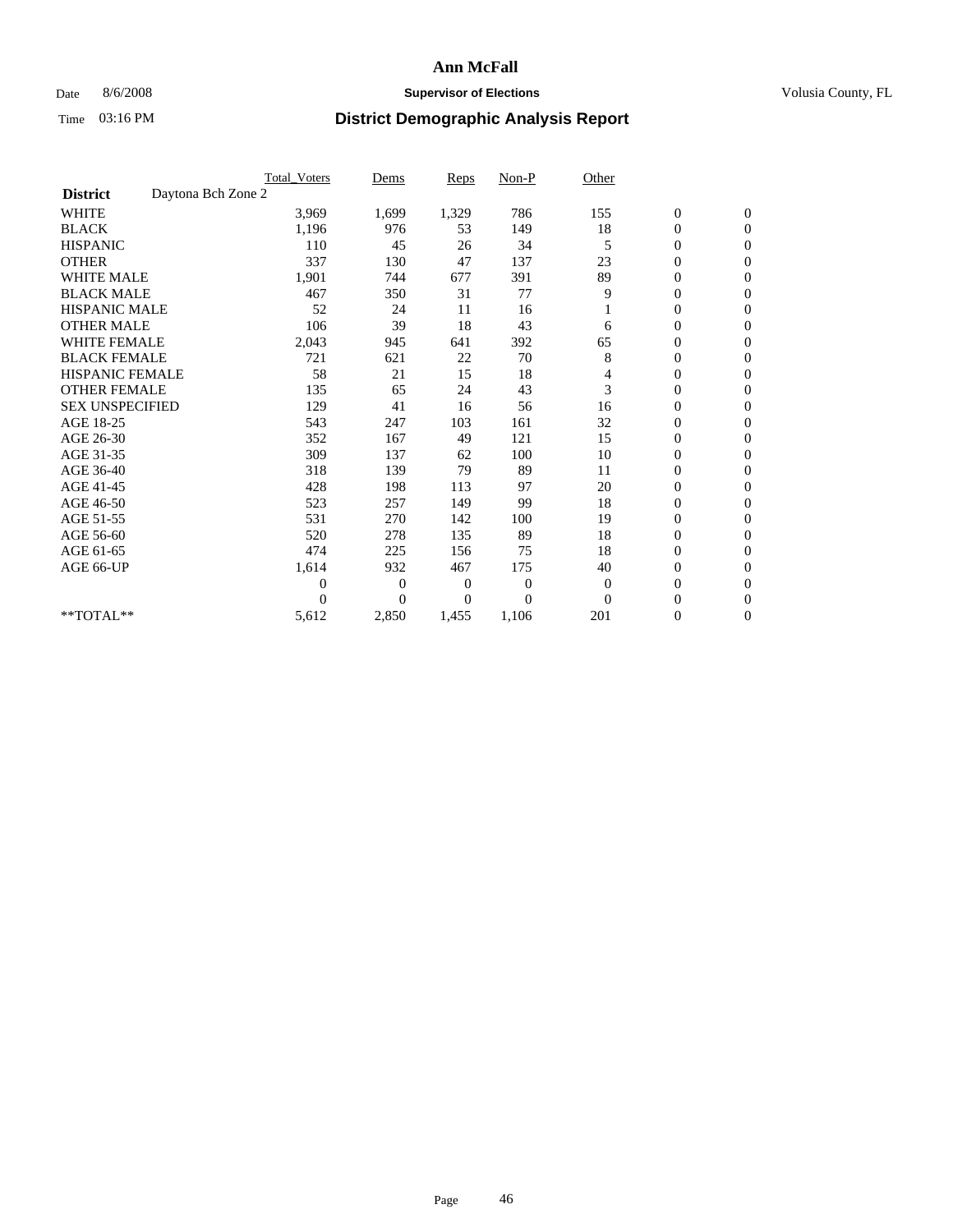## Date 8/6/2008 **Supervisor of Elections Supervisor of Elections** Volusia County, FL

|                        | <b>Total Voters</b> | Dems           | <b>Reps</b>    | $Non-P$        | Other          |                  |                |  |
|------------------------|---------------------|----------------|----------------|----------------|----------------|------------------|----------------|--|
| <b>District</b>        | Daytona Bch Zone 3  |                |                |                |                |                  |                |  |
| <b>WHITE</b>           | 3,577               | 1,546          | 1,020          | 831            | 180            | $\boldsymbol{0}$ | $\mathbf{0}$   |  |
| <b>BLACK</b>           | 1,384               | 1,078          | 47             | 243            | 16             | $\boldsymbol{0}$ | $\mathbf{0}$   |  |
| <b>HISPANIC</b>        | 99                  | 44             | 12             | 40             | 3              | $\overline{0}$   | $\mathbf{0}$   |  |
| <b>OTHER</b>           | 412                 | 168            | 53             | 168            | 23             | $\overline{0}$   | $\mathbf{0}$   |  |
| <b>WHITE MALE</b>      | 1,821               | 703            | 568            | 430            | 120            | $\boldsymbol{0}$ | $\mathbf{0}$   |  |
| <b>BLACK MALE</b>      | 387                 | 293            | 20             | 67             |                | $\boldsymbol{0}$ | $\mathbf{0}$   |  |
| <b>HISPANIC MALE</b>   | 52                  | 28             | $\overline{c}$ | 20             | 2              | $\boldsymbol{0}$ | $\Omega$       |  |
| <b>OTHER MALE</b>      | 95                  | 41             | 21             | 31             | $\overline{2}$ | 0                | $\mathbf{0}$   |  |
| <b>WHITE FEMALE</b>    | 1,729               | 833            | 447            | 390            | 59             | $\overline{0}$   | $\mathbf{0}$   |  |
| <b>BLACK FEMALE</b>    | 981                 | 775            | 27             | 170            | 9              | $\boldsymbol{0}$ | $\mathbf{0}$   |  |
| <b>HISPANIC FEMALE</b> | 46                  | 15             | 10             | 20             |                | $\boldsymbol{0}$ | $\mathbf{0}$   |  |
| <b>OTHER FEMALE</b>    | 142                 | 63             | 12             | 59             | 8              | $\overline{0}$   | $\Omega$       |  |
| <b>SEX UNSPECIFIED</b> | 219                 | 85             | 25             | 95             | 14             | $\overline{0}$   | $\mathbf{0}$   |  |
| AGE 18-25              | 1,292               | 804            | 100            | 355            | 33             | $\overline{0}$   | $\mathbf{0}$   |  |
| AGE 26-30              | 374                 | 149            | 62             | 140            | 23             | $\overline{0}$   | $\mathbf{0}$   |  |
| AGE 31-35              | 256                 | 110            | 48             | 81             | 17             | $\boldsymbol{0}$ | $\mathbf{0}$   |  |
| AGE 36-40              | 290                 | 119            | 70             | 84             | 17             | $\boldsymbol{0}$ | $\mathbf{0}$   |  |
| AGE 41-45              | 303                 | 138            | 79             | 73             | 13             | $\overline{0}$   | $\mathbf{0}$   |  |
| AGE 46-50              | 465                 | 217            | 109            | 112            | 27             | $\mathbf{0}$     | $\mathbf{0}$   |  |
| AGE 51-55              | 463                 | 245            | 111            | 92             | 15             | $\boldsymbol{0}$ | $\mathbf{0}$   |  |
| AGE 56-60              | 492                 | 246            | 128            | 101            | 17             | $\boldsymbol{0}$ | $\Omega$       |  |
| AGE 61-65              | 394                 | 173            | 112            | 88             | 21             | $\boldsymbol{0}$ | $\overline{0}$ |  |
| AGE 66-UP              | 1,143               | 635            | 313            | 156            | 39             | $\overline{0}$   | $\mathbf{0}$   |  |
|                        | $\theta$            | 0              | $\mathbf{0}$   | 0              | $\mathbf{0}$   | $\overline{0}$   | $\Omega$       |  |
|                        | $\theta$            | $\overline{0}$ | $\mathbf{0}$   | $\overline{0}$ | $\Omega$       | $\overline{0}$   | $\overline{0}$ |  |
| **TOTAL**              | 5,472               | 2,836          | 1,132          | 1,282          | 222            | 0                | $\mathbf{0}$   |  |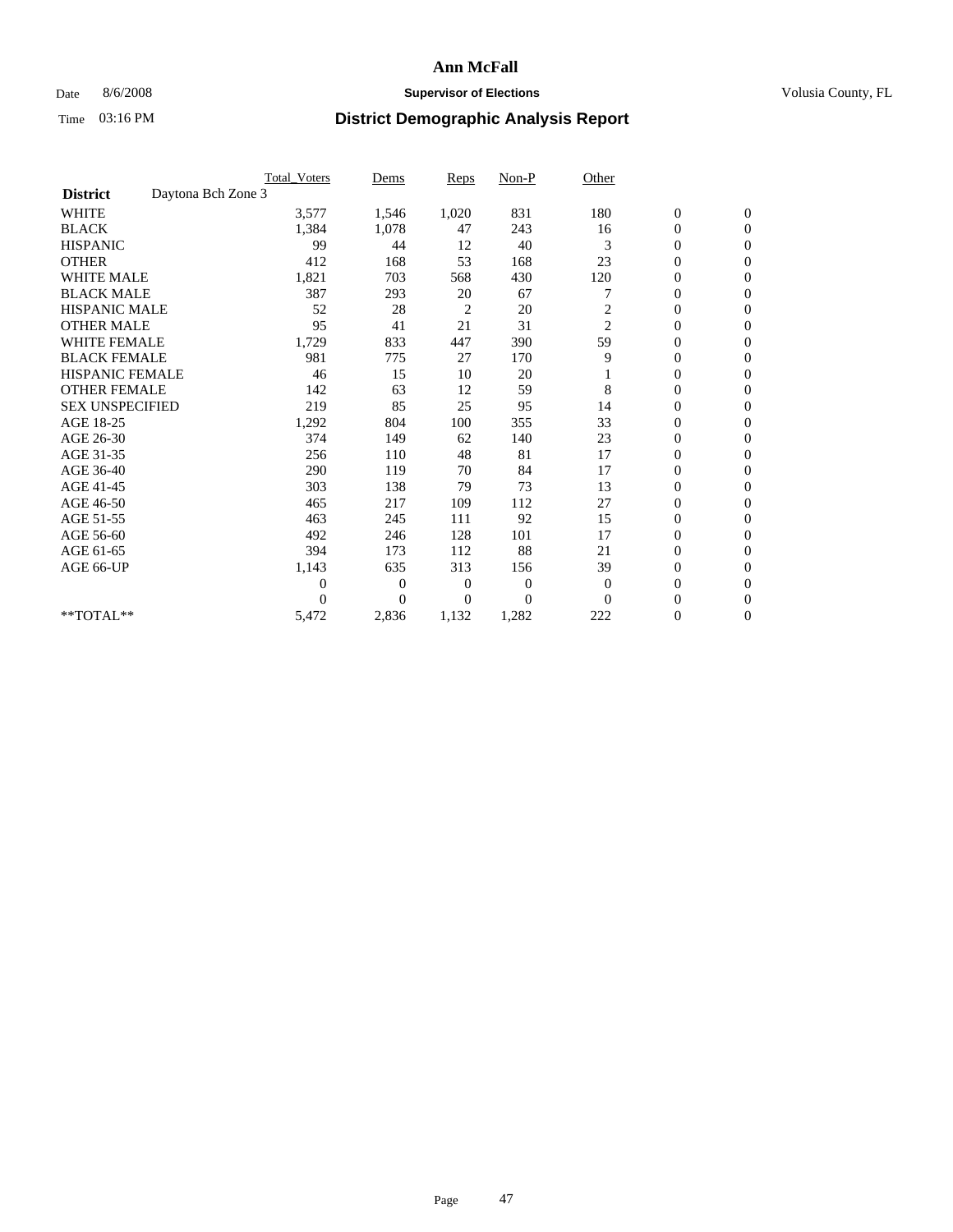## Date 8/6/2008 **Supervisor of Elections Supervisor of Elections** Volusia County, FL

|                        |                    | <b>Total Voters</b> | Dems           | <b>Reps</b>    | $Non-P$        | Other          |                  |                  |  |
|------------------------|--------------------|---------------------|----------------|----------------|----------------|----------------|------------------|------------------|--|
| <b>District</b>        | Daytona Bch Zone 4 |                     |                |                |                |                |                  |                  |  |
| <b>WHITE</b>           |                    | 5,720               | 1,807          | 2,593          | 1,113          | 207            | $\boldsymbol{0}$ | $\boldsymbol{0}$ |  |
| <b>BLACK</b>           |                    | 527                 | 408            | 17             | 88             | 14             | $\boldsymbol{0}$ | $\mathbf{0}$     |  |
| <b>HISPANIC</b>        |                    | 177                 | 67             | 44             | 63             | 3              | $\overline{0}$   | $\Omega$         |  |
| <b>OTHER</b>           |                    | 501                 | 125            | 145            | 206            | 25             | 0                | $\mathbf{0}$     |  |
| <b>WHITE MALE</b>      |                    | 2,742               | 753            | 1,284          | 577            | 128            | $\boldsymbol{0}$ | $\mathbf{0}$     |  |
| <b>BLACK MALE</b>      |                    | 225                 | 163            | 12             | 44             | 6              | $\overline{0}$   | $\mathbf{0}$     |  |
| <b>HISPANIC MALE</b>   |                    | 84                  | 32             | 20             | 30             | $\overline{c}$ | 0                | $\Omega$         |  |
| <b>OTHER MALE</b>      |                    | 142                 | 28             | 48             | 58             | 8              | $\overline{0}$   | $\mathbf{0}$     |  |
| <b>WHITE FEMALE</b>    |                    | 2,949               | 1,046          | 1,297          | 529            | 77             | $\mathbf{0}$     | $\mathbf{0}$     |  |
| <b>BLACK FEMALE</b>    |                    | 299                 | 244            | 5              | 42             | 8              | $\overline{0}$   | $\mathbf{0}$     |  |
| <b>HISPANIC FEMALE</b> |                    | 91                  | 34             | 23             | 33             |                | $\boldsymbol{0}$ | $\mathbf{0}$     |  |
| <b>OTHER FEMALE</b>    |                    | 146                 | 53             | 38             | 50             | 5              | $\mathbf{0}$     | $\mathbf{0}$     |  |
| <b>SEX UNSPECIFIED</b> |                    | 247                 | 54             | 72             | 107            | 14             | $\boldsymbol{0}$ | $\Omega$         |  |
| AGE 18-25              |                    | 1,086               | 324            | 342            | 373            | 47             | $\overline{0}$   | $\mathbf{0}$     |  |
| AGE 26-30              |                    | 525                 | 164            | 157            | 182            | 22             | $\overline{0}$   | $\Omega$         |  |
| AGE 31-35              |                    | 360                 | 107            | 142            | 94             | 17             | $\boldsymbol{0}$ | $\mathbf{0}$     |  |
| AGE 36-40              |                    | 352                 | 109            | 144            | 89             | 10             | $\boldsymbol{0}$ | $\mathbf{0}$     |  |
| AGE 41-45              |                    | 336                 | 114            | 143            | 71             | 8              | $\boldsymbol{0}$ | $\Omega$         |  |
| AGE 46-50              |                    | 436                 | 149            | 195            | 82             | 10             | $\boldsymbol{0}$ | $\Omega$         |  |
| AGE 51-55              |                    | 452                 | 179            | 185            | 77             | 11             | $\overline{0}$   | $\mathbf{0}$     |  |
| AGE 56-60              |                    | 581                 | 225            | 209            | 118            | 29             | $\overline{0}$   | $\mathbf{0}$     |  |
| AGE 61-65              |                    | 609                 | 219            | 264            | 99             | 27             | 0                | $\Omega$         |  |
| AGE 66-UP              |                    | 2,188               | 817            | 1,018          | 285            | 68             | $\boldsymbol{0}$ | $\mathbf{0}$     |  |
|                        |                    | $\overline{0}$      | $\overline{0}$ | 0              | $\overline{0}$ | $\overline{0}$ | $\mathbf{0}$     | $\mathbf{0}$     |  |
|                        |                    | $\Omega$            | $\overline{0}$ | $\overline{0}$ | $\Omega$       | $\mathbf{0}$   | 0                | $\mathbf{0}$     |  |
| **TOTAL**              |                    | 6,925               | 2,407          | 2,799          | 1,470          | 249            | 0                | $\boldsymbol{0}$ |  |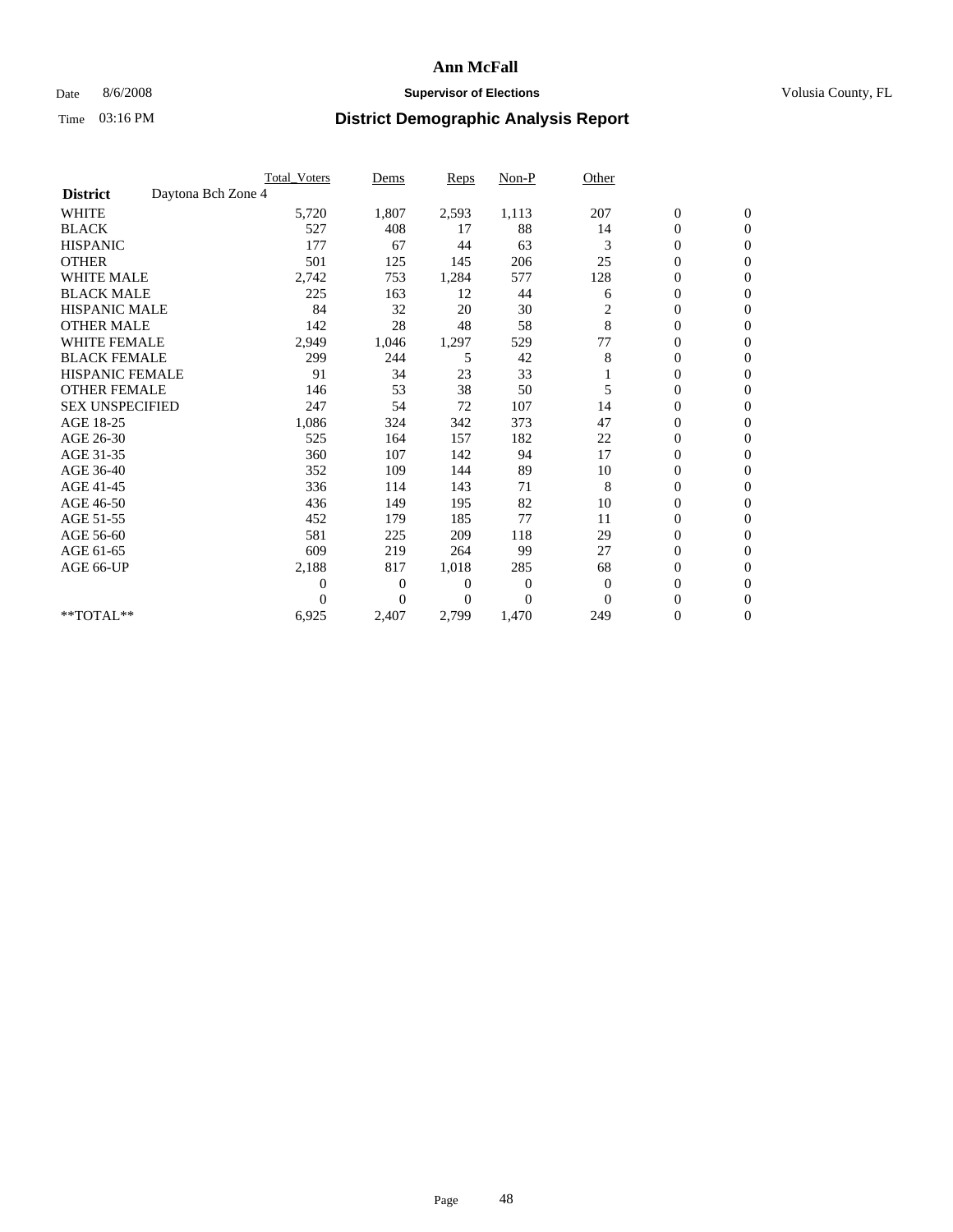## Date 8/6/2008 **Supervisor of Elections Supervisor of Elections** Volusia County, FL

|                        |                    | <b>Total Voters</b> | Dems           | <b>Reps</b>  | $Non-P$      | Other          |                  |                  |  |
|------------------------|--------------------|---------------------|----------------|--------------|--------------|----------------|------------------|------------------|--|
| <b>District</b>        | Daytona Bch Zone 5 |                     |                |              |              |                |                  |                  |  |
| <b>WHITE</b>           |                    | 2,010               | 866            | 598          | 460          | 86             | $\boldsymbol{0}$ | $\boldsymbol{0}$ |  |
| <b>BLACK</b>           |                    | 3,367               | 2,823          | 105          | 393          | 46             | $\boldsymbol{0}$ | $\mathbf{0}$     |  |
| <b>HISPANIC</b>        |                    | 145                 | 69             | 28           | 44           | $\overline{4}$ | $\overline{0}$   | $\mathbf{0}$     |  |
| <b>OTHER</b>           |                    | 444                 | 213            | 50           | 149          | 32             | $\boldsymbol{0}$ | $\Omega$         |  |
| <b>WHITE MALE</b>      |                    | 944                 | 340            | 330          | 221          | 53             | $\overline{0}$   | $\mathbf{0}$     |  |
| <b>BLACK MALE</b>      |                    | 1,269               | 1,015          | 52           | 172          | 30             | $\boldsymbol{0}$ | $\mathbf{0}$     |  |
| <b>HISPANIC MALE</b>   |                    | 72                  | 32             | 16           | 22           | $\overline{c}$ | $\boldsymbol{0}$ | $\overline{0}$   |  |
| <b>OTHER MALE</b>      |                    | 113                 | 55             | 14           | 36           | 8              | $\boldsymbol{0}$ | $\mathbf{0}$     |  |
| <b>WHITE FEMALE</b>    |                    | 1,057               | 523            | 267          | 236          | 31             | $\overline{0}$   | $\mathbf{0}$     |  |
| <b>BLACK FEMALE</b>    |                    | 2,074               | 1,786          | 53           | 219          | 16             | $\boldsymbol{0}$ | $\mathbf{0}$     |  |
| <b>HISPANIC FEMALE</b> |                    | 72                  | 36             | 12           | 22           | $\overline{c}$ | 0                | $\mathbf{0}$     |  |
| <b>OTHER FEMALE</b>    |                    | 167                 | 88             | 24           | 50           | 5              | $\mathbf{0}$     | $\mathbf{0}$     |  |
| <b>SEX UNSPECIFIED</b> |                    | 198                 | 96             | 13           | 68           | 21             | $\overline{0}$   | $\mathbf{0}$     |  |
| AGE 18-25              |                    | 1,069               | 616            | 112          | 292          | 49             | $\mathbf{0}$     | $\mathbf{0}$     |  |
| AGE 26-30              |                    | 585                 | 336            | 68           | 164          | 17             | $\overline{0}$   | $\mathbf{0}$     |  |
| AGE 31-35              |                    | 468                 | 289            | 64           | 102          | 13             | $\boldsymbol{0}$ | $\mathbf{0}$     |  |
| AGE 36-40              |                    | 451                 | 304            | 54           | 85           | 8              | 0                | $\mathbf{0}$     |  |
| AGE 41-45              |                    | 517                 | 358            | 66           | 81           | 12             | $\overline{0}$   | $\mathbf{0}$     |  |
| AGE 46-50              |                    | 535                 | 365            | 73           | 81           | 16             | $\boldsymbol{0}$ | $\mathbf{0}$     |  |
| AGE 51-55              |                    | 520                 | 380            | 61           | 67           | 12             | $\boldsymbol{0}$ | $\mathbf{0}$     |  |
| AGE 56-60              |                    | 448                 | 328            | 58           | 49           | 13             | $\overline{0}$   | $\Omega$         |  |
| AGE 61-65              |                    | 360                 | 261            | 51           | 39           | 9              | $\overline{0}$   | $\mathbf{0}$     |  |
| AGE 66-UP              |                    | 1,013               | 734            | 174          | 86           | 19             | $\boldsymbol{0}$ | $\mathbf{0}$     |  |
|                        |                    | $\overline{0}$      | $\overline{0}$ | 0            | $\mathbf{0}$ | $\mathbf{0}$   | $\overline{0}$   | $\mathbf{0}$     |  |
|                        |                    | $\theta$            | $\overline{0}$ | $\mathbf{0}$ | $\theta$     | $\Omega$       | $\boldsymbol{0}$ | $\mathbf{0}$     |  |
| **TOTAL**              |                    | 5,966               | 3,971          | 781          | 1,046        | 168            | 0                | $\mathbf{0}$     |  |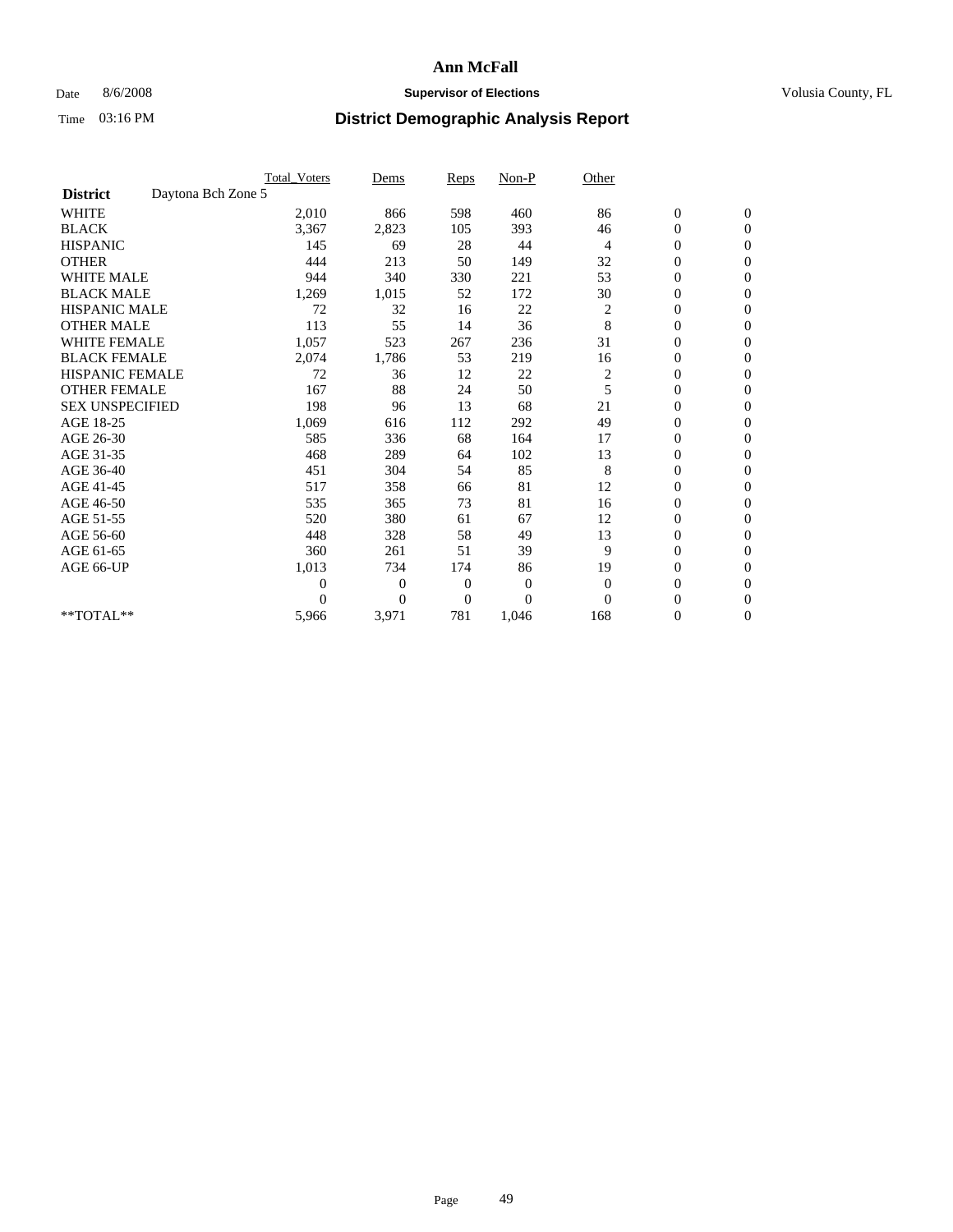## Date 8/6/2008 **Supervisor of Elections Supervisor of Elections** Volusia County, FL

|                        |                    | <b>Total_Voters</b> | Dems           | <b>Reps</b>    | $Non-P$      | Other    |                  |                |  |
|------------------------|--------------------|---------------------|----------------|----------------|--------------|----------|------------------|----------------|--|
| <b>District</b>        | Daytona Bch Zone 6 |                     |                |                |              |          |                  |                |  |
| <b>WHITE</b>           |                    | 1,348               | 586            | 368            | 331          | 63       | $\boldsymbol{0}$ | $\mathbf{0}$   |  |
| <b>BLACK</b>           |                    | 3,962               | 3,289          | 116            | 502          | 55       | $\boldsymbol{0}$ | $\mathbf{0}$   |  |
| <b>HISPANIC</b>        |                    | 124                 | 56             | 12             | 51           | 5        | $\mathbf{0}$     | $\mathbf{0}$   |  |
| <b>OTHER</b>           |                    | 418                 | 195            | 28             | 174          | 21       | $\overline{0}$   | $\Omega$       |  |
| <b>WHITE MALE</b>      |                    | 651                 | 235            | 200            | 174          | 42       | 0                | $\mathbf{0}$   |  |
| <b>BLACK MALE</b>      |                    | 1,762               | 1,407          | 67             | 262          | 26       | $\boldsymbol{0}$ | $\mathbf{0}$   |  |
| <b>HISPANIC MALE</b>   |                    | 65                  | 24             | 7              | 31           | 3        | $\boldsymbol{0}$ | $\Omega$       |  |
| <b>OTHER MALE</b>      |                    | 131                 | 69             | 10             | 45           |          | 0                | $\mathbf{0}$   |  |
| <b>WHITE FEMALE</b>    |                    | 693                 | 348            | 168            | 156          | 21       | $\overline{0}$   | $\Omega$       |  |
| <b>BLACK FEMALE</b>    |                    | 2,157               | 1,850          | 47             | 232          | 28       | $\boldsymbol{0}$ | $\mathbf{0}$   |  |
| <b>HISPANIC FEMALE</b> |                    | 57                  | 32             | 5              | 19           |          | $\boldsymbol{0}$ | $\mathbf{0}$   |  |
| <b>OTHER FEMALE</b>    |                    | 129                 | 71             | 11             | 46           |          | $\overline{0}$   | $\Omega$       |  |
| <b>SEX UNSPECIFIED</b> |                    | 207                 | 90             | 9              | 93           | 15       | $\overline{0}$   | $\overline{0}$ |  |
| AGE 18-25              |                    | 1,261               | 788            | 73             | 343          | 57       | 0                | $\mathbf{0}$   |  |
| AGE 26-30              |                    | 539                 | 321            | 46             | 162          | 10       | $\overline{0}$   | $\mathbf{0}$   |  |
| AGE 31-35              |                    | 405                 | 263            | 35             | 95           | 12       | $\boldsymbol{0}$ | $\overline{0}$ |  |
| AGE 36-40              |                    | 421                 | 274            | 48             | 85           | 14       | 0                | $\mathbf{0}$   |  |
| AGE 41-45              |                    | 455                 | 315            | 38             | 91           | 11       | $\overline{0}$   | $\mathbf{0}$   |  |
| AGE 46-50              |                    | 506                 | 349            | 63             | 76           | 18       | $\overline{0}$   | $\overline{0}$ |  |
| AGE 51-55              |                    | 503                 | 368            | 49             | 80           | 6        | $\boldsymbol{0}$ | $\mathbf{0}$   |  |
| AGE 56-60              |                    | 407                 | 303            | 49             | 51           | 4        | $\overline{0}$   | $\Omega$       |  |
| AGE 61-65              |                    | 353                 | 288            | 32             | 28           | 5        | $\boldsymbol{0}$ | $\overline{0}$ |  |
| AGE 66-UP              |                    | 1,002               | 857            | 91             | 47           |          | 0                | $\mathbf{0}$   |  |
|                        |                    | $\theta$            | $\overline{0}$ | $\overline{0}$ | $\mathbf{0}$ | $\Omega$ | 0                | $\Omega$       |  |
|                        |                    | $\theta$            | $\overline{0}$ | $\overline{0}$ | $\theta$     | $\Omega$ | $\overline{0}$   | $\overline{0}$ |  |
| **TOTAL**              |                    | 5,852               | 4,126          | 524            | 1,058        | 144      | 0                | $\overline{0}$ |  |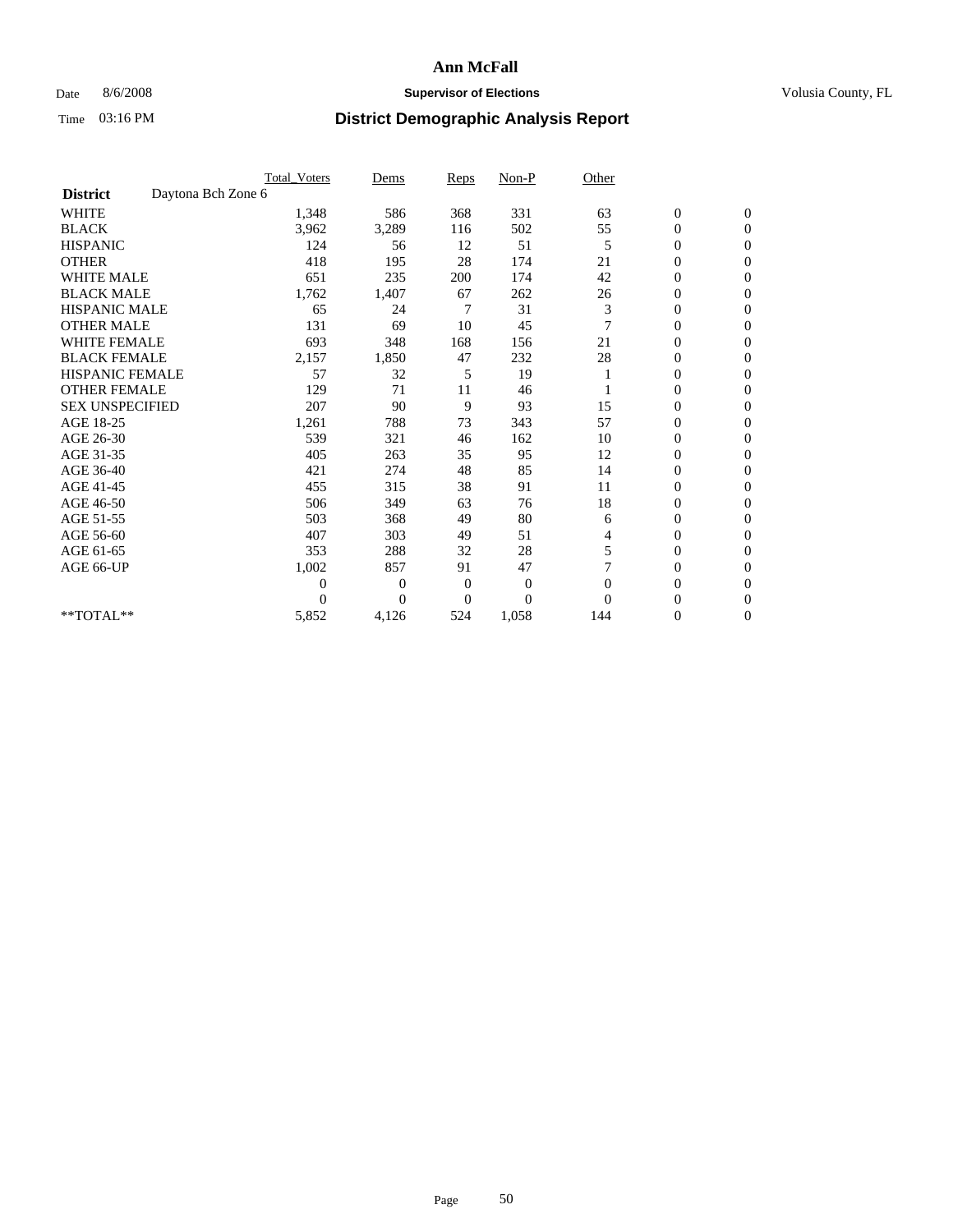## Date 8/6/2008 **Supervisor of Elections Supervisor of Elections** Volusia County, FL

|                        |                    | Total Voters   | Dems           | <b>Reps</b> | Non-P        | Other    |                  |                  |  |
|------------------------|--------------------|----------------|----------------|-------------|--------------|----------|------------------|------------------|--|
| <b>District</b>        | Deltona District 1 |                |                |             |              |          |                  |                  |  |
| <b>WHITE</b>           |                    | 5,066          | 1,795          | 1,861       | 1,177        | 233      | $\boldsymbol{0}$ | $\boldsymbol{0}$ |  |
| <b>BLACK</b>           |                    | 815            | 602            | 51          | 136          | 26       | $\boldsymbol{0}$ | $\mathbf{0}$     |  |
| <b>HISPANIC</b>        |                    | 1,815          | 843            | 303         | 620          | 49       | $\overline{0}$   | $\mathbf{0}$     |  |
| <b>OTHER</b>           |                    | 484            | 122            | 82          | 244          | 36       | $\boldsymbol{0}$ | $\mathbf{0}$     |  |
| <b>WHITE MALE</b>      |                    | 2,391          | 776            | 931         | 553          | 131      | $\boldsymbol{0}$ | $\mathbf{0}$     |  |
| <b>BLACK MALE</b>      |                    | 376            | 259            | 31          | 71           | 15       | $\boldsymbol{0}$ | $\mathbf{0}$     |  |
| <b>HISPANIC MALE</b>   |                    | 828            | 374            | 153         | 280          | 21       | $\boldsymbol{0}$ | $\mathbf{0}$     |  |
| <b>OTHER MALE</b>      |                    | 135            | 36             | 31          | 63           | 5        | $\boldsymbol{0}$ | $\mathbf{0}$     |  |
| <b>WHITE FEMALE</b>    |                    | 2,651          | 1,010          | 924         | 615          | 102      | $\overline{0}$   | $\mathbf{0}$     |  |
| <b>BLACK FEMALE</b>    |                    | 434            | 341            | 20          | 62           | 11       | $\boldsymbol{0}$ | $\mathbf{0}$     |  |
| <b>HISPANIC FEMALE</b> |                    | 971            | 464            | 146         | 333          | 28       | $\boldsymbol{0}$ | $\mathbf{0}$     |  |
| <b>OTHER FEMALE</b>    |                    | 182            | 55             | 39          | 80           | 8        | $\mathbf{0}$     | $\mathbf{0}$     |  |
| <b>SEX UNSPECIFIED</b> |                    | 212            | 47             | 22          | 120          | 23       | $\boldsymbol{0}$ | $\mathbf{0}$     |  |
| AGE 18-25              |                    | 1,161          | 389            | 240         | 459          | 73       | $\boldsymbol{0}$ | $\mathbf{0}$     |  |
| AGE 26-30              |                    | 758            | 256            | 175         | 286          | 41       | $\overline{0}$   | $\mathbf{0}$     |  |
| AGE 31-35              |                    | 785            | 285            | 196         | 261          | 43       | $\boldsymbol{0}$ | $\mathbf{0}$     |  |
| AGE 36-40              |                    | 807            | 295            | 255         | 217          | 40       | $\boldsymbol{0}$ | $\mathbf{0}$     |  |
| AGE 41-45              |                    | 913            | 354            | 288         | 240          | 31       | $\overline{0}$   | $\mathbf{0}$     |  |
| AGE 46-50              |                    | 952            | 391            | 329         | 205          | 27       | $\boldsymbol{0}$ | $\mathbf{0}$     |  |
| AGE 51-55              |                    | 761            | 327            | 240         | 167          | 27       | $\boldsymbol{0}$ | $\mathbf{0}$     |  |
| AGE 56-60              |                    | 593            | 281            | 165         | 117          | 30       | $\boldsymbol{0}$ | $\mathbf{0}$     |  |
| AGE 61-65              |                    | 419            | 202            | 118         | 90           | 9        | $\mathbf{0}$     | $\mathbf{0}$     |  |
| AGE 66-UP              |                    | 1,030          | 581            | 291         | 135          | 23       | $\boldsymbol{0}$ | $\mathbf{0}$     |  |
|                        |                    | $\overline{0}$ | $\overline{0}$ | 0           | $\mathbf{0}$ | $\theta$ | $\overline{0}$   | $\mathbf{0}$     |  |
|                        |                    | $\Omega$       | $\overline{0}$ | $\Omega$    | $\theta$     | $\Omega$ | $\boldsymbol{0}$ | $\boldsymbol{0}$ |  |
| **TOTAL**              |                    | 8,180          | 3,362          | 2,297       | 2,177        | 344      | 0                | $\mathbf{0}$     |  |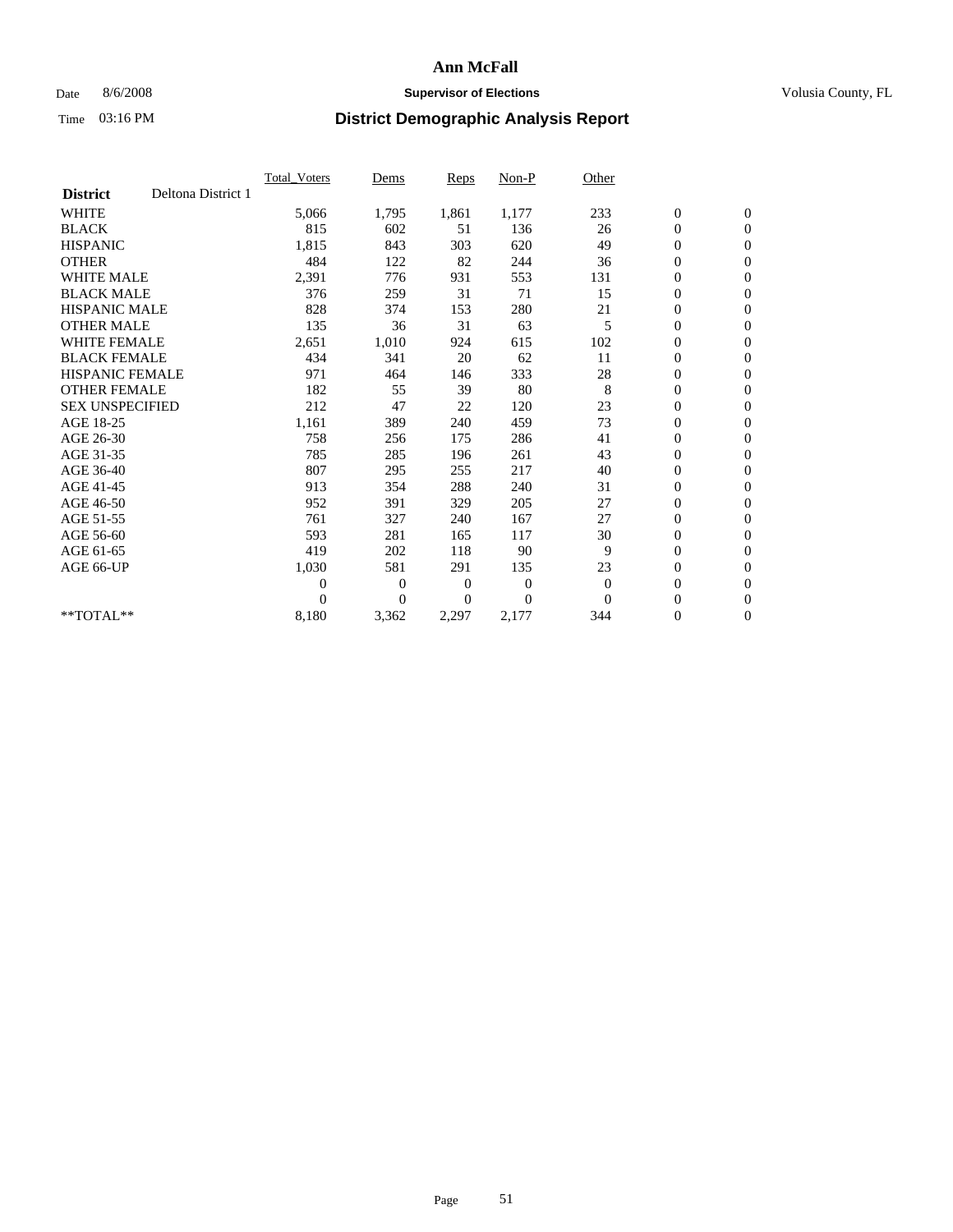## Date 8/6/2008 **Supervisor of Elections Supervisor of Elections** Volusia County, FL

|                        |                    | <b>Total Voters</b> | Dems           | <b>Reps</b> | Non-P          | Other          |                  |                  |  |
|------------------------|--------------------|---------------------|----------------|-------------|----------------|----------------|------------------|------------------|--|
| <b>District</b>        | Deltona District 2 |                     |                |             |                |                |                  |                  |  |
| <b>WHITE</b>           |                    | 6,260               | 2,116          | 2,570       | 1,275          | 299            | $\boldsymbol{0}$ | $\boldsymbol{0}$ |  |
| <b>BLACK</b>           |                    | 614                 | 464            | 40          | 86             | 24             | $\boldsymbol{0}$ | $\mathbf{0}$     |  |
| <b>HISPANIC</b>        |                    | 1,750               | 877            | 326         | 510            | 37             | $\overline{0}$   | $\mathbf{0}$     |  |
| <b>OTHER</b>           |                    | 458                 | 146            | 96          | 178            | 38             | $\boldsymbol{0}$ | $\mathbf{0}$     |  |
| <b>WHITE MALE</b>      |                    | 2,901               | 905            | 1,225       | 613            | 158            | $\boldsymbol{0}$ | $\mathbf{0}$     |  |
| <b>BLACK MALE</b>      |                    | 271                 | 178            | 27          | 49             | 17             | $\boldsymbol{0}$ | $\mathbf{0}$     |  |
| <b>HISPANIC MALE</b>   |                    | 839                 | 405            | 154         | 256            | 24             | 0                | $\mathbf{0}$     |  |
| <b>OTHER MALE</b>      |                    | 160                 | 59             | 38          | 56             | $\overline{7}$ | $\boldsymbol{0}$ | $\mathbf{0}$     |  |
| <b>WHITE FEMALE</b>    |                    | 3,331               | 1,199          | 1,336       | 655            | 141            | $\overline{0}$   | $\mathbf{0}$     |  |
| <b>BLACK FEMALE</b>    |                    | 337                 | 280            | 13          | 37             | 7              | $\boldsymbol{0}$ | $\mathbf{0}$     |  |
| <b>HISPANIC FEMALE</b> |                    | 899                 | 465            | 172         | 249            | 13             | $\boldsymbol{0}$ | $\mathbf{0}$     |  |
| <b>OTHER FEMALE</b>    |                    | 168                 | 69             | 38          | 56             | 5              | $\mathbf{0}$     | $\mathbf{0}$     |  |
| <b>SEX UNSPECIFIED</b> |                    | 176                 | 43             | 29          | 78             | 26             | $\boldsymbol{0}$ | $\mathbf{0}$     |  |
| AGE 18-25              |                    | 947                 | 323            | 214         | 339            | 71             | $\boldsymbol{0}$ | $\mathbf{0}$     |  |
| AGE 26-30              |                    | 626                 | 230            | 156         | 203            | 37             | $\overline{0}$   | $\mathbf{0}$     |  |
| AGE 31-35              |                    | 661                 | 239            | 187         | 191            | 44             | $\boldsymbol{0}$ | $\mathbf{0}$     |  |
| AGE 36-40              |                    | 711                 | 233            | 242         | 200            | 36             | $\boldsymbol{0}$ | $\mathbf{0}$     |  |
| AGE 41-45              |                    | 891                 | 313            | 311         | 233            | 34             | $\overline{0}$   | $\mathbf{0}$     |  |
| AGE 46-50              |                    | 955                 | 369            | 347         | 201            | 38             | $\boldsymbol{0}$ | $\mathbf{0}$     |  |
| AGE 51-55              |                    | 908                 | 365            | 348         | 159            | 36             | $\boldsymbol{0}$ | $\mathbf{0}$     |  |
| AGE 56-60              |                    | 784                 | 327            | 267         | 162            | 28             | $\boldsymbol{0}$ | $\Omega$         |  |
| AGE 61-65              |                    | 634                 | 269            | 246         | 100            | 19             | $\overline{0}$   | $\mathbf{0}$     |  |
| AGE 66-UP              |                    | 1,965               | 935            | 714         | 261            | 55             | $\boldsymbol{0}$ | $\mathbf{0}$     |  |
|                        |                    | $\overline{0}$      | $\overline{0}$ | 0           | $\overline{0}$ | $\mathbf{0}$   | $\overline{0}$   | $\mathbf{0}$     |  |
|                        |                    | $\Omega$            | $\theta$       | $\Omega$    | $\theta$       | $\Omega$       | $\boldsymbol{0}$ | $\mathbf{0}$     |  |
| $*$ TOTAL $**$         |                    | 9,082               | 3,603          | 3,032       | 2,049          | 398            | 0                | $\mathbf{0}$     |  |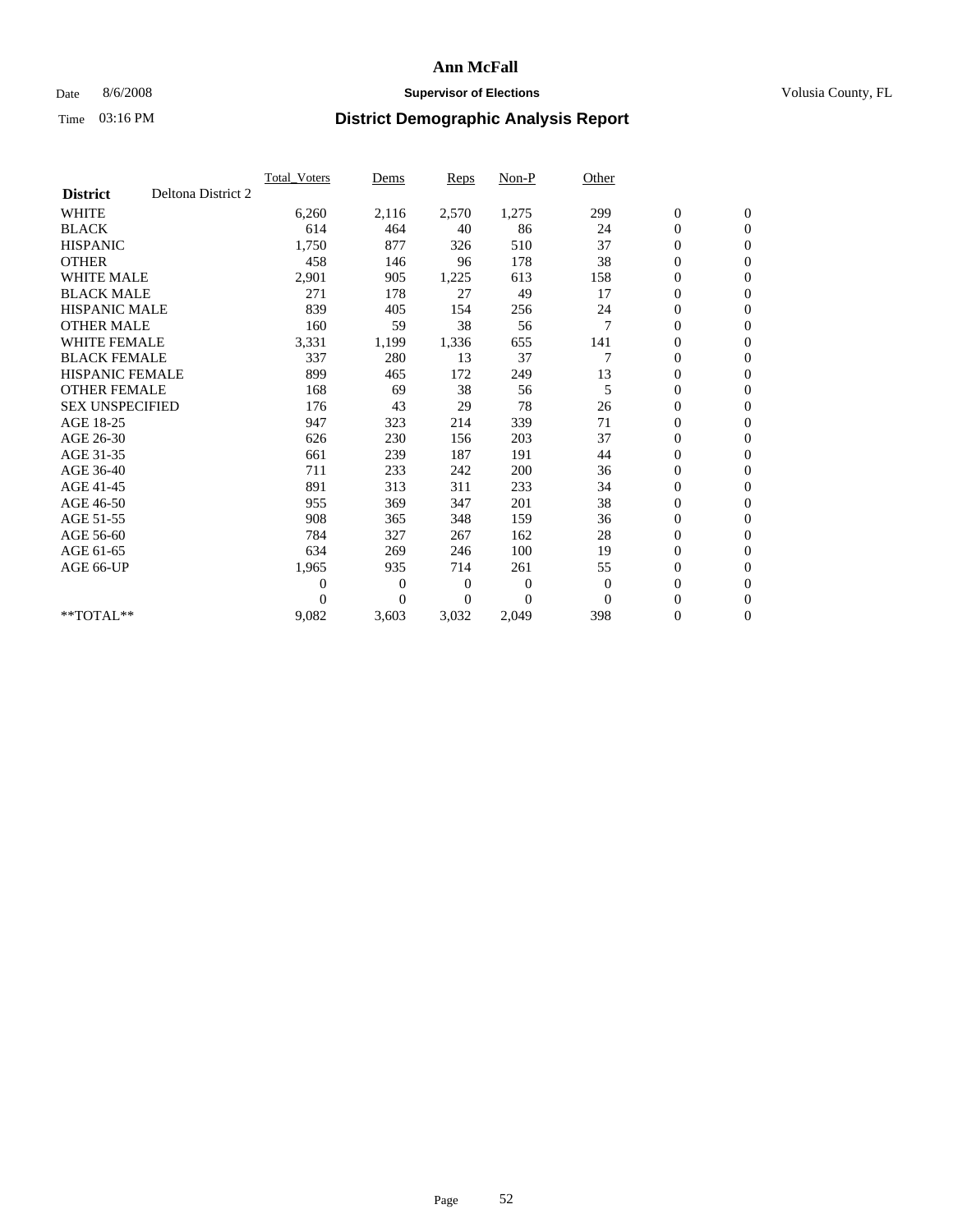### Date 8/6/2008 **Supervisor of Elections Supervisor of Elections** Volusia County, FL

|                        |                    | <b>Total Voters</b> | Dems           | Reps           | Non-P          | Other          |                  |                  |  |
|------------------------|--------------------|---------------------|----------------|----------------|----------------|----------------|------------------|------------------|--|
| <b>District</b>        | Deltona District 3 |                     |                |                |                |                |                  |                  |  |
| <b>WHITE</b>           |                    | 5,136               | 1,802          | 1,950          | 1,160          | 224            | $\boldsymbol{0}$ | $\boldsymbol{0}$ |  |
| <b>BLACK</b>           |                    | 526                 | 402            | 29             | 77             | 18             | $\boldsymbol{0}$ | $\mathbf{0}$     |  |
| <b>HISPANIC</b>        |                    | 1,815               | 863            | 343            | 563            | 46             | $\boldsymbol{0}$ | $\mathbf{0}$     |  |
| <b>OTHER</b>           |                    | 423                 | 124            | 78             | 184            | 37             | 0                | $\mathbf{0}$     |  |
| <b>WHITE MALE</b>      |                    | 2,306               | 722            | 919            | 545            | 120            | 0                | $\mathbf{0}$     |  |
| <b>BLACK MALE</b>      |                    | 221                 | 165            | 14             | 30             | 12             | $\overline{0}$   | $\mathbf{0}$     |  |
| <b>HISPANIC MALE</b>   |                    | 862                 | 392            | 173            | 269            | 28             | 0                | $\mathbf{0}$     |  |
| <b>OTHER MALE</b>      |                    | 148                 | 54             | 32             | 57             | 5              | 0                | $\mathbf{0}$     |  |
| <b>WHITE FEMALE</b>    |                    | 2,808               | 1,072          | 1,023          | 611            | 102            | $\boldsymbol{0}$ | $\mathbf{0}$     |  |
| <b>BLACK FEMALE</b>    |                    | 302                 | 234            | 15             | 47             | 6              | 0                | $\mathbf{0}$     |  |
| HISPANIC FEMALE        |                    | 941                 | 463            | 168            | 292            | 18             | 0                | $\mathbf{0}$     |  |
| <b>OTHER FEMALE</b>    |                    | 170                 | 52             | 35             | 76             | $\overline{7}$ | $\overline{0}$   | $\mathbf{0}$     |  |
| <b>SEX UNSPECIFIED</b> |                    | 142                 | 37             | 21             | 57             | 27             | 0                | $\Omega$         |  |
| AGE 18-25              |                    | 871                 | 300            | 165            | 349            | 57             | $\boldsymbol{0}$ | $\mathbf{0}$     |  |
| AGE 26-30              |                    | 634                 | 203            | 157            | 227            | 47             | $\boldsymbol{0}$ | $\Omega$         |  |
| AGE 31-35              |                    | 671                 | 231            | 188            | 225            | 27             | 0                | $\mathbf{0}$     |  |
| AGE 36-40              |                    | 730                 | 276            | 235            | 186            | 33             | 0                | $\mathbf{0}$     |  |
| AGE 41-45              |                    | 733                 | 264            | 247            | 192            | 30             | 0                | $\mathbf{0}$     |  |
| AGE 46-50              |                    | 738                 | 282            | 246            | 186            | 24             | 0                | $\Omega$         |  |
| AGE 51-55              |                    | 664                 | 271            | 205            | 161            | 27             | $\boldsymbol{0}$ | $\mathbf{0}$     |  |
| AGE 56-60              |                    | 640                 | 274            | 205            | 137            | 24             | 0                | $\mathbf{0}$     |  |
| AGE 61-65              |                    | 525                 | 254            | 162            | 93             | 16             | 0                | $\mathbf{0}$     |  |
| AGE 66-UP              |                    | 1,694               | 836            | 590            | 228            | 40             | 0                | $\mathbf{0}$     |  |
|                        |                    | 0                   | $\mathbf{0}$   | $\overline{0}$ | $\overline{0}$ | $\theta$       | $\overline{0}$   | $\mathbf{0}$     |  |
|                        |                    | 0                   | $\overline{0}$ | 0              | $\Omega$       | $\theta$       | 0                | $\mathbf{0}$     |  |
| **TOTAL**              |                    | 7,900               | 3,191          | 2,400          | 1,984          | 325            | 0                | $\boldsymbol{0}$ |  |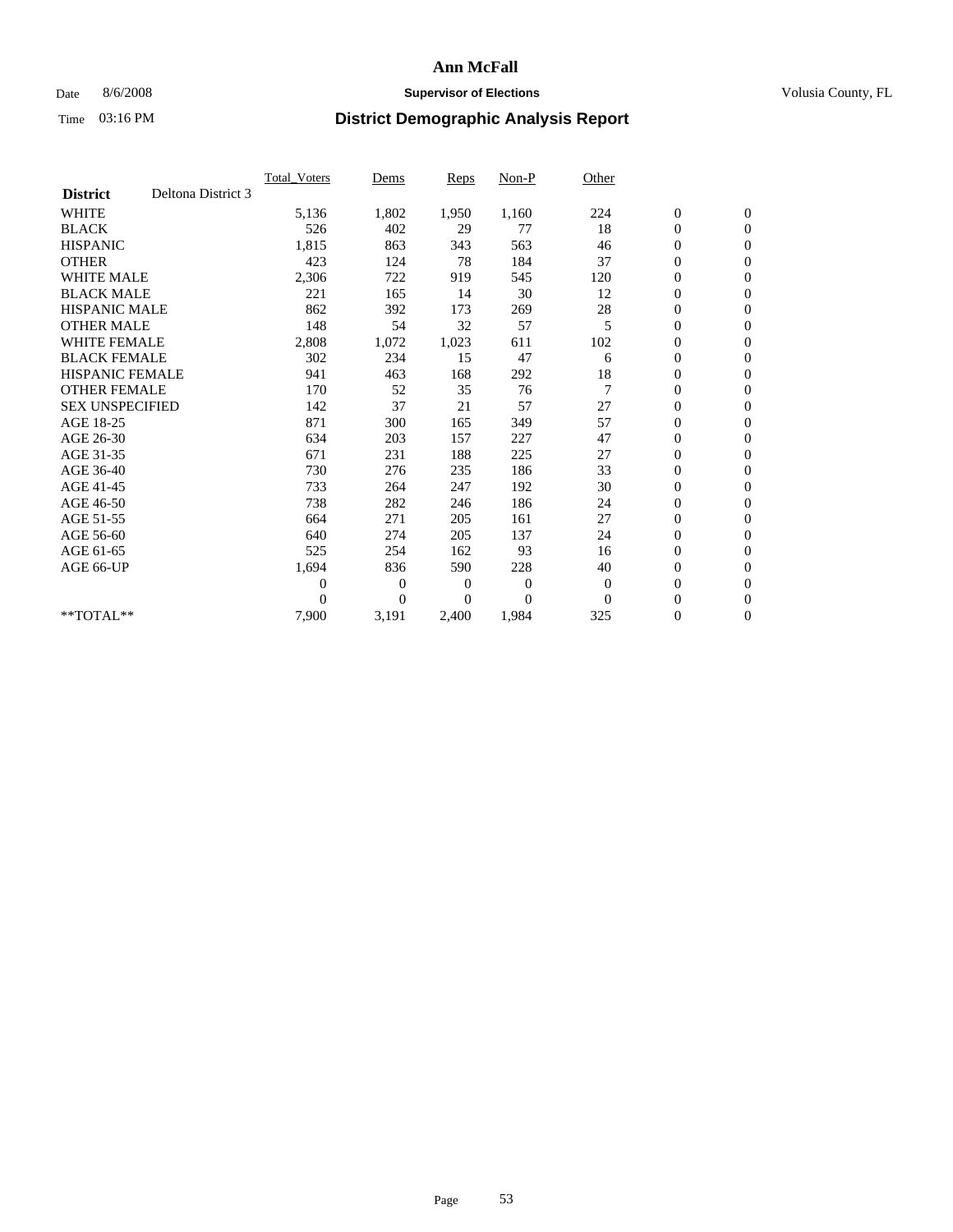## Date 8/6/2008 **Supervisor of Elections Supervisor of Elections** Volusia County, FL

|                        |                    | Total Voters   | Dems           | <b>Reps</b> | Non-P        | Other    |                  |                  |  |
|------------------------|--------------------|----------------|----------------|-------------|--------------|----------|------------------|------------------|--|
| <b>District</b>        | Deltona District 4 |                |                |             |              |          |                  |                  |  |
| <b>WHITE</b>           |                    | 4,911          | 1,822          | 1,827       | 992          | 270      | $\boldsymbol{0}$ | $\boldsymbol{0}$ |  |
| <b>BLACK</b>           |                    | 528            | 401            | 25          | 87           | 15       | $\boldsymbol{0}$ | $\mathbf{0}$     |  |
| <b>HISPANIC</b>        |                    | 1,808          | 932            | 308         | 517          | 51       | $\overline{0}$   | $\mathbf{0}$     |  |
| <b>OTHER</b>           |                    | 418            | 144            | 76          | 162          | 36       | $\boldsymbol{0}$ | $\mathbf{0}$     |  |
| <b>WHITE MALE</b>      |                    | 2,227          | 729            | 883         | 466          | 149      | $\overline{0}$   | $\mathbf{0}$     |  |
| <b>BLACK MALE</b>      |                    | 245            | 171            | 15          | 49           | 10       | $\boldsymbol{0}$ | $\mathbf{0}$     |  |
| <b>HISPANIC MALE</b>   |                    | 821            | 399            | 162         | 234          | 26       | $\boldsymbol{0}$ | $\mathbf{0}$     |  |
| <b>OTHER MALE</b>      |                    | 126            | 48             | 28          | 44           | 6        | $\boldsymbol{0}$ | $\mathbf{0}$     |  |
| <b>WHITE FEMALE</b>    |                    | 2,651          | 1,078          | 932         | 522          | 119      | $\overline{0}$   | $\mathbf{0}$     |  |
| <b>BLACK FEMALE</b>    |                    | 274            | 222            | 10          | 37           | 5        | $\boldsymbol{0}$ | $\mathbf{0}$     |  |
| <b>HISPANIC FEMALE</b> |                    | 977            | 527            | 146         | 279          | 25       | $\boldsymbol{0}$ | $\mathbf{0}$     |  |
| <b>OTHER FEMALE</b>    |                    | 165            | 70             | 33          | 53           | 9        | $\mathbf{0}$     | $\mathbf{0}$     |  |
| <b>SEX UNSPECIFIED</b> |                    | 179            | 55             | 27          | 74           | 23       | $\boldsymbol{0}$ | $\mathbf{0}$     |  |
| AGE 18-25              |                    | 850            | 284            | 159         | 338          | 69       | $\overline{0}$   | $\mathbf{0}$     |  |
| AGE 26-30              |                    | 583            | 208            | 148         | 188          | 39       | $\overline{0}$   | $\mathbf{0}$     |  |
| AGE 31-35              |                    | 631            | 244            | 173         | 173          | 41       | $\boldsymbol{0}$ | $\mathbf{0}$     |  |
| AGE 36-40              |                    | 646            | 230            | 185         | 192          | 39       | $\boldsymbol{0}$ | $\mathbf{0}$     |  |
| AGE 41-45              |                    | 675            | 274            | 212         | 167          | 22       | $\overline{0}$   | $\mathbf{0}$     |  |
| AGE 46-50              |                    | 720            | 297            | 242         | 141          | 40       | $\boldsymbol{0}$ | $\mathbf{0}$     |  |
| AGE 51-55              |                    | 673            | 297            | 200         | 145          | 31       | $\boldsymbol{0}$ | $\mathbf{0}$     |  |
| AGE 56-60              |                    | 655            | 296            | 223         | 120          | 16       | $\boldsymbol{0}$ | $\Omega$         |  |
| AGE 61-65              |                    | 523            | 249            | 174         | 83           | 17       | $\mathbf{0}$     | $\mathbf{0}$     |  |
| AGE 66-UP              |                    | 1,709          | 920            | 520         | 211          | 58       | $\boldsymbol{0}$ | $\mathbf{0}$     |  |
|                        |                    | $\overline{0}$ | $\overline{0}$ | 0           | $\mathbf{0}$ | $\theta$ | $\overline{0}$   | $\mathbf{0}$     |  |
|                        |                    | $\theta$       | $\overline{0}$ | $\Omega$    | $\theta$     | $\Omega$ | $\boldsymbol{0}$ | $\mathbf{0}$     |  |
| **TOTAL**              |                    | 7,665          | 3,299          | 2,236       | 1,758        | 372      | 0                | $\mathbf{0}$     |  |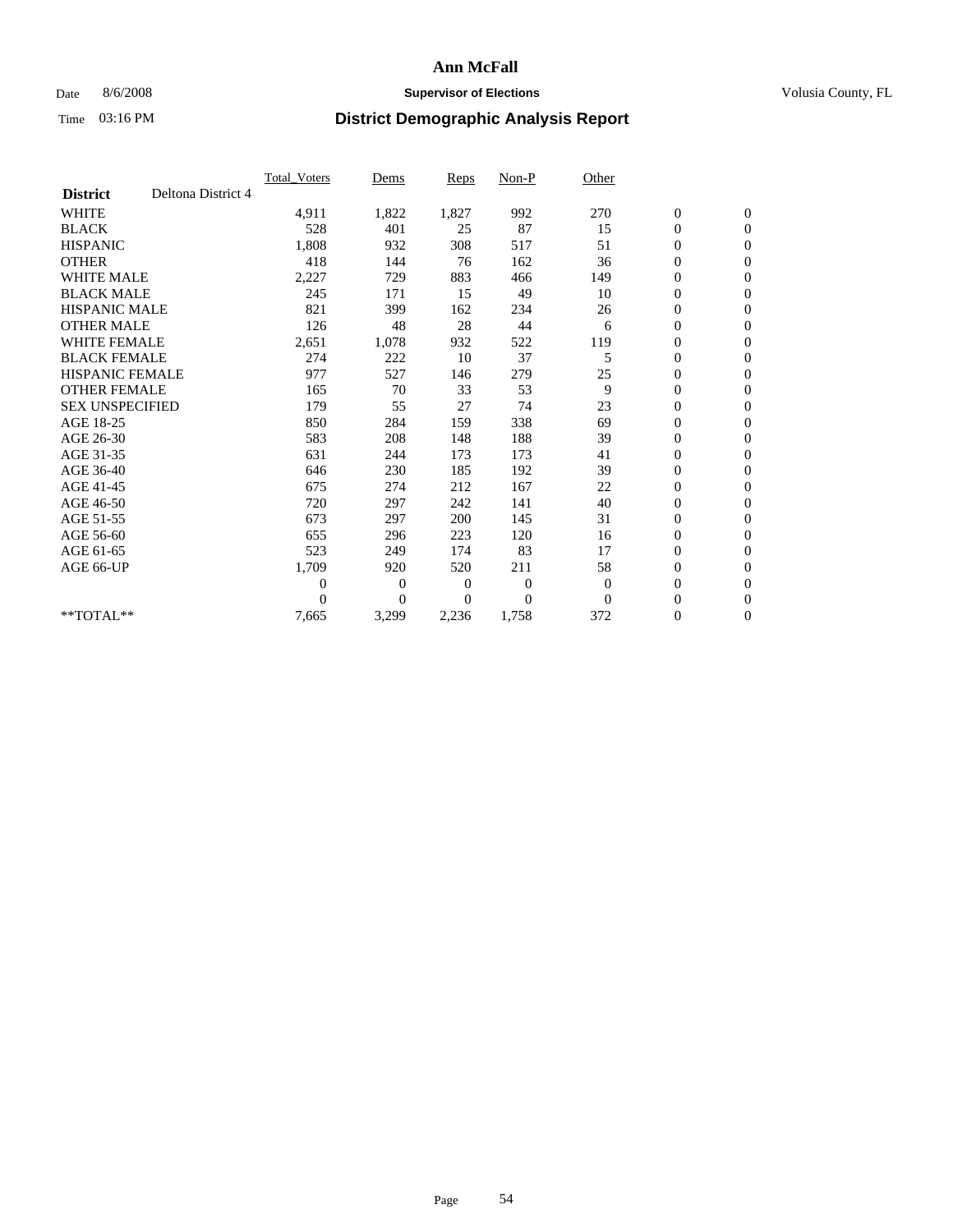### Date 8/6/2008 **Supervisor of Elections Supervisor of Elections** Volusia County, FL

|                        |                    | <b>Total Voters</b> | Dems           | <b>Reps</b> | Non-P        | Other    |                  |                  |  |
|------------------------|--------------------|---------------------|----------------|-------------|--------------|----------|------------------|------------------|--|
| <b>District</b>        | Deltona District 5 |                     |                |             |              |          |                  |                  |  |
| <b>WHITE</b>           |                    | 6,002               | 2,078          | 2,326       | 1,268        | 330      | $\boldsymbol{0}$ | $\boldsymbol{0}$ |  |
| <b>BLACK</b>           |                    | 852                 | 635            | 59          | 142          | 16       | $\boldsymbol{0}$ | $\mathbf{0}$     |  |
| <b>HISPANIC</b>        |                    | 1,872               | 899            | 344         | 571          | 58       | $\overline{0}$   | $\mathbf{0}$     |  |
| <b>OTHER</b>           |                    | 500                 | 135            | 99          | 219          | 47       | $\boldsymbol{0}$ | $\mathbf{0}$     |  |
| <b>WHITE MALE</b>      |                    | 2,866               | 891            | 1,192       | 603          | 180      | $\boldsymbol{0}$ | $\mathbf{0}$     |  |
| <b>BLACK MALE</b>      |                    | 382                 | 269            | 32          | 73           | 8        | $\boldsymbol{0}$ | $\mathbf{0}$     |  |
| <b>HISPANIC MALE</b>   |                    | 890                 | 416            | 173         | 266          | 35       | $\boldsymbol{0}$ | $\mathbf{0}$     |  |
| <b>OTHER MALE</b>      |                    | 152                 | 41             | 41          | 65           | 5        | $\boldsymbol{0}$ | $\mathbf{0}$     |  |
| <b>WHITE FEMALE</b>    |                    | 3,101               | 1,177          | 1,117       | 657          | 150      | $\overline{0}$   | $\mathbf{0}$     |  |
| <b>BLACK FEMALE</b>    |                    | 460                 | 357            | 27          | 68           | 8        | $\boldsymbol{0}$ | $\mathbf{0}$     |  |
| <b>HISPANIC FEMALE</b> |                    | 969                 | 479            | 168         | 300          | 22       | 0                | $\mathbf{0}$     |  |
| <b>OTHER FEMALE</b>    |                    | 196                 | 70             | 33          | 82           | 11       | $\mathbf{0}$     | $\mathbf{0}$     |  |
| <b>SEX UNSPECIFIED</b> |                    | 210                 | 47             | 45          | 86           | 32       | $\boldsymbol{0}$ | $\mathbf{0}$     |  |
| AGE 18-25              |                    | 1,149               | 370            | 255         | 423          | 101      | 0                | $\mathbf{0}$     |  |
| AGE 26-30              |                    | 742                 | 261            | 179         | 265          | 37       | $\overline{0}$   | $\mathbf{0}$     |  |
| AGE 31-35              |                    | 775                 | 277            | 224         | 233          | 41       | $\boldsymbol{0}$ | $\mathbf{0}$     |  |
| AGE 36-40              |                    | 817                 | 293            | 266         | 222          | 36       | 0                | $\mathbf{0}$     |  |
| AGE 41-45              |                    | 944                 | 365            | 317         | 219          | 43       | $\overline{0}$   | $\mathbf{0}$     |  |
| AGE 46-50              |                    | 986                 | 377            | 336         | 237          | 36       | $\boldsymbol{0}$ | $\mathbf{0}$     |  |
| AGE 51-55              |                    | 915                 | 401            | 294         | 178          | 42       | $\boldsymbol{0}$ | $\mathbf{0}$     |  |
| AGE 56-60              |                    | 746                 | 331            | 237         | 137          | 41       | $\boldsymbol{0}$ | $\Omega$         |  |
| AGE 61-65              |                    | 606                 | 271            | 206         | 109          | 20       | $\mathbf{0}$     | $\mathbf{0}$     |  |
| AGE 66-UP              |                    | 1,546               | 801            | 514         | 177          | 54       | $\boldsymbol{0}$ | $\mathbf{0}$     |  |
|                        |                    | $\overline{0}$      | $\overline{0}$ | 0           | $\mathbf{0}$ | $\theta$ | $\overline{0}$   | $\mathbf{0}$     |  |
|                        |                    | $\Omega$            | $\overline{0}$ | $\Omega$    | $\Omega$     | $\Omega$ | $\boldsymbol{0}$ | $\mathbf{0}$     |  |
| $*$ TOTAL $**$         |                    | 9,226               | 3,747          | 2,828       | 2,200        | 451      | 0                | $\mathbf{0}$     |  |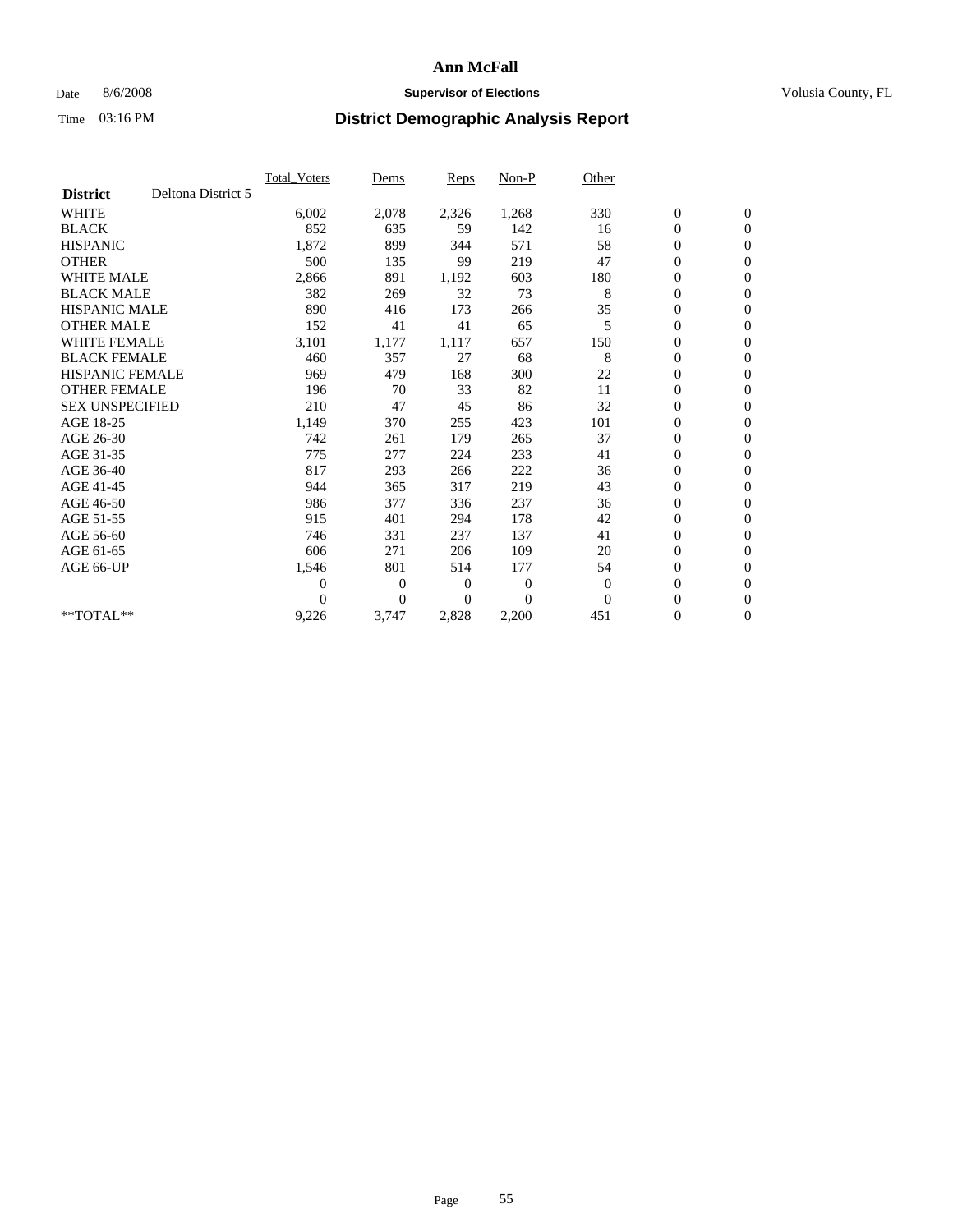## Date 8/6/2008 **Supervisor of Elections Supervisor of Elections** Volusia County, FL

|                        |                    | Total Voters   | Dems           | <b>Reps</b> | Non-P        | Other    |                  |                  |  |
|------------------------|--------------------|----------------|----------------|-------------|--------------|----------|------------------|------------------|--|
| <b>District</b>        | Deltona District 6 |                |                |             |              |          |                  |                  |  |
| <b>WHITE</b>           |                    | 5,621          | 1,764          | 2,343       | 1,241        | 273      | $\boldsymbol{0}$ | $\boldsymbol{0}$ |  |
| <b>BLACK</b>           |                    | 728            | 541            | 39          | 131          | 17       | $\boldsymbol{0}$ | $\mathbf{0}$     |  |
| <b>HISPANIC</b>        |                    | 1,513          | 714            | 266         | 490          | 43       | $\overline{0}$   | $\mathbf{0}$     |  |
| <b>OTHER</b>           |                    | 466            | 126            | 98          | 191          | 51       | $\boldsymbol{0}$ | $\mathbf{0}$     |  |
| <b>WHITE MALE</b>      |                    | 2,641          | 723            | 1,178       | 612          | 128      | $\boldsymbol{0}$ | $\mathbf{0}$     |  |
| <b>BLACK MALE</b>      |                    | 311            | 223            | 17          | 62           | 9        | $\boldsymbol{0}$ | $\mathbf{0}$     |  |
| <b>HISPANIC MALE</b>   |                    | 711            | 315            | 142         | 231          | 23       | $\boldsymbol{0}$ | $\mathbf{0}$     |  |
| <b>OTHER MALE</b>      |                    | 162            | 51             | 40          | 64           | 7        | $\boldsymbol{0}$ | $\mathbf{0}$     |  |
| <b>WHITE FEMALE</b>    |                    | 2,945          | 1,034          | 1,148       | 619          | 144      | $\overline{0}$   | $\mathbf{0}$     |  |
| <b>BLACK FEMALE</b>    |                    | 408            | 311            | 22          | 67           | 8        | $\boldsymbol{0}$ | $\mathbf{0}$     |  |
| <b>HISPANIC FEMALE</b> |                    | 788            | 392            | 123         | 253          | 20       | $\boldsymbol{0}$ | $\mathbf{0}$     |  |
| <b>OTHER FEMALE</b>    |                    | 164            | 48             | 36          | 69           | 11       | $\mathbf{0}$     | $\mathbf{0}$     |  |
| <b>SEX UNSPECIFIED</b> |                    | 198            | 48             | 40          | 76           | 34       | $\boldsymbol{0}$ | $\mathbf{0}$     |  |
| AGE 18-25              |                    | 1,104          | 358            | 242         | 412          | 92       | $\overline{0}$   | $\mathbf{0}$     |  |
| AGE 26-30              |                    | 722            | 245            | 192         | 244          | 41       | $\overline{0}$   | $\mathbf{0}$     |  |
| AGE 31-35              |                    | 755            | 251            | 237         | 231          | 36       | $\boldsymbol{0}$ | $\mathbf{0}$     |  |
| AGE 36-40              |                    | 763            | 250            | 290         | 187          | 36       | $\boldsymbol{0}$ | $\mathbf{0}$     |  |
| AGE 41-45              |                    | 941            | 357            | 310         | 229          | 45       | $\overline{0}$   | $\mathbf{0}$     |  |
| AGE 46-50              |                    | 982            | 351            | 387         | 203          | 41       | $\boldsymbol{0}$ | $\mathbf{0}$     |  |
| AGE 51-55              |                    | 805            | 320            | 293         | 161          | 31       | $\boldsymbol{0}$ | $\mathbf{0}$     |  |
| AGE 56-60              |                    | 665            | 295            | 234         | 123          | 13       | $\boldsymbol{0}$ | $\mathbf{0}$     |  |
| AGE 61-65              |                    | 535            | 230            | 187         | 97           | 21       | $\overline{0}$   | $\mathbf{0}$     |  |
| AGE 66-UP              |                    | 1,056          | 488            | 374         | 166          | 28       | $\boldsymbol{0}$ | $\mathbf{0}$     |  |
|                        |                    | $\overline{0}$ | $\overline{0}$ | 0           | $\mathbf{0}$ | $\theta$ | $\overline{0}$   | $\mathbf{0}$     |  |
|                        |                    | $\Omega$       | $\theta$       | $\Omega$    | $\theta$     | $\Omega$ | $\boldsymbol{0}$ | $\mathbf{0}$     |  |
| $*$ TOTAL $**$         |                    | 8,328          | 3,145          | 2,746       | 2,053        | 384      | 0                | $\mathbf{0}$     |  |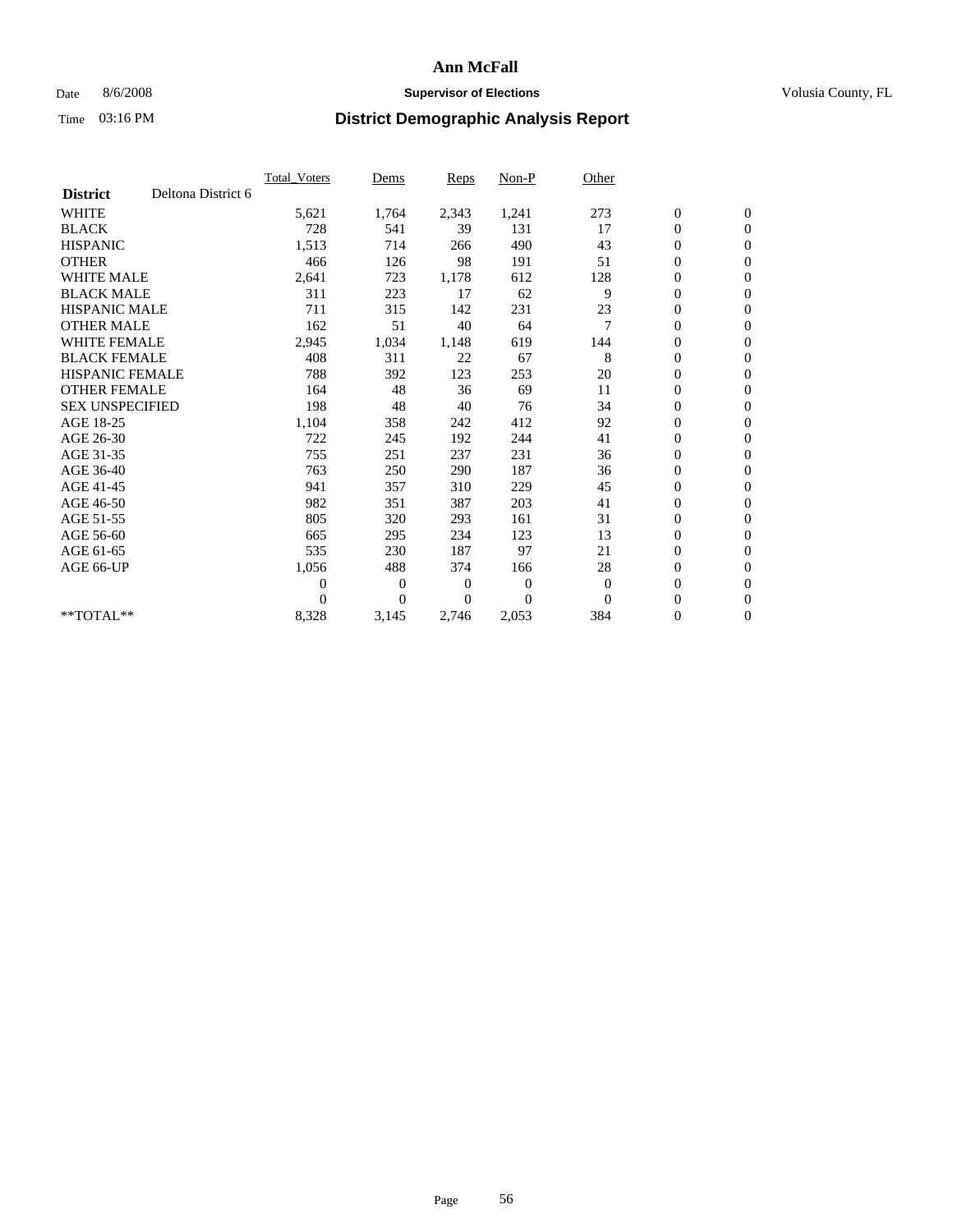### Date 8/6/2008 **Supervisor of Elections Supervisor of Elections** Volusia County, FL

|                        |                  | Total Voters | Dems           | Reps           | $Non-P$        | Other          |                  |              |  |
|------------------------|------------------|--------------|----------------|----------------|----------------|----------------|------------------|--------------|--|
| <b>District</b>        | Edgewater Ward 1 |              |                |                |                |                |                  |              |  |
| <b>WHITE</b>           |                  | 2,780        | 1,144          | 906            | 649            | 81             | $\boldsymbol{0}$ | $\mathbf{0}$ |  |
| <b>BLACK</b>           |                  | 35           | 21             | 3              | 9              | 2              | $\overline{0}$   | $\Omega$     |  |
| <b>HISPANIC</b>        |                  | 37           | 15             | 9              | 12             |                | 0                | $\Omega$     |  |
| <b>OTHER</b>           |                  | 82           | 26             | 13             | 38             | 5              | 0                | $\Omega$     |  |
| <b>WHITE MALE</b>      |                  | 1,251        | 455            | 441            | 310            | 45             | 0                | 0            |  |
| <b>BLACK MALE</b>      |                  | 21           | 9              | 2              | 8              | 2              | 0                | $\Omega$     |  |
| HISPANIC MALE          |                  | 11           |                | $\overline{c}$ | 5              | $\mathbf{0}$   | 0                | $\Omega$     |  |
| <b>OTHER MALE</b>      |                  | 24           | 9              | 6              | 9              | $\Omega$       | 0                | 0            |  |
| <b>WHITE FEMALE</b>    |                  | 1,509        | 679            | 460            | 334            | 36             | 0                | $\Omega$     |  |
| <b>BLACK FEMALE</b>    |                  | 13           | 11             |                |                | $\overline{0}$ | $\overline{0}$   | $\Omega$     |  |
| <b>HISPANIC FEMALE</b> |                  | 26           | 11             | 7              | 7              |                | 0                | 0            |  |
| <b>OTHER FEMALE</b>    |                  | 34           | 12             | 6              | 14             | 2              | 0                | 0            |  |
| <b>SEX UNSPECIFIED</b> |                  | 45           | 16             | 6              | 20             | 3              | 0                | $\Omega$     |  |
| AGE 18-25              |                  | 283          | 77             | 60             | 129            | 17             | 0                | $\Omega$     |  |
| AGE 26-30              |                  | 153          | 57             | 34             | 57             | 5              | 0                | $\Omega$     |  |
| AGE 31-35              |                  | 156          | 50             | 40             | 57             | 9              | 0                | $\Omega$     |  |
| AGE 36-40              |                  | 191          | 63             | 63             | 62             | 3              | 0                | 0            |  |
| AGE 41-45              |                  | 220          | 82             | 70             | 57             | 11             | 0                | $\Omega$     |  |
| AGE 46-50              |                  | 291          | 112            | 100            | 69             | 10             | 0                | $\Omega$     |  |
| AGE 51-55              |                  | 289          | 124            | 88             | 72             | 5              | 0                | 0            |  |
| AGE 56-60              |                  | 251          | 111            | 77             | 56             |                | 0                | $\Omega$     |  |
| AGE 61-65              |                  | 279          | 120            | 100            | 51             | 8              | $\overline{0}$   | $\Omega$     |  |
| AGE 66-UP              |                  | 821          | 410            | 299            | 98             | 14             | 0                | 0            |  |
|                        |                  | 0            | $\overline{0}$ | $\mathbf{0}$   | $\mathbf{0}$   | $\Omega$       | 0                | $\Omega$     |  |
|                        |                  | 0            | $\overline{0}$ | $\overline{0}$ | $\overline{0}$ | $\Omega$       |                  | 0            |  |
| **TOTAL**              |                  | 2,934        | 1,206          | 931            | 708            | 89             | 0                | 0            |  |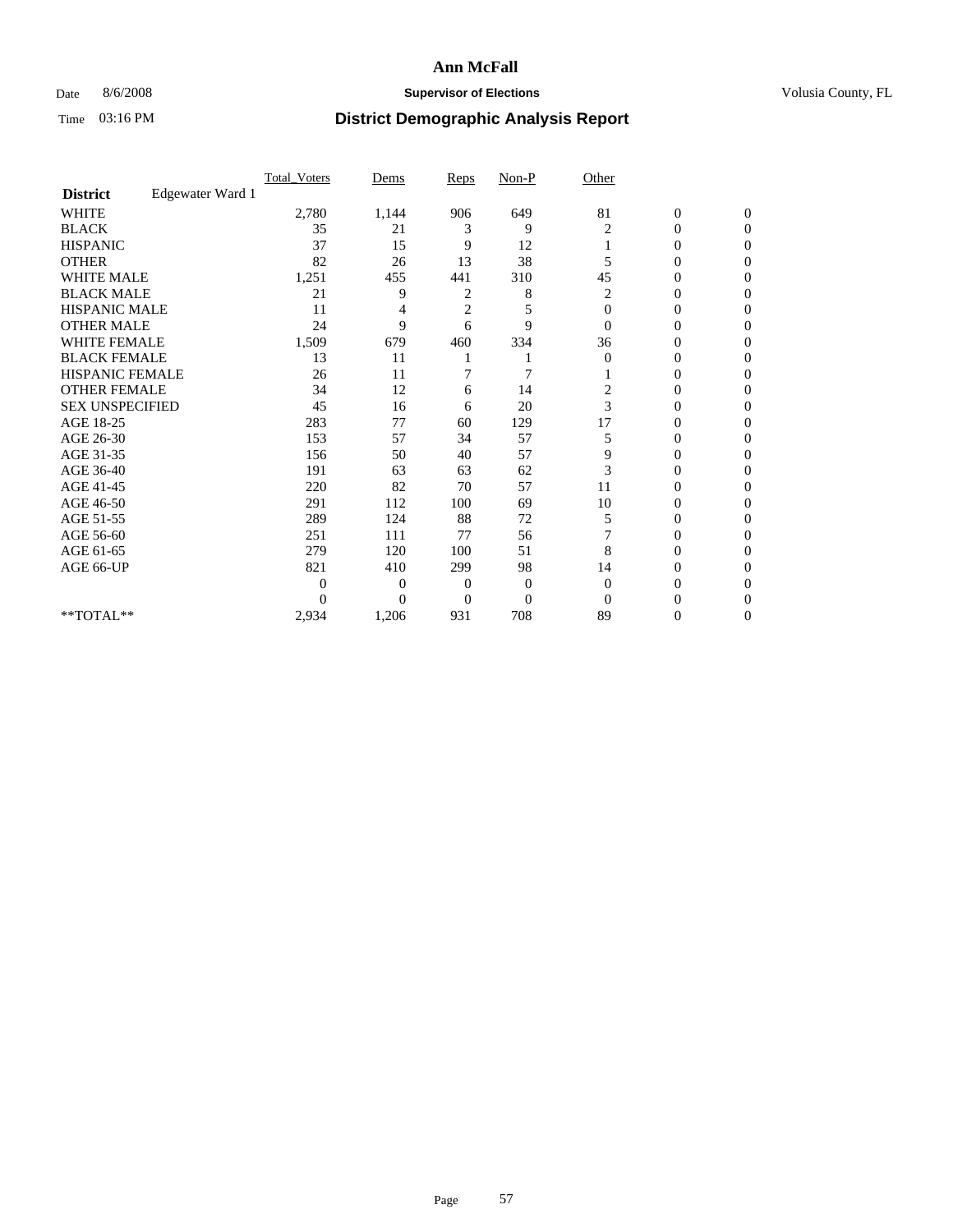## Date 8/6/2008 **Supervisor of Elections Supervisor of Elections** Volusia County, FL

|                        |                  | <b>Total Voters</b> | Dems           | <b>Reps</b>  | $Non-P$        | Other        |                  |              |  |
|------------------------|------------------|---------------------|----------------|--------------|----------------|--------------|------------------|--------------|--|
| <b>District</b>        | Edgewater Ward 2 |                     |                |              |                |              |                  |              |  |
| <b>WHITE</b>           |                  | 3,450               | 1,316          | 1,172        | 870            | 92           | $\boldsymbol{0}$ | $\mathbf{0}$ |  |
| <b>BLACK</b>           |                  | 67                  | 55             |              | 10             |              | $\overline{0}$   | $\mathbf{0}$ |  |
| <b>HISPANIC</b>        |                  | 54                  | 18             | 11           | 24             |              | 0                | $\Omega$     |  |
| <b>OTHER</b>           |                  | 117                 | 32             | 30           | 49             | 6            | 0                | $\Omega$     |  |
| <b>WHITE MALE</b>      |                  | 1,562               | 545            | 579          | 394            | 44           | 0                | $\Omega$     |  |
| <b>BLACK MALE</b>      |                  | 32                  | 26             | 0            | 5              |              | $\mathbf{0}$     | $\Omega$     |  |
| HISPANIC MALE          |                  | 25                  | 7              | 6            | 11             |              | $\overline{0}$   | $\Omega$     |  |
| <b>OTHER MALE</b>      |                  | 41                  | 13             | 13           | 13             | 2            | 0                | 0            |  |
| <b>WHITE FEMALE</b>    |                  | 1,871               | 764            | 588          | 472            | 47           | 0                | $\Omega$     |  |
| <b>BLACK FEMALE</b>    |                  | 35                  | 29             |              | 5              | $\mathbf{0}$ | $\overline{0}$   | $\mathbf{0}$ |  |
| <b>HISPANIC FEMALE</b> |                  | 27                  | 11             | 5            | 11             | $\mathbf{0}$ | 0                | $\Omega$     |  |
| <b>OTHER FEMALE</b>    |                  | 43                  | 13             | 11           | 17             | 2            | 0                | 0            |  |
| <b>SEX UNSPECIFIED</b> |                  | 52                  | 13             | 11           | 25             | 3            | 0                | $\Omega$     |  |
| AGE 18-25              |                  | 374                 | 120            | 84           | 149            | 21           | 0                | $\mathbf{0}$ |  |
| AGE 26-30              |                  | 252                 | 79             | 65           | 101            |              | 0                | $\Omega$     |  |
| AGE 31-35              |                  | 237                 | 76             | 72           | 82             |              | 0                | $\Omega$     |  |
| AGE 36-40              |                  | 265                 | 90             | 84           | 86             | 5            | 0                | $\Omega$     |  |
| AGE 41-45              |                  | 266                 | 102            | 90           | 68             | 6            | 0                | $\Omega$     |  |
| AGE 46-50              |                  | 368                 | 124            | 136          | 97             | 11           | 0                | $\Omega$     |  |
| AGE 51-55              |                  | 375                 | 144            | 141          | 84             | 6            | 0                | 0            |  |
| AGE 56-60              |                  | 374                 | 148            | 124          | 93             | 9            | 0                | $\Omega$     |  |
| AGE 61-65              |                  | 319                 | 123            | 121          | 70             | 5            | 0                | $\Omega$     |  |
| AGE 66-UP              |                  | 858                 | 415            | 297          | 123            | 23           | 0                | 0            |  |
|                        |                  | $\theta$            | $\overline{0}$ | $\mathbf{0}$ | $\mathbf{0}$   | $\Omega$     | 0                | $\Omega$     |  |
|                        |                  | $\Omega$            | $\overline{0}$ | 0            | $\overline{0}$ | $\Omega$     | 0                | $\Omega$     |  |
| **TOTAL**              |                  | 3,688               | 1,421          | 1,214        | 953            | 100          | 0                | 0            |  |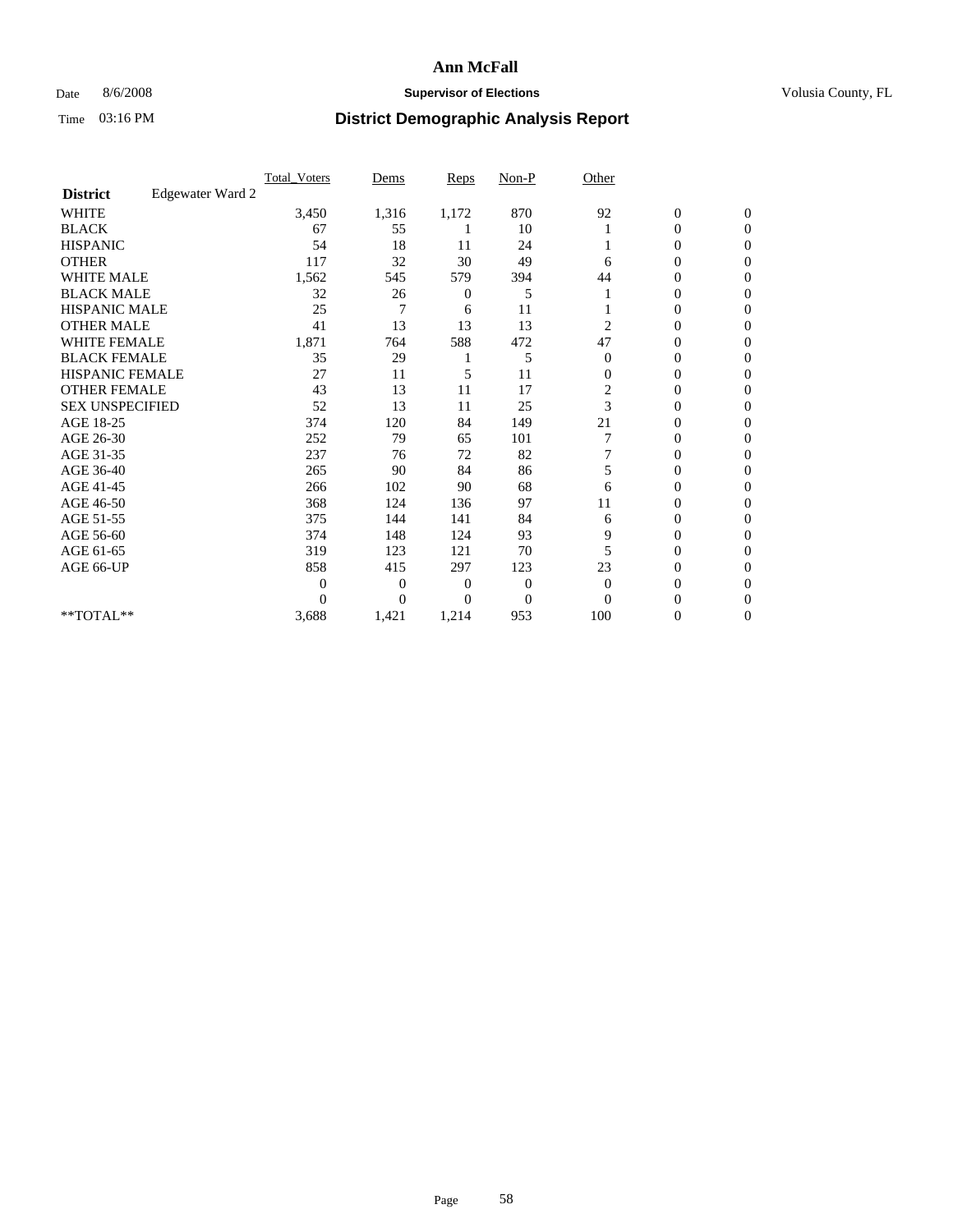## Date 8/6/2008 **Supervisor of Elections Supervisor of Elections** Volusia County, FL

|                        |                  | <b>Total_Voters</b> | Dems           | <b>Reps</b>    | $Non-P$        | Other          |                  |                |  |
|------------------------|------------------|---------------------|----------------|----------------|----------------|----------------|------------------|----------------|--|
| <b>District</b>        | Edgewater Ward 3 |                     |                |                |                |                |                  |                |  |
| <b>WHITE</b>           |                  | 3,404               | 1,329          | 1,139          | 815            | 121            | $\boldsymbol{0}$ | $\mathbf{0}$   |  |
| <b>BLACK</b>           |                  | 76                  | 60             |                | 13             | 2              | $\boldsymbol{0}$ | $\mathbf{0}$   |  |
| <b>HISPANIC</b>        |                  | 38                  | 13             | 11             | 11             | 3              | 0                | $\Omega$       |  |
| <b>OTHER</b>           |                  | 124                 | 36             | 21             | 58             | 9              | 0                | $\Omega$       |  |
| <b>WHITE MALE</b>      |                  | 1,513               | 513            | 556            | 384            | 60             | 0                | $\Omega$       |  |
| <b>BLACK MALE</b>      |                  | 45                  | 35             |                | 8              |                | $\mathbf{0}$     | $\Omega$       |  |
| HISPANIC MALE          |                  | 18                  | 5              | 5              | 6              | 2              | $\boldsymbol{0}$ | $\Omega$       |  |
| <b>OTHER MALE</b>      |                  | 38                  | 15             | 7              | 15             |                | 0                | 0              |  |
| <b>WHITE FEMALE</b>    |                  | 1,870               | 810            | 577            | 423            | 60             | 0                | $\Omega$       |  |
| <b>BLACK FEMALE</b>    |                  | 29                  | 24             | $\mathbf{0}$   | 5              | $\overline{0}$ | $\overline{0}$   | $\mathbf{0}$   |  |
| <b>HISPANIC FEMALE</b> |                  | 19                  | 7              | 6              | 5              |                | 0                | $\Omega$       |  |
| <b>OTHER FEMALE</b>    |                  | 50                  | 12             | 12             | 22             | 4              | 0                | 0              |  |
| <b>SEX UNSPECIFIED</b> |                  | 60                  | 17             | 8              | 29             | 6              | 0                | $\Omega$       |  |
| AGE 18-25              |                  | 344                 | 102            | 69             | 143            | 30             | 0                | $\mathbf{0}$   |  |
| AGE 26-30              |                  | 214                 | 65             | 53             | 88             | 8              | 0                | $\Omega$       |  |
| AGE 31-35              |                  | 256                 | 76             | 73             | 94             | 13             | 0                | $\Omega$       |  |
| AGE 36-40              |                  | 260                 | 86             | 97             | 69             | 8              | 0                | $\Omega$       |  |
| AGE 41-45              |                  | 284                 | 95             | 109            | 71             | 9              | 0                | $\Omega$       |  |
| AGE 46-50              |                  | 341                 | 125            | 120            | 88             | 8              | $\overline{0}$   | $\Omega$       |  |
| AGE 51-55              |                  | 360                 | 145            | 125            | 79             | 11             | 0                | 0              |  |
| AGE 56-60              |                  | 356                 | 164            | 112            | 67             | 13             | $\overline{0}$   | $\Omega$       |  |
| AGE 61-65              |                  | 296                 | 108            | 116            | 62             | 10             | 0                | $\Omega$       |  |
| AGE 66-UP              |                  | 931                 | 472            | 298            | 136            | 25             | 0                | 0              |  |
|                        |                  | $\theta$            | $\overline{0}$ | $\overline{0}$ | 0              | $\mathbf{0}$   | 0                | $\Omega$       |  |
|                        |                  | $\theta$            | $\overline{0}$ | $\Omega$       | $\overline{0}$ | $\Omega$       | $\theta$         | $\Omega$       |  |
| **TOTAL**              |                  | 3,642               | 1,438          | 1,172          | 897            | 135            | 0                | $\overline{0}$ |  |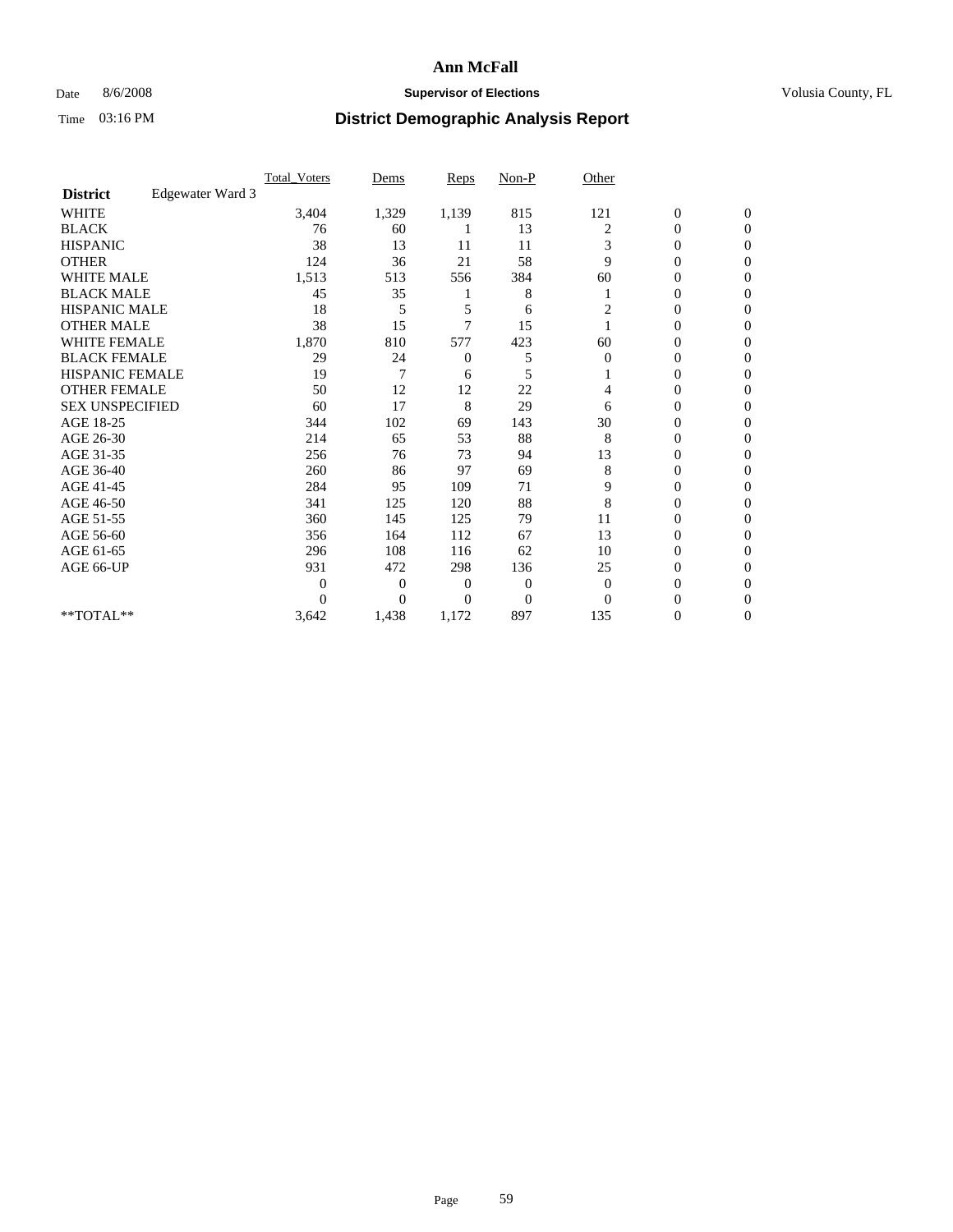## Date 8/6/2008 **Supervisor of Elections Supervisor of Elections** Volusia County, FL

|                        |                  | Total Voters     | Dems           | Reps           | $Non-P$        | Other        |                  |                  |  |
|------------------------|------------------|------------------|----------------|----------------|----------------|--------------|------------------|------------------|--|
| <b>District</b>        | Edgewater Ward 4 |                  |                |                |                |              |                  |                  |  |
| <b>WHITE</b>           |                  | 3,559            | 1,364          | 1,220          | 849            | 126          | $\boldsymbol{0}$ | $\boldsymbol{0}$ |  |
| <b>BLACK</b>           |                  | 48               | 31             | 4              | 10             | 3            | $\overline{0}$   | $\Omega$         |  |
| <b>HISPANIC</b>        |                  | 26               | 10             | 5              | 10             |              | 0                | $\Omega$         |  |
| <b>OTHER</b>           |                  | 96               | 27             | 13             | 50             | 6            | 0                | $\Omega$         |  |
| <b>WHITE MALE</b>      |                  | 1,636            | 568            | 591            | 415            | 62           | 0                | $\Omega$         |  |
| <b>BLACK MALE</b>      |                  | 19               | 13             |                | 4              |              | 0                | $\Omega$         |  |
| <b>HISPANIC MALE</b>   |                  | 12               | 4              | $\overline{2}$ | 5              |              | 0                | 0                |  |
| <b>OTHER MALE</b>      |                  | 28               | 11             | 7              | 8              | 2            | 0                | 0                |  |
| <b>WHITE FEMALE</b>    |                  | 1,893            | 789            | 614            | 426            | 64           | 0                | $\Omega$         |  |
| <b>BLACK FEMALE</b>    |                  | 29               | 18             | 3              | 6              | 2            | 0                | $\Omega$         |  |
| HISPANIC FEMALE        |                  | 14               | 6              | 3              | 5              | $\Omega$     | 0                | $\Omega$         |  |
| <b>OTHER FEMALE</b>    |                  | 32               | 11             | 5              | 15             |              | 0                | $\Omega$         |  |
| <b>SEX UNSPECIFIED</b> |                  | 66               | 12             | 16             | 35             | 3            | 0                | $\Omega$         |  |
| AGE 18-25              |                  | 307              | 98             | 65             | 128            | 16           | 0                | 0                |  |
| AGE 26-30              |                  | 227              | 74             | 59             | 86             | 8            | 0                | $\Omega$         |  |
| AGE 31-35              |                  | 233              | 63             | 66             | 95             | 9            | 0                | $\Omega$         |  |
| AGE 36-40              |                  | 257              | 79             | 81             | 91             | 6            | 0                | 0                |  |
| AGE 41-45              |                  | 278              | 101            | 89             | 79             | 9            | 0                | $\Omega$         |  |
| AGE 46-50              |                  | 365              | 140            | 137            | 80             | 8            | 0                | $\Omega$         |  |
| AGE 51-55              |                  | 337              | 135            | 113            | 78             | 11           | 0                | $\mathbf{0}$     |  |
| AGE 56-60              |                  | 307              | 147            | 91             | 58             | 11           | 0                | 0                |  |
| AGE 61-65              |                  | 294              | 133            | 90             | 55             | 16           | 0                | $\Omega$         |  |
| AGE 66-UP              |                  | 1,124            | 462            | 451            | 169            | 42           | 0                | 0                |  |
|                        |                  | $\boldsymbol{0}$ | $\overline{0}$ | 0              | 0              | $\mathbf{0}$ | 0                | $\Omega$         |  |
|                        |                  | $\theta$         | $\Omega$       | $\Omega$       | $\overline{0}$ | $\Omega$     | 0                | $\Omega$         |  |
| **TOTAL**              |                  | 3,729            | 1,432          | 1,242          | 919            | 136          | 0                | $\mathbf{0}$     |  |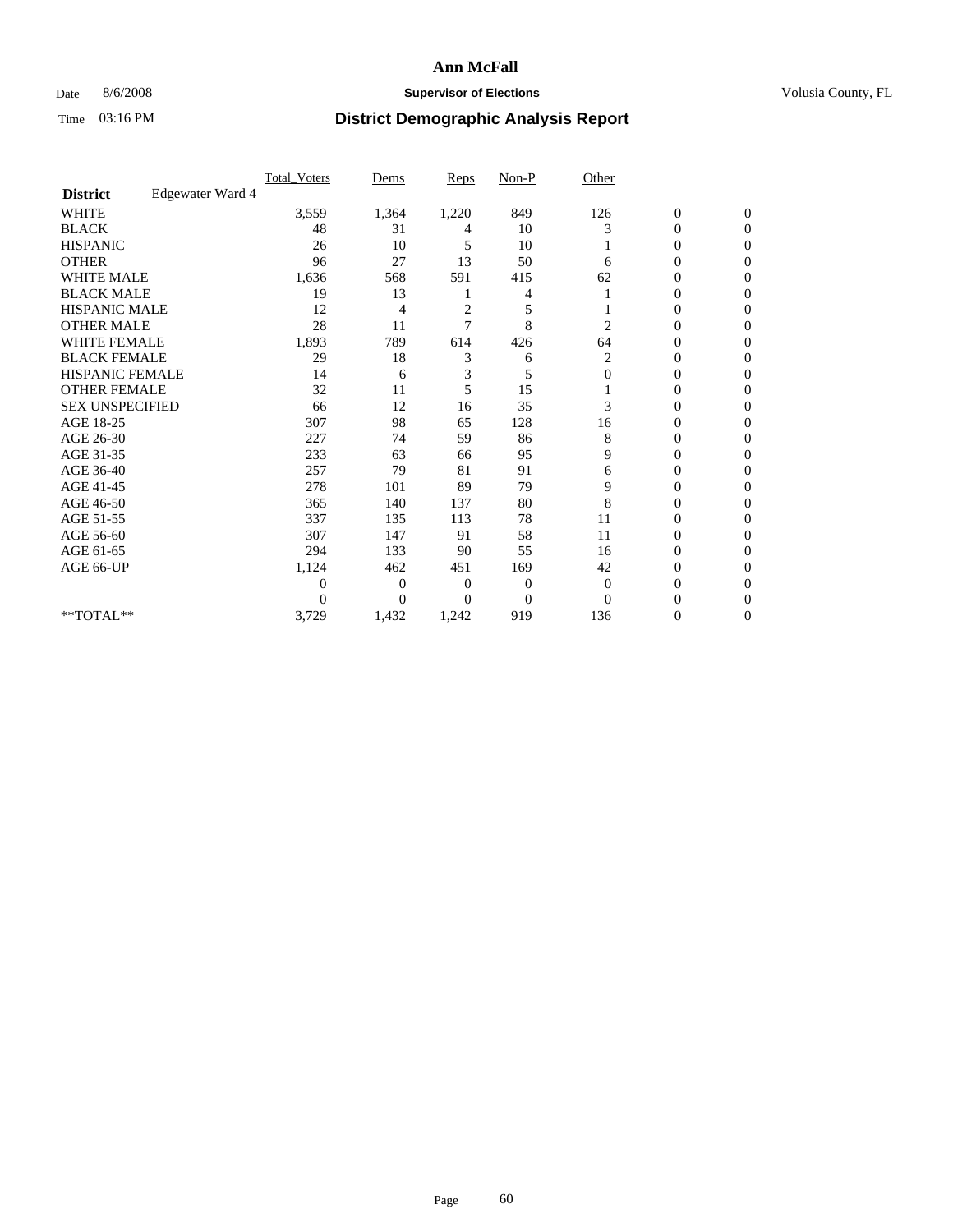### Date 8/6/2008 **Supervisor of Elections Supervisor of Elections** Volusia County, FL

|                        |                   | Total Voters   | Dems           | Reps           | Non-P          | Other          |                  |                  |
|------------------------|-------------------|----------------|----------------|----------------|----------------|----------------|------------------|------------------|
| <b>District</b>        | Holly Hill Zone 1 |                |                |                |                |                |                  |                  |
| <b>WHITE</b>           |                   | 1,254          | 545            | 343            | 315            | 51             | $\boldsymbol{0}$ | $\boldsymbol{0}$ |
| <b>BLACK</b>           |                   | 97             | 73             | 8              | 14             | $\overline{c}$ | 0                | $\Omega$         |
| <b>HISPANIC</b>        |                   | 30             | 15             | 3              | 10             | 2              | $\mathbf{0}$     | $\Omega$         |
| <b>OTHER</b>           |                   | 78             | 25             | 19             | 27             | 7              | 0                | $\Omega$         |
| <b>WHITE MALE</b>      |                   | 601            | 235            | 187            | 155            | 24             | 0                | $\Omega$         |
| <b>BLACK MALE</b>      |                   | 36             | 23             | 4              | 7              | 2              | $\overline{0}$   | $\mathbf{0}$     |
| <b>HISPANIC MALE</b>   |                   | 12             | 6              |                | 5              | $\mathbf{0}$   | 0                | 0                |
| <b>OTHER MALE</b>      |                   | 21             | 3              | 8              | 8              | $\overline{2}$ | $\theta$         | $\Omega$         |
| <b>WHITE FEMALE</b>    |                   | 647            | 306            | 155            | 159            | 27             | $\overline{0}$   | $\Omega$         |
| <b>BLACK FEMALE</b>    |                   | 61             | 50             | 4              | 7              | $\mathbf{0}$   | 0                | $\mathbf{0}$     |
| <b>HISPANIC FEMALE</b> |                   | 18             | 9              | $\overline{c}$ | 5              | 2              | 0                | $\Omega$         |
| <b>OTHER FEMALE</b>    |                   | 28             | 9              | 10             | $\overline{7}$ | $\overline{c}$ | $\overline{0}$   | $\Omega$         |
| <b>SEX UNSPECIFIED</b> |                   | 35             | 17             | $\overline{c}$ | 13             | 3              | 0                | $\mathbf{0}$     |
| AGE 18-25              |                   | 132            | 49             | 30             | 47             | 6              | 0                | $\Omega$         |
| AGE 26-30              |                   | 111            | 41             | 16             | 49             | 5              | 0                | 0                |
| AGE 31-35              |                   | 99             | 33             | 23             | 32             | 11             | $\overline{0}$   | 0                |
| AGE 36-40              |                   | 94             | 39             | 30             | 24             |                | $\overline{0}$   | $\Omega$         |
| AGE 41-45              |                   | 149            | 60             | 37             | 46             | 6              | 0                | 0                |
| AGE 46-50              |                   | 150            | 66             | 42             | 34             | 8              | $\overline{0}$   | $\Omega$         |
| AGE 51-55              |                   | 151            | 73             | 35             | 33             | 10             | 0                | $\Omega$         |
| AGE 56-60              |                   | 163            | 76             | 46             | 38             | 3              | 0                | $\Omega$         |
| AGE 61-65              |                   | 121            | 51             | 37             | 27             | 6              | $\overline{0}$   | $\Omega$         |
| AGE 66-UP              |                   | 289            | 170            | 77             | 36             | 6              | 0                | $\mathbf{0}$     |
|                        |                   | $\overline{0}$ | $\overline{0}$ | $\mathbf{0}$   | $\mathbf{0}$   | $\mathbf{0}$   | 0                | $\Omega$         |
|                        |                   | $\theta$       | $\overline{0}$ | $\mathbf{0}$   | $\overline{0}$ | $\Omega$       | 0                | $\overline{0}$   |
| **TOTAL**              |                   | 1,459          | 658            | 373            | 366            | 62             | 0                | $\mathbf{0}$     |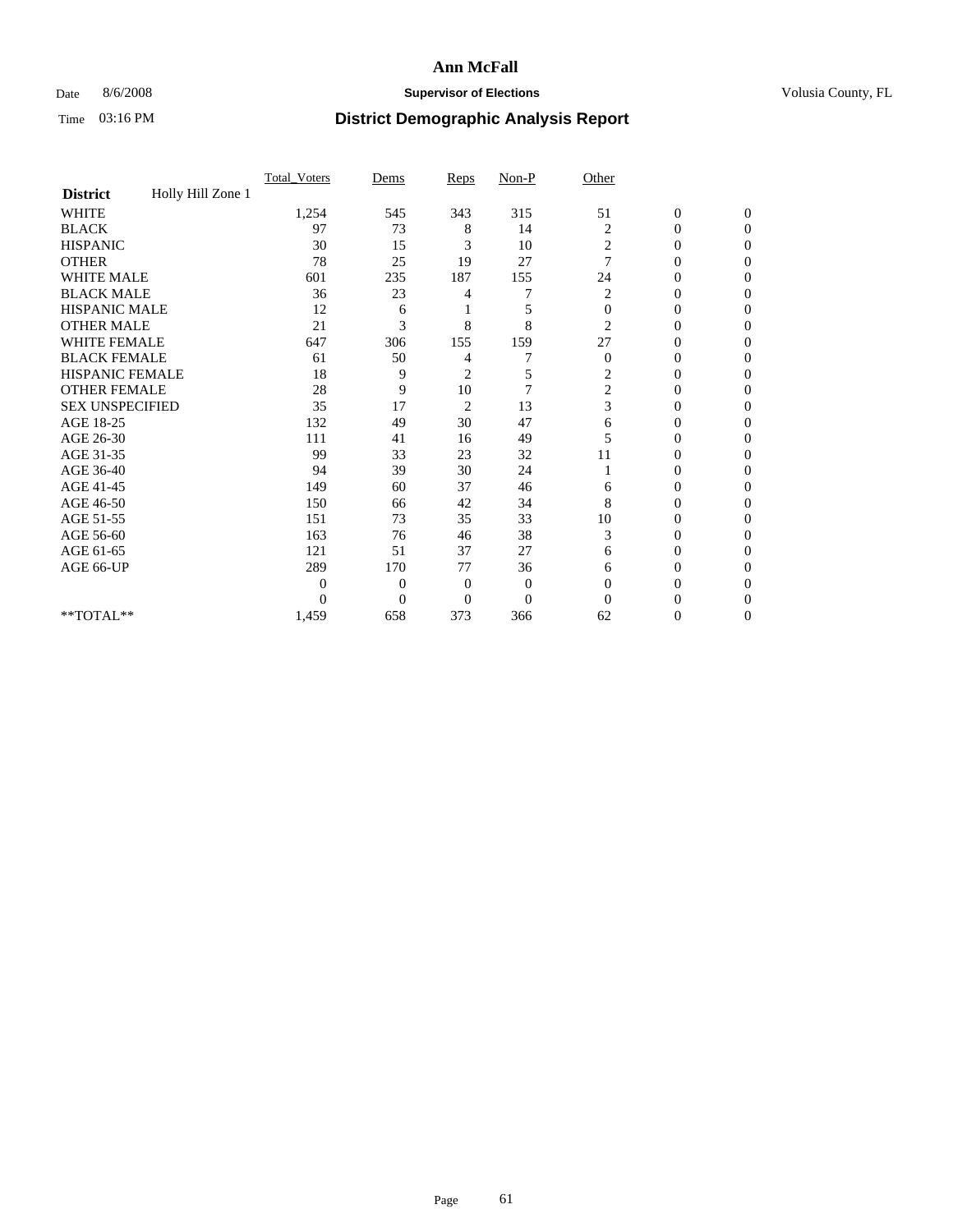## Date 8/6/2008 **Supervisor of Elections Supervisor of Elections** Volusia County, FL

|                        |                   | Total Voters     | Dems           | Reps           | $Non-P$        | Other        |                  |                |  |
|------------------------|-------------------|------------------|----------------|----------------|----------------|--------------|------------------|----------------|--|
| <b>District</b>        | Holly Hill Zone 2 |                  |                |                |                |              |                  |                |  |
| <b>WHITE</b>           |                   | 1,472            | 665            | 397            | 343            | 67           | $\boldsymbol{0}$ | $\mathbf{0}$   |  |
| <b>BLACK</b>           |                   | 163              | 137            | 5              | 21             | $\Omega$     | $\overline{0}$   | $\Omega$       |  |
| <b>HISPANIC</b>        |                   | 29               | 10             | 12             | 7              | $\Omega$     | 0                | $\Omega$       |  |
| <b>OTHER</b>           |                   | 80               | 30             | 15             | 29             | 6            | 0                | $\Omega$       |  |
| <b>WHITE MALE</b>      |                   | 659              | 270            | 194            | 166            | 29           | 0                | 0              |  |
| <b>BLACK MALE</b>      |                   | 71               | 59             |                | 11             | $\mathbf{0}$ | $\mathbf{0}$     | $\Omega$       |  |
| HISPANIC MALE          |                   | 16               | 4              | 9              | 3              | $\mathbf{0}$ | 0                | $\Omega$       |  |
| <b>OTHER MALE</b>      |                   | 24               | 7              | 5              | 8              | 4            | 0                | 0              |  |
| <b>WHITE FEMALE</b>    |                   | 802              | 390            | 201            | 175            | 36           | 0                | $\Omega$       |  |
| <b>BLACK FEMALE</b>    |                   | 92               | 78             | 4              | 10             | $\mathbf{0}$ | $\overline{0}$   | $\Omega$       |  |
| <b>HISPANIC FEMALE</b> |                   | 13               | 6              | 3              | 4              | 0            | 0                | $\Omega$       |  |
| <b>OTHER FEMALE</b>    |                   | 30               | 12             | 9              | 9              | $\Omega$     | 0                | 0              |  |
| <b>SEX UNSPECIFIED</b> |                   | 37               | 16             | 3              | 14             | 4            | 0                | $\Omega$       |  |
| AGE 18-25              |                   | 177              | 70             | 41             | 55             | 11           | 0                | $\overline{0}$ |  |
| AGE 26-30              |                   | 133              | 54             | 22             | 48             | 9            | 0                | $\Omega$       |  |
| AGE 31-35              |                   | 129              | 61             | 24             | 41             | 3            | 0                | $\Omega$       |  |
| AGE 36-40              |                   | 151              | 56             | 37             | 50             | 8            | 0                | 0              |  |
| AGE 41-45              |                   | 180              | 74             | 53             | 41             | 12           | 0                | $\Omega$       |  |
| AGE 46-50              |                   | 223              | 114            | 51             | 49             | 9            | 0                | $\Omega$       |  |
| AGE 51-55              |                   | 178              | 91             | 41             | 42             | 4            | 0                | 0              |  |
| AGE 56-60              |                   | 169              | 79             | 47             | 35             | 8            | 0                | $\Omega$       |  |
| AGE 61-65              |                   | 114              | 67             | 27             | 17             | 3            | $\overline{0}$   | $\Omega$       |  |
| AGE 66-UP              |                   | 290              | 176            | 86             | 22             | 6            | 0                | 0              |  |
|                        |                   | $\boldsymbol{0}$ | $\overline{0}$ | $\mathbf{0}$   | $\mathbf{0}$   | $\Omega$     | 0                | $\Omega$       |  |
|                        |                   | $\theta$         | $\overline{0}$ | $\overline{0}$ | $\overline{0}$ | $\Omega$     |                  | 0              |  |
| **TOTAL**              |                   | 1,744            | 842            | 429            | 400            | 73           | 0                | 0              |  |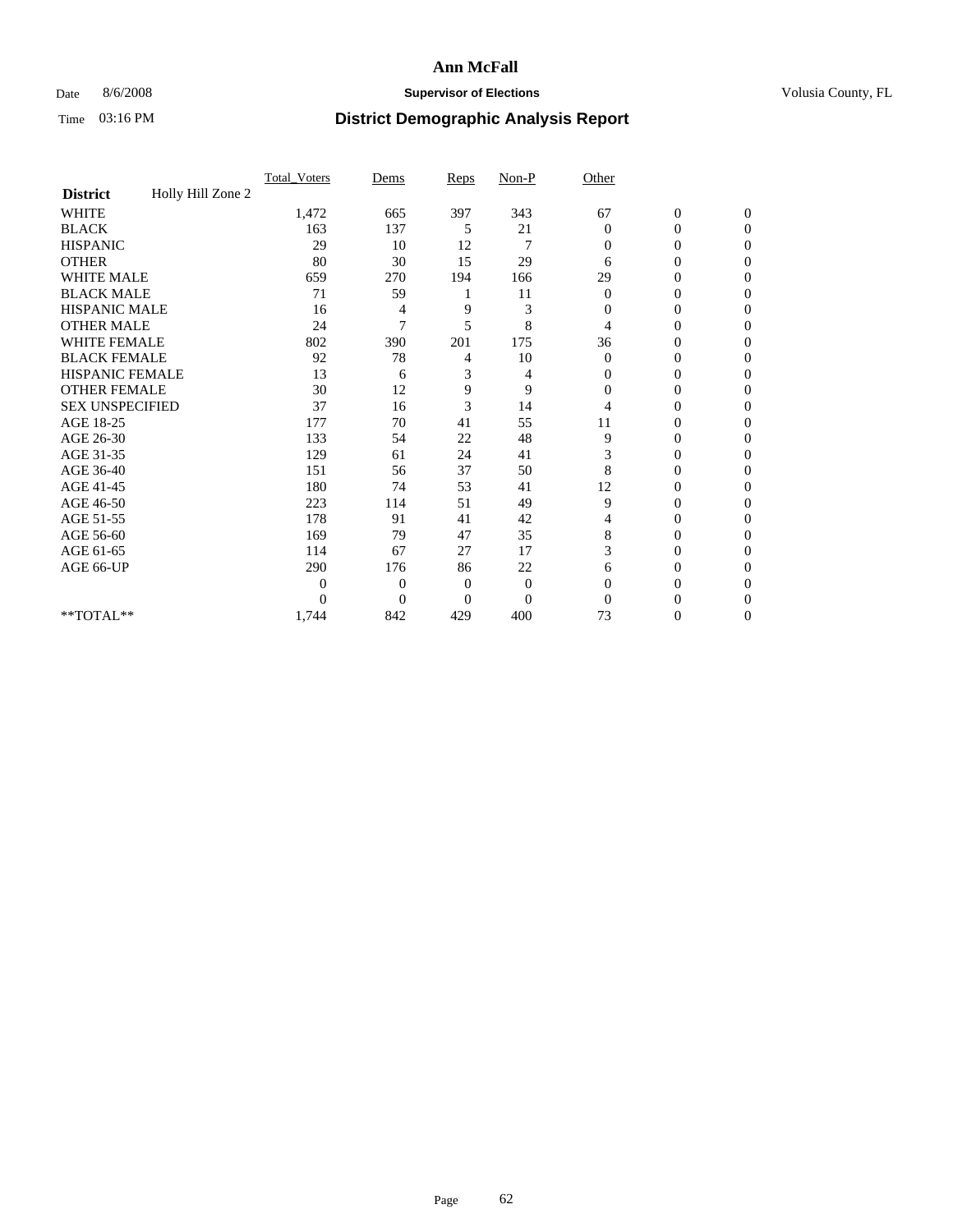## Date 8/6/2008 **Supervisor of Elections Supervisor of Elections** Volusia County, FL

|                        |                   | Total Voters   | Dems           | Reps                    | $Non-P$                 | Other        |                  |                  |  |
|------------------------|-------------------|----------------|----------------|-------------------------|-------------------------|--------------|------------------|------------------|--|
| <b>District</b>        | Holly Hill Zone 3 |                |                |                         |                         |              |                  |                  |  |
| WHITE                  |                   | 1,550          | 650            | 511                     | 319                     | 70           | $\boldsymbol{0}$ | $\boldsymbol{0}$ |  |
| <b>BLACK</b>           |                   | 114            | 92             | 5                       | 16                      |              | $\overline{0}$   | $\Omega$         |  |
| <b>HISPANIC</b>        |                   | 19             | 9              | 2                       | 7                       |              | 0                | $\Omega$         |  |
| <b>OTHER</b>           |                   | 79             | 29             | 10                      | 36                      | 4            | 0                | $\Omega$         |  |
| <b>WHITE MALE</b>      |                   | 641            | 238            | 230                     | 144                     | 29           | 0                | $\Omega$         |  |
| <b>BLACK MALE</b>      |                   | 44             | 32             | 2                       | 9                       |              | 0                | 0                |  |
| <b>HISPANIC MALE</b>   |                   | 7              | 3              |                         | $\overline{\mathbf{c}}$ |              | 0                | 0                |  |
| <b>OTHER MALE</b>      |                   | 22             | 11             | 3                       | $\overline{7}$          |              | $\theta$         | 0                |  |
| <b>WHITE FEMALE</b>    |                   | 899            | 406            | 280                     | 174                     | 39           | 0                | $\Omega$         |  |
| <b>BLACK FEMALE</b>    |                   | 69             | 60             | 3                       | 6                       | $\mathbf{0}$ | 0                | $\Omega$         |  |
| HISPANIC FEMALE        |                   | 12             | 6              |                         | 5                       | 0            | 0                | 0                |  |
| <b>OTHER FEMALE</b>    |                   | 37             | 11             | 6                       | 19                      |              | 0                | $\Omega$         |  |
| <b>SEX UNSPECIFIED</b> |                   | 31             | 13             | $\overline{\mathbf{c}}$ | 12                      | 4            | $\overline{0}$   | 0                |  |
| AGE 18-25              |                   | 122            | 38             | 25                      | 50                      | 9            | 0                | 0                |  |
| AGE 26-30              |                   | 80             | 26             | 15                      | 34                      | 5            | 0                | 0                |  |
| AGE 31-35              |                   | 74             | 28             | 19                      | 26                      |              | 0                | $\Omega$         |  |
| AGE 36-40              |                   | 94             | 34             | 27                      | 30                      | 3            | 0                | 0                |  |
| AGE 41-45              |                   | 106            | 46             | 27                      | 29                      | 4            | 0                | 0                |  |
| AGE 46-50              |                   | 120            | 45             | 36                      | 29                      | 10           | $\overline{0}$   | $\Omega$         |  |
| AGE 51-55              |                   | 125            | 62             | 35                      | 26                      | 2            | 0                | $\Omega$         |  |
| AGE 56-60              |                   | 145            | 70             | 41                      | 29                      | 5            | 0                | 0                |  |
| AGE 61-65              |                   | 140            | 76             | 32                      | 23                      | 9            | $\overline{0}$   | 0                |  |
| AGE 66-UP              |                   | 756            | 355            | 271                     | 102                     | 28           | 0                | 0                |  |
|                        |                   | $\overline{0}$ | $\overline{0}$ | 0                       | $\mathbf{0}$            | $\mathbf{0}$ | 0                | 0                |  |
|                        |                   | $\Omega$       | $\overline{0}$ | $\Omega$                | $\Omega$                | $\Omega$     | 0                | $\Omega$         |  |
| **TOTAL**              |                   | 1,762          | 780            | 528                     | 378                     | 76           | 0                | $\mathbf{0}$     |  |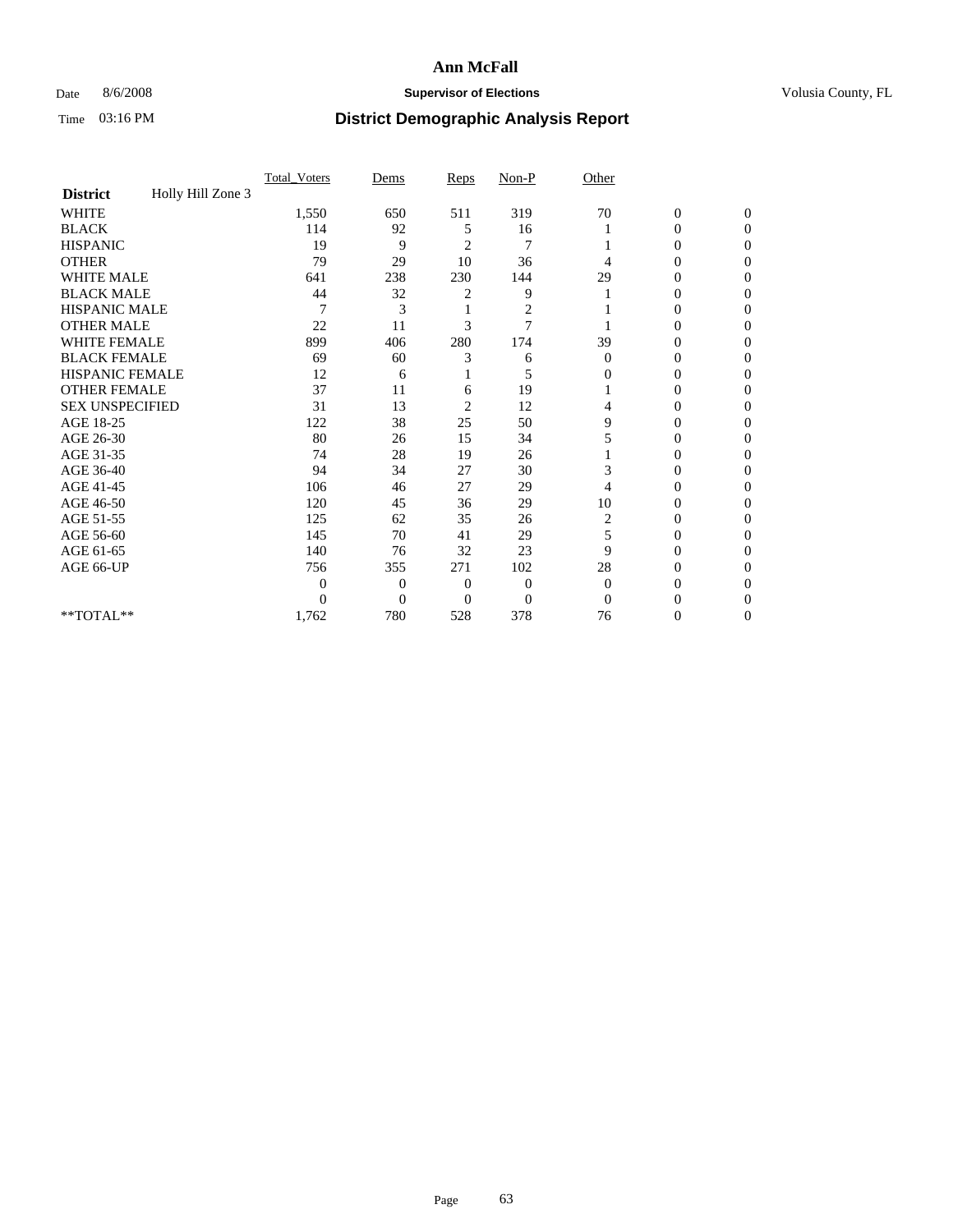## Date 8/6/2008 **Supervisor of Elections Supervisor of Elections** Volusia County, FL

|                        |                   | <b>Total_Voters</b> | Dems         | Reps           | $Non-P$        | Other          |                  |                |  |
|------------------------|-------------------|---------------------|--------------|----------------|----------------|----------------|------------------|----------------|--|
| <b>District</b>        | Holly Hill Zone 4 |                     |              |                |                |                |                  |                |  |
| <b>WHITE</b>           |                   | 1,413               | 605          | 446            | 299            | 63             | $\boldsymbol{0}$ | $\mathbf{0}$   |  |
| <b>BLACK</b>           |                   | 234                 | 180          | 8              | 38             | 8              | 0                | $\Omega$       |  |
| <b>HISPANIC</b>        |                   | 39                  | 25           | 4              | 9              |                | 0                | $\Omega$       |  |
| <b>OTHER</b>           |                   | 70                  | 21           | 12             | 28             | 9              | 0                | $\Omega$       |  |
| <b>WHITE MALE</b>      |                   | 607                 | 230          | 209            | 135            | 33             | 0                | $\Omega$       |  |
| <b>BLACK MALE</b>      |                   | 73                  | 50           | 6              | 13             | 4              | 0                | $\Omega$       |  |
| HISPANIC MALE          |                   | 18                  | 12           | 2              | 3              |                | 0                | $\Omega$       |  |
| <b>OTHER MALE</b>      |                   | 19                  | 4            | 5              | 8              | $\overline{2}$ | 0                | 0              |  |
| <b>WHITE FEMALE</b>    |                   | 801                 | 373          | 236            | 162            | 30             | 0                | $\Omega$       |  |
| <b>BLACK FEMALE</b>    |                   | 158                 | 128          | 2              | 24             | 4              | $\overline{0}$   | $\overline{0}$ |  |
| <b>HISPANIC FEMALE</b> |                   | 21                  | 13           | $\overline{c}$ | 6              | $\Omega$       | 0                | $\Omega$       |  |
| <b>OTHER FEMALE</b>    |                   | 25                  | 12           | $\overline{c}$ | 10             |                | 0                | 0              |  |
| <b>SEX UNSPECIFIED</b> |                   | 34                  | 9            | 6              | 13             | 6              | 0                | $\Omega$       |  |
| AGE 18-25              |                   | 273                 | 103          | 57             | 89             | 24             | 0                | $\overline{0}$ |  |
| AGE 26-30              |                   | 143                 | 65           | 25             | 45             | 8              | 0                | $\Omega$       |  |
| AGE 31-35              |                   | 116                 | 49           | 25             | 36             | 6              | 0                | $\Omega$       |  |
| AGE 36-40              |                   | 120                 | 49           | 34             | 29             | 8              | 0                | $\Omega$       |  |
| AGE 41-45              |                   | 155                 | 65           | 37             | 47             | 6              | 0                | $\Omega$       |  |
| AGE 46-50              |                   | 180                 | 76           | 64             | 29             | 11             | 0                | $\Omega$       |  |
| AGE 51-55              |                   | 156                 | 84           | 36             | 33             | 3              | 0                | 0              |  |
| AGE 56-60              |                   | 129                 | 62           | 39             | 22             | 6              | 0                | $\Omega$       |  |
| AGE 61-65              |                   | 86                  | 42           | 26             | 15             | 3              | $\overline{0}$   | $\Omega$       |  |
| AGE 66-UP              |                   | 398                 | 236          | 127            | 29             | 6              | 0                | 0              |  |
|                        |                   | $\Omega$            | $\mathbf{0}$ | $\overline{0}$ | $\theta$       | $\Omega$       | 0                | $\Omega$       |  |
|                        |                   | $\theta$            | $\theta$     | $\theta$       | $\overline{0}$ | $\Omega$       |                  | $\Omega$       |  |
| **TOTAL**              |                   | 1,756               | 831          | 470            | 374            | 81             | 0                | $\overline{0}$ |  |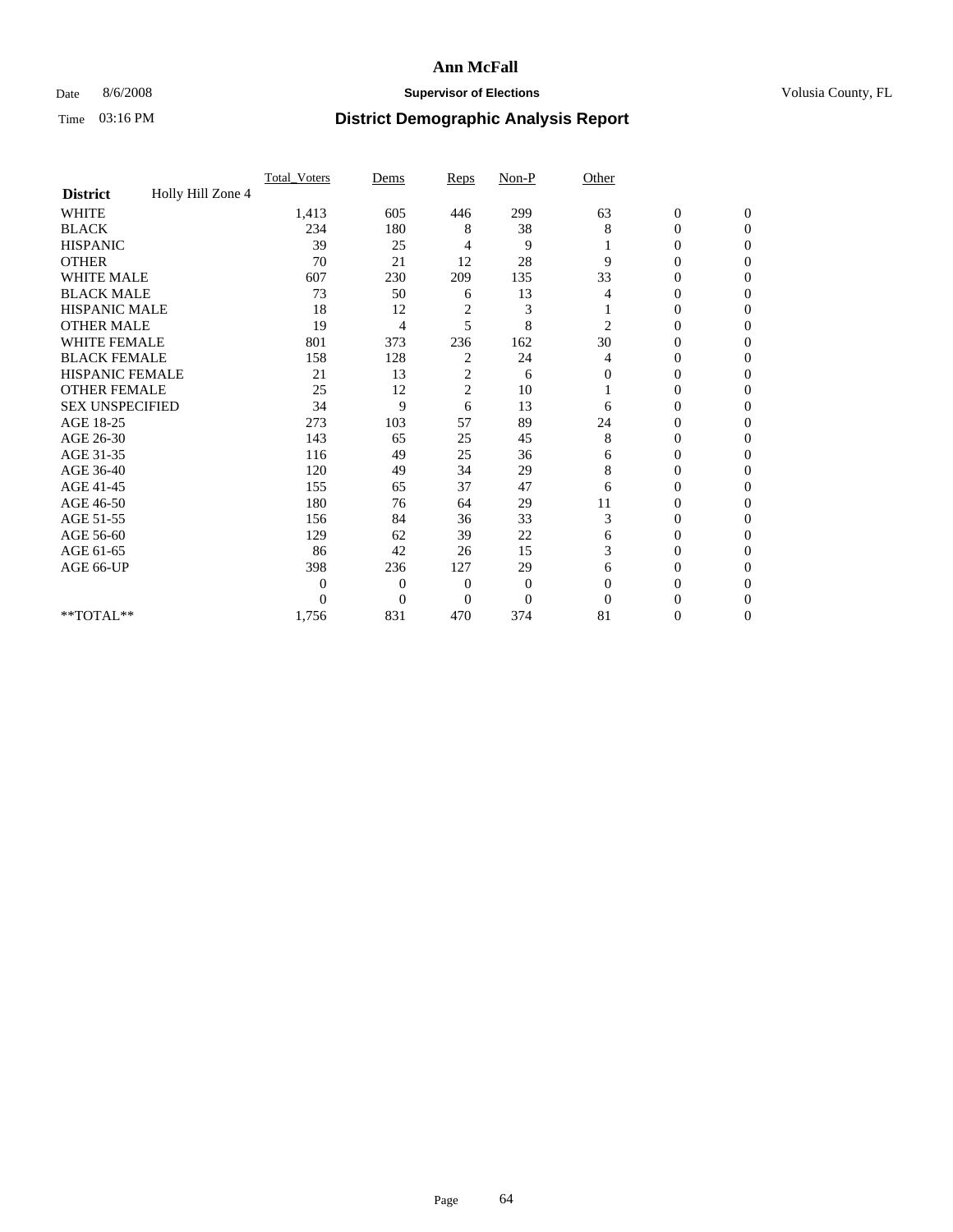## Date 8/6/2008 **Supervisor of Elections Supervisor of Elections** Volusia County, FL

|                                      | <b>Total_Voters</b> | Dems     | <b>Reps</b>    | $Non-P$        | Other        |                  |                  |  |
|--------------------------------------|---------------------|----------|----------------|----------------|--------------|------------------|------------------|--|
| New Smyrna Zone 1<br><b>District</b> |                     |          |                |                |              |                  |                  |  |
| WHITE                                | 3,640               | 1,235    | 1,611          | 685            | 109          | $\boldsymbol{0}$ | $\boldsymbol{0}$ |  |
| <b>BLACK</b>                         | 5                   | 2        |                | 2              | $\Omega$     | $\overline{0}$   | $\Omega$         |  |
| <b>HISPANIC</b>                      | 30                  | 9        | 9              | 11             |              | 0                | $\Omega$         |  |
| <b>OTHER</b>                         | 119                 | 25       | 38             | 44             | 12           | 0                | $\Omega$         |  |
| <b>WHITE MALE</b>                    | 1,691               | 487      | 784            | 360            | 60           | 0                | $\Omega$         |  |
| <b>BLACK MALE</b>                    | 2                   | 0        | 0              | 2              | $\bf{0}$     | 0                | 0                |  |
| <b>HISPANIC MALE</b>                 | 14                  | 3        | $\overline{2}$ | 9              | 0            | 0                | 0                |  |
| <b>OTHER MALE</b>                    | 39                  | 8        | 18             | 13             | 0            | 0                | 0                |  |
| <b>WHITE FEMALE</b>                  | 1,920               | 737      | 818            | 317            | 48           | 0                | $\Omega$         |  |
| <b>BLACK FEMALE</b>                  | 3                   | 2        |                | 0              | $\mathbf{0}$ | 0                | $\Omega$         |  |
| <b>HISPANIC FEMALE</b>               | 16                  | 6        | 7              | 2              |              | 0                | 0                |  |
| <b>OTHER FEMALE</b>                  | 41                  | 12       | 14             | 12             | 3            | 0                | $\Omega$         |  |
| <b>SEX UNSPECIFIED</b>               | 68                  | 16       | 15             | 27             | 10           | $\overline{0}$   | 0                |  |
| AGE 18-25                            | 228                 | 78       | 40             | 94             | 16           | 0                | 0                |  |
| AGE 26-30                            | 154                 | 43       | 49             | 53             | 9            | 0                | 0                |  |
| AGE 31-35                            | 119                 | 30       | 42             | 36             | 11           | 0                | $\Omega$         |  |
| AGE 36-40                            | 168                 | 41       | 59             | 55             | 13           | 0                | 0                |  |
| AGE 41-45                            | 176                 | 54       | 77             | 40             | 5            | 0                | 0                |  |
| AGE 46-50                            | 321                 | 117      | 142            | 54             | 8            | $\overline{0}$   | $\Omega$         |  |
| AGE 51-55                            | 367                 | 143      | 138            | 74             | 12           | 0                | $\Omega$         |  |
| AGE 56-60                            | 459                 | 154      | 206            | 90             | 9            | 0                | 0                |  |
| AGE 61-65                            | 410                 | 134      | 199            | 70             | 7            | $\overline{0}$   | 0                |  |
| AGE 66-UP                            | 1,392               | 477      | 707            | 176            | 32           | 0                | 0                |  |
|                                      | 0                   | 0        | 0              | $\overline{0}$ | $\mathbf{0}$ | 0                | 0                |  |
|                                      | $\theta$            | $\theta$ | $\Omega$       | $\Omega$       | $\Omega$     | 0                | $\Omega$         |  |
| **TOTAL**                            | 3,794               | 1,271    | 1,659          | 742            | 122          | 0                | $\overline{0}$   |  |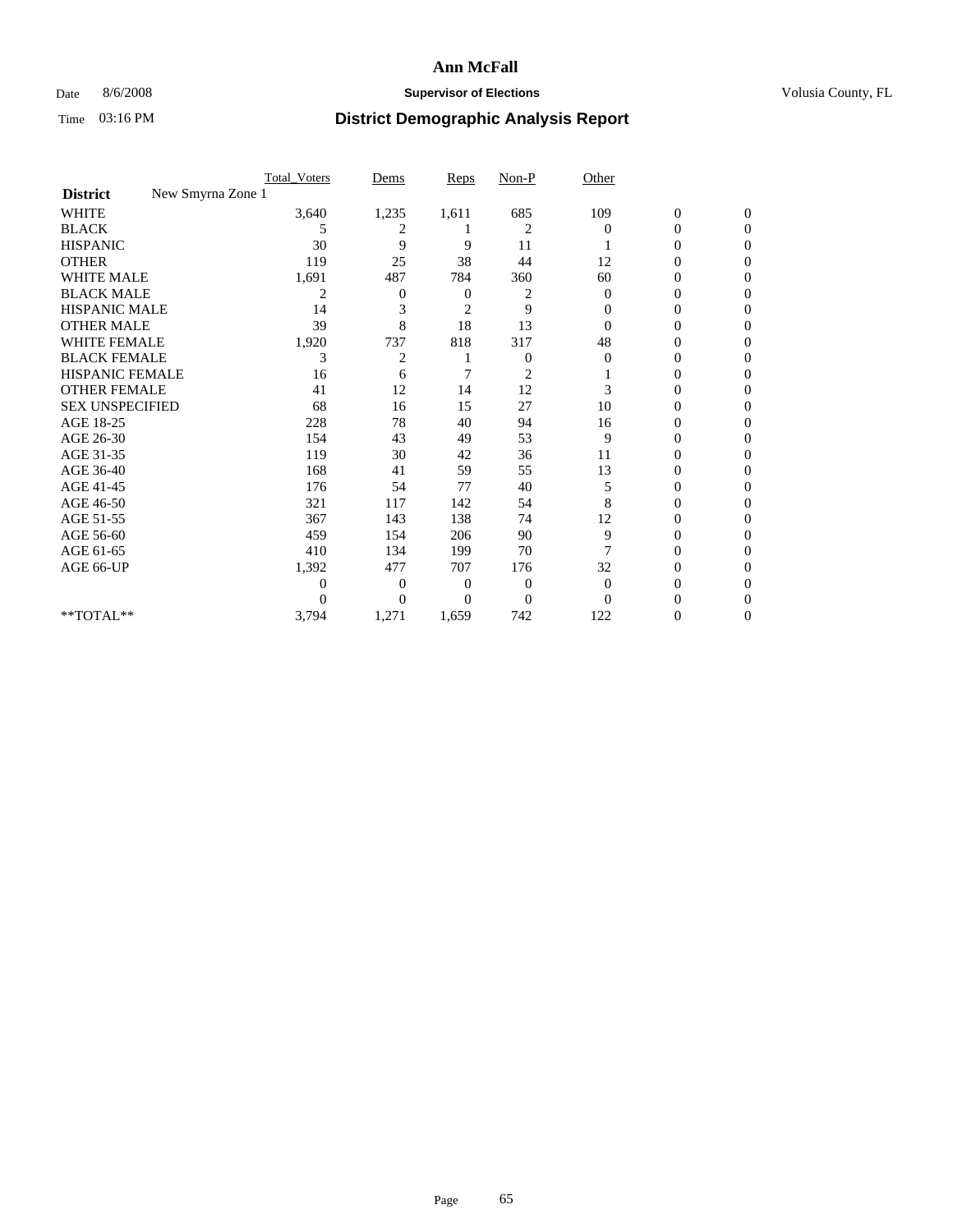## Date 8/6/2008 **Supervisor of Elections Supervisor of Elections** Volusia County, FL

|                        | <b>Total_Voters</b> | Dems                | <b>Reps</b>    | $Non-P$        | Other          |                  |              |  |
|------------------------|---------------------|---------------------|----------------|----------------|----------------|------------------|--------------|--|
| <b>District</b>        | New Smyrna Zone 2   |                     |                |                |                |                  |              |  |
| <b>WHITE</b>           | 3,219               | 1,241               | 1,230          | 639            | 109            | $\boldsymbol{0}$ | $\mathbf{0}$ |  |
| <b>BLACK</b>           |                     | 14<br>10            | 0              | 4              | $\Omega$       | $\overline{0}$   | $\Omega$     |  |
| <b>HISPANIC</b>        |                     | 34<br>9             | 9              | 15             |                | 0                | $\Omega$     |  |
| <b>OTHER</b>           |                     | 92<br>21            | 28             | 39             | 4              | 0                | 0            |  |
| <b>WHITE MALE</b>      | 1,438               | 490                 | 555            | 328            | 65             | 0                | 0            |  |
| <b>BLACK MALE</b>      |                     | 5                   | 0              | 2              | $\Omega$       | 0                | $\Omega$     |  |
| HISPANIC MALE          |                     | 20                  | 5              | 11             | 0              | 0                | $\Omega$     |  |
| <b>OTHER MALE</b>      |                     | 30<br>4             | 11             | 14             |                | 0                | 0            |  |
| <b>WHITE FEMALE</b>    | 1,751               | 741                 | 659            | 307            | 44             | 0                | $\Omega$     |  |
| <b>BLACK FEMALE</b>    |                     | 7<br>5              | $\overline{0}$ | 2              | $\overline{0}$ | 0                | 0            |  |
| <b>HISPANIC FEMALE</b> |                     | 14<br>5             | 4              | 4              |                | 0                | 0            |  |
| <b>OTHER FEMALE</b>    |                     | 36<br>12            | 11             | 13             | 0              | 0                | 0            |  |
| <b>SEX UNSPECIFIED</b> |                     | 15<br>56            | 22             | 16             | 3              | 0                | $\Omega$     |  |
| AGE 18-25              |                     | 205<br>62           | 59             | 76             | 8              | 0                | $\Omega$     |  |
| AGE 26-30              |                     | 141<br>43           | 41             | 55             | 2              | 0                | 0            |  |
| AGE 31-35              |                     | 142<br>41           | 42             | 52             |                | 0                | 0            |  |
| AGE 36-40              |                     | 141<br>40           | 49             | 45             | 7              | 0                | 0            |  |
| AGE 41-45              |                     | 192<br>62           | 82             | 41             |                | 0                | $\Omega$     |  |
| AGE 46-50              |                     | 274<br>86           | 109            | 67             | 12             | 0                | $\Omega$     |  |
| AGE 51-55              |                     | 290<br>123          | 94             | 60             | 13             | 0                | 0            |  |
| AGE 56-60              |                     | 330<br>119          | 130            | 73             | 8              | 0                | 0            |  |
| AGE 61-65              |                     | 357<br>131          | 152            | 62             | 12             | $\overline{0}$   | 0            |  |
| AGE 66-UP              | 1,287               | 574                 | 509            | 166            | 38             | 0                | 0            |  |
|                        |                     | $\overline{0}$<br>0 | 0              | $\overline{0}$ | $\Omega$       | 0                | 0            |  |
|                        |                     | $\overline{0}$<br>0 | 0              | $\overline{0}$ | $\Omega$       |                  | 0            |  |
| **TOTAL**              | 3,359               | 1,281               | 1,267          | 697            | 114            | 0                | 0            |  |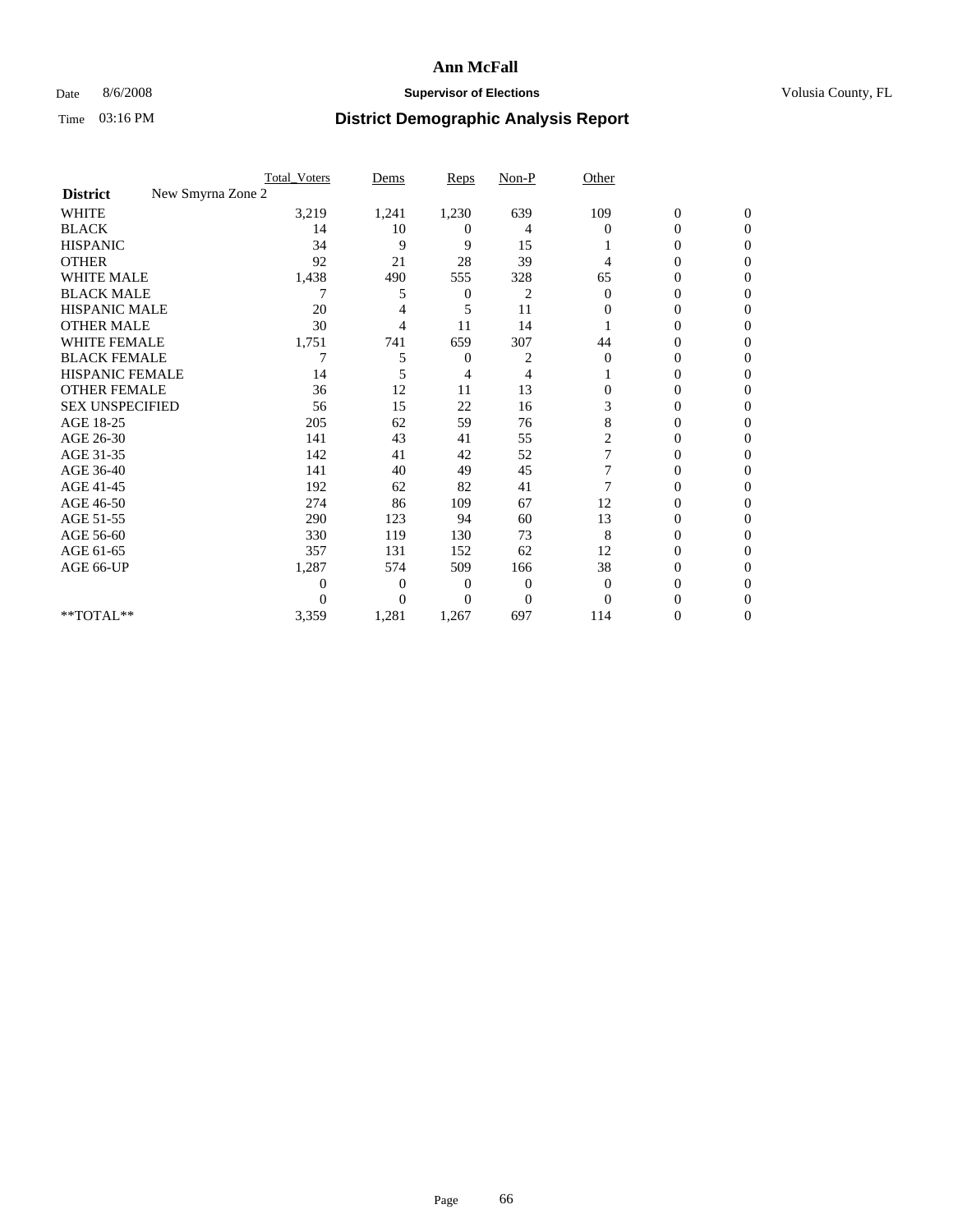## Date 8/6/2008 **Supervisor of Elections Supervisor of Elections** Volusia County, FL

|                        | <b>Total_Voters</b> | Dems     | <b>Reps</b>    | $Non-P$  | Other        |                  |                  |  |
|------------------------|---------------------|----------|----------------|----------|--------------|------------------|------------------|--|
| <b>District</b>        | New Smyrna Zone 3   |          |                |          |              |                  |                  |  |
| WHITE                  | 3,962               | 1,348    | 1,623          | 855      | 136          | $\boldsymbol{0}$ | $\boldsymbol{0}$ |  |
| <b>BLACK</b>           | 34                  | 20       | 5              | 8        |              | $\boldsymbol{0}$ | $\Omega$         |  |
| <b>HISPANIC</b>        | 31                  | 12       | 9              | 10       | $\Omega$     | 0                | $\Omega$         |  |
| <b>OTHER</b>           | 138                 | 33       | 28             | 63       | 14           | 0                | $\Omega$         |  |
| <b>WHITE MALE</b>      | 1,838               | 548      | 787            | 434      | 69           | 0                | $\overline{0}$   |  |
| <b>BLACK MALE</b>      | 16                  | 8        | 3              | 4        |              | $\overline{0}$   | $\Omega$         |  |
| <b>HISPANIC MALE</b>   | 14                  | 5        | $\overline{2}$ | 7        | 0            | 0                | 0                |  |
| <b>OTHER MALE</b>      | 45                  | 16       | 8              | 19       | 2            | 0                | 0                |  |
| <b>WHITE FEMALE</b>    | 2,098               | 790      | 828            | 413      | 67           | 0                | $\Omega$         |  |
| <b>BLACK FEMALE</b>    | 18                  | 12       | 2              | 4        | $\mathbf{0}$ | $\boldsymbol{0}$ | $\Omega$         |  |
| <b>HISPANIC FEMALE</b> | 17                  | 7        | 7              | 3        | 0            | 0                | $\Omega$         |  |
| <b>OTHER FEMALE</b>    | 44                  | 12       | 14             | 14       | 4            | 0                | $\Omega$         |  |
| <b>SEX UNSPECIFIED</b> | 75                  | 15       | 14             | 38       | 8            | 0                | $\Omega$         |  |
| AGE 18-25              | 282                 | 74       | 69             | 116      | 23           | 0                | 0                |  |
| AGE 26-30              | 223                 | 70       | 56             | 86       | 11           | 0                | $\Omega$         |  |
| AGE 31-35              | 176                 | 72       | 40             | 58       | 6            | $\boldsymbol{0}$ | $\Omega$         |  |
| AGE 36-40              | 204                 | 67       | 63             | 67       |              | 0                | 0                |  |
| AGE 41-45              | 276                 | 102      | 97             | 67       | 10           | 0                | $\Omega$         |  |
| AGE 46-50              | 361                 | 118      | 133            | 95       | 15           | 0                | $\Omega$         |  |
| AGE 51-55              | 406                 | 168      | 151            | 75       | 12           | 0                | $\mathbf{0}$     |  |
| AGE 56-60              | 355                 | 139      | 139            | 68       | 9            | 0                | 0                |  |
| AGE 61-65              | 440                 | 154      | 177            | 96       | 13           | $\overline{0}$   | $\Omega$         |  |
| AGE 66-UP              | 1,442               | 449      | 740            | 208      | 45           | 0                | 0                |  |
|                        | 0                   | 0        | 0              | 0        | $\mathbf{0}$ | 0                | $\Omega$         |  |
|                        | $\theta$            | $\Omega$ | $\Omega$       | $\Omega$ | $\Omega$     | 0                | $\Omega$         |  |
| **TOTAL**              | 4,165               | 1,413    | 1,665          | 936      | 151          | 0                | $\mathbf{0}$     |  |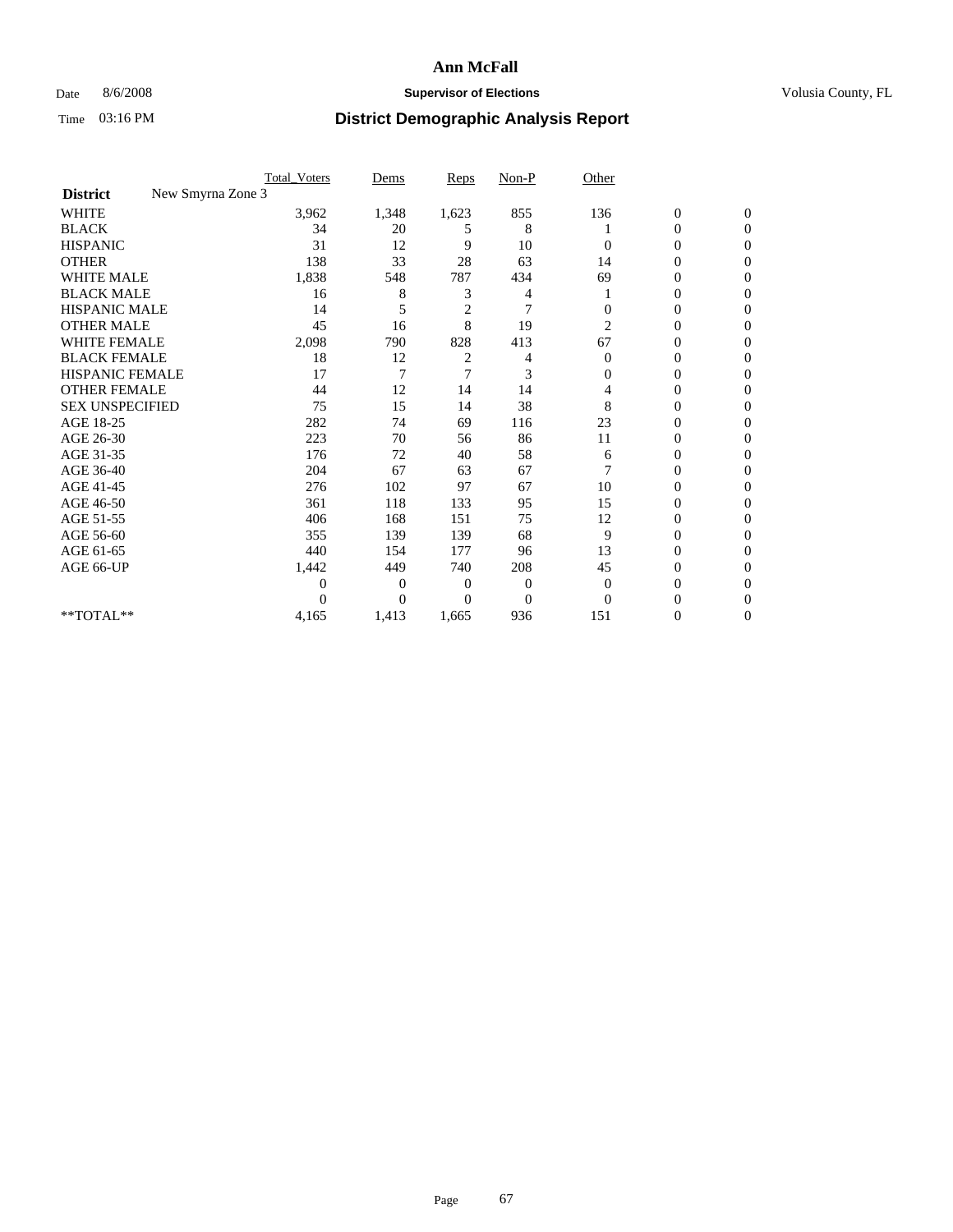## Date 8/6/2008 **Supervisor of Elections Supervisor of Elections** Volusia County, FL

|                                      | <b>Total_Voters</b> | Dems     | <b>Reps</b>  | $Non-P$        | Other          |                  |              |  |
|--------------------------------------|---------------------|----------|--------------|----------------|----------------|------------------|--------------|--|
| New Smyrna Zone 4<br><b>District</b> |                     |          |              |                |                |                  |              |  |
| <b>WHITE</b>                         | 3,871               | 1,415    | 1,566        | 785            | 105            | $\boldsymbol{0}$ | $\mathbf{0}$ |  |
| <b>BLACK</b>                         | 647                 | 543      | 17           | 77             | 10             | $\boldsymbol{0}$ | $\mathbf{0}$ |  |
| <b>HISPANIC</b>                      | 51                  | 19       | 12           | 18             | 2              | $\mathbf{0}$     | $\mathbf{0}$ |  |
| <b>OTHER</b>                         | 144                 | 44       | 31           | 61             | 8              | $\mathbf{0}$     | $\Omega$     |  |
| <b>WHITE MALE</b>                    | 1,722               | 572      | 726          | 371            | 53             | 0                | $\Omega$     |  |
| <b>BLACK MALE</b>                    | 267                 | 203      | 7            | 49             | 8              | $\mathbf{0}$     | $\Omega$     |  |
| HISPANIC MALE                        | 20                  | 4        | 7            | 7              | 2              | $\boldsymbol{0}$ | $\Omega$     |  |
| <b>OTHER MALE</b>                    | 40                  | 11       | 12           | 16             |                | 0                | $\mathbf{0}$ |  |
| <b>WHITE FEMALE</b>                  | 2,127               | 834      | 836          | 405            | 52             | 0                | $\Omega$     |  |
| <b>BLACK FEMALE</b>                  | 373                 | 334      | 9            | 28             | $\overline{c}$ | $\overline{0}$   | $\mathbf{0}$ |  |
| <b>HISPANIC FEMALE</b>               | 31                  | 15       | 5            | 11             | $\mathbf{0}$   | 0                | $\mathbf{0}$ |  |
| <b>OTHER FEMALE</b>                  | 69                  | 25       | 14           | 27             | 3              | 0                | $\Omega$     |  |
| <b>SEX UNSPECIFIED</b>               | 64                  | 23       | 10           | 27             | 4              | $\mathbf{0}$     | $\mathbf{0}$ |  |
| AGE 18-25                            | 378                 | 157      | 78           | 130            | 13             | 0                | $\mathbf{0}$ |  |
| AGE 26-30                            | 244                 | 92       | 59           | 84             | 9              | 0                | $\Omega$     |  |
| AGE 31-35                            | 252                 | 99       | 87           | 58             | 8              | 0                | $\Omega$     |  |
| AGE 36-40                            | 265                 | 101      | 85           | 67             | 12             | 0                | $\mathbf{0}$ |  |
| AGE 41-45                            | 294                 | 119      | 103          | 66             | 6              | $\mathbf{0}$     | $\Omega$     |  |
| AGE 46-50                            | 334                 | 138      | 116          | 72             | 8              | $\overline{0}$   | $\mathbf{0}$ |  |
| AGE 51-55                            | 408                 | 189      | 132          | 74             | 13             | 0                | 0            |  |
| AGE 56-60                            | 415                 | 178      | 134          | 96             |                | $\overline{0}$   | $\Omega$     |  |
| AGE 61-65                            | 431                 | 191      | 140          | 94             | 6              | $\overline{0}$   | $\Omega$     |  |
| AGE 66-UP                            | 1,692               | 757      | 692          | 200            | 43             | 0                | 0            |  |
|                                      | $\theta$            | 0        | $\mathbf{0}$ | $\mathbf{0}$   | $\Omega$       | 0                | $\Omega$     |  |
|                                      | $\theta$            | $\theta$ | $\Omega$     | $\overline{0}$ | $\Omega$       | $\theta$         | $\Omega$     |  |
| **TOTAL**                            | 4,713               | 2,021    | 1,626        | 941            | 125            | 0                | $\mathbf{0}$ |  |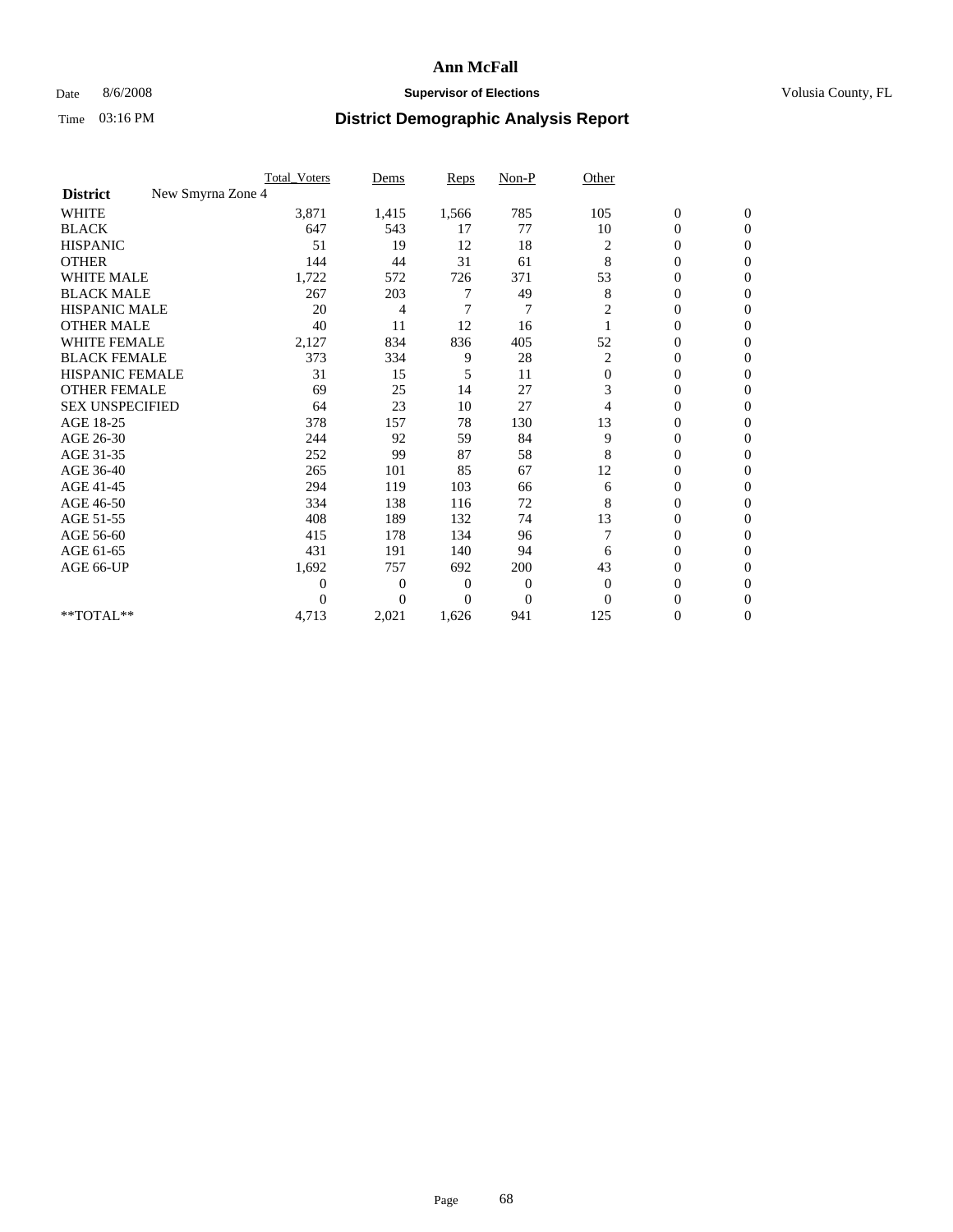### Date 8/6/2008 **Supervisor of Elections Supervisor of Elections** Volusia County, FL

|                        |                   | <b>Total Voters</b> | Dems           | <b>Reps</b> | Non-P    | Other          |                  |                  |  |
|------------------------|-------------------|---------------------|----------------|-------------|----------|----------------|------------------|------------------|--|
| <b>District</b>        | Ormond Bch Zone 1 |                     |                |             |          |                |                  |                  |  |
| <b>WHITE</b>           |                   | 6,687               | 2,439          | 2,901       | 1,161    | 186            | $\boldsymbol{0}$ | $\boldsymbol{0}$ |  |
| <b>BLACK</b>           |                   | 68                  | 53             | 7           | 6        | 2              | 0                | $\Omega$         |  |
| <b>HISPANIC</b>        |                   | 98                  | 41             | 31          | 24       | $\overline{c}$ | $\mathbf{0}$     | $\Omega$         |  |
| <b>OTHER</b>           |                   | 310                 | 104            | 96          | 95       | 15             | 0                | $\Omega$         |  |
| <b>WHITE MALE</b>      |                   | 3,095               | 1,023          | 1,386       | 582      | 104            | 0                | $\mathbf{0}$     |  |
| <b>BLACK MALE</b>      |                   | 31                  | 23             | 4           | 3        |                | 0                | $\Omega$         |  |
| <b>HISPANIC MALE</b>   |                   | 35                  | 6              | 16          | 12       |                | 0                | $\Omega$         |  |
| <b>OTHER MALE</b>      |                   | 129                 | 41             | 45          | 40       | 3              | 0                | 0                |  |
| WHITE FEMALE           |                   | 3,568               | 1,410          | 1,503       | 573      | 82             | 0                | $\mathbf{0}$     |  |
| <b>BLACK FEMALE</b>    |                   | 36                  | 30             | 3           | 3        | $\mathbf{0}$   | 0                | $\Omega$         |  |
| <b>HISPANIC FEMALE</b> |                   | 58                  | 32             | 13          | 12       |                | 0                | $\mathbf{0}$     |  |
| <b>OTHER FEMALE</b>    |                   | 111                 | 45             | 33          | 29       | 4              | 0                | $\Omega$         |  |
| <b>SEX UNSPECIFIED</b> |                   | 100                 | 27             | 32          | 32       | 9              | $\overline{0}$   | $\mathbf{0}$     |  |
| AGE 18-25              |                   | 602                 | 194            | 187         | 194      | 27             | 0                | $\mathbf{0}$     |  |
| AGE 26-30              |                   | 275                 | 73             | 111         | 78       | 13             | 0                | $\Omega$         |  |
| AGE 31-35              |                   | 316                 | 101            | 114         | 83       | 18             | $\boldsymbol{0}$ | $\Omega$         |  |
| AGE 36-40              |                   | 469                 | 144            | 206         | 101      | 18             | 0                | 0                |  |
| AGE 41-45              |                   | 580                 | 188            | 253         | 119      | 20             | 0                | $\Omega$         |  |
| AGE 46-50              |                   | 634                 | 227            | 273         | 125      | 9              | 0                | $\Omega$         |  |
| AGE 51-55              |                   | 740                 | 268            | 333         | 119      | 20             | 0                | $\mathbf{0}$     |  |
| AGE 56-60              |                   | 721                 | 298            | 294         | 118      | 11             | 0                | 0                |  |
| AGE 61-65              |                   | 634                 | 243            | 278         | 95       | 18             | 0                | $\overline{0}$   |  |
| AGE 66-UP              |                   | 2,192               | 901            | 986         | 254      | 51             | 0                | 0                |  |
|                        |                   | $\boldsymbol{0}$    | $\overline{0}$ | 0           | 0        | 0              | 0                | $\Omega$         |  |
|                        |                   | $\theta$            | $\Omega$       | $\Omega$    | $\Omega$ | $\Omega$       | 0                | $\Omega$         |  |
| **TOTAL**              |                   | 7,163               | 2,637          | 3,035       | 1,286    | 205            | 0                | $\overline{0}$   |  |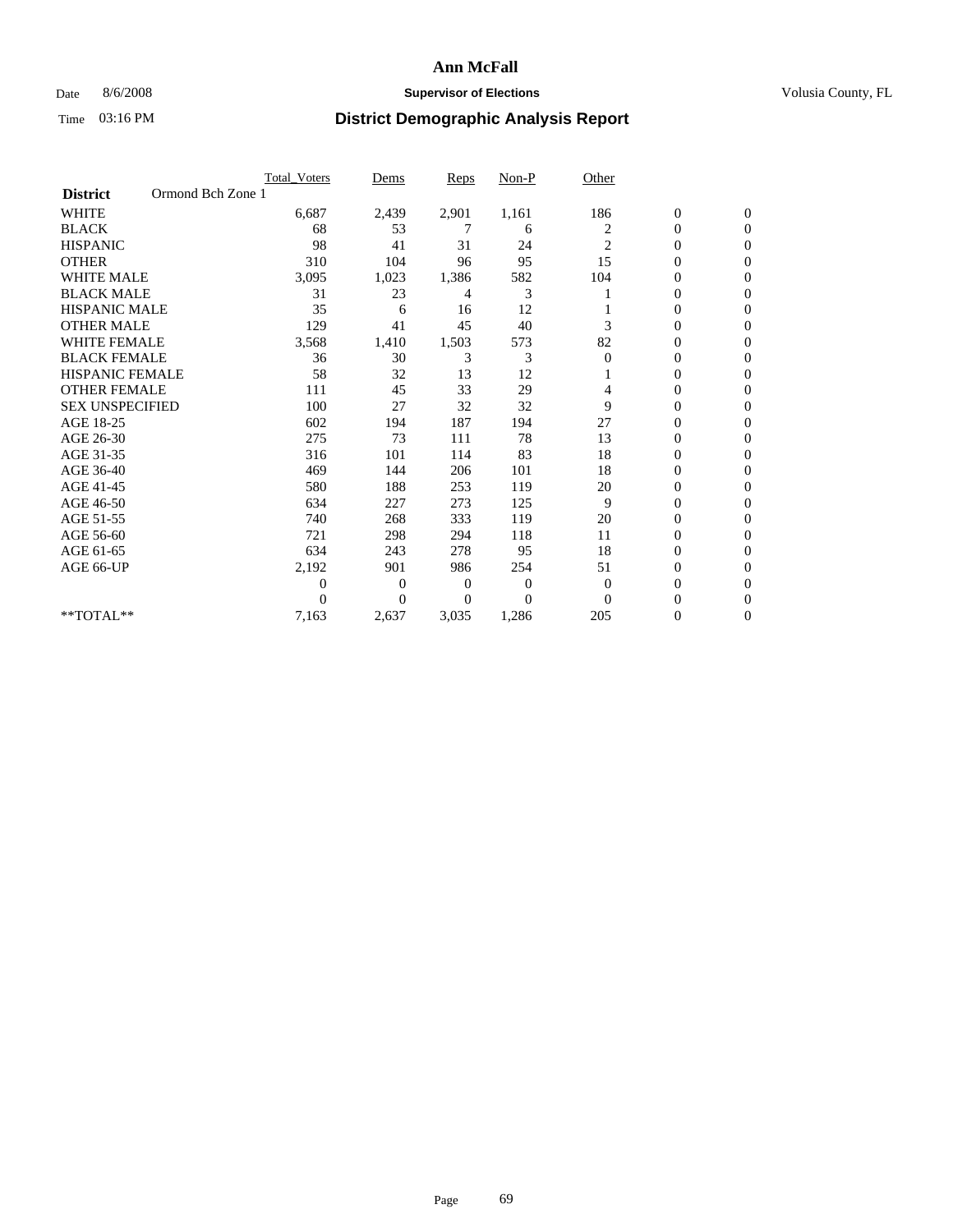### Date 8/6/2008 **Supervisor of Elections Supervisor of Elections** Volusia County, FL

|                        |                   | <b>Total Voters</b> | Dems           | <b>Reps</b>  | Non-P    | Other          |                  |                |  |
|------------------------|-------------------|---------------------|----------------|--------------|----------|----------------|------------------|----------------|--|
| <b>District</b>        | Ormond Bch Zone 2 |                     |                |              |          |                |                  |                |  |
| <b>WHITE</b>           |                   | 4,555               | 1,850          | 1,658        | 889      | 158            | $\boldsymbol{0}$ | $\mathbf{0}$   |  |
| <b>BLACK</b>           |                   | 341                 | 262            | 26           | 47       | 6              | $\boldsymbol{0}$ | $\mathbf{0}$   |  |
| <b>HISPANIC</b>        |                   | 82                  | 34             | 22           | 24       | 2              | $\overline{0}$   | $\mathbf{0}$   |  |
| <b>OTHER</b>           |                   | 315                 | 104            | 82           | 105      | 24             | 0                | $\mathbf{0}$   |  |
| <b>WHITE MALE</b>      |                   | 2,005               | 710            | 771          | 442      | 82             | 0                | $\mathbf{0}$   |  |
| <b>BLACK MALE</b>      |                   | 139                 | 92             | 14           | 28       | 5              | $\boldsymbol{0}$ | $\mathbf{0}$   |  |
| <b>HISPANIC MALE</b>   |                   | 30                  | 11             | 8            | 9        | $\overline{c}$ | $\boldsymbol{0}$ | $\Omega$       |  |
| <b>OTHER MALE</b>      |                   | 95                  | 27             | 32           | 35       |                | 0                | $\mathbf{0}$   |  |
| <b>WHITE FEMALE</b>    |                   | 2,533               | 1,133          | 883          | 441      | 76             | 0                | $\mathbf{0}$   |  |
| <b>BLACK FEMALE</b>    |                   | 201                 | 169            | 12           | 19       |                | $\boldsymbol{0}$ | $\mathbf{0}$   |  |
| HISPANIC FEMALE        |                   | 50                  | 22             | 13           | 15       | 0              | $\boldsymbol{0}$ | $\mathbf{0}$   |  |
| <b>OTHER FEMALE</b>    |                   | 130                 | 56             | 39           | 31       | 4              | 0                | $\Omega$       |  |
| <b>SEX UNSPECIFIED</b> |                   | 110                 | 30             | 16           | 45       | 19             | $\overline{0}$   | $\mathbf{0}$   |  |
| AGE 18-25              |                   | 420                 | 155            | 109          | 130      | 26             | 0                | $\mathbf{0}$   |  |
| AGE 26-30              |                   | 307                 | 99             | 79           | 113      | 16             | $\overline{0}$   | $\mathbf{0}$   |  |
| AGE 31-35              |                   | 297                 | 122            | 72           | 93       | 10             | $\boldsymbol{0}$ | $\mathbf{0}$   |  |
| AGE 36-40              |                   | 374                 | 121            | 133          | 104      | 16             | 0                | $\mathbf{0}$   |  |
| AGE 41-45              |                   | 433                 | 152            | 162          | 96       | 23             | $\overline{0}$   | $\mathbf{0}$   |  |
| AGE 46-50              |                   | 490                 | 193            | 181          | 102      | 14             | $\overline{0}$   | $\mathbf{0}$   |  |
| AGE 51-55              |                   | 509                 | 229            | 164          | 100      | 16             | $\boldsymbol{0}$ | $\mathbf{0}$   |  |
| AGE 56-60              |                   | 503                 | 216            | 160          | 110      | 17             | $\boldsymbol{0}$ | $\Omega$       |  |
| AGE 61-65              |                   | 466                 | 215            | 165          | 70       | 16             | $\boldsymbol{0}$ | $\mathbf{0}$   |  |
| AGE 66-UP              |                   | 1,494               | 748            | 563          | 147      | 36             | $\overline{0}$   | $\mathbf{0}$   |  |
|                        |                   | $\boldsymbol{0}$    | 0              | $\mathbf{0}$ | 0        | $\mathbf{0}$   | $\overline{0}$   | $\Omega$       |  |
|                        |                   | $\theta$            | $\overline{0}$ | $\mathbf{0}$ | $\theta$ | $\Omega$       | $\overline{0}$   | $\overline{0}$ |  |
| **TOTAL**              |                   | 5,293               | 2,250          | 1,788        | 1,065    | 190            | 0                | $\mathbf{0}$   |  |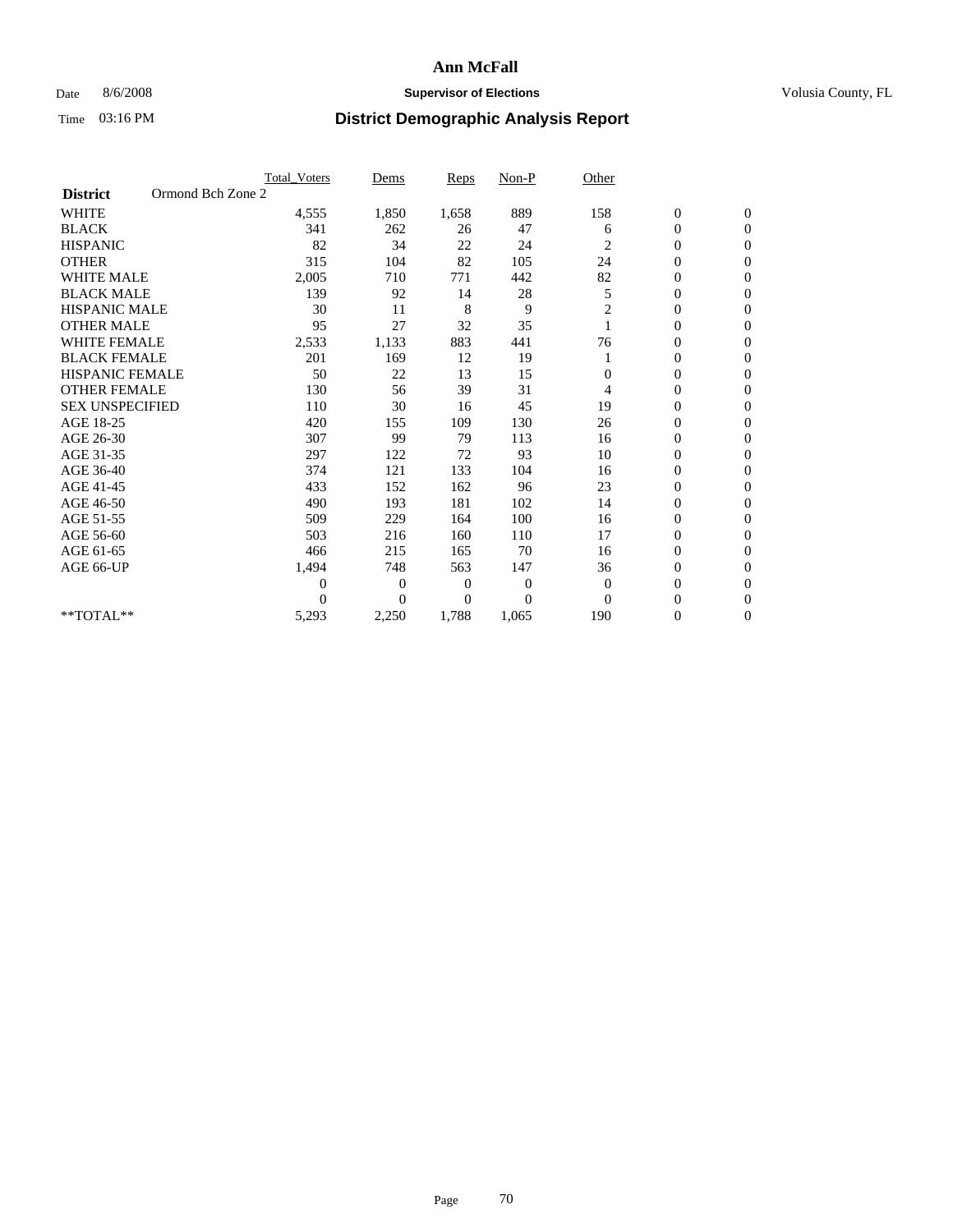## Date 8/6/2008 **Supervisor of Elections Supervisor of Elections** Volusia County, FL

|                        | <b>Total Voters</b> | Dems           | <b>Reps</b>  | Non-P        | Other          |                  |                  |  |
|------------------------|---------------------|----------------|--------------|--------------|----------------|------------------|------------------|--|
| <b>District</b>        | Ormond Bch Zone 3   |                |              |              |                |                  |                  |  |
| <b>WHITE</b>           | 7,699               | 2,458          | 3,734        | 1,281        | 226            | $\boldsymbol{0}$ | $\boldsymbol{0}$ |  |
| <b>BLACK</b>           | 124                 | 84             | 11           | 21           | 8              | $\boldsymbol{0}$ | $\mathbf{0}$     |  |
| <b>HISPANIC</b>        | 125                 | 41             | 46           | 35           | 3              | $\overline{0}$   | $\mathbf{0}$     |  |
| <b>OTHER</b>           | 420                 | 124            | 128          | 142          | 26             | 0                | $\mathbf{0}$     |  |
| <b>WHITE MALE</b>      | 3,580               | 1,042          | 1,807        | 630          | 101            | $\boldsymbol{0}$ | $\mathbf{0}$     |  |
| <b>BLACK MALE</b>      | 61                  | 40             | 6            | 11           | 4              | $\mathbf{0}$     | $\mathbf{0}$     |  |
| <b>HISPANIC MALE</b>   | 63                  | 17             | 26           | 18           | $\overline{c}$ | 0                | $\Omega$         |  |
| <b>OTHER MALE</b>      | 151                 | 37             | 52           | 57           | 5              | $\overline{0}$   | $\mathbf{0}$     |  |
| <b>WHITE FEMALE</b>    | 4,076               | 1,403          | 1,910        | 640          | 123            | $\mathbf{0}$     | $\mathbf{0}$     |  |
| <b>BLACK FEMALE</b>    | 62                  | 43             | 5            | 10           | 4              | $\overline{0}$   | $\mathbf{0}$     |  |
| <b>HISPANIC FEMALE</b> | 61                  | 24             | 19           | 17           |                | $\boldsymbol{0}$ | $\mathbf{0}$     |  |
| <b>OTHER FEMALE</b>    | 185                 | 63             | 57           | 60           | 5              | $\mathbf{0}$     | $\mathbf{0}$     |  |
| <b>SEX UNSPECIFIED</b> | 129                 | 38             | 37           | 36           | 18             | 0                | $\Omega$         |  |
| AGE 18-25              | 765                 | 220            | 299          | 204          | 42             | $\overline{0}$   | $\mathbf{0}$     |  |
| AGE 26-30              | 337                 | 100            | 133          | 92           | 12             | $\overline{0}$   | $\Omega$         |  |
| AGE 31-35              | 346                 | 83             | 145          | 93           | 25             | $\boldsymbol{0}$ | $\mathbf{0}$     |  |
| AGE 36-40              | 515                 | 115            | 289          | 95           | 16             | $\boldsymbol{0}$ | $\mathbf{0}$     |  |
| AGE 41-45              | 720                 | 184            | 373          | 137          | 26             | $\boldsymbol{0}$ | $\mathbf{0}$     |  |
| AGE 46-50              | 799                 | 241            | 406          | 132          | 20             | 0                | $\Omega$         |  |
| AGE 51-55              | 887                 | 293            | 427          | 151          | 16             | $\overline{0}$   | $\mathbf{0}$     |  |
| AGE 56-60              | 873                 | 312            | 384          | 156          | 21             | $\overline{0}$   | $\mathbf{0}$     |  |
| AGE 61-65              | 853                 | 308            | 400          | 124          | 21             | 0                | $\Omega$         |  |
| AGE 66-UP              | 2,273               | 851            | 1,063        | 295          | 64             | $\boldsymbol{0}$ | $\mathbf{0}$     |  |
|                        | $\boldsymbol{0}$    | $\overline{0}$ | 0            | $\mathbf{0}$ | $\overline{0}$ | $\mathbf{0}$     | $\mathbf{0}$     |  |
|                        | $\Omega$            | $\overline{0}$ | $\mathbf{0}$ | $\mathbf{0}$ | $\mathbf{0}$   | 0                | $\mathbf{0}$     |  |
| **TOTAL**              | 8,368               | 2,707          | 3,919        | 1,479        | 263            | 0                | $\boldsymbol{0}$ |  |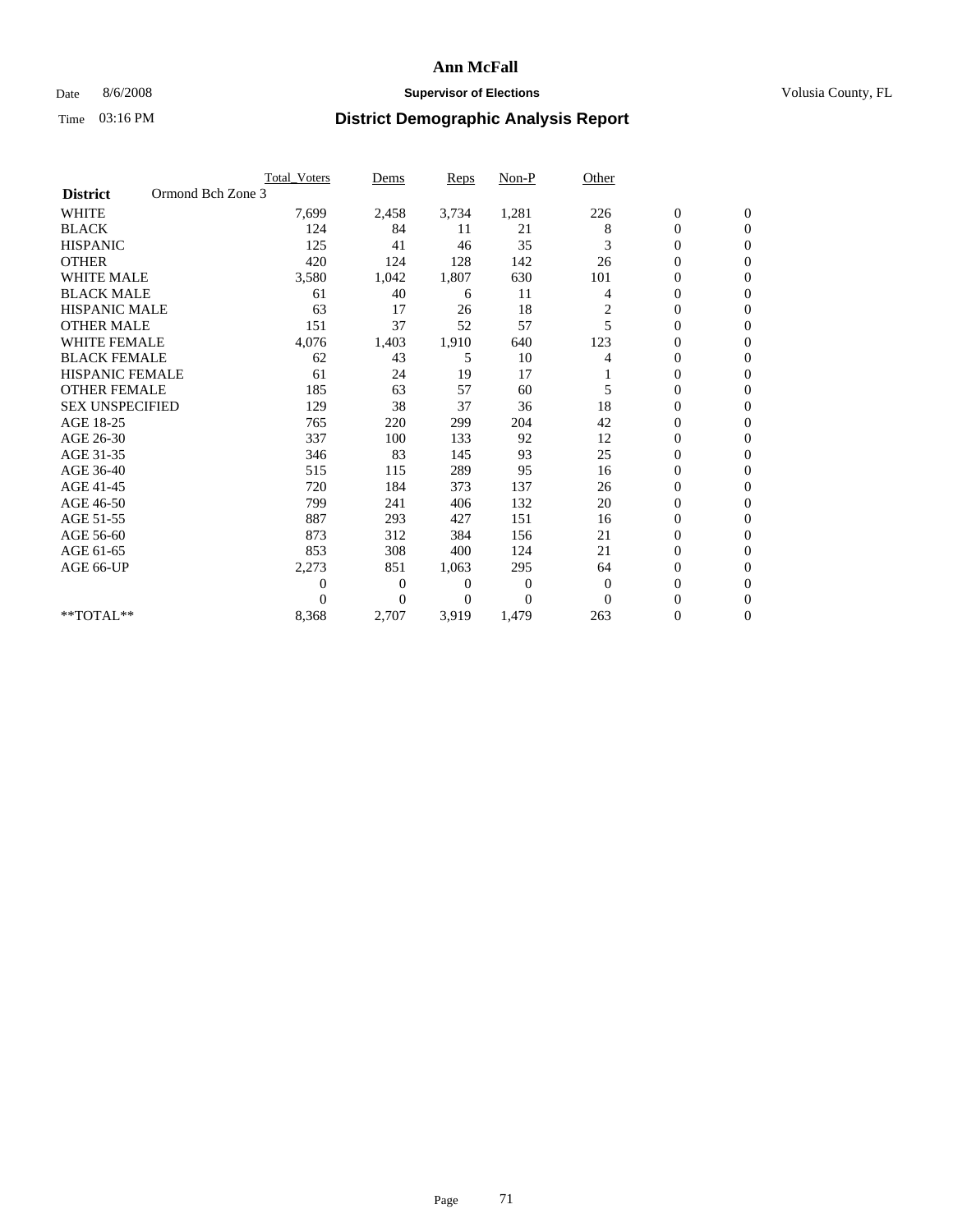### Date 8/6/2008 **Supervisor of Elections Supervisor of Elections** Volusia County, FL

|                        |                   | Total Voters   | Dems           | Reps         | Non-P        | Other          |                  |                  |
|------------------------|-------------------|----------------|----------------|--------------|--------------|----------------|------------------|------------------|
| <b>District</b>        | Ormond Bch Zone 4 |                |                |              |              |                |                  |                  |
| <b>WHITE</b>           |                   | 6,166          | 2,334          | 2,449        | 1,131        | 252            | $\boldsymbol{0}$ | $\boldsymbol{0}$ |
| <b>BLACK</b>           |                   | 136            | 98             | 10           | 24           | 4              | 0                | $\Omega$         |
| <b>HISPANIC</b>        |                   | 81             | 36             | 13           | 30           | 2              | $\overline{0}$   | $\mathbf{0}$     |
| <b>OTHER</b>           |                   | 296            | 86             | 77           | 111          | 22             | 0                | $\mathbf{0}$     |
| <b>WHITE MALE</b>      |                   | 2,658          | 896            | 1,104        | 520          | 138            | $\overline{0}$   | $\mathbf{0}$     |
| <b>BLACK MALE</b>      |                   | 64             | 44             | 5            | 13           | $\overline{c}$ | $\boldsymbol{0}$ | $\mathbf{0}$     |
| <b>HISPANIC MALE</b>   |                   | 30             | 11             | 6            | 11           | $\overline{c}$ | $\boldsymbol{0}$ | $\mathbf{0}$     |
| <b>OTHER MALE</b>      |                   | 106            | 28             | 27           | 43           | 8              | $\overline{0}$   | $\Omega$         |
| <b>WHITE FEMALE</b>    |                   | 3,470          | 1,428          | 1,335        | 595          | 112            | $\boldsymbol{0}$ | $\mathbf{0}$     |
| <b>BLACK FEMALE</b>    |                   | 72             | 54             | 5            | 11           | 2              | 0                | $\mathbf{0}$     |
| <b>HISPANIC FEMALE</b> |                   | 51             | 25             | 7            | 19           | $\Omega$       | $\overline{0}$   | $\Omega$         |
| <b>OTHER FEMALE</b>    |                   | 137            | 47             | 43           | 41           | 6              | $\overline{0}$   | $\Omega$         |
| <b>SEX UNSPECIFIED</b> |                   | 91             | 21             | 17           | 43           | 10             | $\boldsymbol{0}$ | $\mathbf{0}$     |
| AGE 18-25              |                   | 462            | 153            | 132          | 143          | 34             | 0                | $\mathbf{0}$     |
| AGE 26-30              |                   | 264            | 83             | 91           | 82           | 8              | 0                | $\mathbf{0}$     |
| AGE 31-35              |                   | 254            | 75             | 84           | 77           | 18             | $\overline{0}$   | $\mathbf{0}$     |
| AGE 36-40              |                   | 326            | 103            | 130          | 80           | 13             | $\overline{0}$   | $\mathbf{0}$     |
| AGE 41-45              |                   | 428            | 142            | 184          | 91           | 11             | 0                | $\Omega$         |
| AGE 46-50              |                   | 525            | 209            | 208          | 98           | 10             | $\boldsymbol{0}$ | $\mathbf{0}$     |
| AGE 51-55              |                   | 555            | 219            | 213          | 98           | 25             | $\boldsymbol{0}$ | $\mathbf{0}$     |
| AGE 56-60              |                   | 556            | 225            | 210          | 96           | 25             | 0                | 0                |
| AGE 61-65              |                   | 575            | 234            | 194          | 120          | 27             | $\overline{0}$   | $\mathbf{0}$     |
| AGE 66-UP              |                   | 2,734          | 1,111          | 1,103        | 411          | 109            | $\boldsymbol{0}$ | $\mathbf{0}$     |
|                        |                   | $\overline{0}$ | $\overline{0}$ | $\mathbf{0}$ | $\mathbf{0}$ | $\overline{0}$ | $\overline{0}$   | $\mathbf{0}$     |
|                        |                   | $\theta$       | $\Omega$       | $\Omega$     | $\theta$     | $\Omega$       | $\overline{0}$   | $\mathbf{0}$     |
| **TOTAL**              |                   | 6,679          | 2,554          | 2,549        | 1,296        | 280            | 0                | $\mathbf{0}$     |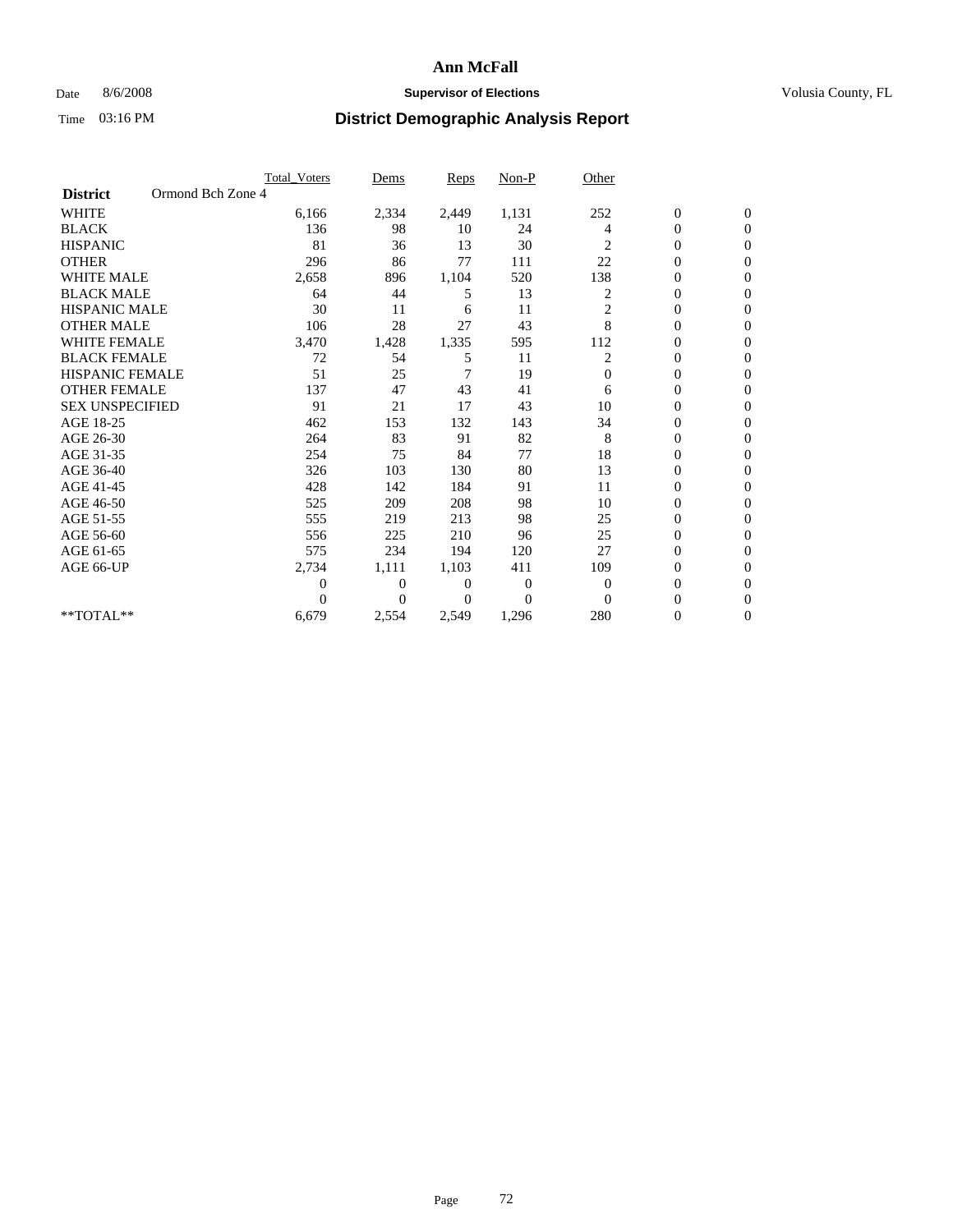#### Date 8/6/2008 **Supervisor of Elections Supervisor of Elections** Volusia County, FL

|                        |                        | <b>Total Voters</b> | Dems           | <b>Reps</b> | $Non-P$  | Other                   |                  |                  |
|------------------------|------------------------|---------------------|----------------|-------------|----------|-------------------------|------------------|------------------|
| <b>District</b>        | Port Orange District 1 |                     |                |             |          |                         |                  |                  |
| <b>WHITE</b>           |                        | 6,503               | 2,732          | 2,063       | 1,453    | 255                     | $\boldsymbol{0}$ | $\boldsymbol{0}$ |
| <b>BLACK</b>           |                        | 72                  | 54             | 5           | 11       | 2                       | $\boldsymbol{0}$ | $\mathbf{0}$     |
| <b>HISPANIC</b>        |                        | 104                 | 41             | 20          | 40       | 3                       | $\overline{0}$   | $\mathbf{0}$     |
| <b>OTHER</b>           |                        | 267                 | 82             | 65          | 100      | 20                      | 0                | $\Omega$         |
| <b>WHITE MALE</b>      |                        | 2,877               | 1,087          | 997         | 666      | 127                     | $\overline{0}$   | $\mathbf{0}$     |
| <b>BLACK MALE</b>      |                        | 38                  | 26             | 4           | 8        | $\bf{0}$                | $\overline{0}$   | $\mathbf{0}$     |
| <b>HISPANIC MALE</b>   |                        | 40                  | 19             | 10          | 10       |                         | $\overline{0}$   | $\mathbf{0}$     |
| <b>OTHER MALE</b>      |                        | 75                  | 18             | 18          | 37       | 2                       | 0                | $\mathbf{0}$     |
| <b>WHITE FEMALE</b>    |                        | 3,577               | 1,626          | 1,051       | 774      | 126                     | $\overline{0}$   | $\mathbf{0}$     |
| <b>BLACK FEMALE</b>    |                        | 34                  | 28             |             | 3        | 2                       | $\boldsymbol{0}$ | $\Omega$         |
| <b>HISPANIC FEMALE</b> |                        | 62                  | 22             | 10          | 28       | $\overline{\mathbf{c}}$ | 0                | $\mathbf{0}$     |
| <b>OTHER FEMALE</b>    |                        | 109                 | 42             | 31          | 29       | $\overline{7}$          | $\mathbf{0}$     | $\Omega$         |
| <b>SEX UNSPECIFIED</b> |                        | 134                 | 41             | 31          | 49       | 13                      | $\overline{0}$   | $\mathbf{0}$     |
| AGE 18-25              |                        | 528                 | 192            | 101         | 197      | 38                      | $\overline{0}$   | $\mathbf{0}$     |
| AGE 26-30              |                        | 379                 | 133            | 86          | 142      | 18                      | $\overline{0}$   | $\mathbf{0}$     |
| AGE 31-35              |                        | 342                 | 129            | 85          | 105      | 23                      | $\boldsymbol{0}$ | $\mathbf{0}$     |
| AGE 36-40              |                        | 394                 | 132            | 119         | 121      | 22                      | 0                | $\mathbf{0}$     |
| AGE 41-45              |                        | 488                 | 182            | 141         | 148      | 17                      | $\overline{0}$   | $\Omega$         |
| AGE 46-50              |                        | 616                 | 229            | 200         | 152      | 35                      | $\boldsymbol{0}$ | $\Omega$         |
| AGE 51-55              |                        | 628                 | 267            | 230         | 109      | 22                      | $\boldsymbol{0}$ | $\mathbf{0}$     |
| AGE 56-60              |                        | 627                 | 268            | 205         | 131      | 23                      | $\overline{0}$   | $\Omega$         |
| AGE 61-65              |                        | 686                 | 313            | 205         | 145      | 23                      | $\overline{0}$   | $\mathbf{0}$     |
| AGE 66-UP              |                        | 2,258               | 1,064          | 781         | 354      | 59                      | $\boldsymbol{0}$ | $\mathbf{0}$     |
|                        |                        | 0                   | $\overline{0}$ | 0           | 0        | $\mathbf{0}$            | $\overline{0}$   | $\mathbf{0}$     |
|                        |                        | $\theta$            | $\Omega$       | $\Omega$    | $\Omega$ | $\Omega$                | $\overline{0}$   | $\mathbf{0}$     |
| **TOTAL**              |                        | 6,946               | 2,909          | 2,153       | 1,604    | 280                     | 0                | $\mathbf{0}$     |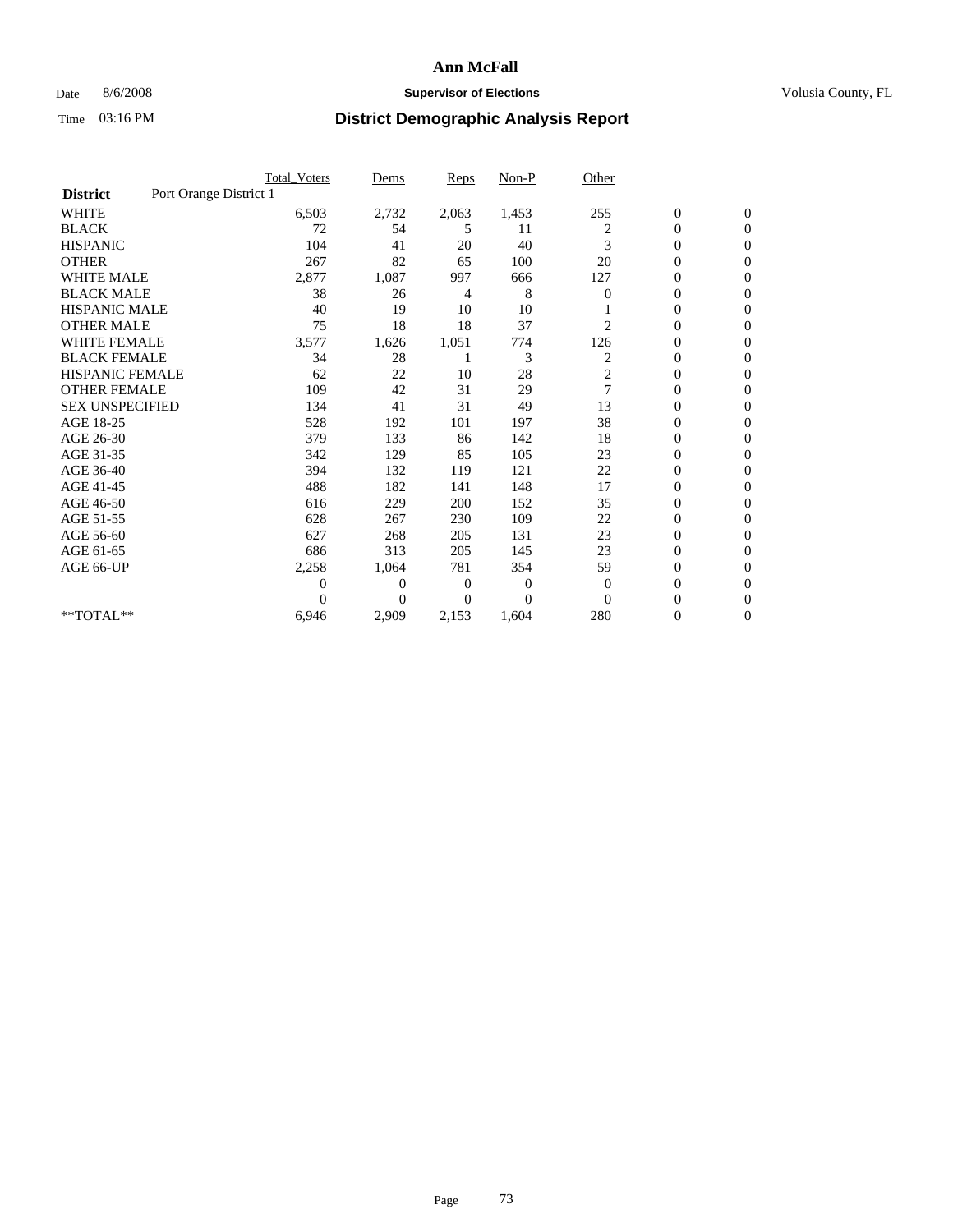## Date 8/6/2008 **Supervisor of Elections Supervisor of Elections** Volusia County, FL

|                        |                        | <b>Total Voters</b> | Dems           | <b>Reps</b> | $Non-P$  | Other          |                  |                  |
|------------------------|------------------------|---------------------|----------------|-------------|----------|----------------|------------------|------------------|
| <b>District</b>        | Port Orange District 2 |                     |                |             |          |                |                  |                  |
| <b>WHITE</b>           |                        | 7,290               | 2,821          | 2,686       | 1,508    | 275            | $\boldsymbol{0}$ | $\boldsymbol{0}$ |
| <b>BLACK</b>           |                        | 237                 | 187            | 12          | 31       |                | $\boldsymbol{0}$ | $\mathbf{0}$     |
| <b>HISPANIC</b>        |                        | 163                 | 68             | 33          | 58       | 4              | $\overline{0}$   | $\mathbf{0}$     |
| <b>OTHER</b>           |                        | 395                 | 125            | 89          | 154      | 27             | $\boldsymbol{0}$ | $\Omega$         |
| <b>WHITE MALE</b>      |                        | 3,256               | 1,131          | 1,269       | 713      | 143            | $\overline{0}$   | $\mathbf{0}$     |
| <b>BLACK MALE</b>      |                        | 94                  | 68             | 6           | 19       |                | $\boldsymbol{0}$ | $\mathbf{0}$     |
| <b>HISPANIC MALE</b>   |                        | 77                  | 26             | 19          | 30       | $\overline{c}$ | $\boldsymbol{0}$ | $\mathbf{0}$     |
| <b>OTHER MALE</b>      |                        | 139                 | 42             | 35          | 55       | 7              | $\boldsymbol{0}$ | $\mathbf{0}$     |
| <b>WHITE FEMALE</b>    |                        | 3,980               | 1,670          | 1,396       | 787      | 127            | $\overline{0}$   | $\mathbf{0}$     |
| <b>BLACK FEMALE</b>    |                        | 142                 | 118            | 6           | 12       | 6              | $\boldsymbol{0}$ | $\mathbf{0}$     |
| <b>HISPANIC FEMALE</b> |                        | 85                  | 42             | 14          | 27       | 2              | $\boldsymbol{0}$ | $\mathbf{0}$     |
| <b>OTHER FEMALE</b>    |                        | 159                 | 60             | 31          | 63       | 5              | $\mathbf{0}$     | $\mathbf{0}$     |
| <b>SEX UNSPECIFIED</b> |                        | 153                 | 44             | 44          | 45       | 20             | $\overline{0}$   | $\mathbf{0}$     |
| AGE 18-25              |                        | 808                 | 259            | 245         | 264      | 40             | $\overline{0}$   | $\mathbf{0}$     |
| AGE 26-30              |                        | 529                 | 171            | 160         | 177      | 21             | $\overline{0}$   | $\mathbf{0}$     |
| AGE 31-35              |                        | 472                 | 174            | 145         | 132      | 21             | $\boldsymbol{0}$ | $\mathbf{0}$     |
| AGE 36-40              |                        | 498                 | 179            | 190         | 115      | 14             | 0                | $\mathbf{0}$     |
| AGE 41-45              |                        | 619                 | 210            | 233         | 146      | 30             | $\overline{0}$   | $\mathbf{0}$     |
| AGE 46-50              |                        | 721                 | 279            | 268         | 148      | 26             | $\boldsymbol{0}$ | $\mathbf{0}$     |
| AGE 51-55              |                        | 655                 | 264            | 249         | 125      | 17             | $\boldsymbol{0}$ | $\mathbf{0}$     |
| AGE 56-60              |                        | 773                 | 312            | 266         | 166      | 29             | $\overline{0}$   | $\Omega$         |
| AGE 61-65              |                        | 715                 | 286            | 255         | 143      | 31             | $\overline{0}$   | $\mathbf{0}$     |
| AGE 66-UP              |                        | 2,295               | 1,067          | 809         | 335      | 84             | $\boldsymbol{0}$ | $\mathbf{0}$     |
|                        |                        | $\overline{0}$      | $\overline{0}$ | 0           | $\bf{0}$ | $\mathbf{0}$   | $\overline{0}$   | $\mathbf{0}$     |
|                        |                        | $\theta$            | $\overline{0}$ | $\Omega$    | $\Omega$ | $\Omega$       | $\overline{0}$   | $\mathbf{0}$     |
| **TOTAL**              |                        | 8,085               | 3,201          | 2,820       | 1,751    | 313            | 0                | $\mathbf{0}$     |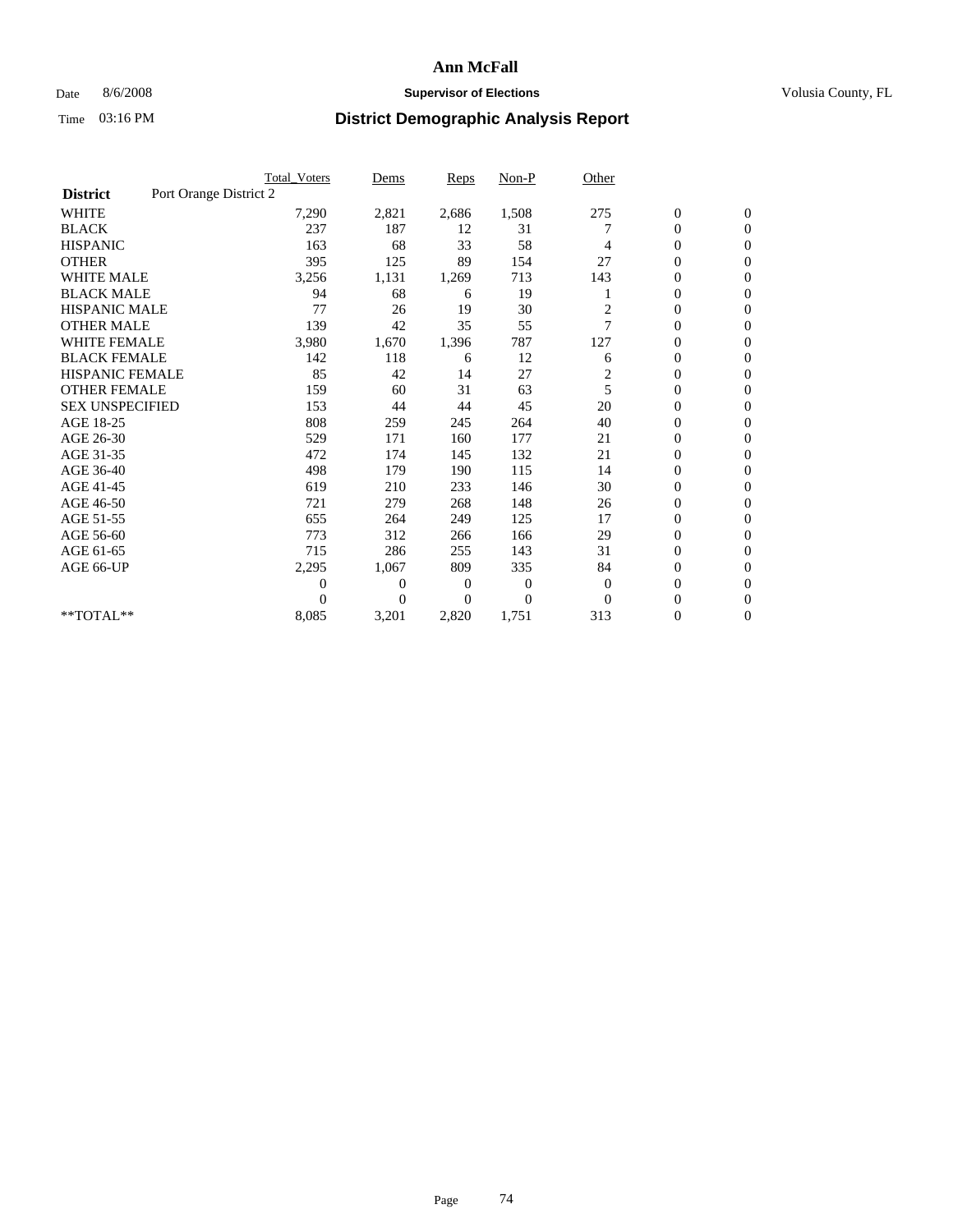## Date 8/6/2008 **Supervisor of Elections Supervisor of Elections** Volusia County, FL

|                        | <b>Total Voters</b>    | Dems           | <b>Reps</b>    | $Non-P$      | Other          |                  |                  |  |
|------------------------|------------------------|----------------|----------------|--------------|----------------|------------------|------------------|--|
| <b>District</b>        | Port Orange Distrcit 3 |                |                |              |                |                  |                  |  |
| <b>WHITE</b>           | 9,707                  | 3,329          | 3,892          | 2,142        | 344            | $\boldsymbol{0}$ | $\boldsymbol{0}$ |  |
| <b>BLACK</b>           | 209                    | 167            | 13             | 26           | 3              | $\boldsymbol{0}$ | $\mathbf{0}$     |  |
| <b>HISPANIC</b>        | 214                    | 81             | 40             | 83           | 10             | $\overline{0}$   | $\mathbf{0}$     |  |
| <b>OTHER</b>           | 478                    | 138            | 129            | 173          | 38             | $\overline{0}$   | $\mathbf{0}$     |  |
| <b>WHITE MALE</b>      | 4,431                  | 1,328          | 1,877          | 1,042        | 184            | $\boldsymbol{0}$ | $\mathbf{0}$     |  |
| <b>BLACK MALE</b>      | 97                     | 76             | 8              | 12           |                | $\overline{0}$   | $\mathbf{0}$     |  |
| <b>HISPANIC MALE</b>   | 90                     | 33             | 19             | 36           | 2              | 0                | $\Omega$         |  |
| <b>OTHER MALE</b>      | 165                    | 42             | 50             | 66           | 7              | $\overline{0}$   | $\mathbf{0}$     |  |
| <b>WHITE FEMALE</b>    | 5,214                  | 1,986          | 1,991          | 1,081        | 156            | $\boldsymbol{0}$ | $\mathbf{0}$     |  |
| <b>BLACK FEMALE</b>    | 112                    | 91             | 5              | 14           | $\overline{c}$ | $\boldsymbol{0}$ | $\mathbf{0}$     |  |
| <b>HISPANIC FEMALE</b> | 122                    | 47             | 20             | 47           | 8              | $\boldsymbol{0}$ | $\mathbf{0}$     |  |
| <b>OTHER FEMALE</b>    | 191                    | 68             | 51             | 59           | 13             | $\mathbf{0}$     | $\mathbf{0}$     |  |
| <b>SEX UNSPECIFIED</b> | 186                    | 44             | 53             | 67           | 22             | $\boldsymbol{0}$ | $\Omega$         |  |
| AGE 18-25              | 984                    | 310            | 274            | 340          | 60             | $\boldsymbol{0}$ | $\mathbf{0}$     |  |
| AGE 26-30              | 606                    | 193            | 190            | 198          | 25             | $\overline{0}$   | $\Omega$         |  |
| AGE 31-35              | 568                    | 159            | 209            | 175          | 25             | $\boldsymbol{0}$ | $\mathbf{0}$     |  |
| AGE 36-40              | 700                    | 220            | 272            | 188          | 20             | $\boldsymbol{0}$ | $\mathbf{0}$     |  |
| AGE 41-45              | 786                    | 241            | 314            | 206          | 25             | $\boldsymbol{0}$ | $\mathbf{0}$     |  |
| AGE 46-50              | 828                    | 268            | 349            | 185          | 26             | $\boldsymbol{0}$ | $\Omega$         |  |
| AGE 51-55              | 924                    | 371            | 345            | 185          | 23             | $\overline{0}$   | $\mathbf{0}$     |  |
| AGE 56-60              | 897                    | 367            | 309            | 192          | 29             | $\overline{0}$   | $\mathbf{0}$     |  |
| AGE 61-65              | 933                    | 336            | 370            | 183          | 44             | 0                | $\mathbf{0}$     |  |
| AGE 66-UP              | 3,382                  | 1,250          | 1,442          | 572          | 118            | $\overline{0}$   | $\mathbf{0}$     |  |
|                        | $\overline{0}$         | $\overline{0}$ | 0              | $\mathbf{0}$ | $\mathbf{0}$   | $\mathbf{0}$     | $\mathbf{0}$     |  |
|                        | 0                      | $\overline{0}$ | $\overline{0}$ | $\Omega$     | $\mathbf{0}$   | 0                | $\mathbf{0}$     |  |
| **TOTAL**              | 10,608                 | 3,715          | 4,074          | 2,424        | 395            | 0                | $\boldsymbol{0}$ |  |